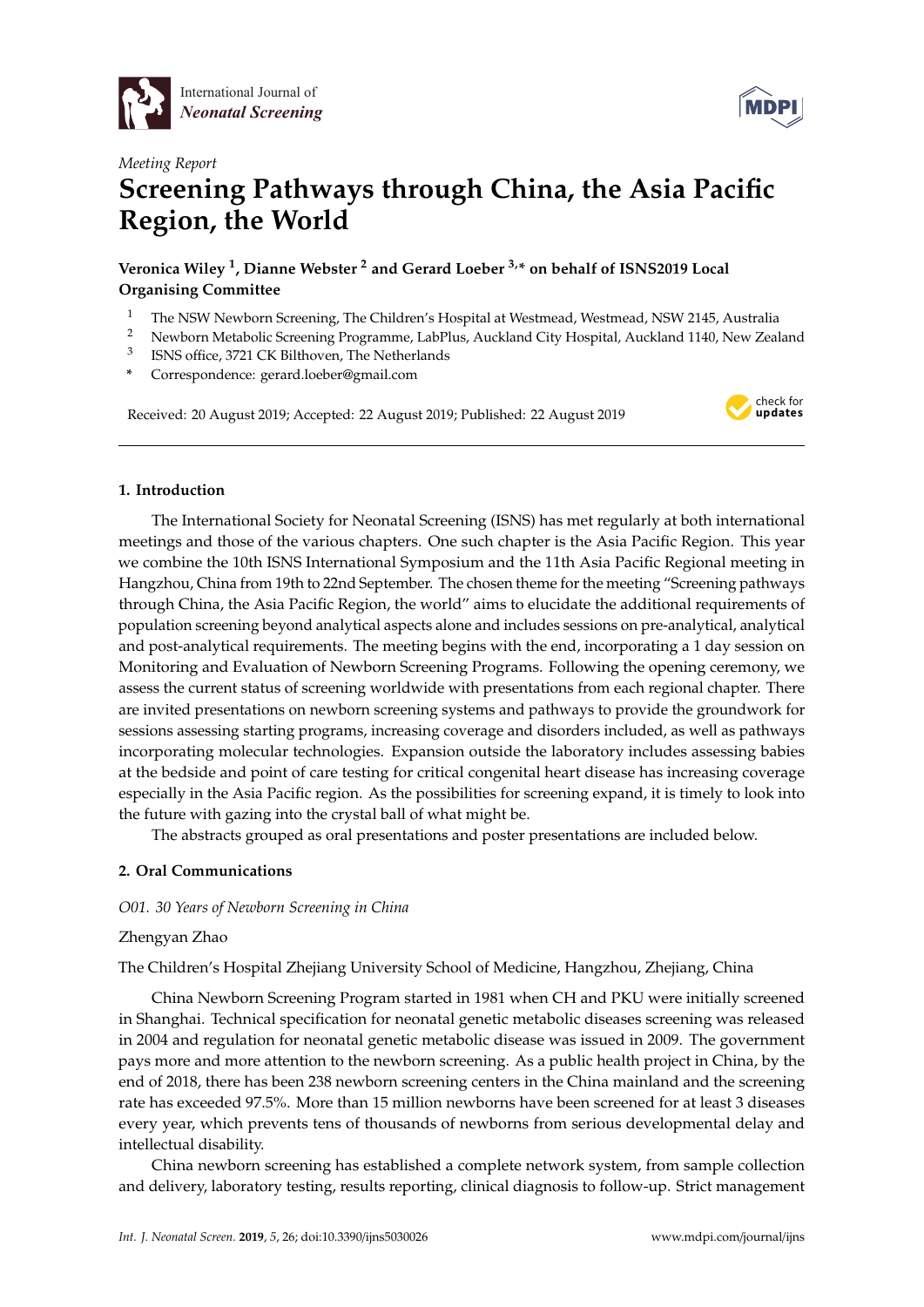and quality control run through the whole work flow. At the same time, the information management system is constantly improving and updating. The newborn screening center establishes multi-channel communication with sample collection units and patients through the Internet, Alipay and WeChat platforms to improve management efficiency and parental satisfaction. In addition, the professional cold chain logistics system has also been introduced to newborn screening in recent years to ensure sample quality.

With the development of newborn screening, new technologies have been introduced and more screening disorders have been expanded. Tandem mass spectrometry screening of Inborn Error of Metabolism has been carried out in nearly 30 provinces across the country, with nearly 200 newborn screening centers participating by 2018. Zhejiang Newborn Screening Center has completed a 100,000 DMD screening pilot study and began the exploration of genome sequence-based screening for newborns.

With the realization of the importance of newborn screening, we also won the support of the government finance, the participation of non-profit organizations and social funds. Some drug for therapy are included into medical insurance and local salvation fund projects are founded to help affected babies, all of which have greatly promoted the development of China newborn screening.

#### *O02. Status of Newborn Screening in Latin America: Improvements and Di*ffi*culties*

### Gustavo Borrajo

#### Detección de Errores Congénitos, Fundación Bioquímica Argentina, La Plata, Argentina

Latin America (LA) is a region consisting of 20 countries characterized as presenting a wide diversity in terms of geography as well as demographics, ethnicity, economies and social and healthcare system. According to the World Bank, 3 Latin American countries have high-incomes, 16 have middle-incomes and the remaining one has low-incomes. As regards the Newborn Screening (NBS), it has been running for more than 30 years however a great heterogeneity has been observed among countries in the year and modality of NBS implementation, the panel of diseases screened for, the available technologies, the coverage reached, the legislation in force and the growth and success reached. Currently, Latin American countries can be grouped in five categories: a) with optimal NBS fulfillment, b) in an expansion and growth phase, c) in a recent implementation phase, d) with minimal and non-organized activities and e) without any NBS activities at all. Fifteen countries have national or regional NBS programs, however 2 of them have coverage < 3.0% and only 10/15 > 75%. In another country, NBS is conducted through the different components of its complex healthcare system. Thirteen countries have legislation in force defining NBS as mandatory. All countries that have national/regional programs (16) screen for CH, 11 for PKU, 9 for CAH, 6 for CF and galactosemia, 5 for biotinidase deficiency and hemoglobinopathies, 3 for MSUD and 1 for G6PDD. NBS by MS/MS is implemented at a national level only in 2 countries, while in other 4 it is conducted at a regional level, in the private sector or as a pilot. Despite these disparities, a sustained and significant growth in NBS activities has become evident during the last decade, highlighted by the implementation of new programs, the increase in coverage, the expansion of NBS panels and the increasing involvement of government and public health authorities. Nevertheless, still there are a lot of aspects to continue improving. Every year, around of 11 million infants are born in LA, having access to the NBS benefits around 70% of them.

# *O03. Newborn Screening in North America*

# Jelili Ojodu, David Millington and Joanne Mei

#### APHL, Silver Spring, MD, USA

Newborn Screening began in the United States of America in the 1960s and as of today all states perform screening for the majority of disorders on the federally issued Recommended Uniform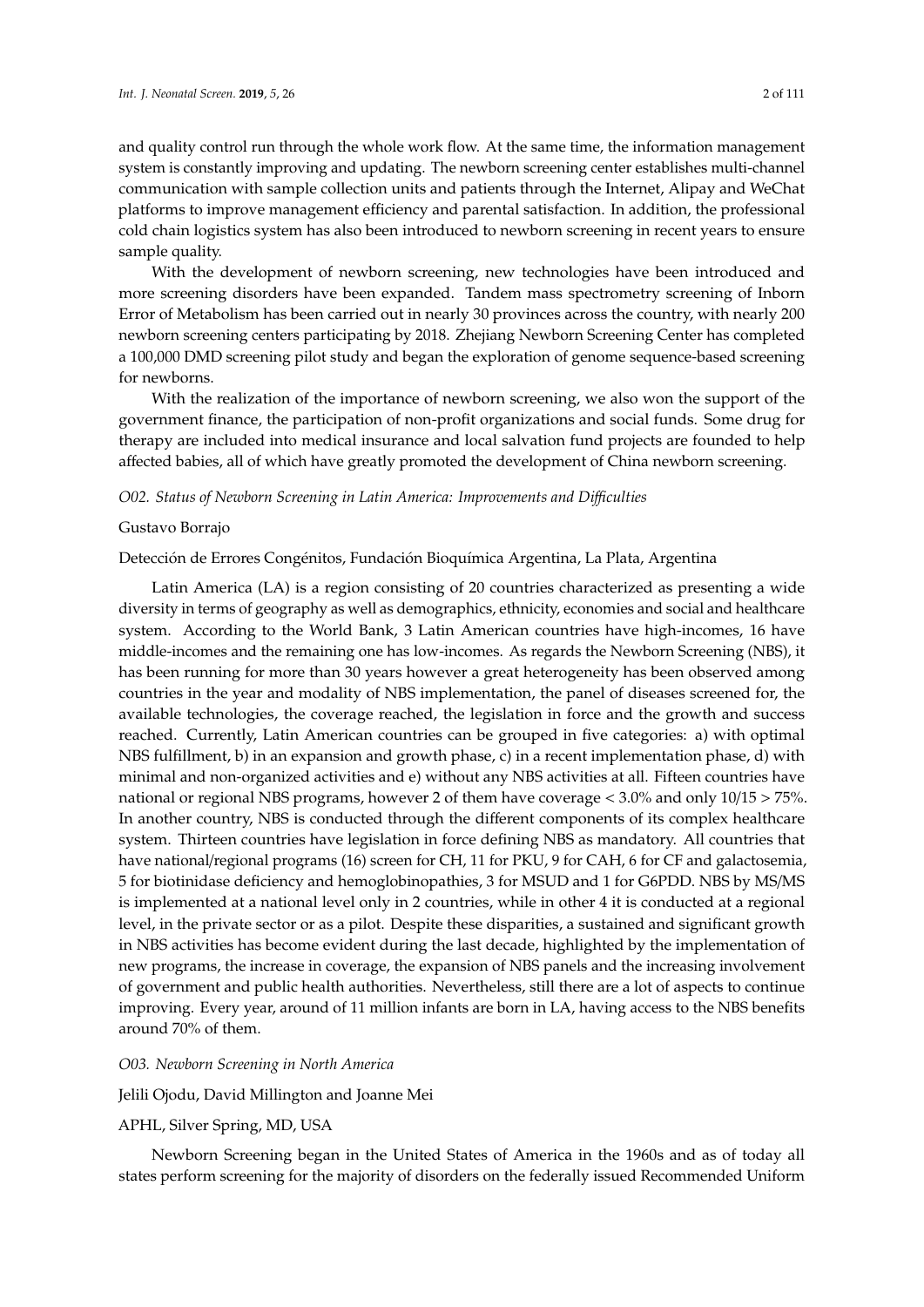Screening Panel (RUSP). In the United States there are 35 core conditions on the RUSP. Vermont, New York and Minnesota universally screen for all of these conditions. Massachusetts screens for all conditions but 3-MCC, MCAD and SMA are likely to be detected and reported due to universal screening of another disorder. Additionally, Pennsylvania screens for all conditions but BIOT, CF, GALT and SCID are offered to select populations. There are 26 secondary conditions on the RUSP.

The number of NBS disorders screened in Canada, as well as services provided, test methodologies and other procedures and requirements (i.e., bloodspot retention time, consent) differ based on province/territory. All ten provinces and three territories in Canada offer some kind of NBS: number of disorders screened range from five to perhaps 40. Newborn screening started in Prince Edward Island in 1963 (with PKU). A detailed breakdown of screening per province/territory can be found below.

For additional insight and background information, an environmental scan was conducted in 2011 regarding NBS for disorders and abnormalities in Canada, details of which will be further presented during the update <sup>[4]</sup>.

<sup>1</sup> https://cadth.ca/[newborn-screening-disorders-and-abnormalities-canada](https://cadth.ca/newborn-screening-disorders-and-abnormalities-canada)

<sup>2</sup> https://[www.albertahealthservices.ca](https://www.albertahealthservices.ca/info/Page9080.aspx)/info/Page9080.aspx

- <sup>3</sup> https://archive.news.gov.bc.ca/releases/[news\\_releases\\_2009-2013](https://archive.news.gov.bc.ca/releases/news_releases_2009-2013/2009hls0041-000721.htm)/2009hls0041-000721.htm
- <sup>4</sup> http://www.perinatalservicesbc.ca/our-services/screening-programs/[newborn-screening-program](http://www.perinatalservicesbc.ca/our-services/screening-programs/newborn-screening-program)

### *O04. Newborn Screening in Europe*

# J. Gerard Loeber

### ISNS office, Bilthoven, The Netherlands

Over the last 50 years almost all European countries have introduced neonatal screening as an important public health feature. Depending on health care structure, available funds, local politics, input from professional groups and the general public, this introduction has led to different approaches in the way the screening programs have been set up, financed and governed. To get more information on these differences, in 2010 an online survey, commissioned by the EU, was compiled in which the whole screening program was covered by a questionnaire. This survey covered the EU member states, (potential) candidate member states and EFTA countries, in total 38 countries. Results showed large variations in the panel of screened conditions, ranging from 0 to more than 30 conditions; specimen collection time after birth; screening methodology; and storage of residual specimens, varying from 1–1000 years. In addition, confirmatory diagnostics, treatment and follow-up showed large discrepancies. In 2011 the project group provided a list of 60 recommendations to the EU Commission but so far none of them have been taken up. On the other hand, the EU has stimulated the formation of European Reference Networks (ERN's) but these are focused mainly on the diagnosis and treatment of patients

Recently the same colleagues were asked to update their data. In some, mostly smaller, countries considerable changes have been implemented, mainly concerning the number of ms/ms detectable conditions. In contrast, in other mainly larger, countries very little has changed, if at all. Screening for SCID and CCHD, very much promoted and implemented in the USA is getting attention but so far only in pilot programs in a few countries. In contrast to the US, in Europe, national public health policies are either not at all, or only marginally, influenced by developments in neighboring countries. It is therefore unlikely that NBS programs in Europe will converge in the years to come.

ISNS has developed a searchable database showing the screening panels and additional information per jurisdiction worldwide. The database is freely available at https://[membership.isns-neoscreening.](https://membership.isns-neoscreening.org/disorders/) org/[disorders](https://membership.isns-neoscreening.org/disorders/)/. The contents may help policymakers to consider a strategy in their own jurisdiction for further expansion of the screening panel.

# *O05. Newborn Screening in the Mena Region*

Issam Khneisser <sup>1</sup> and Victor Skrinska <sup>2</sup>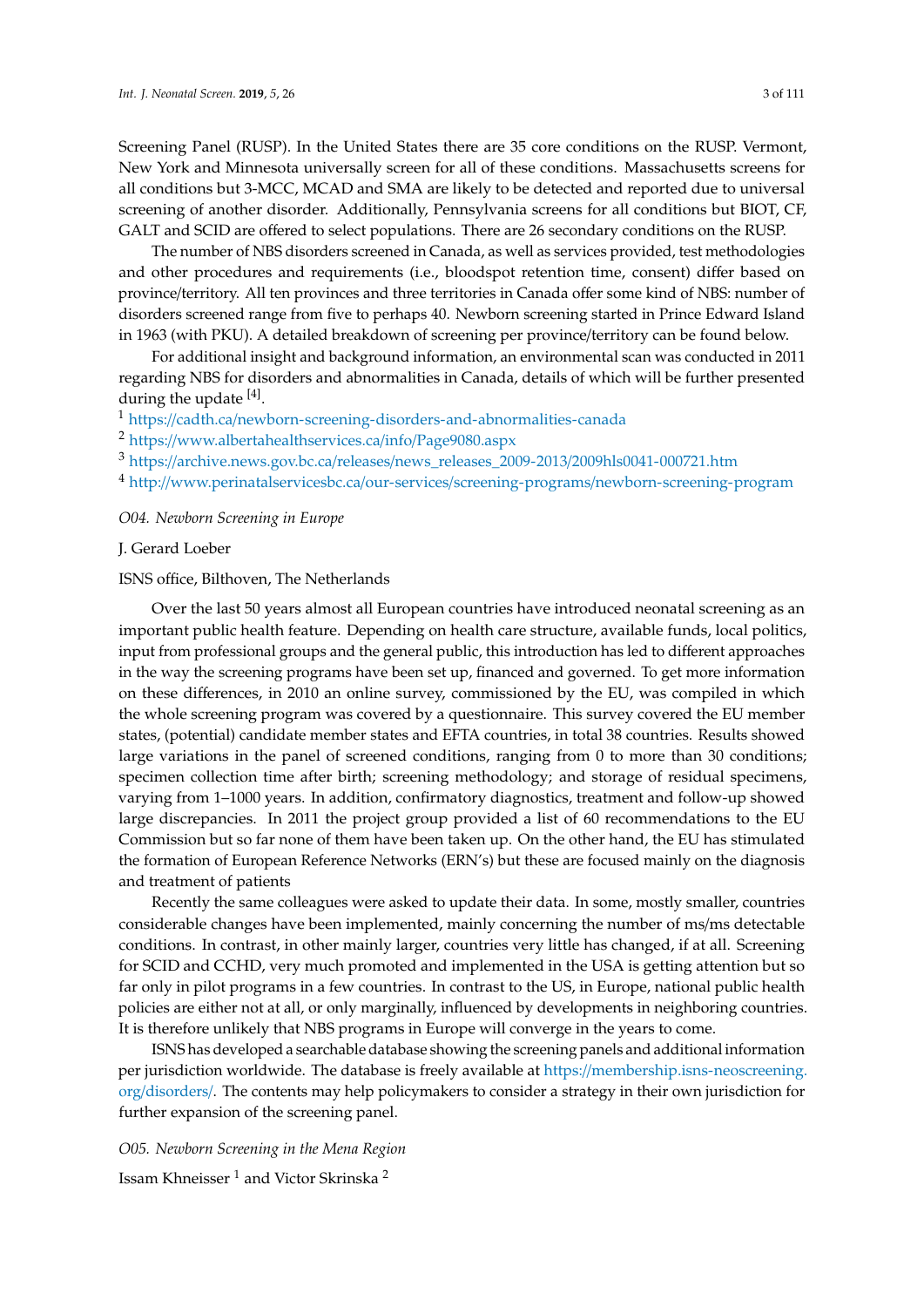# <sup>1</sup> University Saint Joseph, Newborn Screening laboratory, Beirut, Lebanon

<sup>2</sup> Hamad Medical corporation, Metabolic Laboratory, Doha, Qatar

The Middle East and North Africa (MENA) is a region encompassing approximately 22 countries in the Middle East and North Africa, combined with its location between three continents, (Asia, Africa and Europe). The MENA region accounts for approximately 6% of the world's population, 60% of the world's oil reserves and 45% of the world's natural gas reserves. Newborn Screening reached the region in the mid 80's, mainly for CH, with the efforts of HVD and IAEA. During the years, countries like Saudi Arabia, Qatar and Lebanon did become regional and even international pioneer for newborn screening application by tandem mass spectrometry (KSA), homocystinuria and TREC-KREK screening (QATAR) and G6PD screening (Lebanon). Others lost their preliminary national program for CH—like Libya, Syria and Yemen—due to instability caused by man-made calamities. International efforts had been focusing to improve and organize the newborn screening in the region since 2006, with the Marrakech declaration. ISNS did provide some road map to the region since with fruitful results of the start National screening program in Morocco in 2015. The results of a survey query sent during the first quarter in 2019 will be presenting the current status of the MENA region where the high rate of consanguinity leads to an increase in the prevalence of these diseases, thus justify the cost-benefit of adding these screening.

#### *O06. Newborn Screening in The Asia-Pacific Region*

#### Enzo Ranieri

Head Biochemical Genetics, Directorate of Genetics & Molecular Pathology, SA Pathology at the Women's & Children's Hospital Adelaide, South Australian, Australia; ISNS Board member representing the Asia-Pacific Region

Newborn screening in the Asia-Pacific region has continued to expand being led by Australia, New Zealand, Japan, Philippines, Taiwan, South Korea, P.R. China & Singapore. There have been significant advances in training and development in the region with groups from Singapore, Bangkok, Thailand, Shanghai, Beijing, P.R China, Kula Lumpur, Malaysia & Ho Chi Minh City, Vietnam either have undergone or are planning to undertake specialist training in Australia from the groups in Adelaide & Sydney. As examples, Singapore at the KKH Women's & Children's' hospital Department of Pathology & Laboratory Medicine have been moving forward with the further expansion of their newborn screening program, planning to include congenital adrenal hyperplasia & severe combined immune deficiency. The Tu Du Children's hospital in Ho Chi Minh City has a well-established program providing newborn screening to their hospital that has an annual delivery of over 60,000 babies. This group are planning to expand their program to include the screening for inborn errors of metabolism by MSMS. Specialist training will be sought from the department of Biochemical Genetics, Directorate of Genetics and Molecular Pathology at SA Pathology Women's & Children's hospital Adelaide, Australia. There is the establishment of a number of programs within India from groups notably in but not limited to, New Delhi, Chennai, Bangalore, & Mumbai either as pilot programs funded by the government sector or as private pathology providers. The P.R China has recently reported a neonatal screening coverage of their annual birth rate in excess of 98%. Well established programs exist throughout the country with centers of excellence located in Shanghai, Beijing, Guangzhou, Hangzhou and Shenzhen, with other provinces coming to the forefront in providing an expanded neonatal screening program.

There are either limited or no formal screening programs in Bhutan, Brunei, Burma, Cambodia, East Timor, Indonesia, Laos, Lebanon, Nepal, North Korea, Pakistan & Papua New Guinea. A portion of the Polynesian islands in the Pacific have access to neonatal screening through New Zealand.

There is the need to further improve access to developing countries in the implementation of fundamental screening programs for disorders such as PKU & congenital hypothyroidism. Whilst there is the availability of newborn screening testing provided by the private sector the cost to the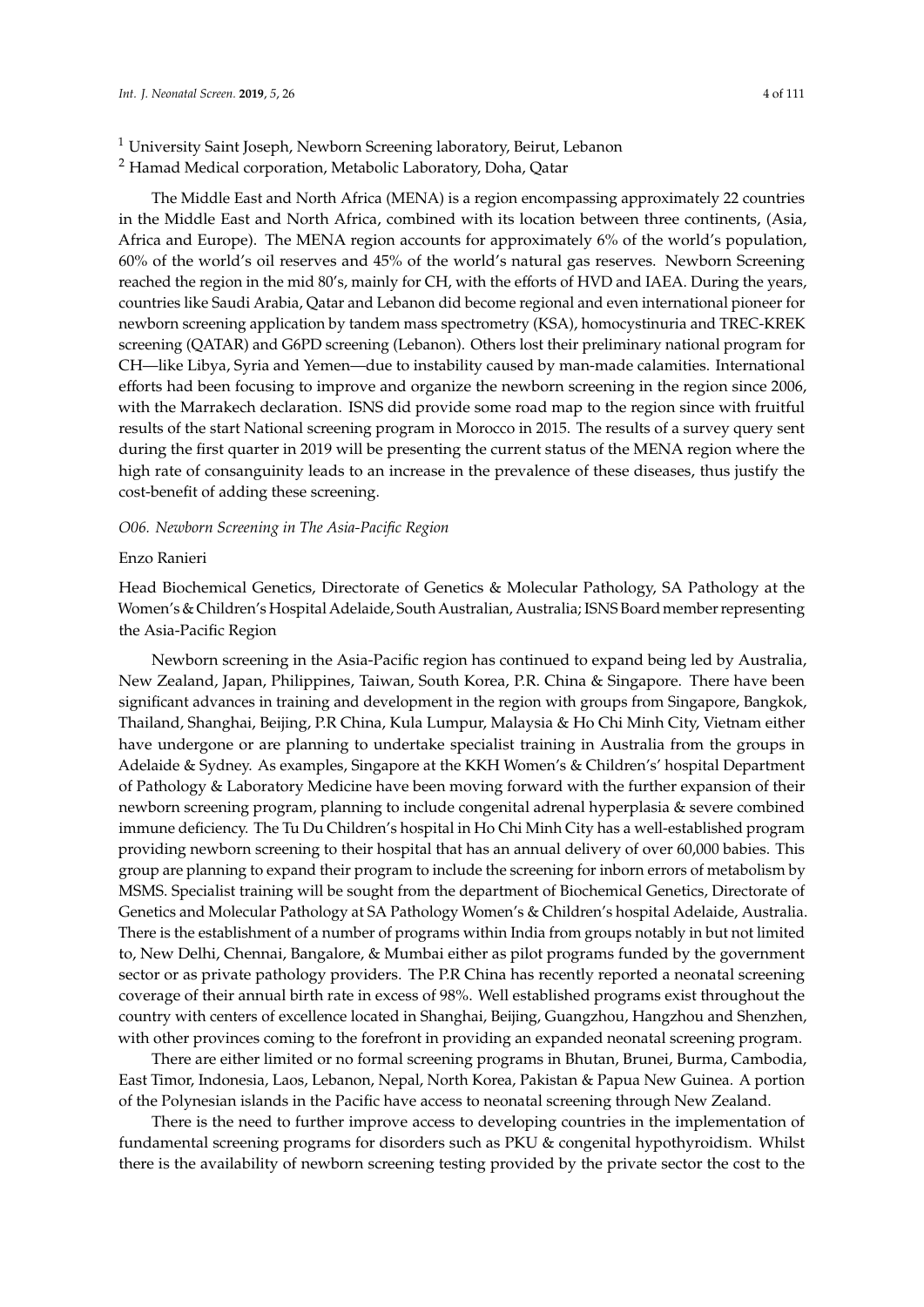individual may be prohibitive. Neonatal screening should be seen as a government initiative as an essential preventative public health program.

*O07. G6PD Newborn Screening Overview*

#### Issam Khneisser

University Saint Joseph, Newborn Screening laboratory, Beirut, Lebanon

G6PD is a very common X-linked diseases. G6PD newborn screening possibility emerged with the Beutler method 40 years ago. Current ready to use kits contribute more for the consideration of adding this disease to the screening panel. Many studies showed the cost benefit of this screening by slashing the number of hemolytic crisis hospitalization in population with high risk of food habit. Others added that screening may prevent to kernicterus. Some recent data are in favor to add this screening in population at risk. More recent argument to be added, G6PD had been found to be the third cause of cerebral palsy in a developing country. In other area associated with man-made calamities, free food like fresh fava to refugees' camps lead endemic chaotic hemolytic crisis. Huge number of people needed hospitalization and blood transfusion, with their condition to access to limited health facilities and related resources of blood bank.

Some may argue against the need to implement the need for the G6PD screening, taking into consideration all the above G6PD screening should be considered. G6PD is prevalent and the relative cost of adding this screening is penniless. On the other hand, the health education of the family and the patient is very efficient by reducing drastically the risk of hemolytic crisis.

# *O08. Public Health Perspective of Screening*

#### Gary Jackson

Counties Manukau District Health Board, Auckland, New Zealand

Screening is an innately appealing prospect, with the potential to prevent the development of disease, prevent premature death and disability and to improve quality of life. However, it also has costs and causes harm. The aim of a good screening program should be to maximize benefits while minimizing the harm caused. Key elements for an organized screening program are clearly met for newborn screening. These include having an identified target population, disorders that are able to be tested for with high sensitivity and specificity and having facilities available for screening and testing. Being able to test is important but a number of other conditions need to be present, including strong quality control, training for all key personnel, a timely referral system for all positive results and facilities for the diagnosis and appropriate treatment of screening-detected disease, with ongoing follow-up. Systematic evaluation and monitoring of the whole program is required, particularly to ensure complete population coverage and the timely capture and treatment of all positive cases. Screening metrics from the New Zealand program are used to illustrate techniques for monitoring screening programs for rare disorders.

#### *O09. The Newborn Screening System*

# Dianne Webster

### New Zealand Newborn Screening Program

All screening in public health is done to achieve health gains. In some jurisdictions these are quantified during the processes of adding disorders or program evaluation. For example, the aim of screening for congenital hypothyroidism is to enable affected children to reach their full growth and development potential and this obviously involves more than early detection. The processes involved in a newborn screening system are pre-analytical (informed consent, sample collection and transport); analytical (laboratory testing); post-analytical (reporting); short-term (from result reporting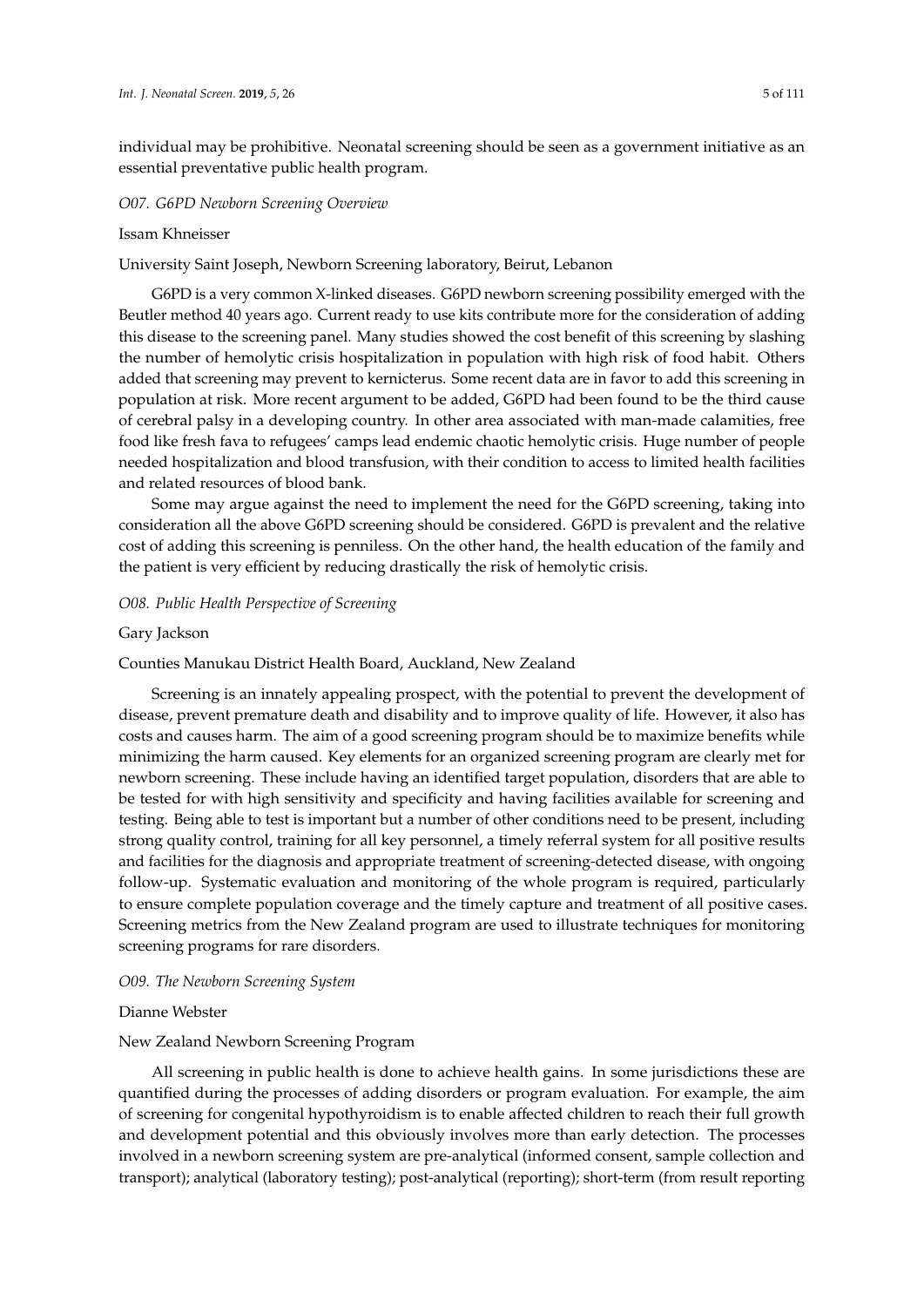to diagnosis) and long-term (from diagnosis forever) follow-up; and program audit. The roles and organizations delivering screening interact at multiple points and in different ways—best shown diagrammatically—but, in summary

- Healthcare funders (not in all jurisdictions)—program policy, funding and audit
- Primary care providers—liaison with families, informed consent, sample collection and transport, receipt and action on results, liaison with secondary and tertiary care providers (e.g., specialist pediatricians) for diagnosis and treatment.
- Laboratory—testing and reporting results—screening testing, diagnostic and monitoring testing
- Follow-up team (may be in laboratory)—reporting results, liaison with maternity and pediatric care, tracking follow-up actions.
- Specialist pediatricians—contribution to screening policy, diagnostic testing, ongoing patient care, long-term follow-up.
- Families—consent for screening, ensuring results available, daily care of and delivering treatment to, affected children.

To achieve health gains for affected children screening programs must identify their local screening system and ensure effective communication between the components.

# *O10. Newborn Screening Pathways*

# Jim R. Bonham

Department of Newborn Screening, Sheffield Children's Hospital, Sheffield S10 2TH, UK

Families who participate in Newborn Screening do so to gain re-assurance about the well-being of their new baby. It therefore comes as a shock if anything goes wrong with the process or if a screen positive result is reported. It is well known that the resulting stress can have long lasting effects and in some cases can result in hypervigilance or anxiety within the family.

The best way to address this is to ensure that all aspects of the screening pathway are carefully planned and monitored and any incidents are viewed as an opportunity to learn and improve the organization and delivery of the program.

In this presentation we will examine the pathway beginning with societal awareness and the pre-screening information provided to parents. We will also examine the problems that can result from poor sample quality and the effects of disruption to sample transport before looking at the control of the analytical process itself.

We will also explore the various approaches made to the referral process and the way in which parents are contacted with screen positive results. The role and organization of confirmatory testing and the need to record and use outcome data to validate and develop the program will also be considered.

# *O11. Starting Programmes: Comprehensive Newborn Screening in India—The Numbers Behind the Game*

# Seema Kapoor<sup>1</sup> and B.K. Thelma<sup>2</sup>

<sup>1</sup> Pediatrics, Division of Genetics & Metabolism, Maulana Azad Medical College, New Delhi, India <sup>2</sup> Department of Genetics, University of Delhi, India

It is envisaged that a holistic program to screen every newborn in the country has greater benefits in terms of reduction of both mortality and morbidity. The targets envisaged include blood spot screening for Congenital Hypothyroidism and Congenital Adrenal hyperplasia, Screening for critical congenital heart disease, screening for deafness and screening for hemoglobinopathies. The challenges for integrating these in a country like India include setting up of confirmatory labs, streamlining neonates with both deafness and critical congenital heart disease to appropriate measures and offering treatment and reproductive counseling for those with Thalassemia's and hemoglobinopathies.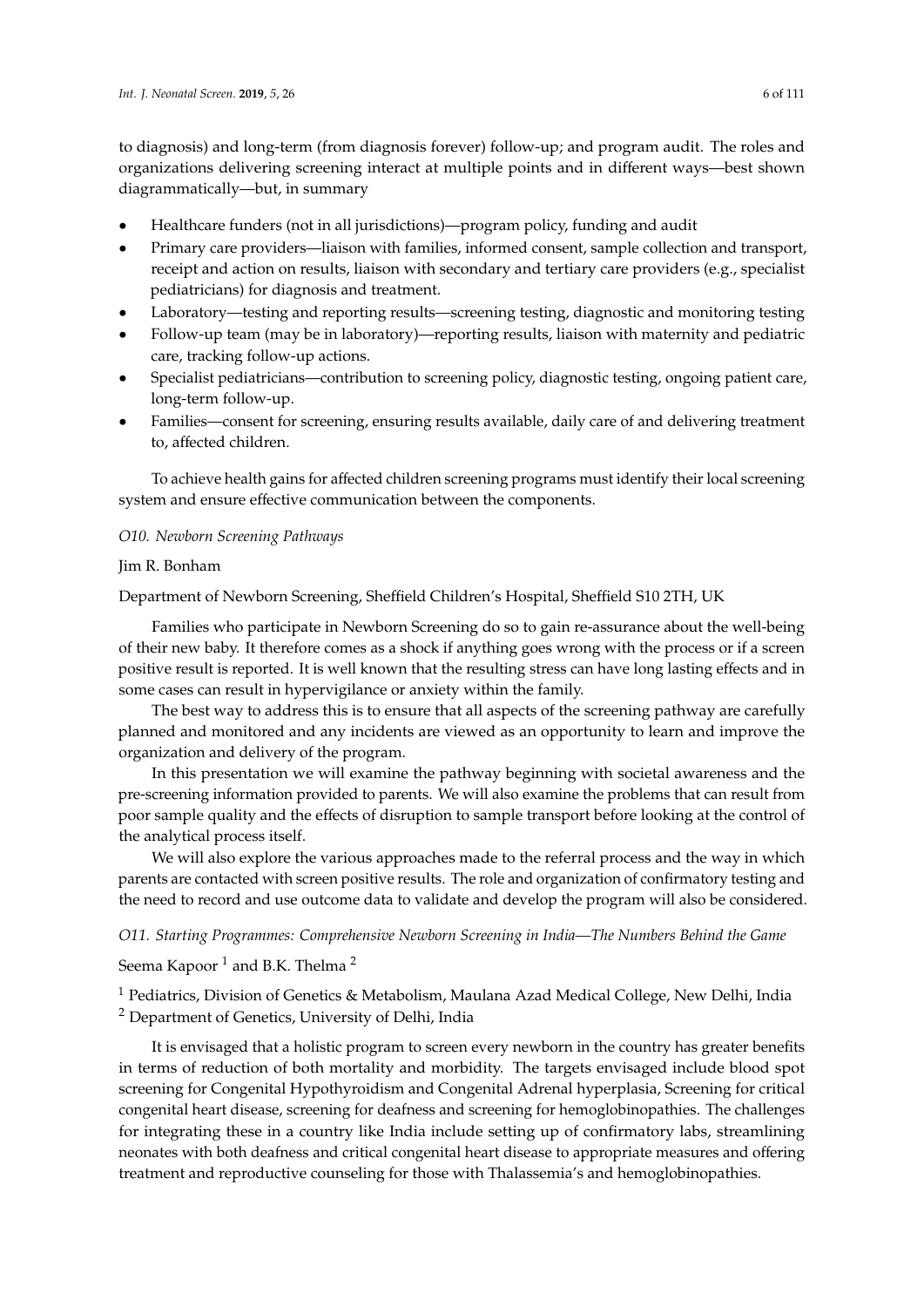The problems envisaged are covering 51 births per minute in the capital alone, with many birthing facilities having 40–90 births per day. The time spent per baby in a comprehensive program which would include the pretest counseling, screening for hearing at an appropriate time before discharge in a relatively noise free environment, measuring saturations both pre ductal and post ductal in each neonate and collecting heel prick samples. Apart from the sheer numbers each paramedical health worker has to do, the optimum time frame with most neonates getting discharged at 24 hours will pose a critical challenge. For those undergoing repeat procedures at optimum time frames may move the discharge schedule leading to overcrowding in most facilities with the emergent scare of

Objective measures to correct these may be modification of optimum time frames but still reducing the number of false positives to improve the credibility of an emerging program. Using a single pulse oximetry cutoff, shifting heel prick collection to 16–24 hours could be some measures which may need serious consideration in a country like India. Handholding by most developed programs will go a long way in establishing a successful program.

#### *O12. Increasing Coverage—Improvement, Problems and Challenges*

#### Carmencita Padilla

nosocomial sepsis.

University of the Philippines Manila, Newborn Screening Reference Center, National Institutes of Health, Ermita Manila, Philippines

Introduction: Newborn Screening (NBS) in the Philippines started in 1996. In 2018, it has screened 76.9% of its annual 2.056 million livebirths. In its 22 years of implementation, it has screened 12,233,971 yielding 4,335 positive cases for CH, 614 for CAH, 91 for PKU, —–131 for GAL, 196,160 for G6PD Deficiency. In 2012, MSUD was included in the panel, since then picking up 122 affected. In December 2014, expanded NBS was started and of 665,578 screened, 16 cases of fatty acid disorders, 16 cases of organic acid disorders, 4 cases of urea cycle defects and 480 cases with hemoglobin disorders were identified.

Purpose: This session reports on: 1) the improvements of the newborn screening program; 2) its current problems and 3) continuing challenges on country implementation.

Materials and Methods: Accomplishments reports for the past five years were reviewed to identify improvements made, screening coverage, challenges and plans.

Results and Discussion: The past five years saw major improvements in the program: 1) introduction of expanded NBS in 2014 and its full coverage in the national insurance in early 2019; 2) establishment of the long term follow-up program involving specialists in 14 of 17 political regions; 3) increased number of newborn screening laboratories; 4) setting up of metabolic and hemoglobinopathies reference laboratories and additional G6PD confirmatory laboratories; and Program 5) Addition of ASA in the newborn screening panel. Continuing challenges include 1) the shift to full expanded screening program; 2) home deliveries; 3) laboratory and quality assurance services, 4) cost of confirmatory tests 5) long term recall and management of patients

Conclusions: The DOH issued the strategic framework for the implementation of the Expanded Newborn Screening Program from 2017–2030 to provide policy direction and guidance for DOH offices, its attached agencies, local government units and development partners in prioritizing interventions for the health of newborns.

### *O13. The Present Status of Congenital Hypothyroidism Screening in Bangladesh*

Mohammad Anwar-Ul-Azim and Mizanul Hasan

National Institute of Nuclear Medicine and Allied Sciences (NINMAS), In Vitro, Dhaka, Bangladesh

Congenital Hypothyroidism (CH) is a serious condition of newborn babies, which leads to permanent mental and physical retardation if not identified and treated within the first few weeks of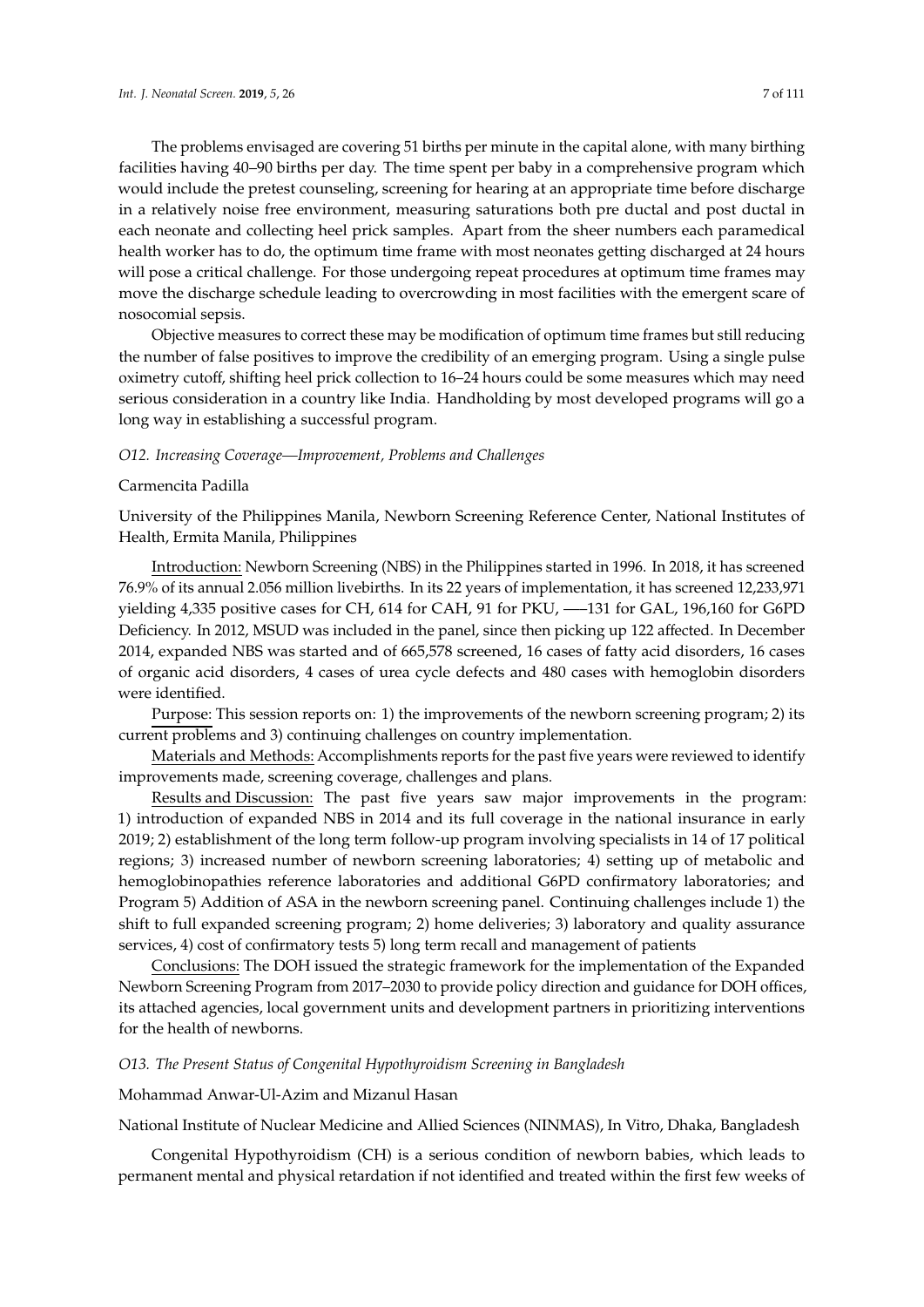life. With present birth rate, every year about 3.4 million babies are born in Bangladesh and screening for CH is included in the "National Neonatal Health Strategy and Guidelines for Bangladesh, October 2009." From 2006 to 2011, the government implemented a national project on CH screening and near about two hundred twenty thousand newborn babies were screened under that project. With that project, 96 newborn babies were diagnosed with CH and the incidence rate of CH was found 1:2300, which is much higher than world incidence (1:4000). Because of the high incidence rate of CH, a new national project "Screening of Congenital Hypothyroidism in newborn Babies (Phase 2)" has launched under the Annual Development Program (ADP) of Government. The three year (September 2018–August 2021) project is completely funded (5.66 million USD) by the Government. With the project, newborn screening program for the early detection of CH will be carried out throughout the country by Dried Blood Spot (DBS) method and the positive cases of CH will be treated for a long time. A dedicated newborn screening laboratory with radioimmunoassay and fluorescence immunoassay technology will be established at National Institute of Nuclear Medicine and Allied Sciences (NINMAS). Demographically, Bangladesh is an iodine deficient country and thyroid related diseases are common in our country. Hence, among the congenital disorders, Bangladesh is giving priority to the CH screening.

#### *O14. Newborn screening—An Indian Perspective*

### Ashok Gupta and Kamlesh Kumar Agrawal

# J.K. Lone Hospital, Pediatrics, Jaipur, India

Newborn screening (NBS) aims at the earliest possible recognition of disorders to prevent the most serious consequences by timely intervention. Nowadays NBS program is an integral part of the health system of developed countries, whereas in India, it is still in the primitive stage.

Only few Indian states are running their own NBS program through discrete private and government sectors. Kerala has started universal screening in govt sector. Goa has re-launched the NBS under which babies were born at government-run hospitals are screened for 50 metabolic disorders. Delhi, Chandigarh and recently Tamil Nadu also have started NBS projects.

We started NBS program in J K Lon hospital, SMS medical college, Jaipur in Jan 2018. Our NBS panel consists of congenital hypothyroidism (CH), congenital adrenal hyperplasia (CAH) and glucose-6-phosphatedehydrogenase (G6PD) deficiency. Total 6476 newborns were screened over a period 14 months (Jan 2018 to Feb 2019). Prevalence of G6PD was 1in 720, of CAH 1in 3200 and none in CH.

ICMR project screened neonates in 5 Centers in India—Delhi, Mumbai, Chennai, Hyderabad and Kolkata (2007–2012). The incidence of CH was 1 in 1130 varying from 1 in 727 in Chennai to 1 in 1528 in Mumbai. The incidence of CAH overall was 1 in 5762 varying from 1 in 2036 in Chennai to 1 in 9983 in Mumbai. In Sir Ganga Ram Hospital Delhi NBS done for three disorders since 2006–CH, CAH and G-6-PD deficiency the incidence of CH was 1:1870, of CAH 1:4208 and for G6PD deficiency 1 in 263 in males and 1 in 1402 in females.

Conclusion: In resource limited countries like India NBS should be included in national program like National Health Mission to provide benefit to vast population.

**Keywords:** newborn; newborn screening program; congenital hypothyroidism (CH); congenital adrenal hyperplasia (CAH) and glucose-6-phosphatedehydrogenase (G6PD) deficiency

### *O15. Newborn Screening for New Disorders in Developing Countries: Treatment Challenges*

Victor Skrinska and Issam Khneisser

Hamad Medical corporation, Newborn Screening laboratory, Doha, Qatar

Ready-to-use kits were developed to enable the implementation of the neonatal screening of many new diseases. Newborn screening screened disease panel is expanding more around the world,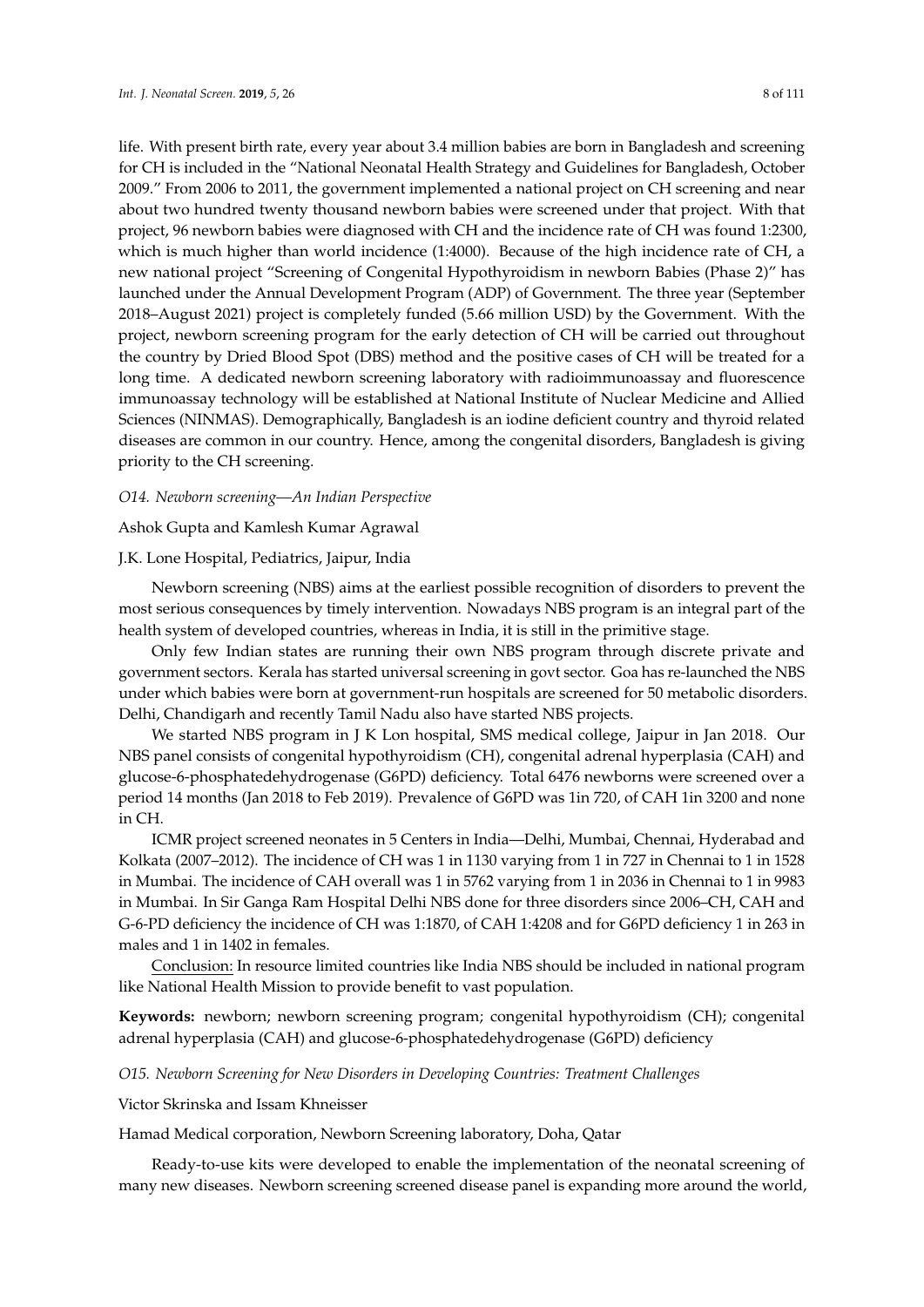reaching easily developing countries. Recently, the MENA region is witnessing an improvement in the field of neonatal screening, countries like Qatar, Lebanon started adding SCID. The first step to implement these screening is to assure the availability of Treatment. Multiple studies have shown that the success of Allogenic Hematopoietic Stem Cell Transplantation (HSCT) is highly dependent on the age of the patient: the earlier the better! This treatment is efficient also for mucopolysaccharidosis type IH (MPS I-H), also known as Hurler syndrome and X-ALD. Therefore, early screening of these diseases is of major interest, funding and the availability of the treatment should be taken into consideration with health policies and schemes.

Newborn screening is not buying a kit or an equipment, it is holistic approach with securing the means of access to treatment is the first and main goal.

*O16. Newborn Screening for Amino Acid Disorders, Organic Acidemias and Fatty Acid Oxidation Disorders Using Tandem Mass Spectrometry, Prevalence and Characteristics in China*

#### Xuefan Gu

Xinhua Hospital, Shanghai Jiao Tong University School of Medicine, Shanghai Institute for Pediatric Research, Shanghai 200092, China

Newborn screening is a public health policy for the prevention of genetic diseases with significant preventive effects, with the best cost-effectiveness and the largest number of tests. Newborn screening in China began in 1981. After years of efforts, the coverage of congenital hypothyroidism and hyperphenylalaninemia screening has reached 97.5% in 2017.

China has started neonatal screening using tandem mass spectrometry in Shanghai since 2002 and is gradually popularizing in the country. In order to update the National Health Committee's "Newborn Screening Technical Specification, 2010 Edition," we propose to expand the list of treatable and preventable diseases. For this purpose, we conducted a national survey on the status of neonatal screening, diagnosis and treatment on amino acid disorders, organic acidemias and fatty acid oxidation disorders. This work collected the data from the beginning of the mass spectrometry screening to the end of 2017. A total of 49 newborn screening centers from Zhejiang, Shanghai, Henan, Shandong, Guangxi, Fujian and other provinces were collected, the maximum single-center screening was 2.4 million. Seventeen screening centers with a screening volume of less than 30,000 were excluded (123,617 in total) and a total of 7,819,662 in 32 screening centers were included in the statistics.

The results showed that 2480 patients were detected by tandem mass spectrometry in total 7,942,829 newborns. The prevalence rate was 1/3311 (1/1366–1/7696). A total of 36 diseases were found. The top 10 diseases with the highest prevalence include hyperphenylalaninemia (1/10,712), methylmalonic acidemia (1/15,213), primary carnitine deficiency (1/24,513), short-chain acyl-CoA dehydrogenase deficiency (1/56,257), 3-methylcrotonyl-CoA carboxylase deficiency (1/62,557), citrullinemia type II (1/68,594), hypermethionemia (1/104,262), medium chain acyl-CoA hydrogenase deficiency (1/150,378), propionic acidemia (1/195,492), isovaleric acidemia (1/195,492). However, some disease spectrum and prevalence are quite different in southern Chinese and northern Chinese, for example, hyperphenylalaninemia and methylmalonic acidemia, the incidence rate in the northern is higher than in the southern Chinese and for citrullinemia type II, the incidence rate in the southern is higher than in the northern Chinese in general.

According to the principle of neonatal screening for disease and disease spectrum in Chinese, our expert committee have selected 12 diseases as the preferred screening panel among the amino acid, organic acid and fatty acid oxidation disorders detected by the tandem mass spectrometry technology: hyperphenylalaninemia, methylmalonic acidemia, primary carnitine deficiency, citrullinemia type II, medium chain acyl CoA dehydrogenase deficiency, propionic acidemia, isovaleric acidemia, glutaric acidemia type I, maple syrup urine disease, long chain hydroxyacyl CoA dehydrogenase deficiency, citrullinemia type I, homocystinuria.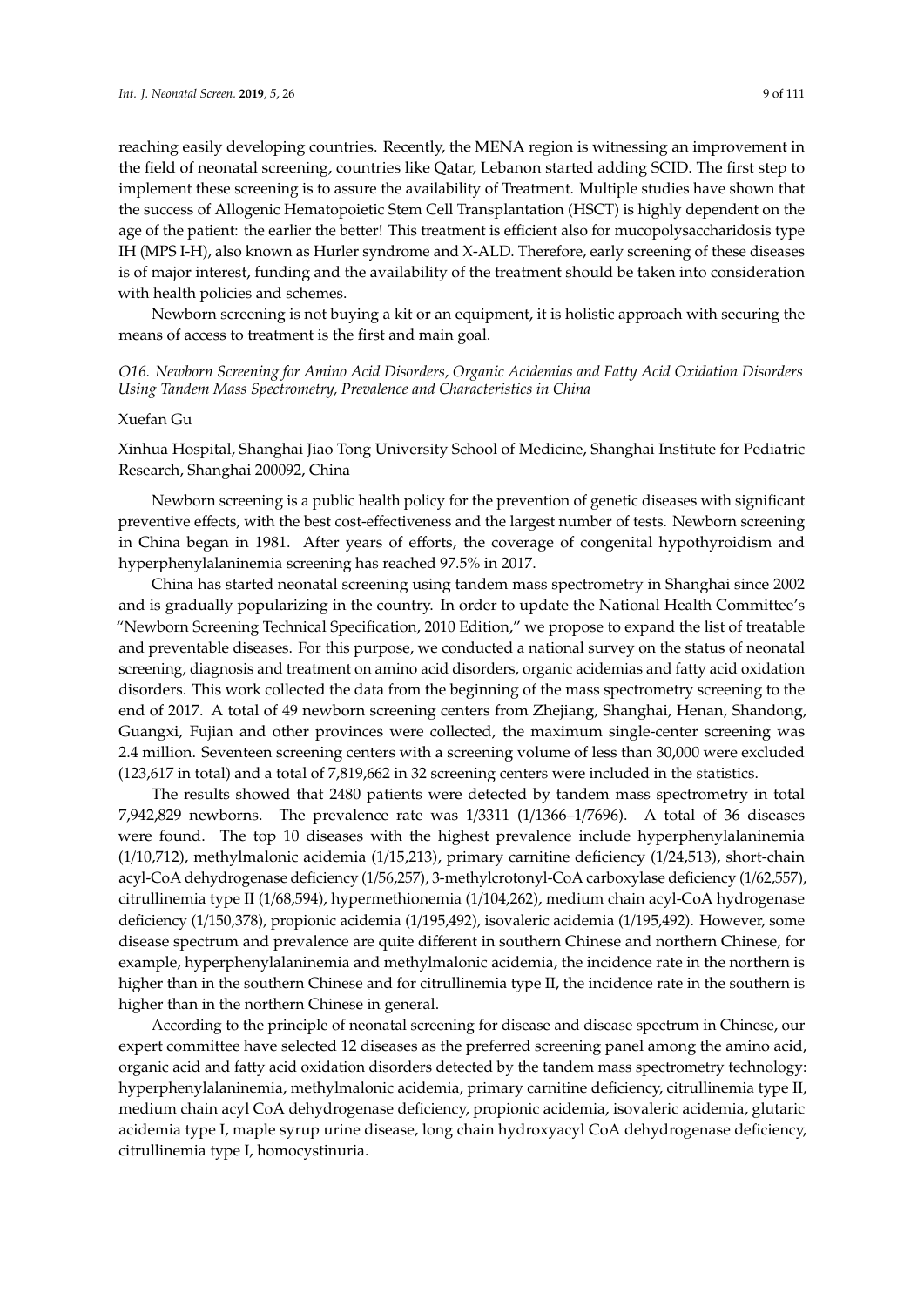As a big country with 17 million newborns per year, the economic development and medical level are quite different. There are still problems such as insufficient diagnosis ability of genetic metabolic diseases, lack of resources for treatment experts, lack of necessary therapeutic drugs and perfect social security system. Government policy support and further personnel training are urgent.

# *O17. Challenge of Genotyping all Detected Cases in NBS in Japan—Genetic Diagnosis Has Been Provided For 260 Patients with Inherited Metabolic Diseases Positively Screened by NBS in Japan since 2014*

Fukao T.  $^{1,2}$ , Sasai H.  $^{1,2}$ , Ago Y.  $^1$ , Matsumoto H.  $^1$ , Otsuka H.  $^{1,2,3}$ , Hosokawa J.  $^4$ , Fujiki R.  $^4$ , Ohara O.  $^4$ , Nakajima Y. <sup>5</sup>, Ito T. <sup>5</sup>, Hara K. <sup>6</sup>, Kobayashi M. <sup>7</sup>, Tajima G. <sup>8</sup>, Sakamoto O. <sup>9</sup>, Kido J. <sup>10</sup>, Matsumoto S. <sup>10</sup>, Nakamura K. <sup>10</sup>, Hamazaki T. <sup>11</sup>, Kobayashi H. <sup>12</sup> and Hasegawa Y. <sup>12</sup>

- $<sup>1</sup>$  Dept. of Pediatrics, Gifu Univ, Gifu, Japan</sup>
- <sup>2</sup> Div. of Clin Genet, Gifu Univ Hosp, Gifu, Japan
- <sup>3</sup> Dept. of Neonat Med, Gifu Pref Gen Med Center, Gifu, Japan
- <sup>4</sup> Kazusa DNA Res Inst, Kisarazu, Japan
- <sup>5</sup> Dept. of Pediatr, Fujita Medical Univ, Toyoake, Japan
- <sup>6</sup> Dept. of Pediatr, Kure Med Center, Kure, Japan
- <sup>7</sup> Dept. of Pediatr, Jikei Univ Med, Tokyo, Japan
- <sup>8</sup> Div. of Neonatal Screening, NCCHD, Tokyo, Japan
- <sup>9</sup> Dept. of Pediatr, Tohoku Univ, Sendai, Japan
- <sup>10</sup> Dept. of Pediatr, Kumamoto Univ, Kumamoto, Japan
- <sup>11</sup> Dept. of Pediatr, Osaka City Univ, Osaka, Japan
- <sup>12</sup> Dept. of Pediatr, Shimane Univ, Izumo, Japan

Newborn screening (NBS) using tandem mass started all over Japan in 2014. Since them the number of NBS-target diseases increased from 6 to 20. We have been conducting a follow-up project of patients with inherited metabolic diseases (IMDs), who were positively screened in NBS, after confirming their genotypes since 2014. We designed a gene panel covering the NBS-target IMDs and their related diseases. Gene panel analysis was performed at Kazusa DNA Research Institute. In 2014–2016, mutation analysis was done on research basis and after 2017 mutation analysis for a large part of NBS-target IMDs were covered by public medical insurance. More than 340 cases were enrolled in this gene panel study for five years (January 2014 to March 2019). Among them, the number of patients with IMDs detected by NBS were 260, as follows—Propionic acidemia (49), Hyperphenylalaninemia (37), Methylcrotonylglycinuria (27), VLCAD deficiency (19), Methylmalonic acidemia (18), Galactosemia (17), MCAD deficiency (16), Maple syrup urine disease (14) and so forth. Most of other 70 cases were symptomatic patients who were previously diagnosed. In some NBS-target IMDs, we found specific mutations only identified in NBS-positive cases. For example, Y435C in *PCCB* was predominantly identified in Japanese patients with propionic acidemia who were detected in NBS. Clinical phenotype of patients with Y435C has been asymptomatic or mild. Similar findings were also seen in VLCAD deficiency. It is challenging to distinguish patients with high risk from those with no symptom or low risk and make genotype-adjusted clinical guidelines.

# *O18. Next Generation Sequencing in Newborn Screening in the United Kingdom National Health Service*

Rebecca Thomas, Julia van Campen, Elizabeth Sollars, Clare Bartlett, Jennifer Dawe, Peter Winship, Richard Kirk, Jim Bonham, Anne Goodeve and Ann Dalton

Sheffield Children's NHS Foundation Trust, Sheffield Diagnostic Genetics Service, Sheffield, UK

Next Generation DNA Sequencing (NGS) has the potential to improve the diagnostic and prognostic utility of newborn screening programs. DNA suitable for NGS can be prepared from dried blood spots taken at birth. The genetic information is independent of the baby's age, condition, feeding or gestation. NGS could be used in newborn screening as a first line test for genetic disorders with no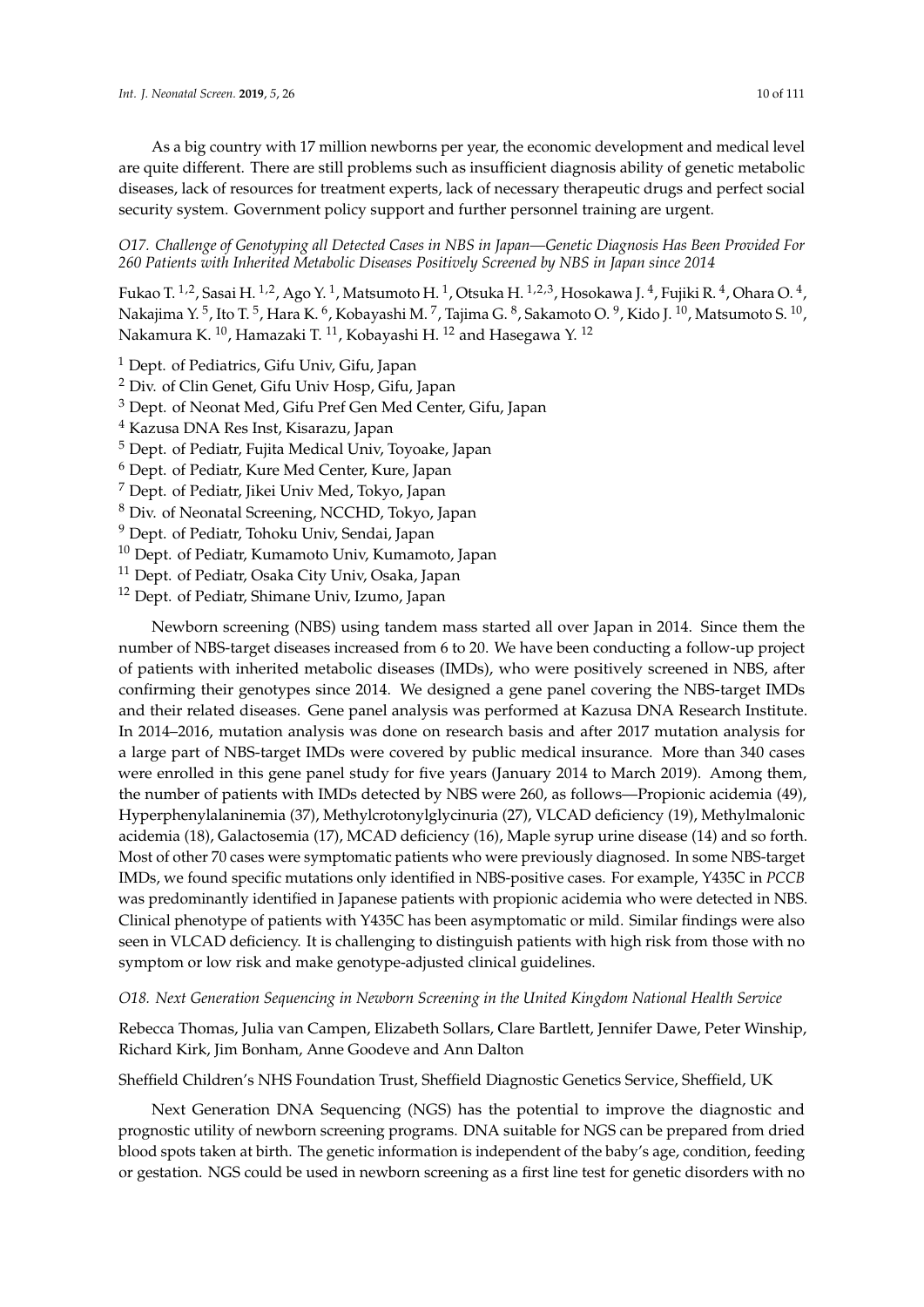biochemical marker or as an adjunct test to improve a prognosis, due to particular genetic variants being associated with variations of a disease. This study aims to assess the feasibility of screening dried blood spots using Next Generation Sequencing in a National Health Service (NHS) laboratory. An automated high throughput NGS protocol was designed and optimized using dried blood spots collected from healthy controls. An NGS panel targeting five genes relevant to newborn screening disorders was validated using commercial cell lines and comparing results from venous blood and dried blood spots from matched samples. The technical sensitivity of the assay was 100% and technical specificity was 99.96%. Overall, seven high throughput NGS runs were performed to ascertain the reproducibility of results. This NGS protocol enables processing of up to 1000 sample a week with a turnaround time of four days from receipt of sample to reporting. This study concludes that it is feasible to automate targeted NGS on routine dried blood spot samples in a UK NHS laboratory setting.

### *O19. A Cohort Study of 300 Chinese Patients with Isolated Methylmalonic Aciduria*

Lulu Kang, Yupeng Liu, Yi Liu, Ruxuan He, Ying Jin, Mengqiu Li, Jinqing Song, Yao Zhang, Hui Dong, Xueqin Liu, Hui Yan, Chunyu Zhang, Huijie Xiao, Haixia Li, Hongyun Zhang, Jiong Qin, Hong Zheng, Yongxing Chen, Dongxiao Li, Haiyan Wei, Huifeng Zhang, Yanan Zhang, Xin Deng, Xiaowen Li, Min Huang, Pei Li, Zijiang Zhao and Yanling Yang

Peking University First Hospital, Department of pediatrics, Beijing, China

Background: Methylmalonic aciduria is the most common organic aciduria in China. This cohort study aimed to characterize epidemiology, genotypic and phenotypic variability in Chinese patients with isolated methylmalonic aciduria.

Method: Three hundred cases of isolated methylmalonic aciduria who were referred to Peking University First Hospital from 1998 to 2018. 129 (43.0%) patients were females and 171 (57.0%) were males. The diagnosis is based on clinical examination, biochemical assays and genetic analysis.

Results: 300 patients were diagnosed as isolated methylmalonic aciduria at the age of 3 days to 23 years, with the mean age of 1.01±0.15 years. 58 patients (19.3%) were detected by newborn screening. 242 patients (80.7%) were clinically diagnosed after onset. of 234 patients for whom clinical data were available, 93 cases (38.3%) manifested with brain damage. 73 (30.0%) exhibited hematological abnormality. 116 (47.7%) had metabolic acidosis, vomiting, lethargy, diarrhea, hyperpnea and coma. 20 cases accompanied with renal involvement (8.23%). 19 cases had skin lesion (7.82%). Pathogenic mutations were found in five gene (*MUT*, *MMAA*, *MMAB*, *SUCLG1*, *SUCLA2*) associated with isolated methylmalonic aciduria from 281 cases. 114 mutations were detected. 58 patients who were detected by newborn screening got favorable outcome after the treatment by cobalamin, L-carnitine and dietary intervention. But various sequelae were observed in the patients who were diagnosed after onset. Eleven patients were improved after liver transplantation.

Conclusion: Neonatal screening is the key for the early treatment of the patients with isolated methylmalonic aciduria. Our study expanded the spectrum of phenotype and genotype of Chinese patients with isolated methylmalonic aciduria.

#### *O20. High-Throughput Identification of Hemoglobinopathies & Thalassemias by HRAM*/*MS*

Zoltan Lukacs, Thomas Mechtler, Markus Schwarz, David C. Kasper and Thomas Wiesinger

Hamburg University Medical Center, Newborn Screening and Metabolic Diagnostics Unit, Hamburg, Germany

The early diagnosis of hemoglobin disorders becomes more and more important due to higher numbers of affected individuals in the European Union, especially in urban areas (e.g. recent studies showed an incidence of ca. 1 in 2500 newborns in Hamburg and Berlin). In general, genetic disorders related to hemoglobin (Hb) can be classified into two main groups (i) hemoglobinopathies and (ii) thalassemias. Early identification of Hb S (SCD) in homozygous form is critical for preventive therapy.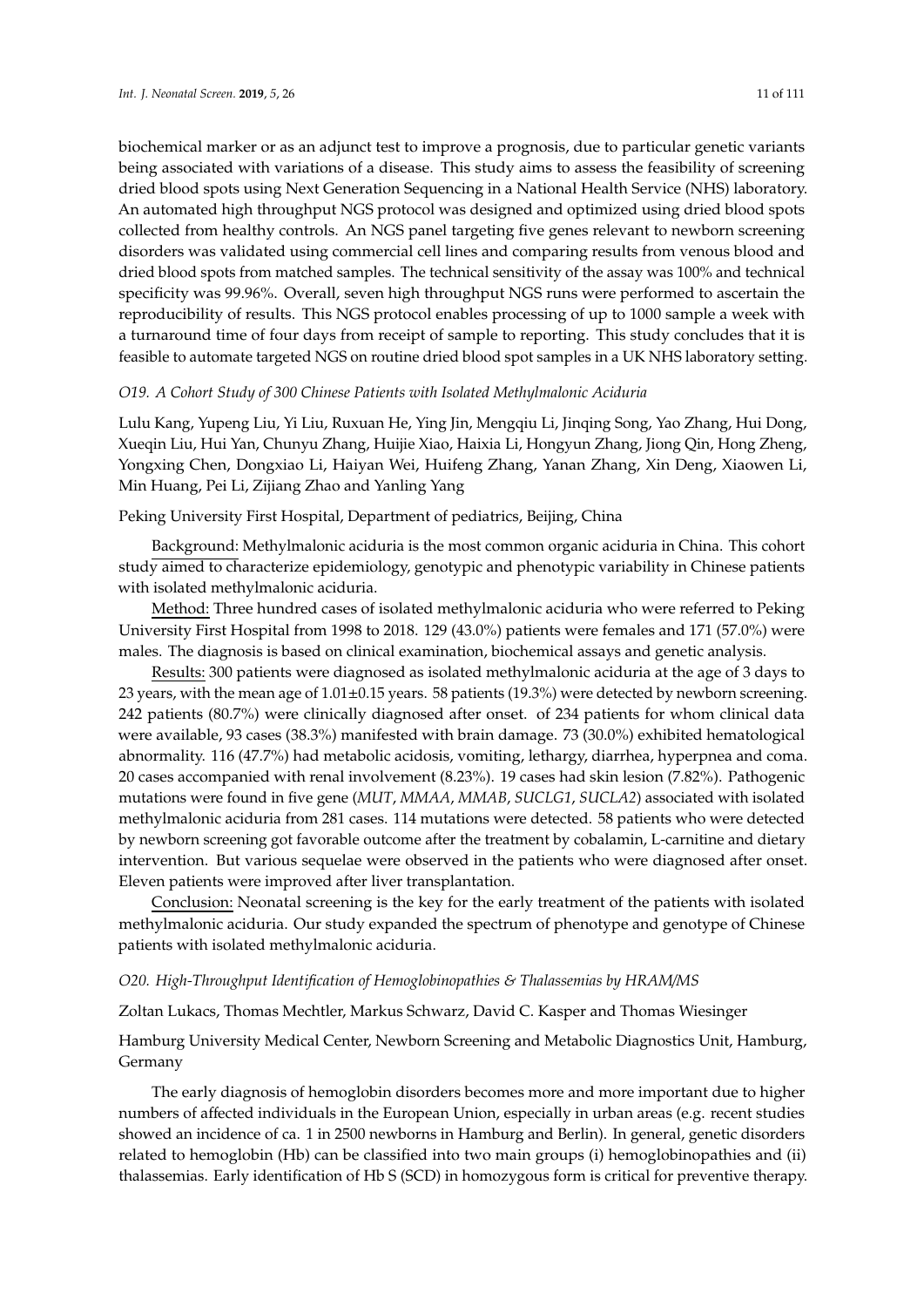In addition, Hb variants (e.g., Hb -C, -D and -E) with co-inherited Hb S in a heterozygous form are also of importance in regard to early detection and therapy. Due to single mutations in the beta chain, these variants may differ only by 1 Dalton resulting in issues for the resolution when traditional tandem mass spectrometry is applied, especially for ion species that demonstrate high *m*/*z* ratios (>15+). To tackle this challenge, a novel approach using high resolution mass spectrometry was evaluated. For this purpose, intact Hb chains and the corresponding tryptic digest were mixed in a defined ratio and the mixture was directly analyzed by mass spectrometry. Suitability and accuracy of the novel method were confirmed by preliminary experiments and have been compared to conventional HPLC analysis (Bio-Rad, Munich, Germany).

# *O21. Blood Collection on Filter Paper for Newborn Screening Program—Updates to the CLSI Standard NBS01, 7th Edition*

Joanne Mei <sup>1</sup>, Gustavo Borrajo <sup>2</sup> and Victor De Jesús <sup>1</sup>

<sup>1</sup> Division of Laboratory Sciences, National Center for Environmental Health, Centers for Disease Control and Prevention, Atlanta, GA 30341, USA

<sup>2</sup> Fundación Bioquímica Argentina, La Plata, Argentina

Background**:** The Clinical and Laboratory Standards Institute (CLSI) routinely develops and updates guidelines and standards for clinical testing. Since 1982, NBS01 has been used to inform and instruct health care professionals, who collect and submit DBS specimens for NBS, manufacturers who develop testing methodologies and equipment and NBS programs that perform testing.

Methods**:** The Document Development Committee, consisting of an international group of NBS professionals experts representing several countries met to discuss changes that occurred since the publishing of the approved standard NBS01-A6 in 2013. Several chapters and appendixes were revised and included reformatting the standard to follow a sequential process.

Results: Changes made in the 7<sup>th</sup> edition include: easy-to-follow step-action tables; definitions for check sum character, expected range, false-negative screening test result, false-positive screening test result, in-range result, out-of-range result and re-collection; revised appendices for collecting an acceptable blood spot specimen, specimen quality and the protocol for testing absorption characteristics of filter paper; and extension of the shelf-life of filter paper from three to five years.

Conclusions: NBS01, 7th edition updates the procedures, challenges and related topics associated with specimen collection, the filter paper section of the specimen collection device and the application of blood onto filter paper for NBS analyses, with the goal of better serving the global community and harmonizing the collection and application of high-quality DBS specimens for NBS worldwide. Standardizing these procedures within and across NBS programs and systems is expected to improve NBS consistency and efficacy.

### *O22. Cost Utility of a Proposed Additional Disorder*

### Gary Jackson

### Counties Manukau District Health Board, Auckland, New Zealand

Correctly developed newborn screening programs are one of the most cost-effective interventions available to modern medicine. However, there are hundreds of metabolic disorders. Even with an established newborn program and an accurate test available, it may not be appropriate or cost-effective to add the test to the program. For example, it may not be possible to treat the disorder in the early newborn period. This presentation examines the process to determine the cost-utility of adding a new disorder to a screening program. The case for adding SCID (Severe combined immunodeficiency) screening to the New Zealand program is used as a worked example. SCID is a rare inherited disorder caused by a deficiency or absence of T cells, a type of lymphocyte that plays a central role in immunity.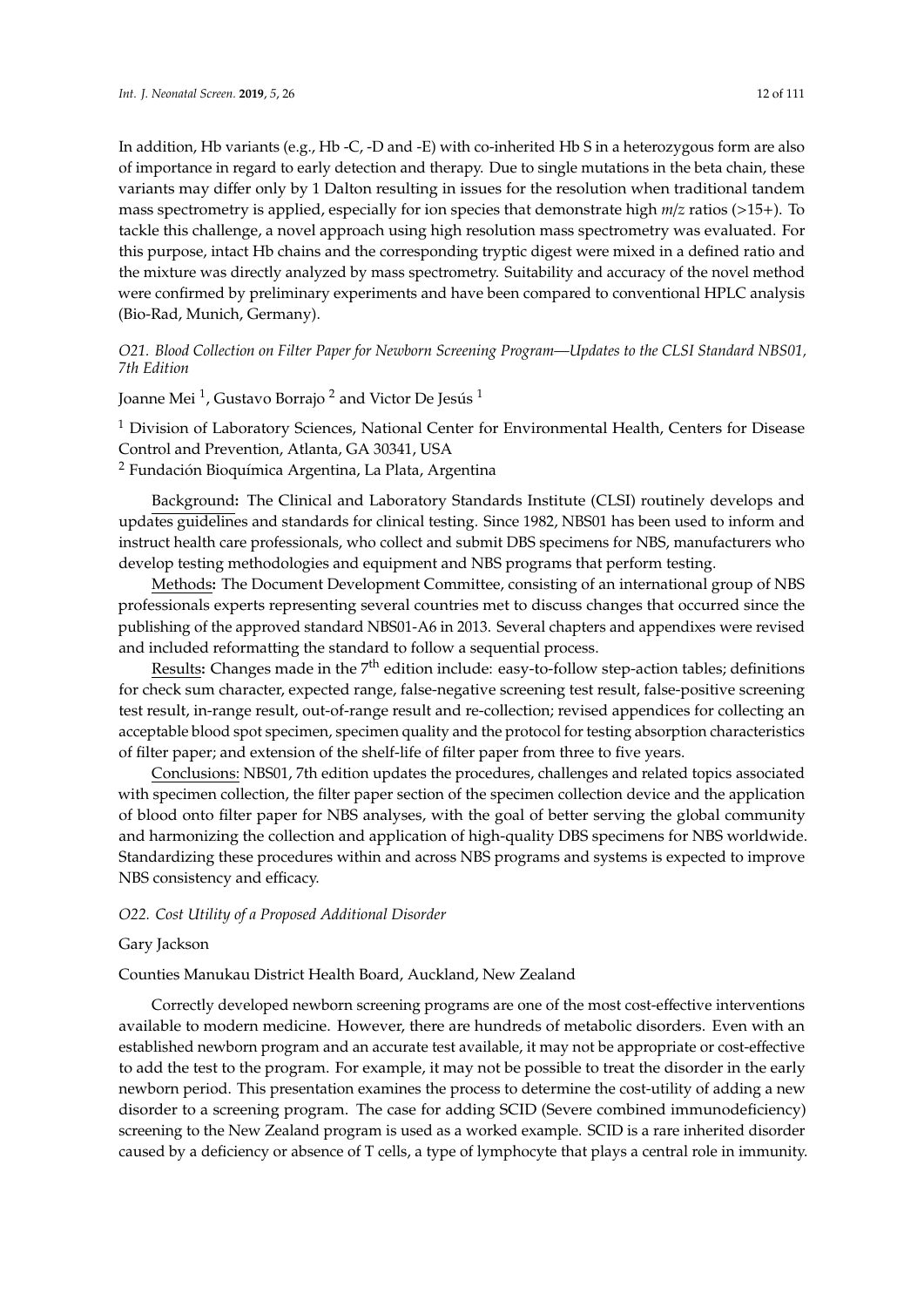SCID is difficult to diagnose clinically and without treatment most babies die before the age of one. Early detection of SCID is associated with improved treatment outcomes and lower health system costs.

#### *O23. Screening for Spinal Muscular Atrophy (SMA) in NSW, Australia*

Veronica Wiley, Roslyn Esber, Won-Tae Kim, Tiffany Wotton and Michelle Farrar

Sydney Children's Hospital Network, NSW Newborn Screening Program, Westmead, Australia

Spinal muscular atrophy (SMA) is an autosomal recessive genetic neuromuscular disorder, producing significant disability and mortality which affects ~1:10,000 births. There are four types of SMA which are categorized based on age of onset and achieved motor function. In its severest and most frequent form it causes progressive infantile paralysis, respiratory failure and premature death before two years of age. The disorder is caused by insufficient levels of the survival motor neuron protein, caused by mutations in the survival motor neuron 1 (SMN1) gene and modulated by the copy-number of a paralog, SMN2. Several treatment modalities have been investigated recently. Natural history data suggests that the pre-symptomatic window may be brief (several weeks or months). Importantly the benefit of early diagnosis and initiation of treatment on outcome is now recognized, with the most beneficial response to treatment to date seen in patients treated before the onset of symptoms. Given this timescale, NBS presents as the optimum and acceptable screening tool.

Since August 2018 there has been a 2 year pilot program which aims to demonstrate the feasibility, sensitivity and specificity of treated outcome of SMA in NSW, Australia. Samples collected for routine newborn bloodspot screening are also being tested using a DNA-based multiplex qPCR assay for homozygous SMN1 deletion to detect infants at risk of developing SMA. For positive samples a droplet digital PCR assay is used to determine copy number of SMN2.

In 7 months, there have been 58,640 babies screened with 4 babies referred for diagnostic testing where all were proven to have the disorder with 2 or 3 copies of SMN2. All proven cases were successfully treated before 4 weeks of age.

Inclusion of SMA in routine newborn screening will depend on the longer term outcome of treated cases.

# *O24. Validation of a Multiplexed Real-time PCR Assay to Detect SCID and SMN1 Homozygous Exon 7 Deletion and Droplet Digital PCR Assay to Assess SMN2 Copy Numbers in Newborn Screening for Spinal Muscular Atrophy*

Mei Baker, Sean Mochal, Mandie Loehe, Bethany Zeitler, Jin Chen, Ren Zhang, Alec Johnstone, Pann New and Kathryn Swoboda

University of Wisconsin School of Medicine and Public Health, Wisconsin State Laboratory of Hygiene, Madison, WI 53706, USA

Spinal muscular atrophy (SMA) is one of the most common lethal recessive genetic conditions, with an incidence of 1 in 11,000 births. The condition is associated with significant motor disability, respiratory and nutritional compromise and death in infancy or childhood in more than 50% of affected children. Infants with homozygous deletion of SMN1 and 2 SMN2 copies typically manifest the most severe infantile form of SMA, SMA type I. However, symptom onset and disease severity in infants and children with 3 or more copies of SMN2 is more variable.

We successfully developed and validated a real-time PCR assay to simultaneously screen for SMA and severe combined immunodeficiency (SCID). The PCR assay identifies the absence of exon 7 in the SMN1 gene while simultaneously evaluating the copy number of the T-cell receptor excision circles (TREC). Moreover, we have further developed and validated a droplet digital PCR (ddPCR) assay to assess the SMN2 copy numbers. We used blood spots from a well-characterized cohort of subjects with SMA, SMA carriers and control subjects enrolled in the Newborn Screening Translational Research Network (NBSTRN) Longitudinal Pediatric Data Resource (LDPR) study. Subjects were diagnosed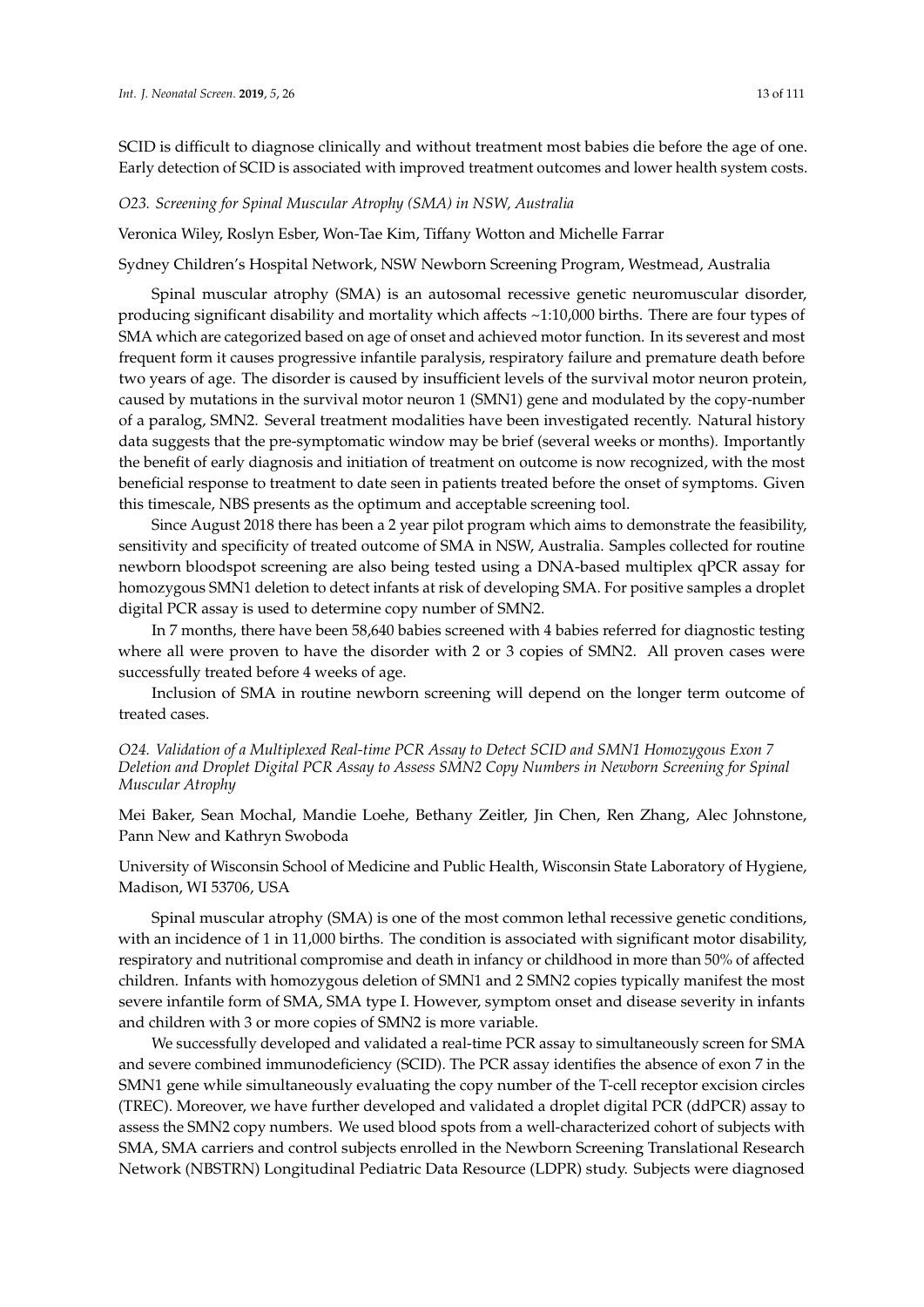with type 0, I, II, III or IV SMA and had 2, 3, 4 or more than 4 SMN2 copies. Samples from these subjects were used to validate the accuracy, reproducibility and clinical validity of this assay.

Because SMN2 copy number is a major modifier of SMA disease where the higher SMN2 copy numbers are associated with later onset and milder phenotype, identifying infants with 2 or 3 SMN2 copies and treating at the earliest possible timepoint is critical to ensure the best outcomes. The comprehensive approach of NBS for SMA, that includes "just in time" knowledge of SMN2 copy numbers in newborns who have homozygous deletion of exon 7 in SMN1, will facilitate early clinical follow-up, family counseling and treatment planning.

#### *O25. Newborn Screening for Severe Combined Immunodeficiency in California, 2010–2017*

Robert Currier, George Amatuni, Stanley Naides, Stanley Sciortino and Jennifer Puck

University of California, San Francisco, Pediatrics, San Francisco, CA 94143, USA

Objectives: Since newborn screening for severe combined immunodeficiency (SCID) was instituted in California in 2010, over 3.25 million infants in the state had DNA from dried blood spots assayed for T-cell receptor excision circles (TRECs). Abnormal TREC results were followed up with liquid blood flow cytometry for T-cell abnormalities to determine urgency and appropriate site for further evaluation and care. We report the performance of the SCID screening program, outcomes of infants who were identified and reference intervals for lymphocyte subsets in neonates.

Methods: Data that were analyzed included demographics, nursery summaries, TREC and lymphocyte flow-cytometry values and available follow-up, including clinical and genetic diagnoses, treatments and outcomes. Flow-cytometry data from infants were analyzed separately for strata of birth weight or effective gestational age at testing (EGA), defined as gestational age at birth plus age at testing.

Results: Infants with clinically significant T-cell lymphopenia (TCL) were successfully identified at a rate of 1 in 15,300 births. of these, 50 cases of SCID or 1 in 65,000 births (95% confidence interval 1 in 51,000–1 in 90,000) were found. Prompt treatment led to 94% survival. Although no cases of typical SCID are known to have been missed, 2 infants with delayed-onset leaky SCID had normal neonatal TREC screens but came to clinical attention at 7 and 23 months of age.

Reference intervals were generated for absolute numbers and percentages of lymphocyte subsets from infants with EGA 22–52 weeks. Sex and ethnicity were not significant determinants of lymphocyte subset counts in this population after controlling for EGA or birth weight. Lymphocyte counts rose postnatally.

Conclusions: Newborn TREC screening, although unable to detect immune defects in which T-cells are present, is effective for identifying SCID and clinically important TCL with high sensitivity and specificity. The experience in California supports the rapid adoption of SCID newborn screening.

# *O26. Newborn Screening for Neonatal Intrahepatic Cholestasis Caused by Citrin Deficiency and Molecular Characterization of SLC25A13 Gene in Guangzhou Population*

Chengfang Tang, Yi Feng, Wei Xu, Sichi Liu, Xiang Jiang, Fang Tang, Na Li and Yonglan Huang

Guangzhou Women and Children's Medical Center, Guangzhou Newborn Screening Center, Guangzhou, China

Objective To investigate the sensitivity of newborn screening for neonatal intrahepatic cholestasis caused by citrin deficiency (NICCD) based on tandem mass spectrometry and the carrying rate of known pathogenic variants of SLC25A13 in Guangzhou population.

Methods A total of 124,250 neonates born in Guangzhou from January 1,2015 to December 31, 2018 were screened for NICCD using tandem mass spectrometry technology. SLC25A13 mutation analysis was performed in high-risk newborn and outpatients suspected NICCD. We retrospective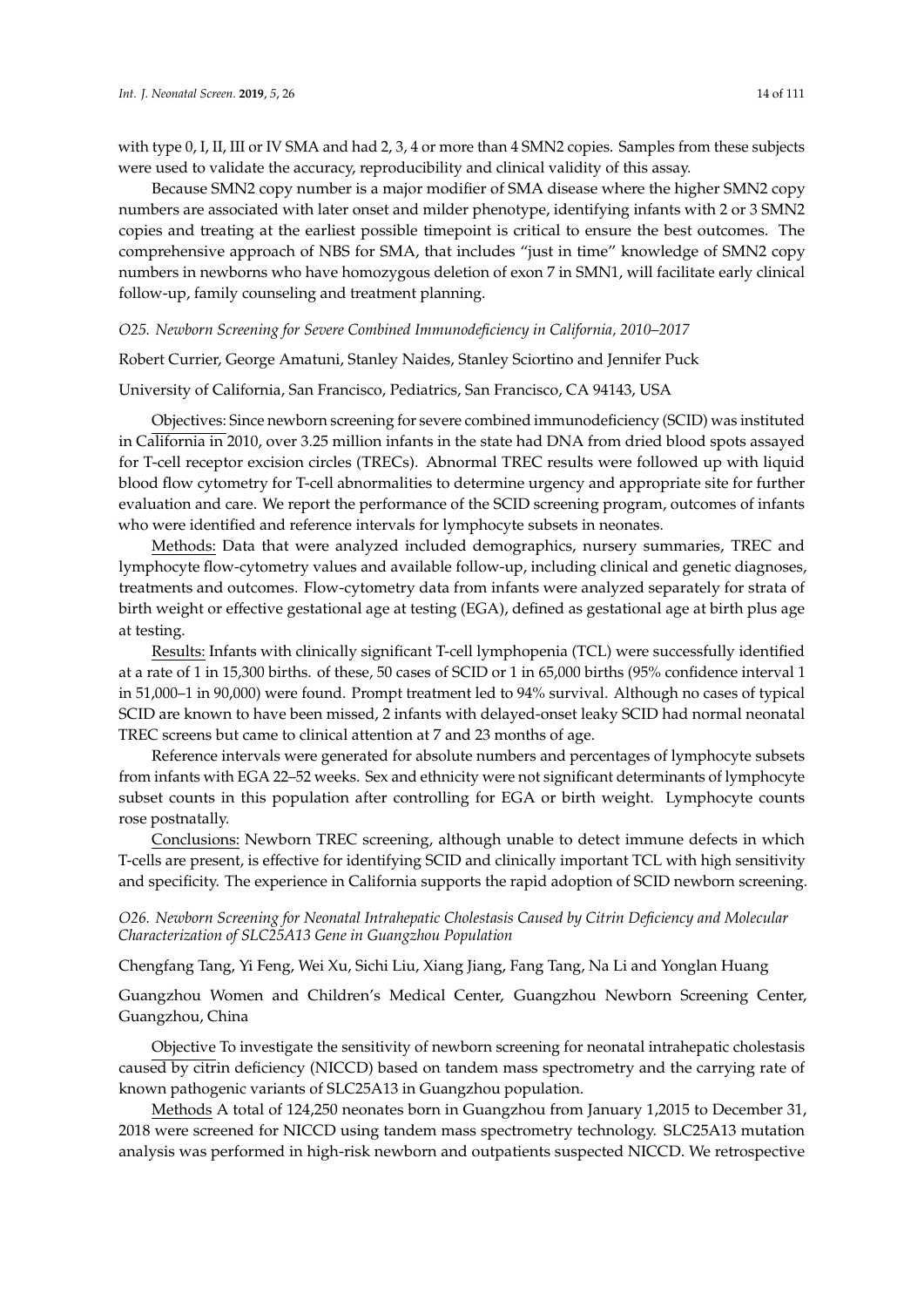analyzed the pathogenic variants of SLC25A13 in 2395 healthy children who were performed the whole exon sequencing as controls.

Results Among the 124,250 screened neonates, 31 were positive for NICCD screening and one of them was confirmed. We found three patients with NICCD were false negative in this newborn screening program. All of the four patients were homozygous for 851del4/851del4. Among 2395 healthy children, we detected 60 alleles with reported pathogenic variants of SLC25A13 and the carrying rate of pathogenic allele was 1/40. The estimated prevalence of citrin deficiency is about 1/6400. The most common pathogenic variant was c.851\_854del (56.7%) and second was c.790G>A (23.3%). The controversial variant c.2T>C was found in 113 children with heterozygous and 2 with homozygous and the carrying rate of c.2T>C was 1/21.

Conclusion The sensitivity of newborn screening for NICCD by tandem mass spectrometry is limited. It is necessary to reevaluation blood amino acid profile in suspected early infants with negative newborn screening results. The carrying rate of pathogenic variants of SLC25A13 in Guangzhou population is 1/40 and the estimated prevalence of Citrin deficiency is 1/6400.

**Keywords:** citrin deficiency; newborn screening; *SLC25A13* gene

#### *O27. Newborn Screening for DMD*

# Fan Tong

The Children's Hospital Zhejiang University School of Medicine, Department of genetics and metabolism, Hangzhou, China

Objectives To investigate the epidemiology, genotype and phenotype of male neonatal DMD in Zhejiang province of China.

Methods All male newborns with the informed consent of their parents were enrolled from July 16, 2018 to August 30, 2018 in Zhejiang Newborn Screening Center. Above 400ng/ml of CKMM (dried blood sample) as the positive screening outcome, which with CK (venous sample)  $\geq 700$ U/L or continue elevated cases did genetic tests. All confirmed and suspected DMD were followed up in the congenital myopathy clinic every 1-6 months.

Results A total of 53,166 male neonates were screened, among them, 8 cases with pathogenic variants of *DMD* (6 cases with deletion, 1 case with duplication, 1 case with nonsense mutation p.E3077 \*) and 8 cases with other types of congenital myopathy (including *MYH7, CAV3, RYR1, LDB3, CLCN1, CACNA1S, PLEKHG5, GAA*). The de novo variants accounted for 42.8% of *DMD* (3/7). The prevalence of DMD was 1:6645. Two cases with benign variants of *DMD* were detected (p.Q1835L, c.5923-11A>T). CK increased gradually during the follow-up of all DMD cases, no MRI changes were found in thigh muscle and sural muscle until 6-8 months and the ASQ score was normal. The case with *LDB3* p.Q598H variant were found to have dysphagia, recurrent respiratory infection and global develop delay.

Conclusion DMD is common in Zhejiang population. Newborn screening is beneficial to family genetic counseling and improves the outcome of DMD. The p.Q1835L and c.5923-11A>T of *DMD* was confirmed to be benign variants and the p.Q598H of *LDB3* was suspected to be pathogenic variant.

*O28. Tandem Mass Spectrometry for Newborn Screening of Lysosomal Storage Disorders and Beyond*

### Michael Gelb

University of Washington, Chemistry and Biochemistry, Seattle, USA

Newborn screening and diagnosis of Lysosomal Storage Disorders (LSD) by use of tandem mass spectrometry (MSMS) has been in place for over 15 years. LSD newborn screening started in Taiwan for Pompe disease. This was achieved through the use of acarbose (Gelb et al.) that enabled the selective measurement of the alpha-glucosidase.

Currently, both Pompe and MPS-I are on the Recommended Uniform Screening Panel (RUSP) in the USA and have been included into routine screening programs in several states in the USA, in parts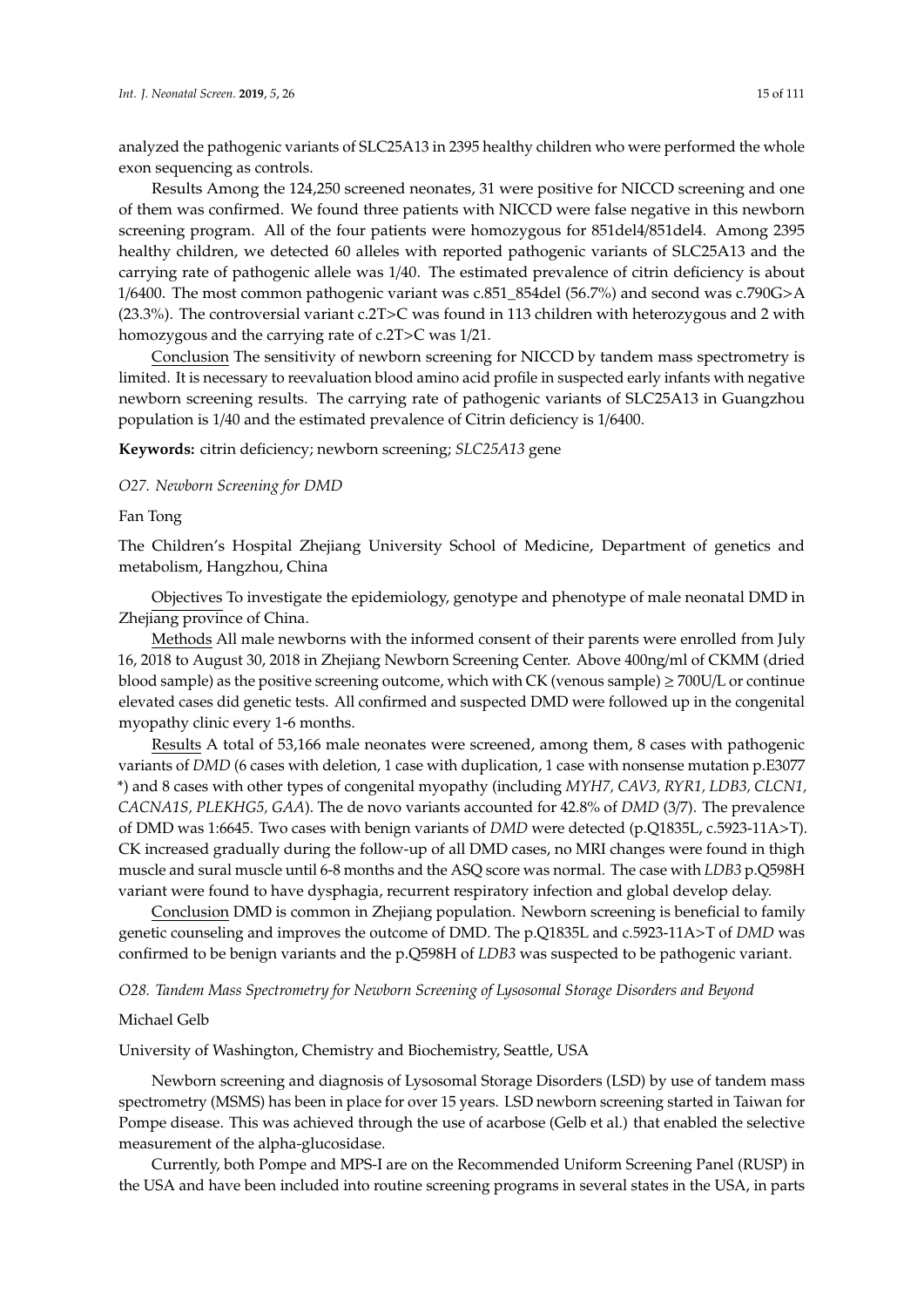of Italy and in Taiwan. We have compiled newborn screening performance data from these laboratories and the results show rates of first-tier, screen positives (low enzyme activity below a set cutoff) of 10-20 per 100,000 newborns across all laboratories. Some programs include the screening for other LSDs namely Gaucher, Krabbe, Niemann-Pick-A/B and Fabry diseases that can be multiplexed with Pompe and MPS-I.

More recently, Taiwan and the US Washington state have undertaken prospective pilot studies for additional LSDs (MPS-II, MPS-IIIB, MPS-IVA, MPS-VI, MPS-VII and MLD), the results of which show acceptable false positive rates (~10 per 100,000). The MPSs are screened by enzymatic activity assay, whereas MLD requires a substrate accumulation analysis because of the high prevalence of pseudo deficiency alleles identified by low enzyme activity. These programs have shown the feasibility of newborn screening of these LSD by use of MSMS technology.

In the past several months we have expanded the disorders that can be screened using MSMS technology to include the following additional disorders: Batten disease types 1 and 2, Wolman disease, Niemann-Pick-C, MPS-IIIA, Cerebrotendinous Xanthomatosis, Wilson disease and Cystinosis.

We will present the results of a multiplex MSMS assay requiring a single 2-minute analysis time per dried blood-spot, thus opening up new possibilities for expanded newborn screening of conditions that are amenable to treatment or benefit from early clinical intervention.

*O29. Introduction and Summary of Pre-Conference Workshop*

Jose Derraik

Auckland, New Zealand

Abstract not available.

*O30. Evaluation of Laboratory Quality in Newborn Screening*

Joanne Mei, Sherri Zobel, Irene Williams, Konstantinos Petritis, John Bernstein and Carla Cuthbert

Newborn Screening Quality Assurance Program, Centers for Disease Control and Prevention, Atlanta, GA 30341, USA

Background: The Newborn Screening Quality Assurance Program (NSQAP) is an accredited proficiency testing (PT) provider (ISO/IEC 17043:2010). NSQAP provides comprehensive dried blood spot (DBS) PT materials used by laboratories to achieve certification by regulatory bodies and quality control materials (QC) for monitoring method performance.

Methods**:** NSQAP distributes DBS for fifteen PT and eleven QC programs. NSQAP collects PT data from participating laboratories and provides individual laboratory evaluations. NSQAP tracked the number of false positive (FP) and false negative errors (FN) over a five-year period, compared to the number of labs enrolled. Data collected from QC materials was sorted by method to allow comparisons within and between methods.

Results**:** Between 2014 and 2017, NSQAP experienced a growth in PT laboratories of 15% and an increase in PT errors of 21%. The five-year growth and error rates were 13 and 22%, respectively. Certain labs repeatedly made errors, despite enrollment in PT programs for years. Overall, more errors were reported for analytes tested by tandem mass spectrometry. For QC, linear regression analysis showed most methods routinely demonstrated acceptable performance when comparing analyte recovery with enrichment; five of 68 analytes showed lower recovery.

Conclusions**:** NSQAP currently identifies FN and FP errors on individual laboratory evaluations. As part of a quality management system, the laboratory should investigate sources of errors and adopt measures to minimize future risk. NSQAP PT evaluations are important tools to aid laboratories in demonstration of individual laboratory performance and peer comparisons and should be used for continuous quality improvement as part of good laboratory practice.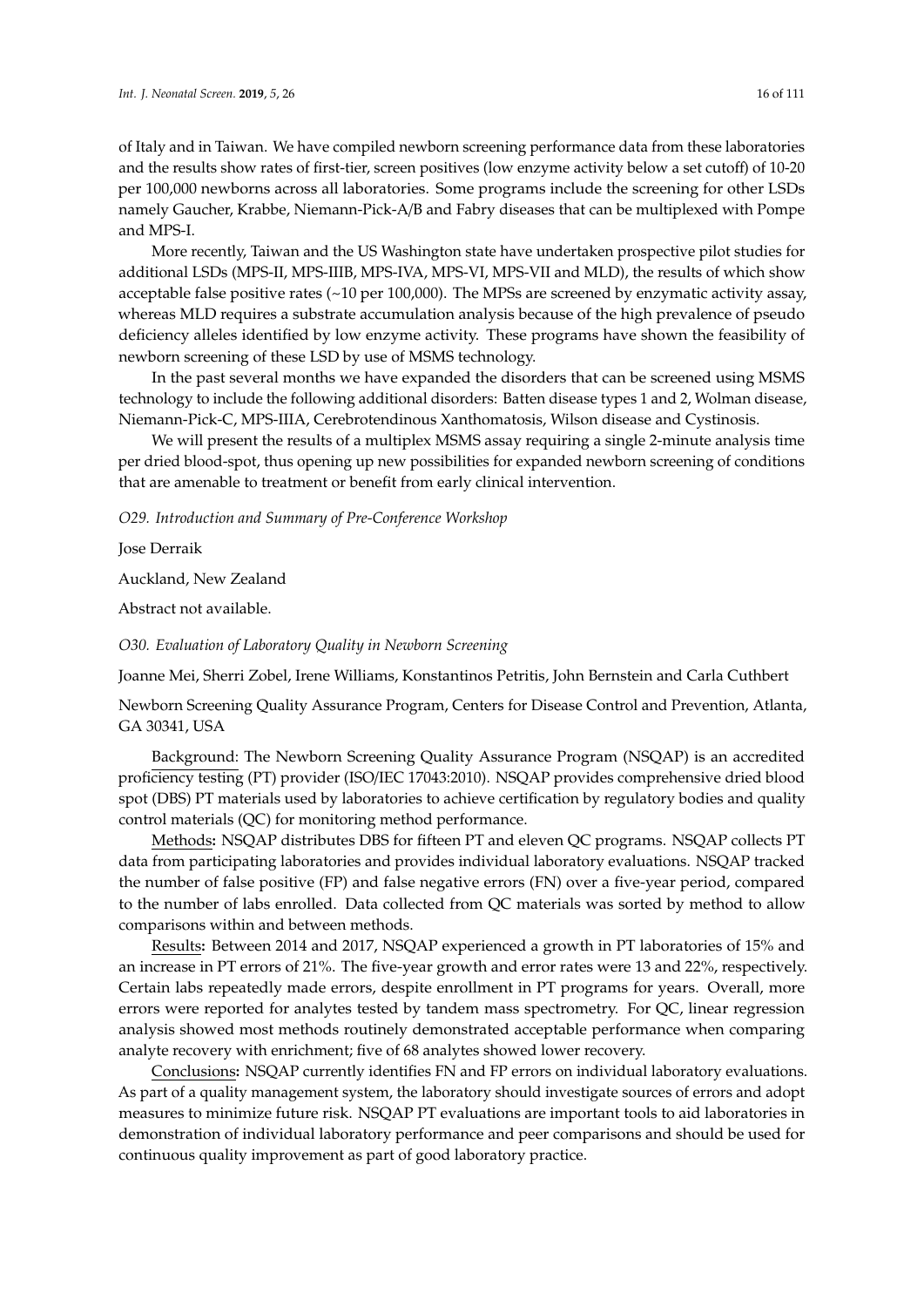# *O31. Evaluation of CAH Screening*

# Junfen Fu

Division of Endocrinology, The Children's Hospital Zhejiang University School of Medicine, Yan'an Road, Zhu Gan Avenue 57#, Hangzhou 310003, China

Congenital adrenocortical hyperplasia (CAH) is a group of autosomal recessive inheritance disorders, characterized by impaired cortisol synthesis. More than 90% of the CAH cases result from deficiency of the enzyme steroid 21-hydroxylase (21-OHD). The Endocrine Society updated a new version of clinical practice guideline in 2018 with combination of the latest published evidence and expert opinion. The new guideline proposes new recommendations on screening methods, treatment exploration and follow-up evaluation. With review of the International CAH Guidelines and the consensus on the CAH screening and management in China, we have screened over 2 million neonates since 2013, among which 103 CAH cases were diagnosed including 66 boys and 37 girls. More attention has been paid to the supplementation of corticosteroids and sodium and the hospitalization rate declined over the year. We highlight neonatal screening status in our hospital, together with treatment and monitoring of 21-OHD which mainly focus on linear growth of growing individuals with CAH and reproductive function of adult patients. And we emphasize that CAH, as an endocrine disease that covers the whole life cycle, needs to be treated jointly at all ages and in a multidisciplinary approach.

# *O32. Cystic Fibrosis Screening—What Is a Missed Case?*

Natasha Heather, Cass Byrnes, Mirjana Jaksic, Jan Tate and Dianne Webster

NZ newborn metabolic screening program, LabPlus, Auckland City Hospital, Auckland 1148, New Zealand

Screening program sensitivity is a good measure of program reliability and is the proportion of cases detected by the program to cases detected + cases missed. However, the count of missed cases varies according to the definition used. CF cases can be missed at all steps of the screening and diagnostic pathway and mild cases present at any age.

Some areas of ambiguity are whether the screening program

- Includes short term follow-up as part of the screen, so that babies with positive screens but 'normal' sweat tests are included in the count of missed cases.
- Includes the presence of meconium ileus (MI) as the first test, hence a baby with MI and in-range IRT would proceed to DNA testing and if CF would be a detected case.
- Includes babies at increased prior risk (MI, family history) if IRT or DNA not out of range are counted as a missed case,
- Aims to detect all disease, including mild and very late presenting cases which may or may not have been helped by early detection.

We presented a series of possible "missed cases" designed to explore opinion and practice amongst the international newborn screening community. A questionnaire was presented to attendees at the 2018 ISNS AGM and will also be presented to attendees of the 2019 APHL newborn screening meeting. Preliminary analysis revealed wide variation amongst ISNS attendees.

Performance data is highly dependent on the definition of a missed case. To enable meaningful comparison of screen performance, programs must clarify what steps in the screening pathway are included in the assessment, the screening algorithm and the screening target.

*O33. Newborn Pulse Oximetry Screening in China: An Integrated Public Health* + *Public Policy Approach*

Guoying Huang, Annamarie Saarinen, Jia Chen, Fang Liu and Jun Zhu

Children's Hospital of Fudan University, Pediatrics, Pediatric Cardiology, Shanghai, China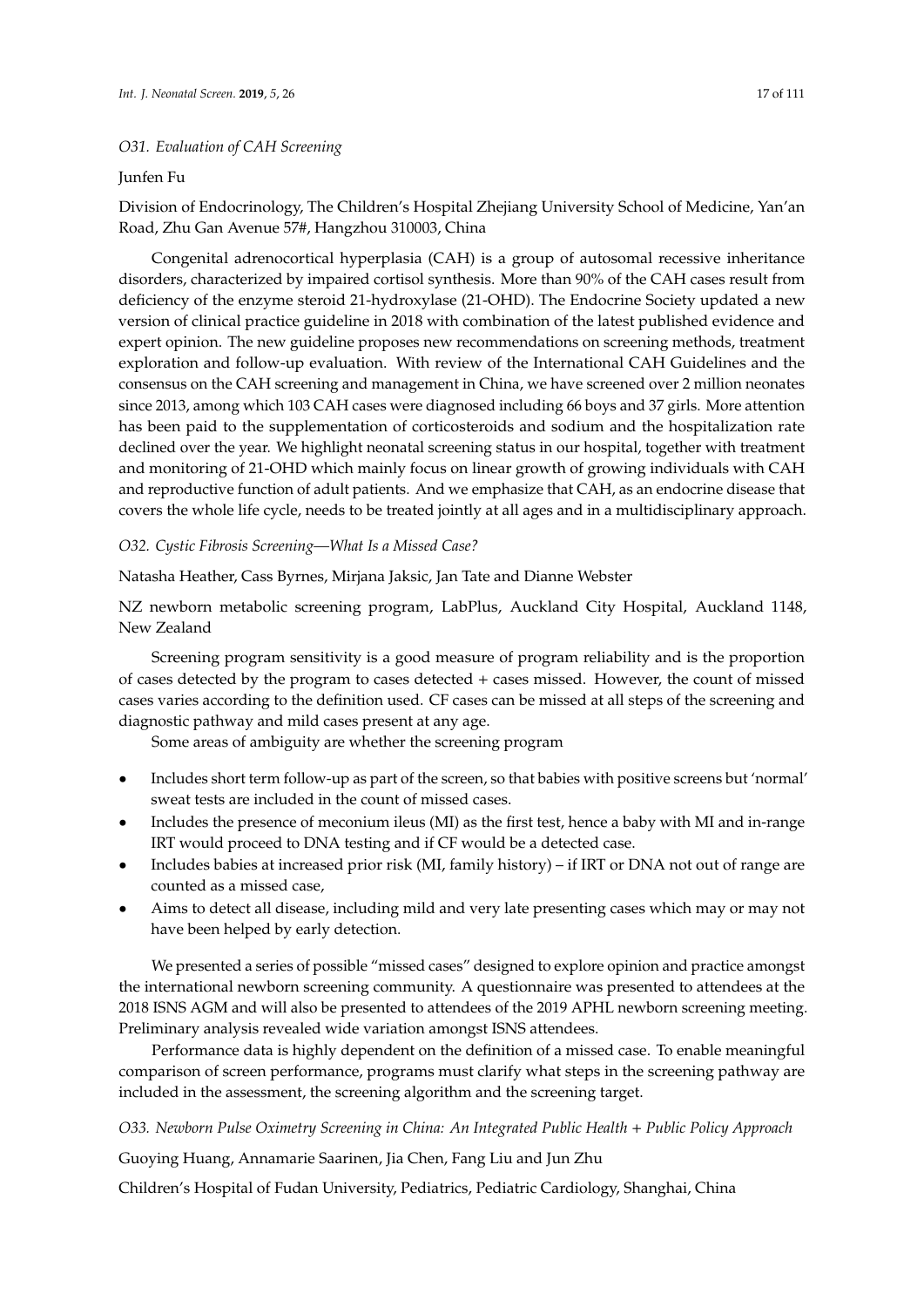This session will provide program stakeholders and public health leaders with a case example of how newborn pulse oximetry screening for congenital heart disease has been studied, piloted, tested and implemented in China. A panel will share the latest information, strategies and tools to fully leverage the role of program leaders, clinical implementors and policy makers in supporting point of care screening as an integrated part of newborn screening. A panel of clinicians, public health experts and policy/advocacy leaders will walk attendees through the process of how China has addressed the challenges and opportunities of newborn screening for CHD and CCHD in a nation with vast geography, treatment capacity hurdles and among the highest annual births in the world. The lessons learned can inform emerging pilot projects and scalability in countries throughout Asia and internationally. The concept of newborn screening for congenital heart disease (CHD) developed slowly from small studies between 2002 and 2009 to larger population based studies in Europe and the U.S. from 2010 onward. The U.S. became the first nation to formally add Critical Congenital Heart Disease (CCHD) screening to the Recommended Uniform Screening Panel (RUSP) in 2011. Around this same time, China began researching the feasibility of newborn pulse oximetry leading to the largest published study of newborn CCHD screening in 2014. Continued study lead to a 2018 country-wide implementation process utilizing a "dual-index" method for screening. The presentation will focus on public health and clinical implementation methods utilized to effectively scale POC screening across diverse settings and jurisdictions with a focus on actions taken for following positive screens, reducing false positive and false negatives and helping to identify gaps in follow-up diagnostics, referral pathways and treatment infrastructure.

# *O34. Philippine Multicenter Pulse Oximetry Screening for Critical Congenital Heart Disease (CCHD): A Preliminary Report*

Jose Jonas del Rosario, Maria Melanie Liberty Alcausin, Kevina Mariz Dajoyag and Carmencita Padilla

University of the Philippines Manila, Newborn Screening Reference Center, National Institutes of Health, Ermita Manila, Philippines

Background: Congenital heart disease occurs in 9 in every 1000 live births and approximately one quarter (2–3 out of 1000) of these children will have critical congenital heart disease (CCHD). Despite the increasing use of prenatal diagnosis, a significant proportion of affected newborns are still not diagnosed before discharge after birth. Pulse oximetry screening (POS) is proposed as an effective, non-invasive, inexpensive tool allowing earlier diagnosis of CCHD. In the Philippines, there is no public health program requiring CCHD screening prior to hospital discharge.

Objective: This study aims to provide data on the utilization of POS as screening tool in detecting neonates at risk of having CCHD.

Method: All full-term, non-oxygen requiring, healthy newborn infants delivered in each of the participating hospitals whose parents consented to the procedure, are included in the study. POS based on the Minnesota protocol is performed on babies within 24 to 72 hours of life. A motion tolerant pulse oximeter (Masimo iSpO2 Pulse Oximeter) is used.

Results and Discussion: Six (6) institutions are currently enrolled in the study which is now at 20% of data collection. Among the 6, 527 newborns screened for CCHD, nine (9) failed the screening. Two (2) have persistent pulmonary hypertension (PPHN), four (4) have pulmonary conditions and one (1) with sepsis. Two (2) newborns with failed screening are cases of CCHD, both with transposition of the great arteries (TGA). Both underwent balloon atrial septostomy and are for arterial switch procedure. The results of the study will provide a basis for future policies on the inclusion of POS in the national comprehensive newborn screening policy in the Philippines.

#### *O35. Learning from the Past, Going Forward*

#### R. Rodney Howell

University of Miami, Miller School of Medicine, Miami, FL, USA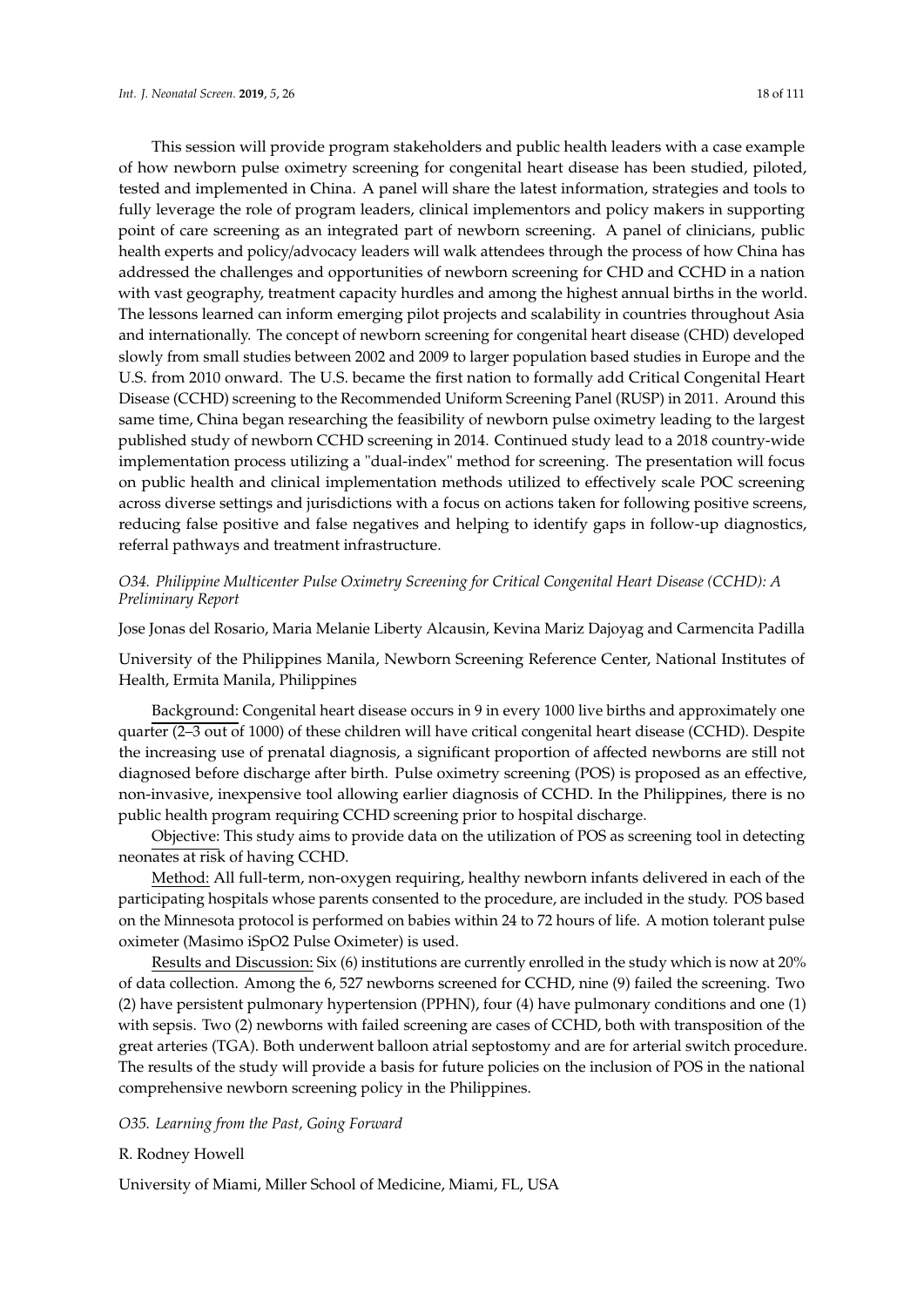More than 50 years ago, it was discovered that babies born with a rare genetic disorder due to an inability metabolize phenylalanine, which then led to an accumulation of this amino acid in the blood, suffered profound developmental delay (later named PKU). It was shown that babies could avoid this developmental delay if begun on a low phenylalanine diet soon after birth. Such treatment for this autosomal recessive disorder, however, required a highly reliable test for elevated phenylalanine concentrations suitable for testing every single newborn baby. Such a method, using dried blood spots collected from the baby was developed by Robert Guthrie. It was soon clear that babies with PKU, detected by this new test and treated with a low-phenylalanine diet, developed normally. This remarkable discovery led to the establishment of newborn screening, as the system was named, in many parts of the world, over the past 50 years. This most successful system to detect and treat PKU, led to the addition of tests for other conditions, one at a time, for a variety of other disorders, in a disorganized fashion around the world. Each area and country had a different panel. Tandem mass spectroscopy (MS/MS) was soon introduced into newborn screening, which readily permitted the measurement of a vast number of compounds from these same dried blood spots. This led to widespread addition of conditions to the newborn screening panels and enormous variation around the world.

In the United States in 2005, under a federal contract, the American College of Medical Genetics reviewed current screening panels and based on the available evidence, devised a Recommended Uniform Screening Panel or RUSP. Based on this work, over 30 conditions for well-established programs in highly developed countries is now recommended. During this same period, many highly specific drugs were being developed for rare, often fatal disorders. For optimum benefit, these treatments needed to begin in infancy and therefore require newborn screening. Some disorders require not only enzyme assays as the newborn screening tests but some also require DNA-based tests. These screening tests can be expensive and the highly-specific treatments, which include such as antisense-oligonucleotides, other small special molecules and gene therapy, are extremely expensive. Although widely discussed, first first-tier newborn screening using whole genome or whole exome sequencing is unlikely to occur soon due to difficulty in interpreting variants of unknown significance in such sequence data. As we move forward, the expansion of newborn screening must require not only the use of evidence based data about conditions and tests but also the evaluation of the economic costs of the tests and treatments and the readiness and availability of newborn screening laboratories. These factors will ensure that widespread variation throughout the world will continue to exist based on the many different but correct regional answers to these questions.

# *O36. Pandora's Jar in a Crystal Ball—Promises and Pitfalls of NGS in Newborn Screening—Proceeding with caution*

Peter Schielen, Richard Sinke, Marcel Nelen, Martijn Dollé, Eugenie Dekkers, Ron Wevers and Francjan van Spronsen

National Institute for Public Health and the Environment, Reference Laboratory Neonatal Screening, Centre for Health Protection, Bilthoven, The Netherlands

Multiple next generation sequencing (NGS) techniques to expand and improve Newborn screening (NBS) are arising and DNA analysis can now be done using a single dried blood spot (DBS). NGS-first techniques allow identification of diseases lacking reliable biochemical footprints in DBS or antedate diagnosis of candidate NBS diseases, as recognized by the Dutch Health Council in 2015. Internationally, the case is made for genetic analysis in neonatal screening, given, for example, the 'BabySeq project' and first publications on exome analysis on small cohorts of newborn screening samples.

Reviews exploring the possibilities of NGS-in-NBS analysis and pilot studies (both targeted and whole-exome or -genome approached) presented possibilities and challenges of genomic analysis in NBS, while recent pilots in our own laboratory showed the feasibility of NGS analysis for many genes.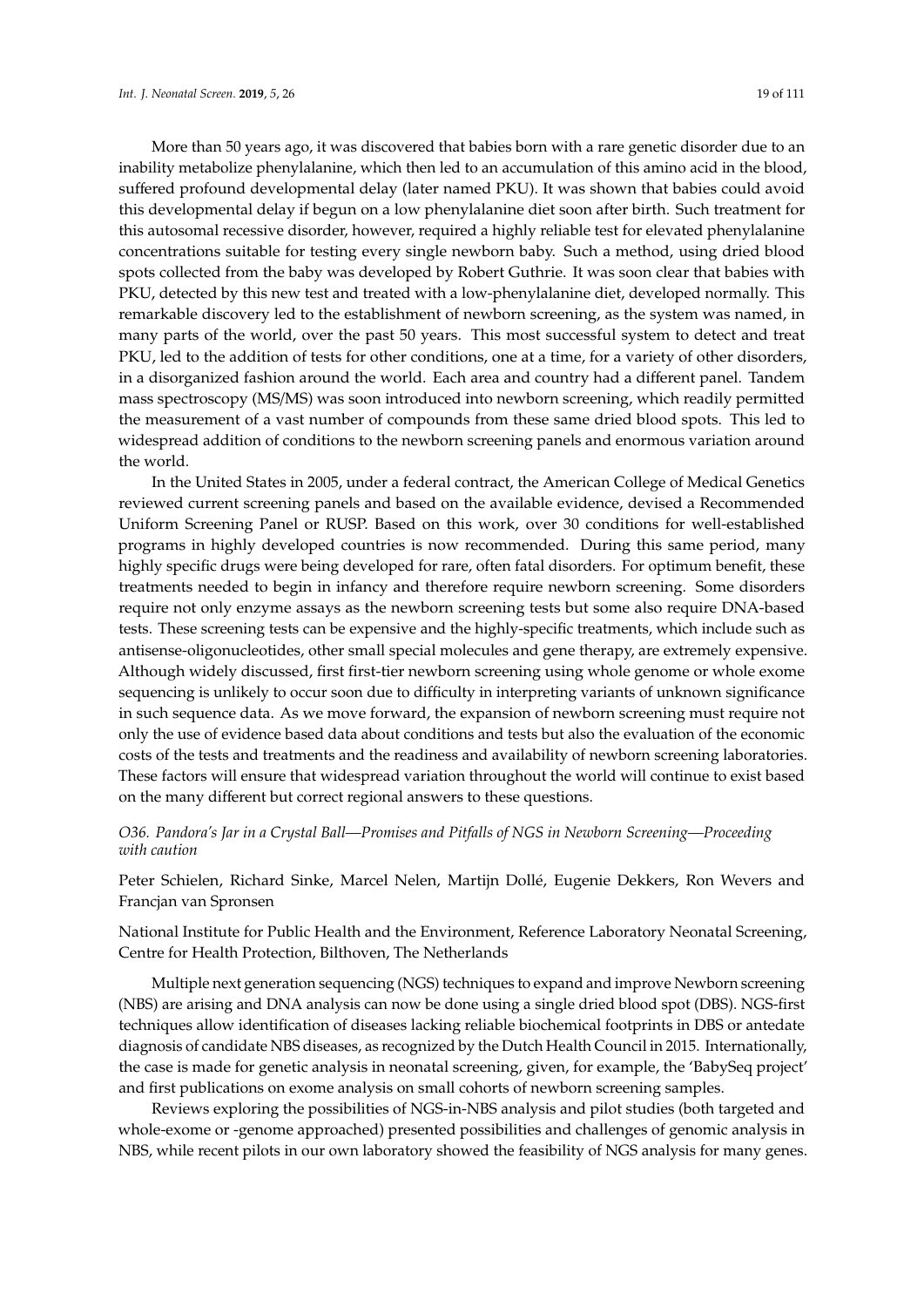While analytically the possibilities are ever increasing at increasingly lower cost, to add meaning to the generated genetic data, making DNA analysis a useful parameter in the risk estimation for the diseases in newborn screening, is another step to take and a difficult one.

Questions that quickly arise are, for example, what metabolic diseases are particularly eligible for genomic testing in NBS, whether we can develop a rapid NGS based workflow (including analytical and bio-informatic pipeline) and whether we can and should incorporate this pipeline in the screening laboratory. Answering these questions is heavily dependent on the current and foreseen state of technology but also on the current and foreseen state of counseling on screening results. While that makes the challenge to plan implementation of NGS in NBS even more complex, here we want to present a realistic view in how NGS can help NBS in a responsible way in the next 5–10 years.

#### *O37. Really Inside the Crystal Ball*

#### John Christodoulou

Brain and Mitochondrial Research Group, Murdoch Children's Research Institute, Melbourne, Australia

There is little doubt that the development of newborn screening has been one of the great global public health successes of the last millennium. We have seen the scope of newborn screening evolve from metabolite analysis, to protein or enzyme quantitation and in more recent years, targeted molecular genetic testing. As the scope of newborn screening has advanced, so too have the available technologies. So, what might the multi-omic era have to offer?

Exploratory studies are currently under way evaluating the clinical utility of genomic sequencing in newborns, either as an alternative first-tier test for the genetic disorders for which newborn screening is currently performed or examining the potential utility of genomic testing beyond the newborn period. Whilst the technical aspects of genomic sequencing in newborns are steadily improving and bioinformatic analysis is becoming more sophisticated and "easier," the current costs of genomic sequencing preclude it from being rolled out at a population scale, at least under the current newborn screening paradigm. Moreover, consumer engagement in these exploratory studies has not been as enthusiastic as had been hoped. of great importance, there are very significant potential ethical concerns associated with newborn genomic sequencing.

In this glimpse into the newborn screening crystal ball, these threads will be drawn together and a personal view on what the short, medium- and longer-term future might look like will be presented. It is this presenter's view that whilst we are not yet ready for the introduction of genomic sequencing as a mass screening tool in newborns, it will inevitably become a reality. There is an opportunity for the newborn screening community to bring to bear its decades of collective experience and rigor to help build robust processes for the responsible incorporation of this and other emerging technologies into newborn testing.

#### **3. Posters**

#### A. Congenital Hypothyroidism

#### *P1. Analysis of Children with Congenital Hypothyroidism in Neonatal Disease Screening For 20 Years*

### Hui Zou

Jinan Maternity and Child Care Hospital, Neonatal Disease Screening Center, Jinan, China

Objective Analyze the treatment and prognosis of children with congenital hypothyroidism diagnosed by neonatal screening.

Methods Give oral medication to children with CH or high TSH(TSH > 10) diagnosed by screening at Jinan Newborn Screening Center. Children with CH can try to stop the drug after 2–3 years of standard treatment. Children with high TSH can try to stop taking drugs after half a year and retrospective analysis.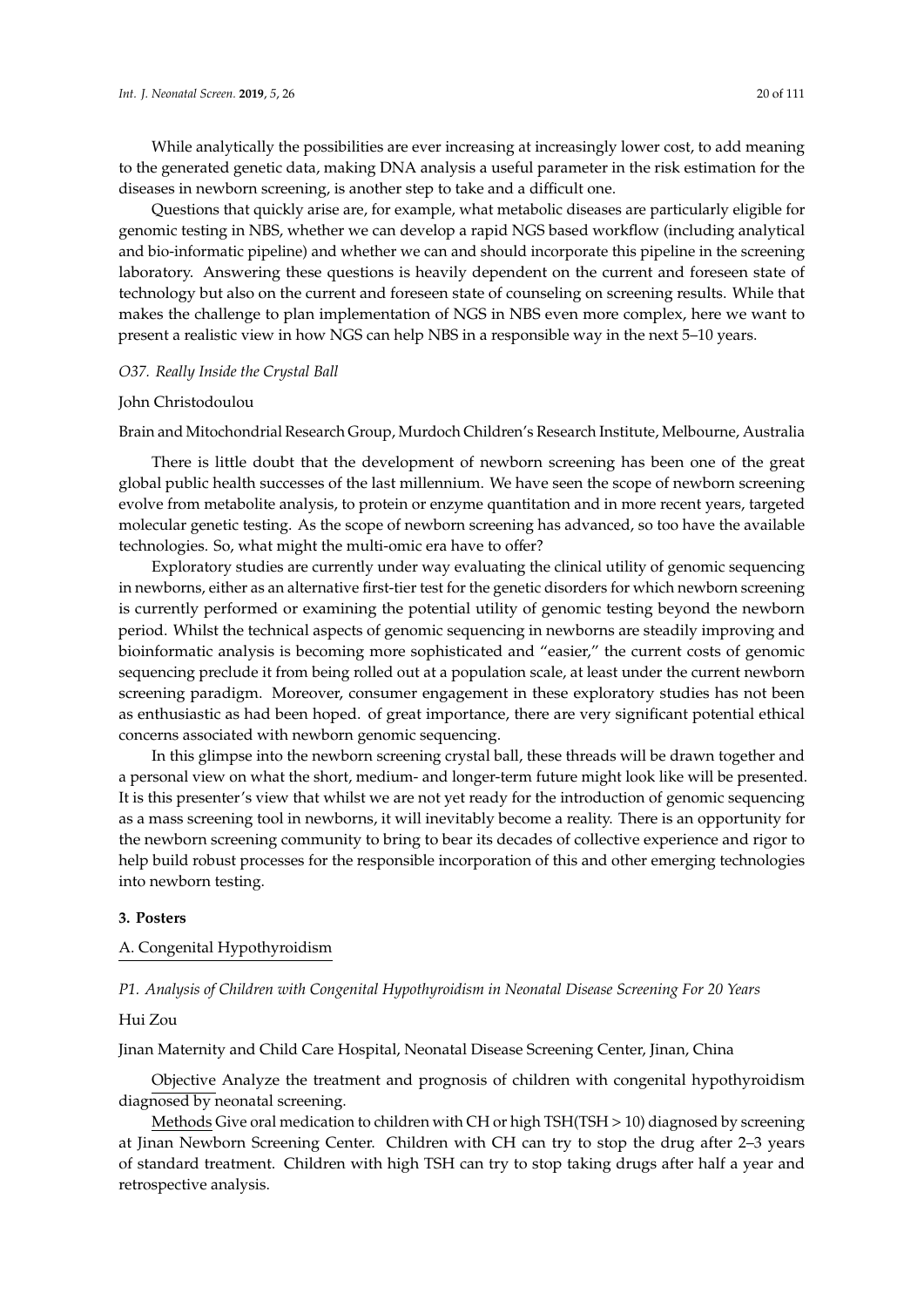Results In 1996–2016,the total number of screenings was 1,266,485, of which 522 were diagnosed with CH and the incidence of CH was about  $\frac{1}{2}$ ,426,227 cases were discontinued after treatment and the drug withdrawal rate was about 43.5%,295 cases were still taking drugs, accounting for 1/4293 of the total number of screenings.305 cases of high TSH disease requiring drug treatment, after 2-3 years of treatment, 35 cases could not be stopped, accounting for 11.48% of high TSH.75 patients who were referred or lost to follow-up. There were 198 cases(87.22%)with normal thyroid tumors in the children who discontinued the drug and 103 cases (46.81%)in the children who did not discontinue the drug, the difference was statistically significant (*p* < 0.05).There were 827 children with CH and high TSH, including 12 cases combined with short stature and 4 cases combined with 21-trisomy.The incidence of CH and high TSH combined with short stature(1.45%) is lower than the normal population combined with short stature(3%).The incidence of 21-trisomy combined with CH (1/207) was significantly higher than that of normal population (1/2426).

Conclusion Children with CH diagnosed by neonatal screening have a higher rate of discontinuation after standard treatment; part of children with high TSH may be converted to permanent hypothyroidism; the condition of thyroid B ultrasound has important guiding significance for the prognosis of children; children with CH and high TSH have a good prognosis through early formal treatment; it should be noted whether 21-trisomy children have congenital hypothyroidism.

### *P2. Factors A*ff*ecting Neonatal Hyperthyrotropenemia—A Prospective Study*

Haseena Sait, Ritika Garg, Ankur Jindal, Thelma BK and Seema Kapoor

MAMC, Division of Genetics, Department of Pediatrics, New Delhi, India

Objective: To study maternal and neonatal factors associated with transient neonatal hyperthyrotropinemia (TNH) and its effect on the development assessed at 3 months of age.

Design: Case Control analytical study

Setting: Tertiary care hospital in North India

Participants: The case group (neonates with initial TSH values between 10–20 mIU/L with return to normal value of TSH <10mIU/L within 2 weeks of age) and control group (TSH ≤10mIU/L), comprising of seventy newborn mother dyads.

Methods: TSH estimation was done by fluroimmunoassay, fT3 and repeat TSH estimation by chemiluminescence. Maternal urine iodine concentration (UIC) was estimated by wet digestion method and anti TPO antibodies by ELISA. Developmental assessment was done at 3 months using Developmental Assessment Scale for Indian Infants (DASII).

Outcome: Factors responsible for TNH, development quotient and thyroid profile at 3 months of age.

Results: Out of 11,739 births, (86% screened), mean TSH values being 18.45 mIU/L and 3.03mIU/L in case and control group. TNH was more common in females  $[1.25:1]$  ( $p<0.001$ ) and in those whose mothers had thyroid dysfunction(p<0.003). Maternal UIC reflected deficiency in 30% and 8% in the case and control group. Two of the neonates with TNH had low DQ score with high TSH and low fT4 on repeat thyroid profile when re-evaluated at 3 months of age.

Conclusion: Development assessment and a repeat thyroid profile should be done in all infants who show evidence of TNH, especially in infants born to mothers with hypothyroidism, low UIC or evidence of autoimmunity in order to initiate prompt therapy and reduction of disability.

**Keywords:** hypothyroidism; transient hypothyroidism; newborn screening

*P3. Cascade Screening of First Degree Relatives (FDRs) of Children with Congenital Hypothyroidism (CH): Report from a Tertiary Care Facility in North India*

Puja Chaudhary, Haseena Sait, Aashima Dabbas, Gaurav Pradhan, Thelma BK, Sangeeta Yadav and Seema Kapoor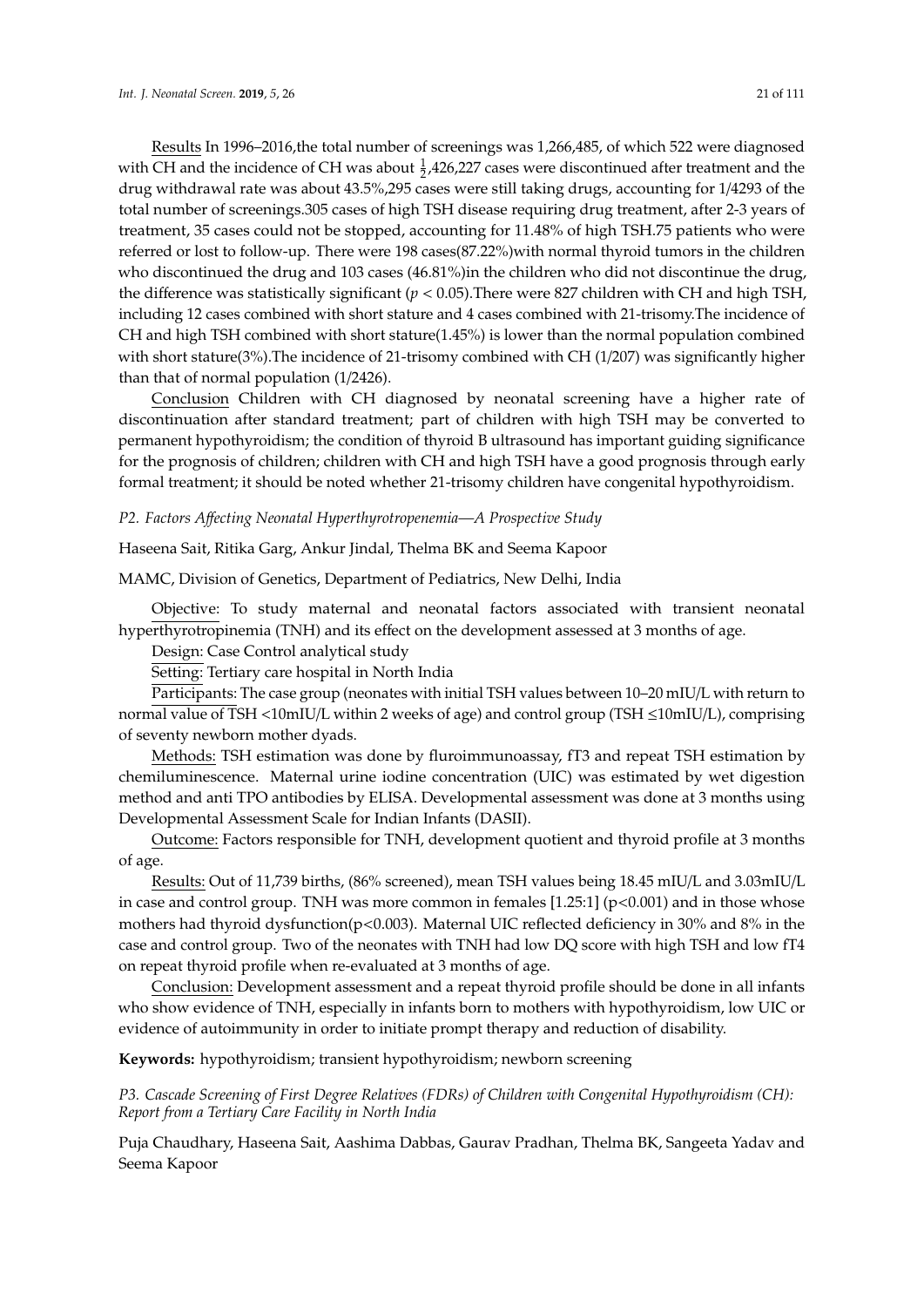Maulana Azad Medical College, Division of Genetics, Department of Pediatrics, New Delhi, India

Objective: To estimate the proportion of structural or functional abnormalities of the thyroid gland in FDRs of children with CH.

Setting: Genetic & Endocrine clinic of a tertiary care facility in North India.

Methods: TSH estimation was initially done on dried blood spot using two site fluroimmunometric assay and values of >10 mIU/L were reconfirmed by analyzing the full thyroid profile by electro chemiluminescence assay. Volumetric assessment of thyroid gland was done by a single observer using 7–12 MHz ultrasound probe. Published normative data was used to ascertain hypoplasia.

Results: 211 FDRs of 74 index cases of CH were included. Thyroid dysgenesis (TD) was identified in 24 and dyshormonogenesis in 50 index cases. FDRs included 74 mothers, 72 fathers and 65 siblings. Consanguinity and inbreeding was present in 18.9% and 13.5% families respectively. Thirty four FDRs (16.11%) demonstrated abnormal USG findings. Colloid cyst in 5.2%, adenomatous nodule in 1.9%, diffuse thyroid disease in 7.8%, hyperplastic nodule 0.5%, colloid nodule with calcification in 0.5% and left hemigenesis with absent isthmus in 0.5%, thyroid hypoplasia in 18% of the FDRs was identified. Sixteen FDRs (7.6%) comprising 15 mothers and 1 sibling had hypothyroidism (abnormal venous TFT). Six mothers with deranged thyroid function (40%) also had anti TPO antibody positivity. None of the FDRs were symptomatic at presentation. Growth and development of all the siblings was normal.

Recommendations: Both structural and functional abnormalities are higher than expected by chance in FDRs of children with CH. Cascade screening of asymptomatic FDR's if of great value. Further exploration of the role of genetic, epigenetic and autoimmune factor is desired for reaching a logical conclusion.

# *P4. Closer Surveillance for both Iodine Deficiency and Excess A*ff*ecting Newborn Screening Results: The Changing Paradigm*

Deepashree KR, Haseena Sait <sup>†</sup>, Sangeeta Yadav, Monica Juneja, Sangeeta Gupta, Ankur Jindal and Seema Kapoor

Maulana Azad Medical College, Division of Genetics, Department of Pediatrics, New Delhi, India † Joint first authors.

Objective: To study the effect of iodine excess in pregnant mothers on the thyroid function, growth and neurodevelopment of the neonates when assessed at 3 months of age

Setting: Antenatal wards, Genetic and Endocrine OPD of a tertiary care center in North India Methods: 400 newborn mother dyads with maternal urinary iodine  $>300 \mu g/L$  were prospectively followed up. Term neonates with birth weight > 2.5kg were included. Neonatal TSH was collected by heel prick at 24 hours of age or at discharge (whichever was later) and estimated by time resolved fluroimmunoassay. The maternal urinary iodine concentration was estimated by wet digestion method.

Results: The average maternal age was 25.1 years with 52% being multiparous & 72% delivered vaginally. All were exposed to povidone iodine containing antiseptic. Iodized salt consumption was present in 97.5% population. The mean neonatal TSH was 3.6±0.6 mIU/L and 12.3 % neonates had TSH value > 5mIU/L. No significant correlation was observed between TSH and gestational age, parity, birth weight and mode of delivery. No correlation was observed between maternal UIC and neonatal TSH. Mean TSH at 14 days and 3 months of age was  $5 \pm 3.7$  mIU/L and  $4.3 \pm 2.4$  mIU/L. The neurodevelopment of infants by DASII was normal for age.

Recommendation: Iodine excess causes only a transient rise in neonatal TSH. This has increased the recall rates with no adverse impact on the neurological development of these neonates. Use of povidone containing antiseptics should be seriously questioned.

### *P5. Critical Cuto*ff *for Newborns to Improve Reporting for Thyroid Stimulating Hormone*

Hafsa Majid, Aysha Habib, Sibtain Ahmed, Khadija Humayun, Imran Siddiqui, Salman Kirmani and Lena Jafri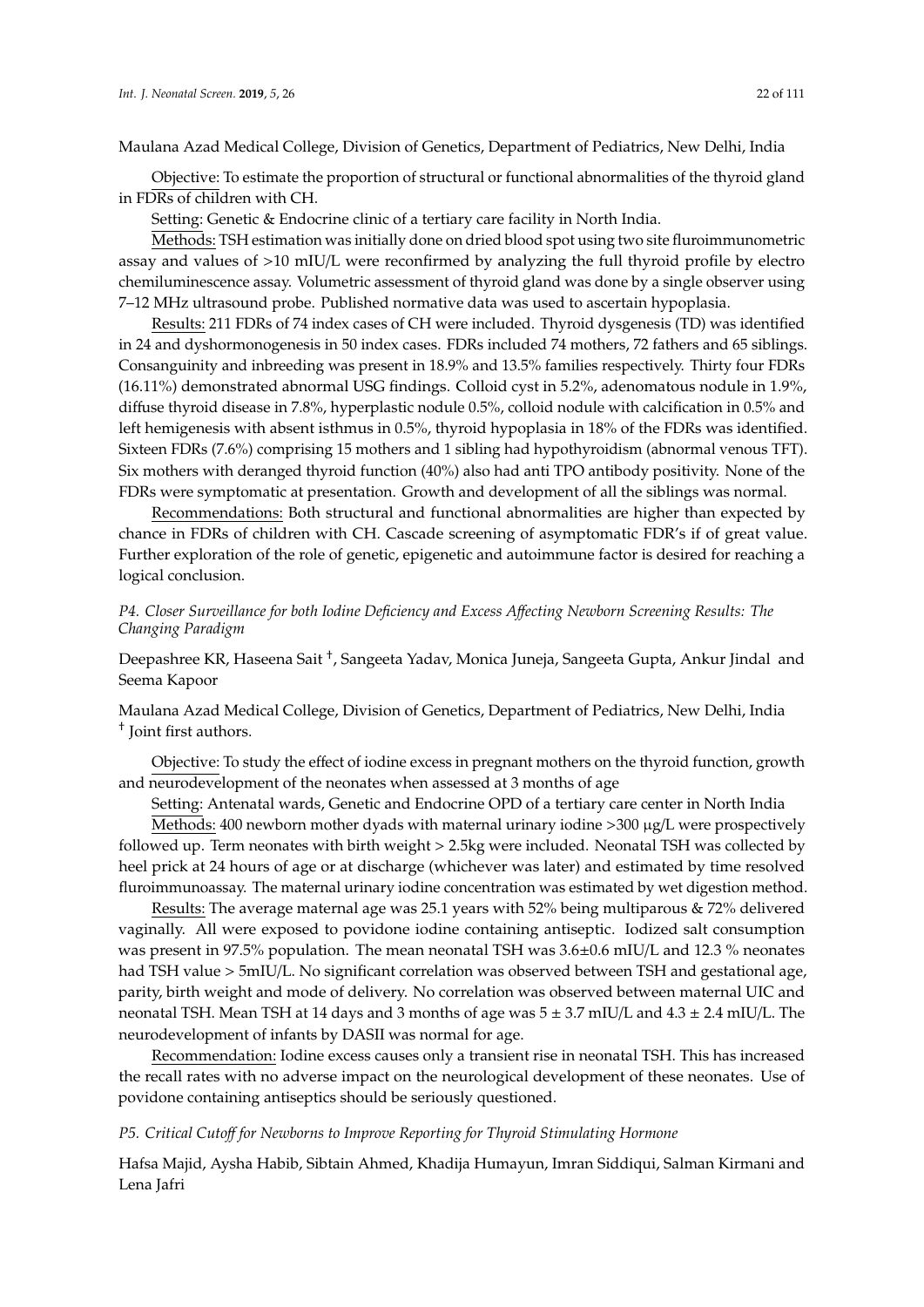# Aga Khan University Hospital, Pathology, Karachi, Pakistan

Background: In order to strengthen our laboratory post analytical services, ensure patient safety and enhance quality of reporting, neonatal TSH results have been embedded in our laboratory's critical informing list. This audit was performed to verify that whether the critical cut-off value of 20 mIU/L for neonatal TSH results is applicable in Pakistani population with a different biochemical make up compared to the Caucasians.

Methods: A retrospective cohort analysis of TSH results was conducted at the section of Chemical Pathology, Department of Pathology and Laboratory Medicine over two years period, from January 2015 to December 2016. Serum samples for TSH were analyzed at an automated analyzer ADVIA Centaur (Siemens Diagnostics, US) using chemiluminescence immunoassay technique. Abnormal TSH cutoff for critical result informing was defined after literature search and consensus of pediatric endocrinologist. Attending physicians or parent/guardians (in case of outside referrals) were informed if their patient's TSH results were abnormal. In follow up the reported patients were contacted telephonically to record clinical details regarding congenital hypothyroidism (CH) on a predefined questionnaire.

Results: After literature search >20uIU/ml were taken as critical limits for TSH in consensus with pediatric endocrinologist. Total 27407 test were performed over two year's period, 41% (*n* = 180) had a value of >20uIU/ml. Repeat TSH was performed in 26% (*n* = 46) and 7% (*n* = 7) of these had TSH levels >20uIU/ml. While free thyroxine (FT4) was tested in 18.3% (*n* = 33); and it was low in only 9% (*n* = 6) of these neonates. Based on repeat TSH and FT4 testing CH was diagnosed in 12 subjects only and lowest initial TSH noted in these subjects was 21.3uIU/ml.

Conclusion: We recommend a cut off value of >20uIU/ml TSH levels can be used as a critical for CH screening in Pakistani population and results must be timely informed to physicians to prevent delays in management and ensure better outcomes

*P6. Evaluation of the Performance of Genetic Screening Processor and Setting the Cut-o*ff *Values in Screening for Congenital Hypothyroidism in Newborn*

### Liwen Wang, Min Ni, Dehua Zhao and Suna Liu

The Third Affiliated Hospital of Zhengzhou University, The Neonatal Screening Center of Henan Province, Zhengzhou, China

Objective: To evaluate the feasibility of genetic screening processor (GSP) applied in the screening for congenital hypothyroidism (CH) in newborns by detecting thyroxine stimulating hormone(TSH) in blood and to establish the cut-off value of screening TSH for CH in newborns in Henan province.

Methods: The precision and accuracy of GSP were calculated by detecting the dried-blood spots specimen of the Centers for Disease Control and Prevention. Detect the linear sample of 6 concentration gradient specimens to calculate the linearity of GSP. The neonatal heel blood samples were collected and the TSH in the dried-blood spots was detected using the Perkin Elmer GSP test kit. The TSH cut-off value was determined by the percentile method and the receiver operating characteristic (ROC)curve method.

Results: The within-run coefficient of variation of GSP screening system was  $4.32\% \sim 5.87\%$ ; The between-run variation was 4.45 %~9.08 %. All of them were less than 1/3 of the total error (TEa). The biases detected by the GSP system was -7.89%~0.12%, less than 1/2 TEa. The linear equation for observed TSH value by expected value was *y* = 0.908*x* − 0.915. The correlation coefficient(R2) was 0.998. percentile method of 99% confidence interval was 6.1  $\mu$ U/ml. The critical value ROC curve method was 6.45 µU/mL.

Conclusions The quantitative performance of the GSP system can meet the laboratory requirements. It is a feasible method for neonatal CH screening. The cut-off value was set at 6.1  $\mu$ U/ml.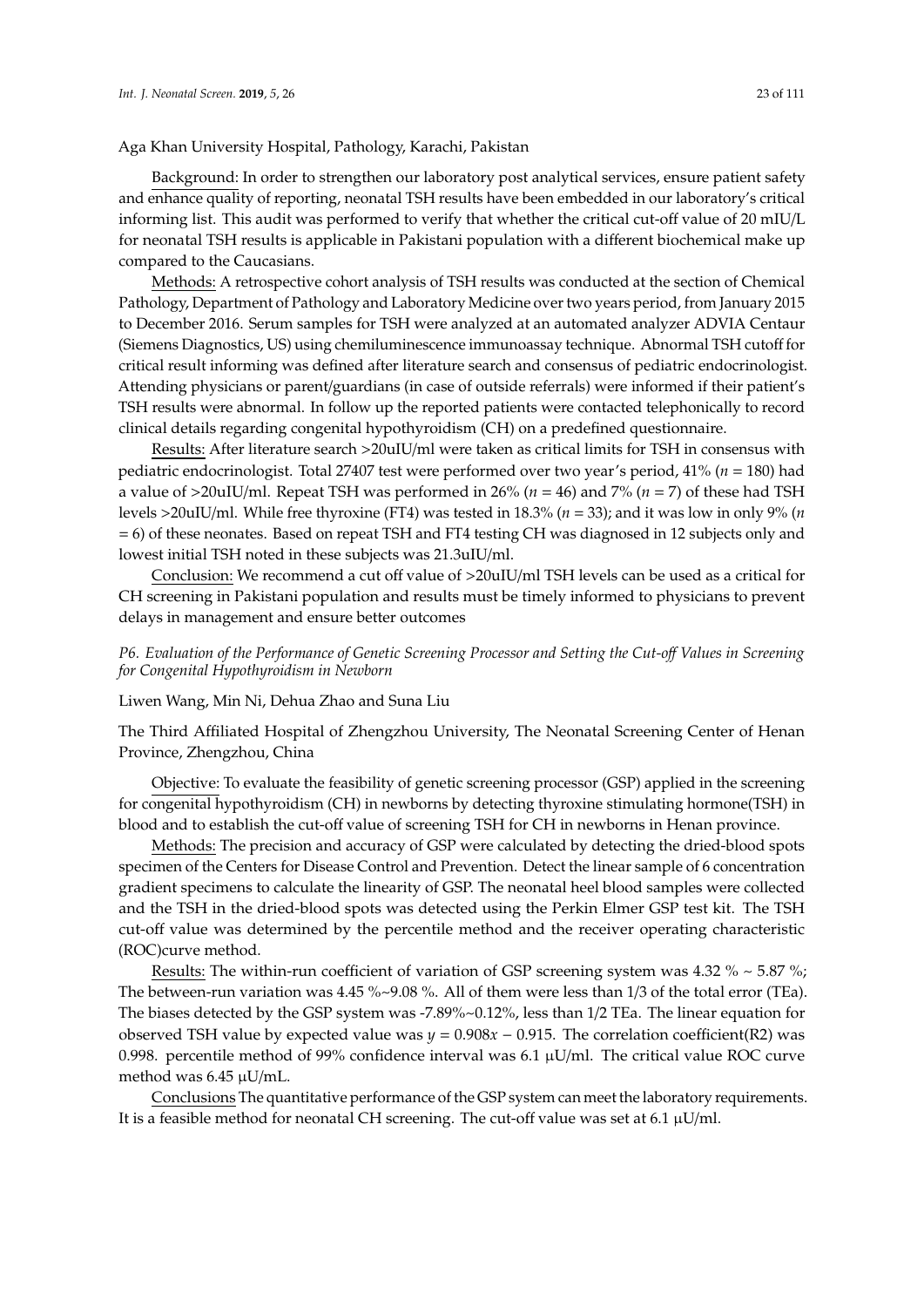# *P7. Screening for Congenital Hypothyroidism in Qingdao over the Period 1997–2012: Incidence Trends and Clinical Types*

# Liqin Zhan

Newborn screening center, Qingdao Women and Children Hospital Affiliated to Qingdao University, Qingdao, China

We aimed to investigate the incidence and clinical types of congenital hypothyroidism (CH) identified during neonatal screening in Qingdao, Shandong Province, China, during the period 1997–2012.

Design. Cross-sectional survey. Patients. Children with laboratory-confirmed CH at the Qingdao Neonatal Disease Screening Center who were seen between January 1, 1997 and December 31, 2012 were enrolled. Measurements. The clinical types of CH, including persistent congenital hypothyroidism (PCH), transient congenital hypothyroidism (TCH) and hyperthyrotropinemia (HT), were determined according to the patients' condition following drug discontinuation. Incidence trends were determined and correlated to screening and imaging methods.

Results. The overall incidence rate of CH in Qingdao in 1997–2012 was 43.89 cases per 100,000. The incidence rate of PCH was 20.34/100,000; of TCH, 15.31/100,000; and of HT, 6.59/100,000. Trend analysis showed that CH and TCH were on an upward trend during this period ( $p < 0.01$ ). The screening method used (enzyme-linked immunosorbent assay [ELISA] and time-resolved fluorescence immunoassay [TRFIA]) had a significant impact on the incidences of CH and TCH (*p* < 0.05). Abnormal thyroid development was observed in 80.39%, 44.31% and 9.85% of PCH, CH and TCH patients, respectively. Serum free thyroxine (FT4) level was significantly higher in TCH patients than in PCH patients ( $p < 0.05$ ).

Conclusions. The incidences of CH and TCH have shown an increasing trend in the past decades. TRFIA is more sensitive than ELISA in screening for CH and TCH. Thyroid imaging findings and serum FT4 level are useful in determining the clinical type of CH.

# *P8. Analysis and Assessment of Cut-o*ff *Value for Congenital Hypothyroidism on Newborn screening in Zhejiang Province*

Yanhua Xu, Rulai Yang, Jing Zheng and Dingwan Chen

The Children's Hospital Zhejiang University School of Medicine, Department of Genetics and Metabolism, Hangzhou, China

Objective: To analysis the distribution of thyroid-stimulating hormone (TSH) in newborn screening and evaluate the cut-off system of congenital hypothyroidism (CH) in Zhejiang Province.

Methods: According to the dates of CH newborn screening from the Lab of Neonatal Screening Center of Zhejiang Province during 2017, the analysis and assessment of cut-off value for CH were investigated by using percentile method and ROC curve.

Results: Totally 614005 blood sample were screened during 2017, Among which 21,805 newborns were recalled.560 neonates were diagnosed with CH, 2719 with high TSH hyperlipidemia. The morbidity rate of CH was 1:1096. The cut-off value of TSH in newborn screening was skewed, P50 was 2.43 mIU/L and P99 was 10.00 mIU/L. Combined with ROC curve, the cut-off value of Zhejiang province was 9.005 mIU/L. Considering various factors, the optimal cut-off value of CH was 9.00mIU/L, the sensitivity, specificity and misdiagnosis rate were 99.51%, 98.81% and 0.15%, respectively.

Conclusions: It is important to establish the appropriate cut-off value according to the actual situation of the province. Appropriate screening cut-off value can provide scientific basis for newborn screening and improve screening effectiveness.

**Keywords:** cut-off value; congenital hypothyroidism; thyroid-stimulating hormone; newborn screening; Zhejiang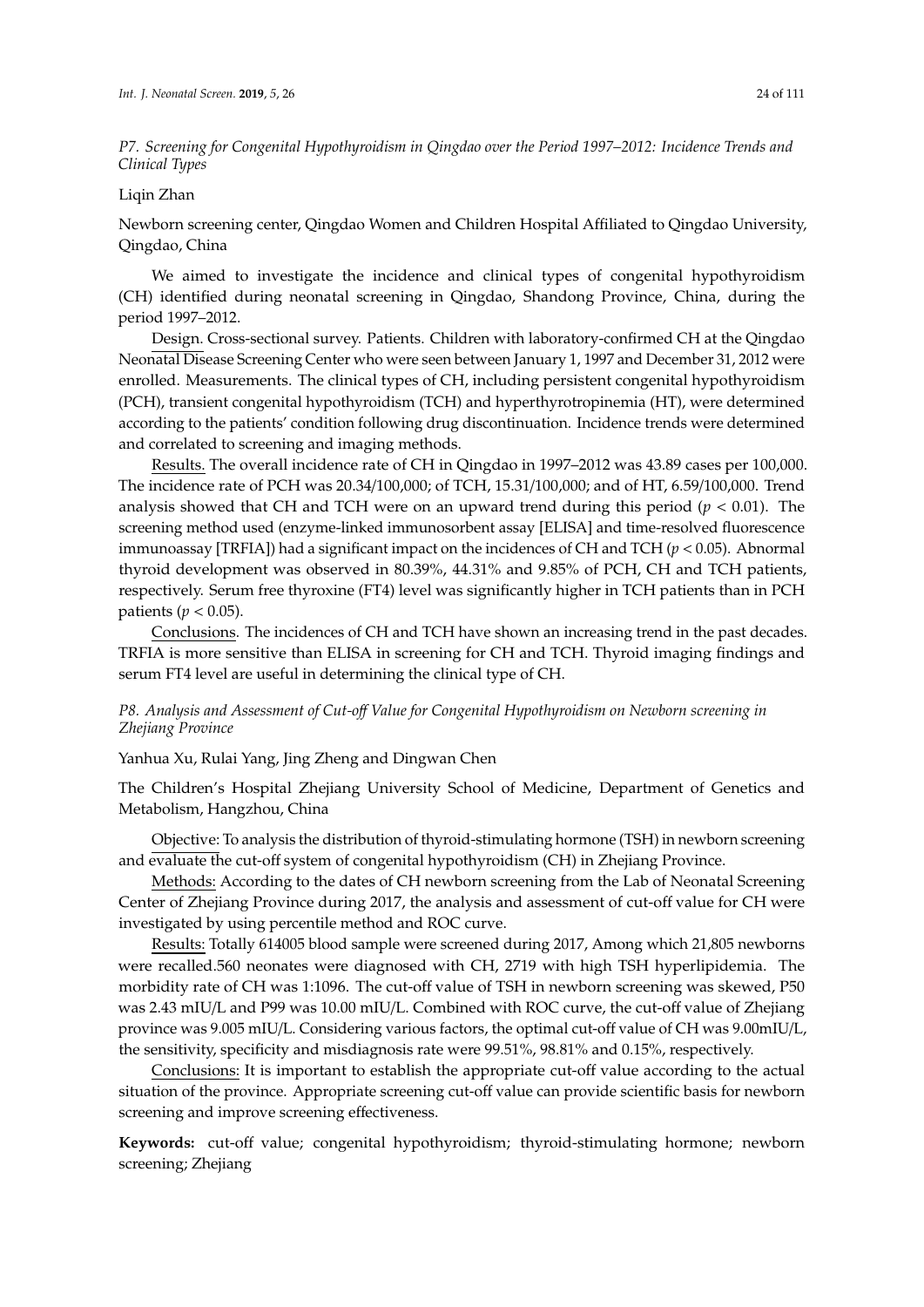# *P9. Bridging the Gap in Pediatric Reference Intervals (RIs)—Data mining of Laboratory Information System for Establishment of RIsE of Neonatal Thyroid Stimulating Hormone at a Tertiary Care Hospital in Pakistan*

Sibtain Ahmed, Lena Jafri, Aysha Habib Khan, Hafsa Majid, Farooq Ghani and Imran Siddiqui

The Aga Khan University, Pathology & Laboratory Medicine, Karachi, Pakistan

Background: Neonatal screening for thyroid stimulating hormone (nTSH) is conducted in our hospital for the timely diagnosis and treatment of congenital hypothyroidism. However, reference intervals (RI) of nTSH are known to be method and population dependent as well as age specific. So, the aim of this study was to determine the reference interval of nTSH based on laboratory data.

Material and methods: A cross-sectional analysis of results of serum nTSH of neonates ( $\leq 1$  month of age) acquired from October 2015 to March 2016. Analyses of TSH serum samples was performed on an automated immunoassay system (ADVIA® Centaur™, Siemens Diagnostics, NY, US) using a direct chemiluminescence detection system.

The CLSI recommended method was used for the determination of upper and lower end points covering 95% of the reference values of each analyte with respective 90% Confidence intervals (CI). Subjects were sub-grouped according to age, ≤5 days of life and 6 days to 1 month. Standard statistical methods, including the Reeds test and the Kolmogorov–Smirnov test were used for data analysis using the MedCalc 16.2.1 software package (MedCalc, Mariakerke, Belgium).

Results: Total 6400 NTSH tests were performed over a period of 6 months, amongst them 88%  $(n = 5610)$  were aged  $\leq 5$  days of life. There was a near equal gender distribution for both age group.

The RI for nTSH using the CLSI recommended method for  $\leq$ 5 day's age group was calculated to be 0.62 uIU/mL to 14.97 uIU/mL with CI of 0.58–0.67 and 14.5–15.63 uIU/mL respectively. For the 6 days to 1 month age group RI was 0.462 uIU/mL to 9.102 uIU/mL with CI of 0.35–0.62 and 8.5–10.6 uIU/mL correspondingly.

Conclusion: Our results show that age specific RIs for nTSH in neonates differ from population to population. We recommend reporting neonatal TSH values in neonates using age and population specific reference intervals.

# *P10. Discussion on Early Predictors of Di*ff*erent Classification of Congenital Hypothyroidism*

#### Yaqiong Yan

Shanxi Maternal and Child Health Hospital, Neonatal Disease Screening Center, Taiyuan, China

Objective To explore predictive factors that can differentiate early children with different classification of congenital hypothyroidism (CH).

Methods The subjects who were diagnosed in Shanxi Province neonatal disease screening center from October 2009 to October 2014 and treated with L-T4 for 2–3 years and who accepted the follow-up treatment for more than 1 year after drug withdrawal are enrolled. According to the follow-up results, permanent hypothyroidism (PCH) and transient hypothyroidism (TCH) were distinguished. The clinical basic conditions of the two groups and the L-T4 dose during follow-up period were compared to find early predictors.

Results The differences in initial screening TSH level, initial treatment timing, time required for TSH to return to normal, thyroid situation composition and L-T4 dose during follow-up period were statistically significant for children with PCH and TCH. There were no significant differences in gender composition, gestational weeks, birth weight, initial treatment months composition and time required for FT4 to return to normal. In addition, during the follow-up period, the dose of PCH increased with age, while the dose of TCH decreased with age. The initial screening TSH levels for children and L-T4 dose at 7 months after diagnosis can be used for early differentiation between children with PCH and TCH.

Conclusions (1) The initial TSH screening levels and the dose of L-T4 during the follow-up period have predictive significance for early differentiation of PCH and TCH; (2) Combined with etiology,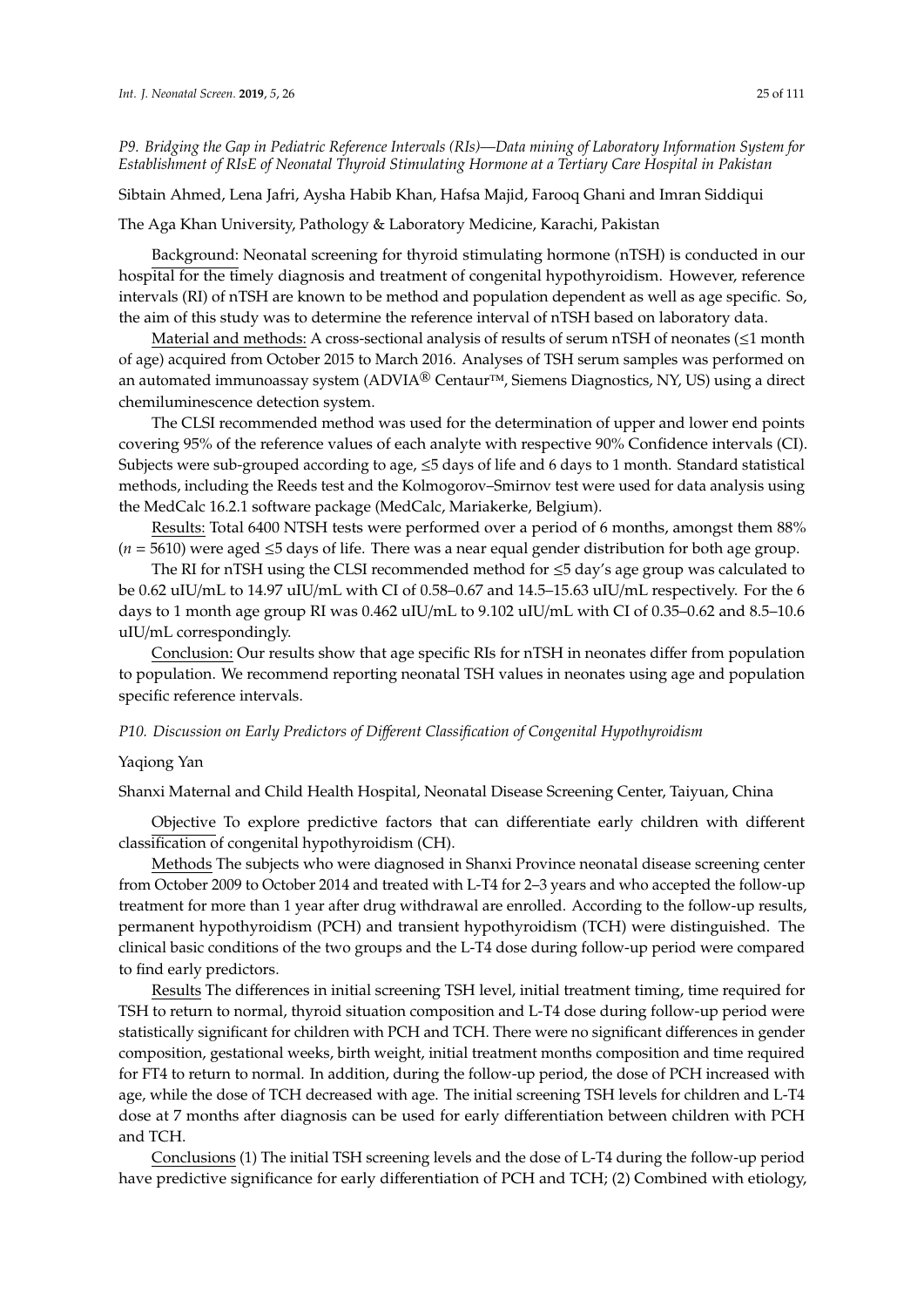initial screening TSH level and TSH and FT4 levels at diagnosis, initial differential dose administration for children is of great significance for the early recovery of thyroid function in children.(3) For some children requiring low dose L-T4, advancing the time of drug withdrawal and of re-evaluation can be taken into consideration.

**Keywords:** congenital hypothyroidism; permanent hypothyroidism; transient hypothyroidism; initial screening TSH level; L-T4 dose

*P11. Key Performance Indicators of the Screening for Congenital Hypothyroidism Sri Lanka in Terms of Coverage, E*ff*ectiveness of Detection and Managing Cases*

Manjula Hettiarachchi and Sujeewa Amarasena

University of Ruhuna, Nuclear Medicine, Galle, Sri Lanka

Introduction: Program evaluation using key performance indicators (KPI) is an important organizational practice in all public health program. We perform a retrospective evaluation of babies diagnosed with congenital hypothyroidism at our screening program [\(www.nsisd.ruh.ac.lk\)](www.nsisd.ruh.ac.lk) in order to analyze clinical reflections of the program.

Methods: The database of the program was reviewed to analyze KPIs in 2017 and 2018. The coverage based on screened infants out of total live births, age at screening, at confirmation and at the time of commencing treatment were analyzed and the positive predictive value calculated on total positives (on true and false positives).

Results: The program coverage has improved to 92% by the end of 2018 with positive predictive value of 54%. There were 159 primary CH confirmed neonates out of 297 screening positives. The incidence rate of primary CH was 1:1910 and the false positive rate was below 0.05%. Analyses of the sample collection indicated that 6% (*n* = 18,536) of babies' blood spots were collected <2 hrs of delivery; 41% (*n* = 24,894) in next 12 hrs; 21% (*n* = 64,774) on day 2; followed by 32% (*n* = 95,654). The age at serum sampling (for the confirmatory testing) was 6 to 31 days with an average of 17 ( $\pm$ 7) days. Serum confirmation was made before 10 days of age among 18% (*n* = 29) and within 11–21 days of age for 52% ( $n = 83$ ) of neonates. The mean age for thyroxine replacement therapy started by 21 $\pm$ 9 days.

Conclusions: There is a need to improve the laboratory and clinical services to ensure that results are available and reviewed within the stipulated time frame. Liaison with the state public health department is important to promote community awareness and trace cases that required retesting. It is important to undertake periodic audits of the system to identify any deficiency and improve on the overall quality of the newborn screening program.

# *P12. Analysis of Positive Recall Results of Screening for Congenital Hypothyroidism in Newborns in Guangxi from 2014 to 2018*

# Wei Li, Xin Fan, Caijuan Lin, Yuqi Xu and Xiaotao Huang

Guangxi Zhuang Autonomous Region Maternal and Child Health Hospital, The Center Laboratory of Genetics and Metabolism, Guangxi Neonatal Disease Scree, Nanning, China

Objective: To analyze the positive recall of screening for congenital hypothyroidism (CH) in newborns in Guangxi from 2014 to 2018, in order to provide a more scientific basis for further improving the recall rate.

Methods: Recalling suspiciously positive children with CH screening in Guangxi,10964 cases were tested for thyrotropin (TSH) concentration in blood samples by time-resolved fluorescence, and re-take blood or collect venous blood according to laboratory; If the cut-off value TSH≥8 IU/L, we detect TSH, FT3, FT4 to confirm.

Results: 945,713 cases were screened, of which 11,438 cases were suspicious and 10,964 cases (95.90%) were recalled. It was found that 5909 cases were recalled when the initial TSH results were 8≤TSH<10uIU/ml and of which 321 cases (5.43%)were diagnosed with CH(including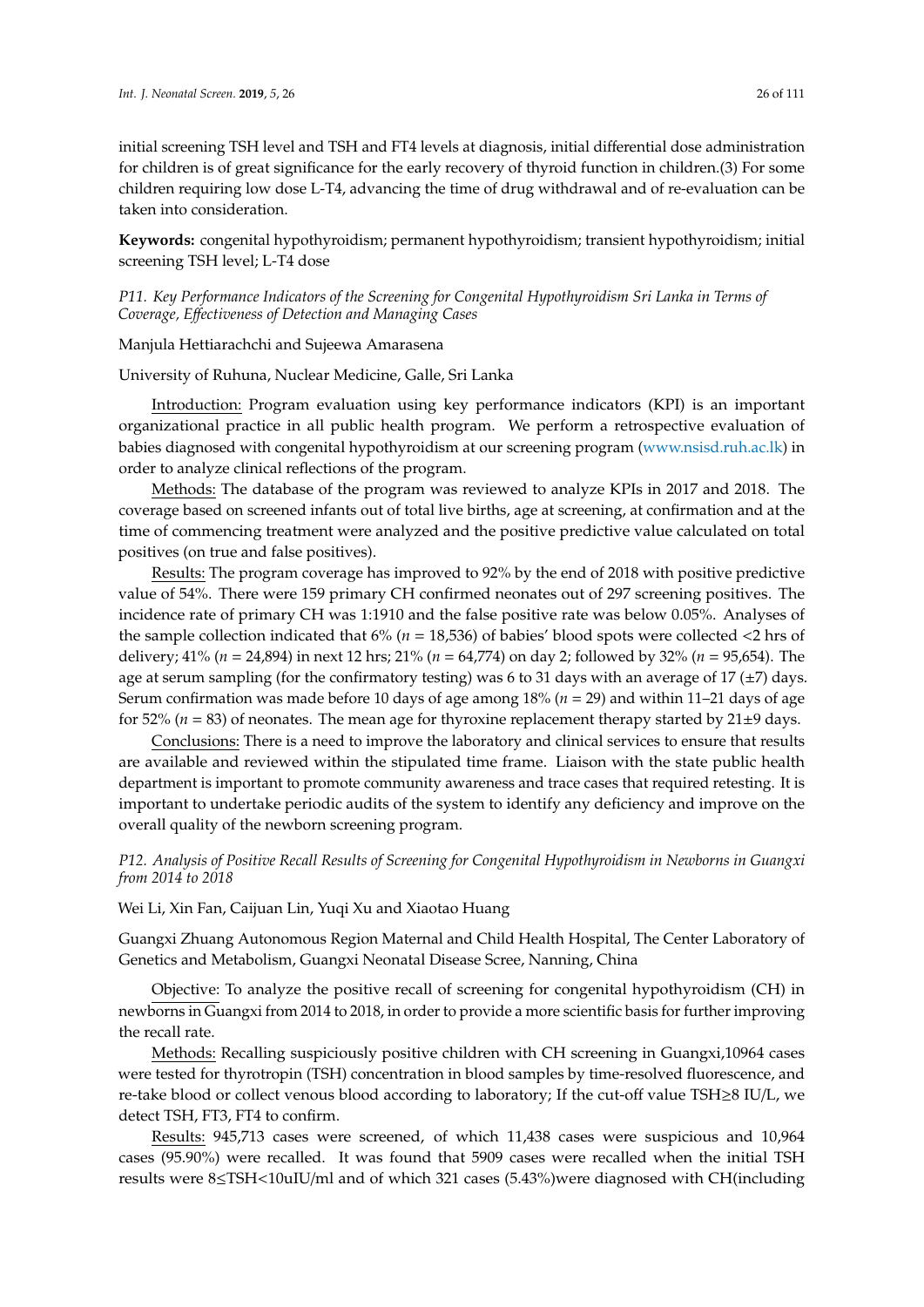Hyperthyroidism);When  $10 \leq TSH < 15 \text{ uIU/ml}$ , 3599 cases were recalled and 313 cases(8.70%) of CH(including Hyperthyroidism) were diagnosed; If  $15 \leq$  TSH  $<$  25 mIU/L,617 cases were recalled and 186 cases(30.15%) were diagnosed CH (including Hyperthyroidism).

Conclusion: When the initial screening result  $8 \leq TSH < 15$  mIU/L, the false positive rate is >90% and accounts for 86.72% of the total recall, It is suggested to recall the re-collection of blood tablets for secondary review and if the review result was TSH≥8uIU/ml, Then, venous blood was used to detect the concentration of TSH, FT3 and FT4; When the initial screening TSH  $\geq$  15 uIU/ml, It is suggested to directly recall venous blood for TSH, FT3 and FT4 concentration detection, which can not only greatly shorten the diagnosis and treatment time, but also improve the screening efficiency and reduce birth defects.

# **Keywords:** CH; TSH; Positive recall results

*P13. The Role of Genetic Factors in the Pathogenesis of Congenital Hypothyroidism in Guangxi China*

### Xin Fan and Shaoke Chen

Maternal and Child Health Hospital of Guangxi, Laboratory of Genetics and Metabolism, Nanning, China

Gene variants have been reported to be associated with only part of CH and the relationship between CH genotype and clinical phenotype has not yet been established. the purpose of this study was to analyze the mutation spectrum and prevalence of 12 known causative genes (*TSHR*, *PAX8*, *NKX2.1*, *NKX2.5*, *FOXE1*, *DUOX2*, *TG*, *TPO*, *GLIS3*, *NIS*, *SLC26A4* and *DEHAL1*) in 382 CH patient in Guangxi.

Methods: Peripheral venous blood samples were collected from the patients. Genomic DNA was extracted from peripheral blood leukocytes. All exons and their exon-intron boundary sequences of the 12 known CH associated genes in 382 CH patients were screened by next-generation sequencing (NGS).

Results: NGS analysis of 12 known CH associated genes revealed that 191 patients (191/382, 50.0%) were detected to have at least one suspected variant. The mutation rate of *DUOX2* gene was the highest, followed by *TG*, *SLC26A4*, *PAX8*, *TSHR*, *TPO*, *NIS* and *GLIS3.NKX2.1*, *NKX2.5*, *FOXE1* and *DEHAL1* genes did not detect any suspected mutation. PA8 gene heterozygous mutations are associated with Permanent CH(PCH), TSHR heterozygous mutations are associated with TSH elevation, TSHR with DUOX2/TG heterozygous mutations are associated with CH, most single or multiple DUOX2 mutations are associated with Transient CH (TCH) or TSH elevation and multiple DUOX2 mutation sites are associated with PCH.

Conclusion: Our study expands the mutation spectrum of CH genes, provides an overview of role of genetic factors in the pathogenesis of congenital hypothyroidism in Guangxi. Variable mutation frequencies of CH associated genes across this cohort. Currently we do not know if heterozygous variants are contributing the occurrence of CH or digenic mode also contribute to CH. More sequence data from large population will be needed to understand these questions, also will help to see how big fraction of CH have genetic underpinning rather than environmental factors.

### *P14. Mutation Spectrum in TPO Gene of Bangladeshi Patients with Thyroid Dyshormonogenesis*

Mohammad Mizanul Hasan, Mst. Noorjahan Begum, Tasnia Kawsar Konika, Sadia Sultana, Syed Saleheen Qadri, Firdausi Qadri, Sharif Akhteruzzaman and Kaiissar Mannoor

National Institute of Nuclear Medicine and Allied Sciences, Thyroid, Dhaka, Bangladesh

Although thyroid dyshormonogenesis (TDH) accounts for 10–20% of congenital hypothyroidism (CH), the molecular etiology of TDH is unknown in Bangladesh. Thyroid peroxidase (TPO) is most frequently associated with TDH and the present study investigated the spectrum of TPO mutations in Bangladeshi patients and analyzed the effects of mutations on TPO protein structure. Sequencing-based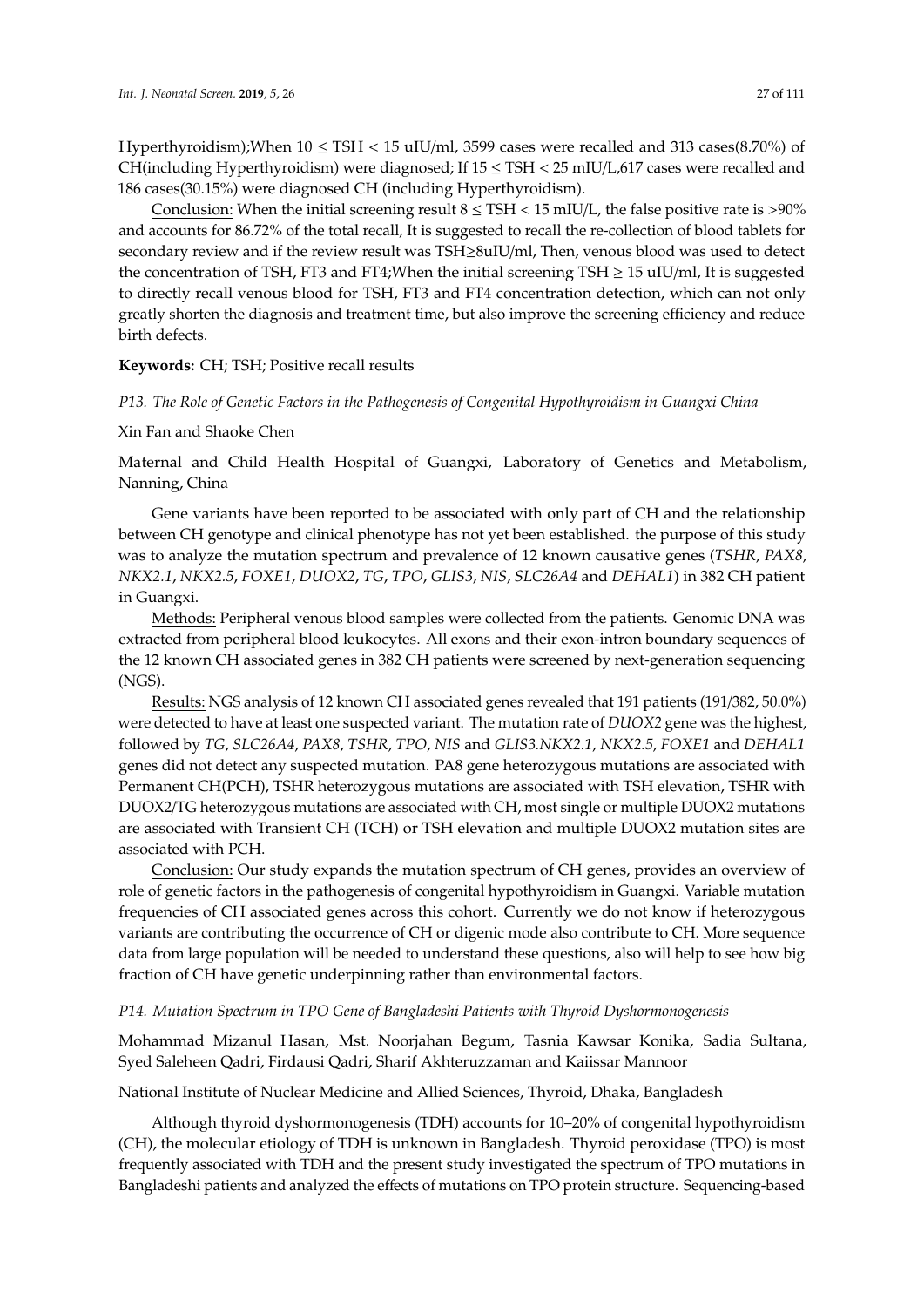analysis of TPO gene revealed four mutations in 36 diagnosed patients with TDH including three nonsynonymous mutations, namely, p.Ala373Ser, p.Ser398Thr and p.Thr725Pro and one synonymous mutation p.Pro715Pro.Homology modelling-based analysis of predicted structures of MPO-like domain (TPO142-738) and the full-length TPO protein (TPO1-933) revealed differences between mutant and wild type structures. Molecular docking studies were performed between predicted structures and heme. TPO1-933 predicted structure showed more reliable results in terms of interactions with the heme prosthetic group. p.Ala373Ser and p.Thr725Pro mutations were more damaging than p.Ser398Thr. However, when the interactions between the crucial residues including residues His239, Arg396, Glu399 and His494 of TPO protein and heme were taken into consideration using both TPO1-933 and TPO142-738 predicted structures, it appeared that p.Ala373Ser and p.Thr725Pro could affect the interactions more severely than the p.Ser398Thr.Validation of the molecular docking results was performed by computer simulation in terms of quantum mechanics/molecular mechanics (QM/MM) and molecular dynamics (MD) simulation.

In conclusion, the substitutions mutations, namely, p.Ala373Ser, p.Ser398Thr and p.Thr725Pro, had been involved in Bangladeshi patients with TDH and molecular docking-based study revealed that these mutations had damaging effect on the TPO protein activity.

*P15. Clinical Outcome of Regulation of TSH And FT4 in Children with Congenital Hypothyroidism Seen in the Newborn Screening Continuity Clinic in the Southern Philippines Medical Center*

# Krystle Marie Niñora and Conchita Abarquez

Southern Philippines Medical Center, Department of Pediatrics, Davao City, Philippines

Background: Babies who are confirmed to have congenital hypothyroidism (CH) need long-term follow-up care ideally by Pediatric Endocrinologists. In the Philippines, there is limited number of endocrine specialists. In October 2014, the Department of Health ordered for an establishment of continuity care clinics in each region of the country to facilitate continuity of care of confirmed patients in its area of coverage. Currently, continuity of care of confirmed CH babies are handled by the NBS continuity clinics in the country.

Objective: To determine FT4 and TSH levels of patients given high dose thyroid hormones enrolled in NBSCC during the given time period. To describe the profile of the patients using the standard monitoring protocol for confirmed cases. To determine the clinical outcome over time of high dose thyroid hormone in patients starting within the two weeks of life or upon diagnosis and enrolled in NBSCC until the first year of life. To correlate the effect of Levothyroxine to the clinical outcome over time

Methods A descriptive study was employed and data was obtained through retrospective chart review. The study of the record of patients who were given a high dose of levothyroxine and had been followed-up and evaluated using the checklist from January 2014 to December 2018 was conducted at the NBS Continuity Clinic of Southern Philippines Medical Center.

Results: The study is ongoing and is expected to be completed by May 2019. Final results will be presented during the conference.

# *P16. Detecting Missed Cases of Congenital Hypothyroidism During Repeat Newborn Screening of Preterm Babies*

### Conchita Abarquez

Southern Philippines Medical Center, Newborn Screening Center Mindanao, Davao City, Philippines

Background: Newborn screening for preterm babies requires serial testing because this group of neonates is at risk for false positive or false-negative screens. As a national policy, repeat NBS collection for preterm babies, regardless of status during initial collection, is recommended on the 28th day of life.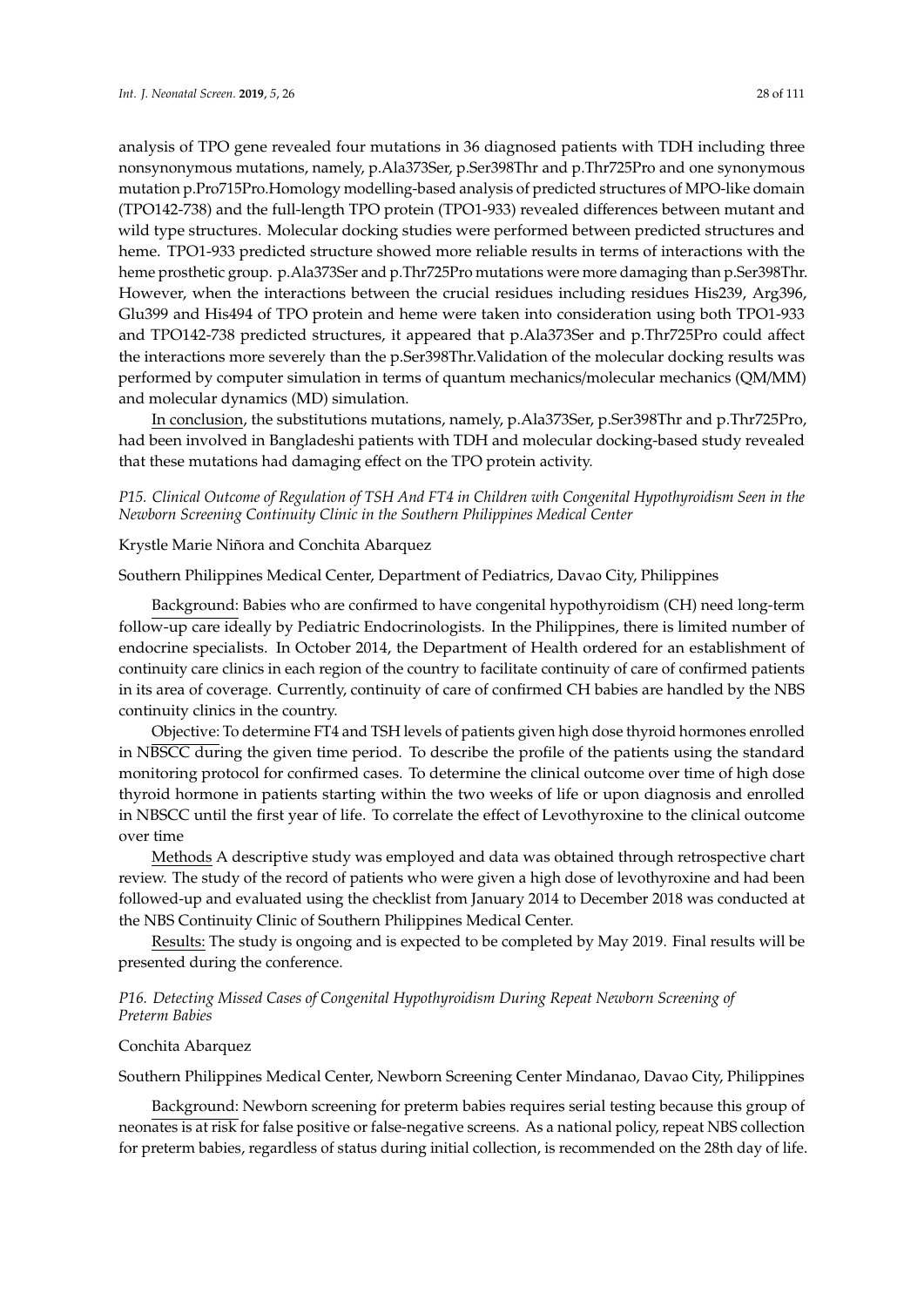Objective: The study aims to determine the repeatability of TSH screening for premature infants, to determine the number of false-positive and false-negative CH cases in the newborn screening tests of preterm newborns and to describe the phenotypic spectrum of CH missed cases.

Methods: A seven-year review of data was retrieved from the Neometrics database. The data include number of babies with initial NBS sample, number of preterm babies with initial and repeat NBS samples, TSH values in both initial and repeat samples. This repeatability of TSH screening results was measured and compared using the paired t-tests.

Results: Results showed that out of the 2,000,796 babies screened from 2012 to 2018 in NSC Mindanao, 51,675 (2.58%) were premature. of this 51,675 preterm babies with initial newborn screening test, only 7,511 (14.54%) babies submitted a repeat dried blood spot for NBS at >28 days of life. Initially screened abnormal values for TSH showed no significant difference with repeat card. The mean difference of TSH values between initial and repeat samples was only  $5.31\mu$ U/mL which denotes consistency of NBS screening for the abnormal results. Normal initial values of TSH were found to be significantly higher by 0.45  $\mu$ U/mL, as compared to the results of repeat card. Twenty-four (24) cases of CH were missed during the initial newborn screening test.

Conclusion: Congenital hypothyroidism can be missed in the initial newborn screening test of a preterm newborn. To prevent missed diagnosis, there is a need to perform serial newborn screening tests for preterm infants.

# *P17. DUOX2 Hotspots Variants and Outcomes of Patients with Congenital Hypothyroidism Suspected Thyroid Dyshormonogenesis*

Yonglan Huang, Minyi Tan, Xiang Jiang, Chengfang Tang, Yi Feng, Sichi Liu, Pei Li, Jilian Liu and Li Liu

Guangzhou Women and Children's Medical Center, Guangzhou Newborn Screening Center, Guangzhou, China

Objective To investigate prospectively molecular and clinical characteristics of infants with congenital hypothyroidism (CH) caused by DUOX2 mutations in Guangzhou.

Methods A population-based cohort of 83 patients with CH was recruited based on newborn screening among 108899 newborns born in Guangzhou from Apri. to Sept. in 2015. Genetic analysis of DUOX2 hotspots (including 11 exons) by PCR-direct sequencing was performed in 52 patients with suspected thyroid dyshormonogenesis (SDH) according to thyroid ultrasound at diagnosis. All the patients were follow-up 3 years. The data of this cohort study were compared with those of 96 patients with SDH in 2011–2012.

Results (1) The incidence of CH in 2015 was 1:1312 (83/108899). 73.5% (61/83) of CH patients was classified as SDH. Compared with those founded in 2011–2012, the incidence of CH was increased significantly (1:1312 vs 1:2779, *p* < 0.001), while the frequency of SDH was not different significantly (73.5% VS 76.6%, *p* = 0.633). (2) 27 (51.9%) SDH patients were detected DUOX2 hotspots variants, including 6 cases with biallelic variants and 21 cases with monoallelic variants. The p.K530X was the most common mutation accounting for 50% (17/33) detected allelic and involving in 16(30.8%)SDH cases. Novel p.S1091F variant was probably damaging variant predicted by SIFT and PolyPhen-2. Both of detected rate and spectrum of DUOX2 variant were not significantly different compared with those in 2011-2012. (3) There were no significant differences in phenotypes between with-DUOX2 and non-DUOX2 variants cases. 24 (88.9%) patients with DUOX2 mutation were transient CH.

Conclusion This study confirmed that the incidence of CH was increased in last few years in Guangzhou. Most of them were SDH. Half of SDH were detected DUOX2 hotspots variants. The p.K530X was the most common mutation in this cohort population.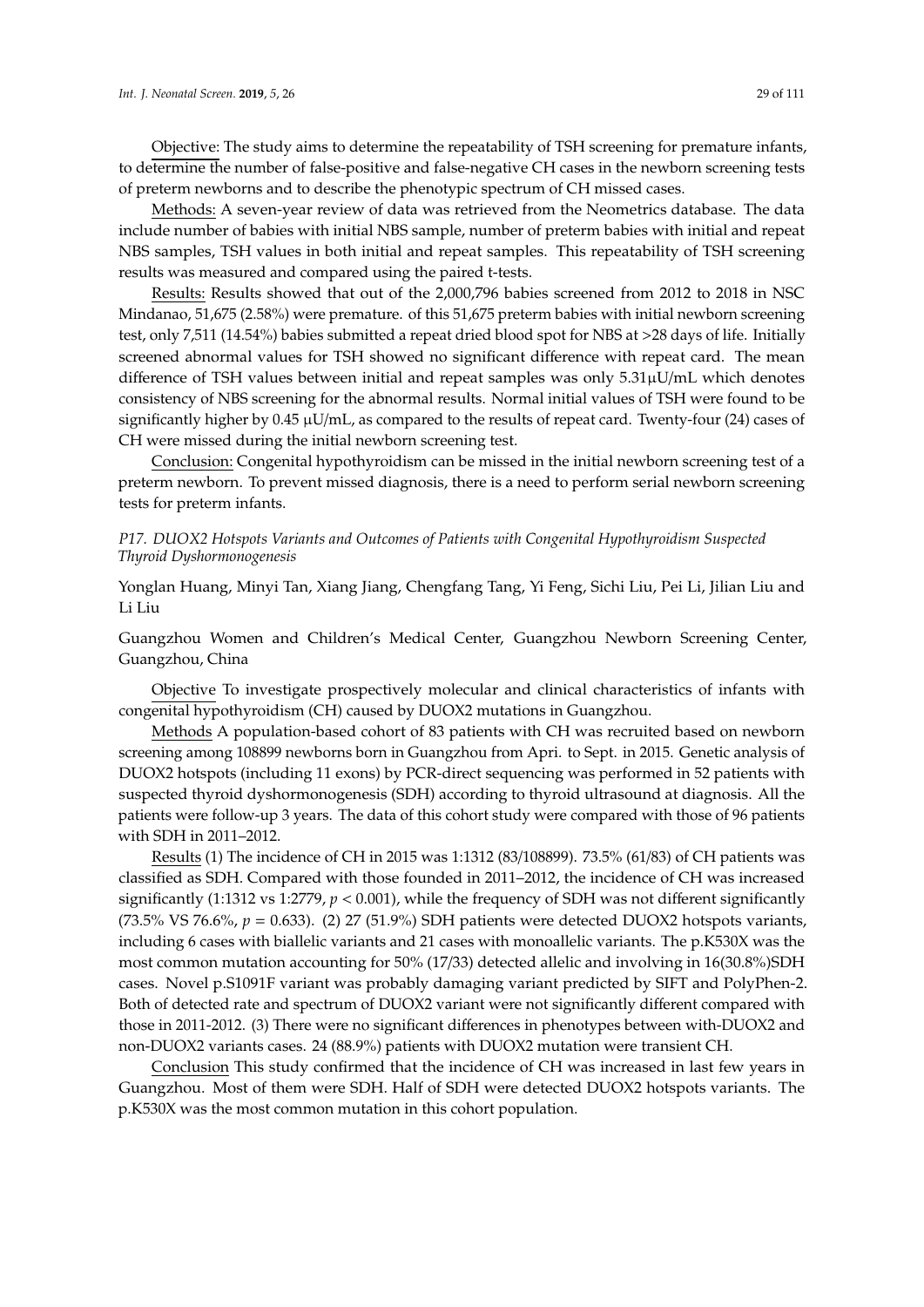### B. Congenital Adrenal Hyperplasia

*P18. Growth Analysis in 40 Japanese Patients with 21OHD—Influence of Glucocorticoid Dosage, Genotype and Phenotype on Growth Outcome*

Satoshi Okada, Reiko Kagawa, Sonoko Sakata, Keiichi Hara and Go Tajima

Hiroshima University Graduate School of Biomedical and Health Sciences, Department of Pediatrics, Hiroshima, Japan

Background: An Endocrine Society Clinical Practice Guideline of steroid 21-hydroxylase deficiency (21OHD) recommend the dose of hydrocortisone (HC) should be less than 20 mg/m2/day during the first year and less than 15 mg/m2/day during childhood. We evaluate the influence of HC and 5α-fludrocorticosterone (F) dosage and genotype on growth pattern and outcome.

Methods: We analyzed 40 patients with 21OHD. Final height (FH)/predicted final height (pFH) and loss of height potential related to target height (TH) were calculated. The patients were divided into 4 groups depending on the dose of HC and evaluated height outcome. (Group1: HC >20 mg/m<sup>2</sup>/day in first year, >15 mg/m<sup>2</sup>/day in 5-10years old, Group2: HC < 20 mg/m<sup>2</sup>/day in first year, > 15 mg/m<sup>2</sup>/day in 5–10 years old, Group3: HC >20 mg/m<sup>2</sup>/day in first year, < 15 mg/m<sup>2</sup>/day in 5–10 years old, Group4: HC< 20 mg/m<sup>2</sup>/day in first year, <15 mg/m<sup>2</sup>/day in 5-10years old) Mean FH SD score (SDS) and pFH SDS were analyzed in accordance to dosage of HC, F and genotype.

Results: Mean (FH SDS, pFH SDS) was  $-1.1 \pm 0.83$  SD, with 9% of all patients reached to FH exhibiting < −2SD. Mean (FH-TH) was −0.72 ± 0.92 SD. Goup2 exhibited trend of higher FH SDS, pFH SDS and smaller height losses. In growing patients, group1 were administered more HC and F and exhibited smaller body height during early childhood. On the other hand, genotype containing I172N alleles were administered less HC and F than other genotype but they tended to accelerate bone age.

Conclusions: HC substitution in 21OHD patients should be kept at the lowest efficient level, if possible <20mg/m2/day during the first year but bone age progression under 10 years old must be prevented with the optimization of HC dose. Genotype played only a minor role in growth outcome but a supportive information about growth pattern.

# *P19. Determination of a steroid profile in dried blood spots by liquid chromatography-tandem mass spectrometry: Application to newborn screening for congenital adrenal hyperplasia*

Xia Zhan, Jun Ye, Wenjuan Qiu, Lianshu Han, Huiwen Zhang, Lili Liang and Xuefan Gu

Shanghai Institute for Pediatric Research, Xinhua Hospital, Shanghai Jiao Tong University School of Medicine, Department of Pediatric Endocrinology and Genetics, Shanghai, China

Background: Conventional screening for congenital adrenal hyperplasia (CAH) using immunoassays generates a large number of false-positive results, especially in preterm neonates. The present study aims to improve the sensitivity of the CAH neonatal screening by including second-tier steroid profiling on a dried blood spots (DBS) using liquid chromatography tandem mass spectrometry (LC-MS/MS).

Methods: We developed and validated a LC-MS/MS method for the simultaneous determination of six steroids in DBS, including cortisol, 17-hydroxyprogesterone, 11-deoxycortisol, 21-deoxycortisol, androstenedione and testosterone. We analyzed 5400 full-term and 740 preterm or low-weight newborns samples, as well as 448 cards with a positive screening by the time-resolved fluorescence method (DELFIA).

Results: Values of intra- and inter-day precision coefficients of variance and recovery were 3.3–14.4% and 95.7–117.8%, respectively. The lowest limit of quantification for six steroids was 0.125 ng/mL to 1 ng/mL. The cut-off values of 17-OHP and (17-OHP+androstenedione)/cortisol ratio in full-term neonates were 2.5 nM and 0.73, respectively; while the cut-off values in preterm or low birth weight neonates were 5.0 nM and 1.16, respectively; According to the 17-OHP concentration and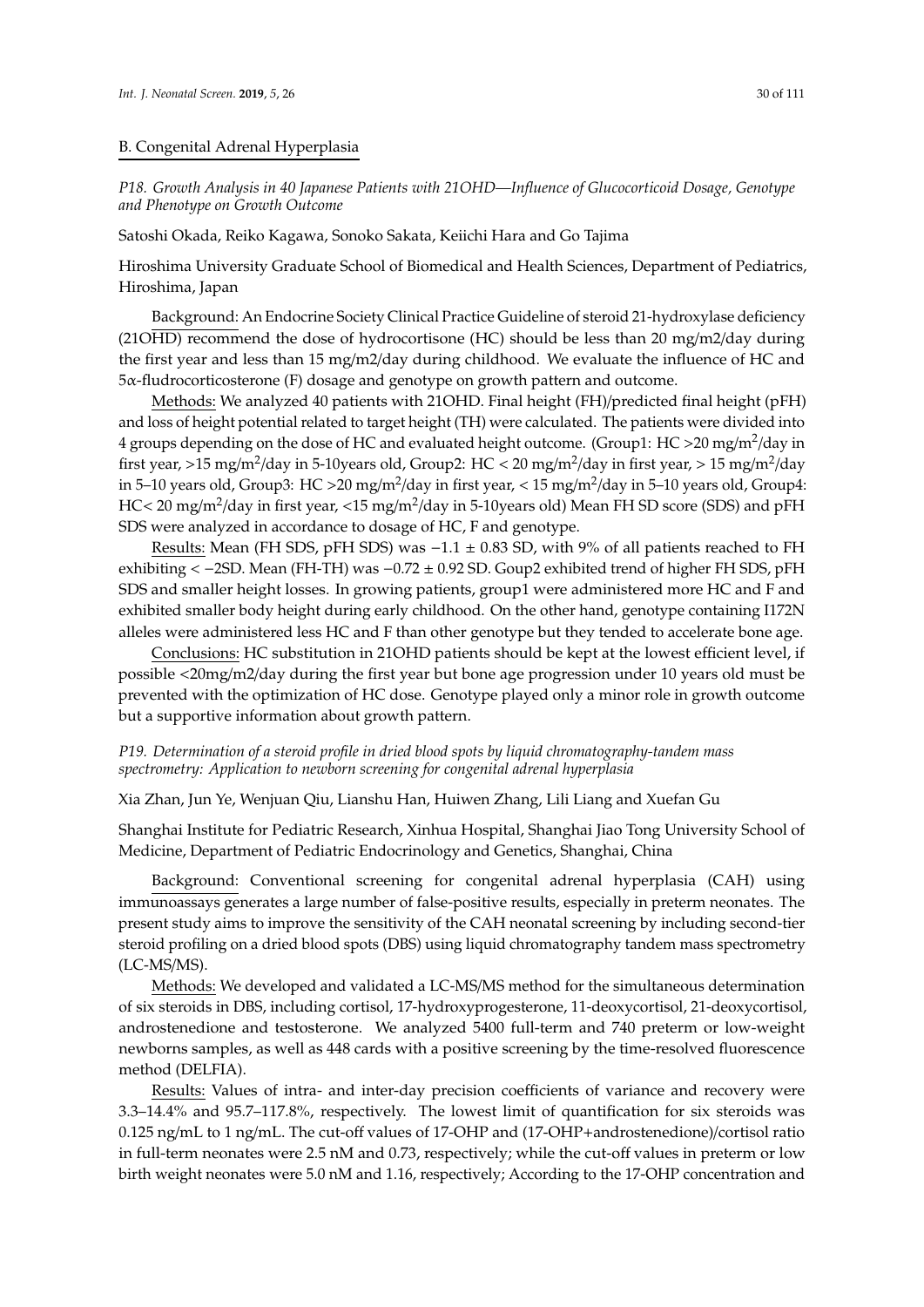(17-OHP+androstenedione)/cortisol ratio of the 448 positive screening samples, total of 80 newborns should be recalled. The false-positive rate was reduced by 82.1%. Ten children were diagnosed with classic CAH due to 21-hydroxylase deficiency. The positive predictive value of DELFIA method was 2.2% and the positive predictive value of secondary screening with LC-MS/MS method was increased to 12.5%.

Conclusions: The second-tier steroid profiling by LC-MS/MS reduced the false- positive rate and increased the positive predictive value of CAH screening. The reduction in false positives significantly reduces anxiety for newborns and their families.

# *P20. Mutation Spectrum of CYP21A2 Gene in Congenital Adrenal Hyperplasia Patients in Guangxi China*

Jinsi Luo, Mengting Li, Sheng Yi and Xin Fan

Guangxi Maternal and Child Health Hospital, Department of Genetic and Metabolic Central Laboratory, Nanning, China

This study was performed to analyze the mutational spectrum of the CYP21A2 gene in Congenital adrenal hyperplasia (CAH) patients in Guangxi China, to identify mutational hot spots and to determine the correlation between the genotypes and phenotypes of CAH. The CAH patients were diagnosed by using tandem mass spectrometry (MS/MS) and Molecular diagnostic methods. 101 CAH families in Guangxi China was enrolled to analyze CYP21A2 gene variants using Sanger sequencing, Multiplex ligation-dependent probe amplification (MLPA). Statistical analysis was used to the correlations between CYP21A2 gene variants and clinical phenotypes of CAH patients. A total of 168 variants were detected in the 202 alleles of 101 suspicious patients with CAH (detection rate: 83.16%), with the three most frequent variants being c.293-13A>G (37.50%), c.518T>A (p.I173N) (15.48%) and c.1069C>T (p.R357W) (9.52%). Five different large deletion variants were identified by the MLPA method, including the large deletion exon1-3 with high frequency. Interesting, in these patients, there a patient who was diagnosed as Congenital adrenal hyperplasia with salt-wasting (SW) and simple virializing (SV) and high 17ohp screened by MS/MS many times in 2014–2019 but the result of the Sanger sequencing and MLPA of *CYP21A2* gene shows that the patient just c.293-13A>G heterozygous mutation carrier inherited from his father. The result indicate further studies are necessary to elucidate molecular mechanisms of CYP21A2 variants or other genetic factors responsible for CAH. In conclusion, the mutational spectrum underlying CAH in Guangxi China was established for the first time. Correlation analysis between variants frequencies in compound heterozygous patients and phenotype severity is helpful for phenotypic prediction.

*P21. Establish the Cut-o*ff *Value of Neonatal Screening for Congenital Adrenal Hyperplasia of Premature Newborns in Sichuan*

# Qi Hu

Sichuan Maternal and Child Health Hospital, Neonatal Screening Department, Chengdu, China

Objective Establish appropriate 17-hydroxyprogesterone (17-OHP) cutoff value in congenital adrenal hyperplasia (CAH) screening for Sichuan.

Methods Fluorescence enzyme immunoassay was applied to detect 17-OHP concentration in newborn dried blood spots on filter paper. A1l subjects were grouped according to different birth gestational weeks and used the percentile method to determine the cut-off value.

Result The distribution of 17-OHP levels was skew. The difference of 17-OHP concentration of the early infants and the moderate infants and later infants and the term infants had statistical significance ( $p < 0.05$ ). percentiles of 99% 17-OHP concentration of 127 early infants was 120 nmol/L, percentiles of 99% 17-OHP concentration1 of 1402 moderate infants was 50nmol/L, percentiles of 99% 17-OHP concentration1 of 8772 later infants was 27 nmol/L, percentiles of 99% 17-OHP concentration1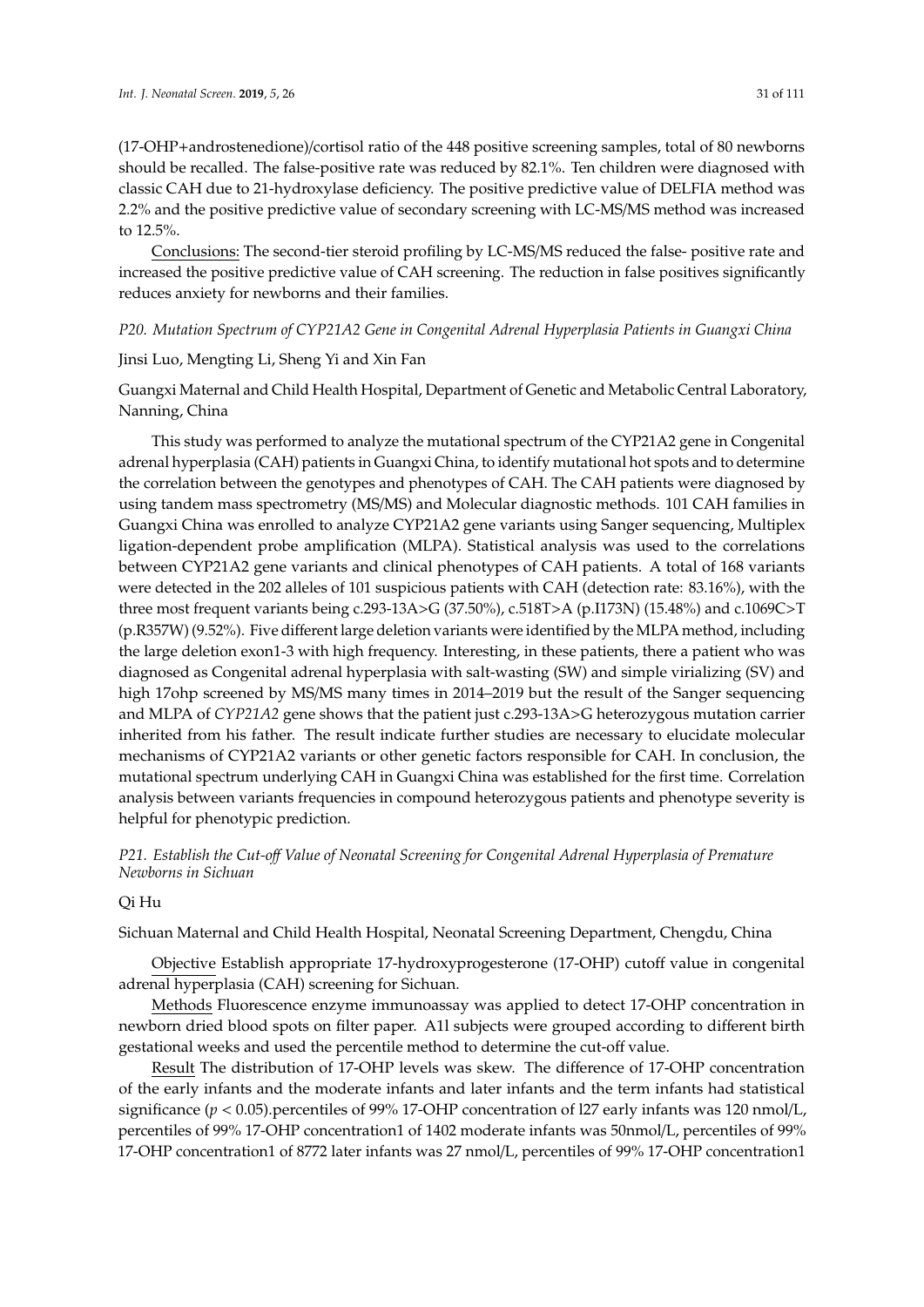of 82,568 term infants was 23 nmol/L. Suggestions are made for implement of 120 nmol/L as 17-OHP concentration cut-off value in early infant and 50 nmol/L in moderate infant.

Conclusion the cut-off value of neonatal screening for congenital adrenal hyperplasia of premature newborns should be established by different birth gestational weeks, in order to reduce false positive rate and needed recall rate.

# *P22. Analysis of Newborn Screening for Congenital Adrenal Hyperplasia on Genetic Screening Processor (GSPTM)in Zhejiang Province, China*

# Kexin Fang, Dingwen Wu, Jianbin Yang and Rulai Yang

The Children's Hospital Zhejiang University School of Medicine, Genetics and Metabolism, Hangzhou, China

Background: Congenital adrenal hyperplasia (CAH) is an autosomal recessive disorder with a worldwide incidence of 1:10,000 to 1:40,000 depending on the population. AutoDELFIA (AD) system previously applied to detect bloodspot 17-hydroxyprogesterone (17-OHP) concentration in newborn screening program for CAH. However, cross-reactivity with steroid sulfates and EDTA contamination of bloodspots would incorrectly elevate the false positive cases. In order to overcome the drawbacks, a new automated genetic screening processor (GSPTM) was introduced into newborn screening program. It was supposed to overcome most of the drawbacks of AD due to the improvements in chemistry and handling process.

Methods: We summarized the dates of CAH newborn screening from Neonatal Screening Center of Zhejiang province over the past year and a half. The 17-OHP was assayed by GSP. The GSP 17-OHP assay is a solid phase, time-resolved fluoroimmunoassay based on the competitive reaction. Compare the GSP results with previous AD results.

Results: In the study of 813,411 newborns screened from July 2017 to December 2018 the mean 17-OHP was 4.19 nmol/L (0.1–916 nmol/L) and the 99.5th centile 17-OHP was 11.2 and 39.2 nmol/L in full time and premature infants, respectively. 3454 infants were recalled for redetection. 25 cases were confirmed of CAH (range 18.2–916 nmol/L), give an incidence of 1:32,536, The incidence is higher in male infants than in female infants. Also, the incidence is higher in overweight infants (≥4000 g) than in other weight infants. An inverse association between 17-OHP and Gestational age was observed. The GSP can significantly reduce the false positive rate of CAH when compared with AD in premature infants. Moreover, 30 incomplete elution cases were identified by GSP.

Conclusions: GSP is suitable for routine newborn screening for CAH and it is a more specific and convenient system when compared with AD.

# *P23. The Second-Tier Newborns Screening for Congenital Adrenal Hyperplasia by Liquid Chromatography Tandem Mass Spectrometry*

Guoxing Geng, Xin Fan, Caijuan Lin, Jingsi Luo, Xiaotao Huang and Shaoke Chen

Maternal and Child Health Hospital of Guangxi, Laboratory of Genetics and Metabolism, Nanning, China

Background Conventional newborn screening for congenital adrenal hyperplasia (CAH) is commonly accomplished by measurement of 17-α-hydroxyprogestrone (17-OHP) using enzyme immunoassay (EIA). EIA contributes a significant number of false positives. especially in preterm neonates, Therefore, we developed a second-tier steroid profiling method that uses liquid chromatography–tandem mass spectrometry (LC-MS/MS) to measure seven steroids in dried blood spots.

Methods To increase the specificity of the screening process, we developed a second-tier test for CAH use LC-MS/MS method to determine17-hydroxyprogesterone, cortisol, androstenedione, 11-deoxycortisol, Progesterone, dihydrotestosterone, aldosterone. Dried blood spots (DBS) were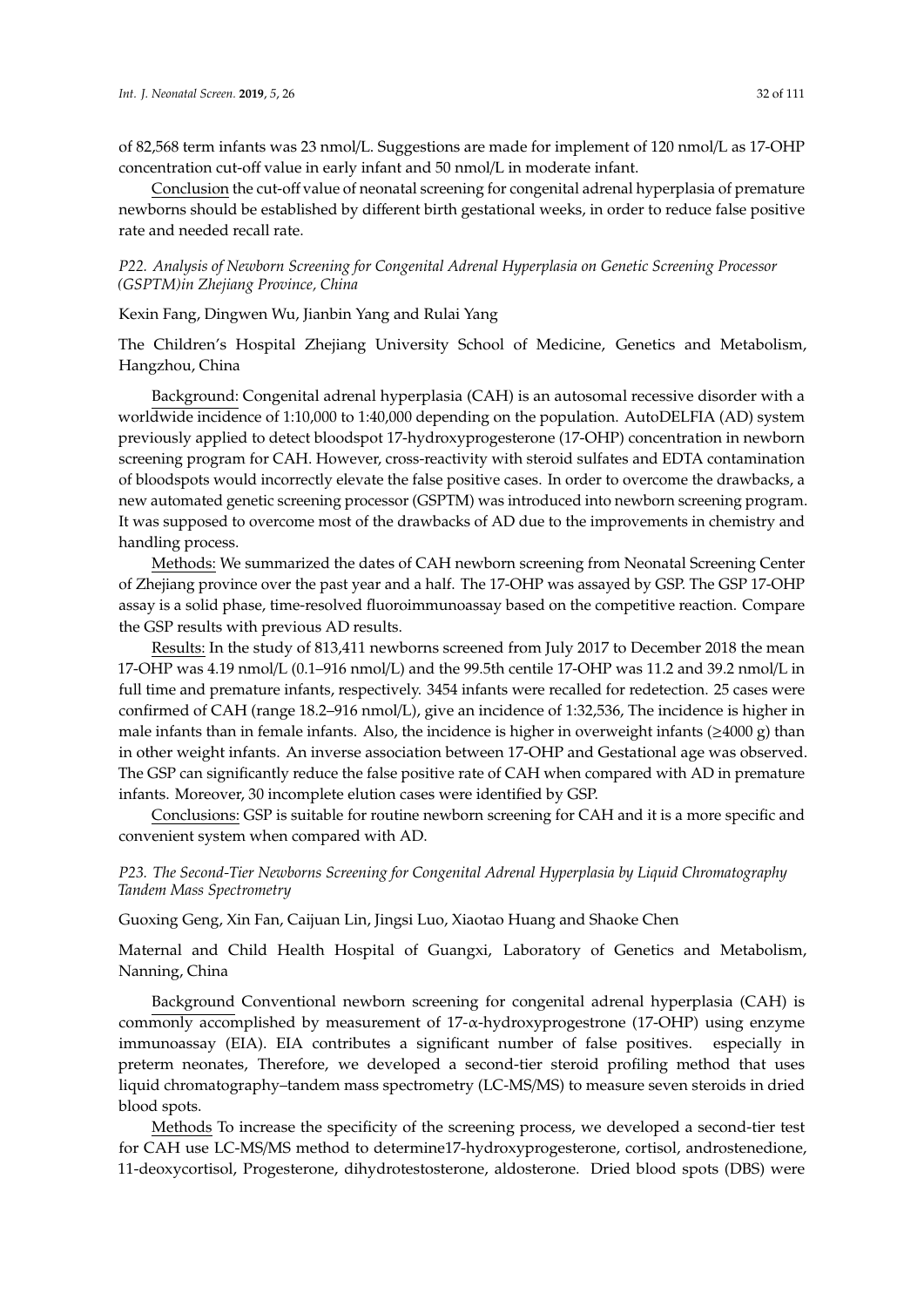extracted with methanol containing the deuterium labeled internal standards of d8-17-OHP, d7-androstenedione, d4-cortisol, d3-dihydrotestosterone and d7-aldosterone in ultrasonic extractor. Analysis was done in positive ionization mode (ESI±) and recorded in multiple reaction monitoring mode (MRM).

Results Under the optimized condition, the results show that the linearity between the concentration of seven steroids with coefficients of regression >0.99. The mean recoveries were between 72.6% to 118.2%, the relative standard deviation is between 1.6 and 14.4%. Retrospective analysis of 190 samples include 24 samples with clinically confirmed 21 hydroxylase deficiency, as well as analysis of 110 premature infants samples include 26 cases is positives samples in our routine 17-OHP immunoassay. 24 samples with clinically confirmed were verified identical with the genetic results, 26 cases with positives samples is normal, no false-positives were found. Meanwhile we calculated the ratio between the seven steroids.

Conclusion This method shows a good precision and accuracy, which can be applied to screening of CAH, as a second-tier test can be used to reduce false-positive and improve the newborn screening program.

**Keywords:** newborn screening; congenital adrenal hyperplasia,17-hydroxyprogesterone; genetic screening processor

### *P24. Newborn Screening for Congenital Adrenal Hyperplasia in Beijing*

Nan Yang, Jinqi Zhao, Haihe Yang and Yuanyuan Kong

Beijing Obstetrics and Gynecology Hospital, Capital Medical University, Newborn Screening Center, Beijing, China

Objective: Investigating the incidence and the associated clinical characteristics of neonatal congenital adrenal hyperplasia (CAH) in Beijing.

Methods: Live birth newborns (*n* = 91,148) were screened for CAH in Beijing from July 2014 to February 2019. Blood sample was taken by heel prick between 72 hours to 7 days after birth. Blood samples were analyzed using a 1235 Auto DELFIA automatic immunoassay system. Neonates with a level >30 nmol/L of 17-OHP were called for a retest. CAH was diagnosed based on further laboratory findings combined with clinical signs, such as feeding difficulties, skin pigmentation and atypical genitalia. The lab tests included Na, K, 17-OHP, ACTH, T, F, adrenal ultrasound or CT scans, gonad ultrasound and genetic sequencing (combined analysis of PCR amplification and MLPA technology).

Results: of the 91148 neonates screened, 560 cases were deemed positive. Nine patients (six boys and three girls) were diagnosed with CAH. Seven cases of classic salt-wasting and two cases of simple virializing 21-OHD were identified. The incidence of CAH in Beijing was calculated to be 1:10,127. The follow up of their developments was observed to be almost normal with respect to height and weight gain. Comparison of 17-OHP concentrations between different gestational ages and birth weight categories indicated that gestational age and birth weight were negatively correlated with 17-OHP levels and gestational age had a greater effect on 17-OHP levels. Five pathogenic mutations(c.293-13C/A>G[IVS2-13C/A>G], c.955C>T[p.Q319\*], c.1069C>T[p.R357W], c.923dupT and exon1[-113bpSNP]) and one novel mutation(exon6 deletion) were detected in five patients taken genetic test of *CYP21A2* gene mutations.

Conclusions: The incidence of CAH in Beijing was higher than the national average. c.293-13C/A>G mutation was the most common mutation associated with CAH in Beijing. Early detection and treatment through neonatal screening may reduce mortality rates and optimize developmental outcomes.

*P25. The Adjustment of Cut-o*ff *for Congenital Adrenal Hyperplasia Neonatal Screening by GSP According to Gestational Age and Age at Sample Collection*

Xiang Jiang, Yonglan Huang, Yi Feng and Fang Tang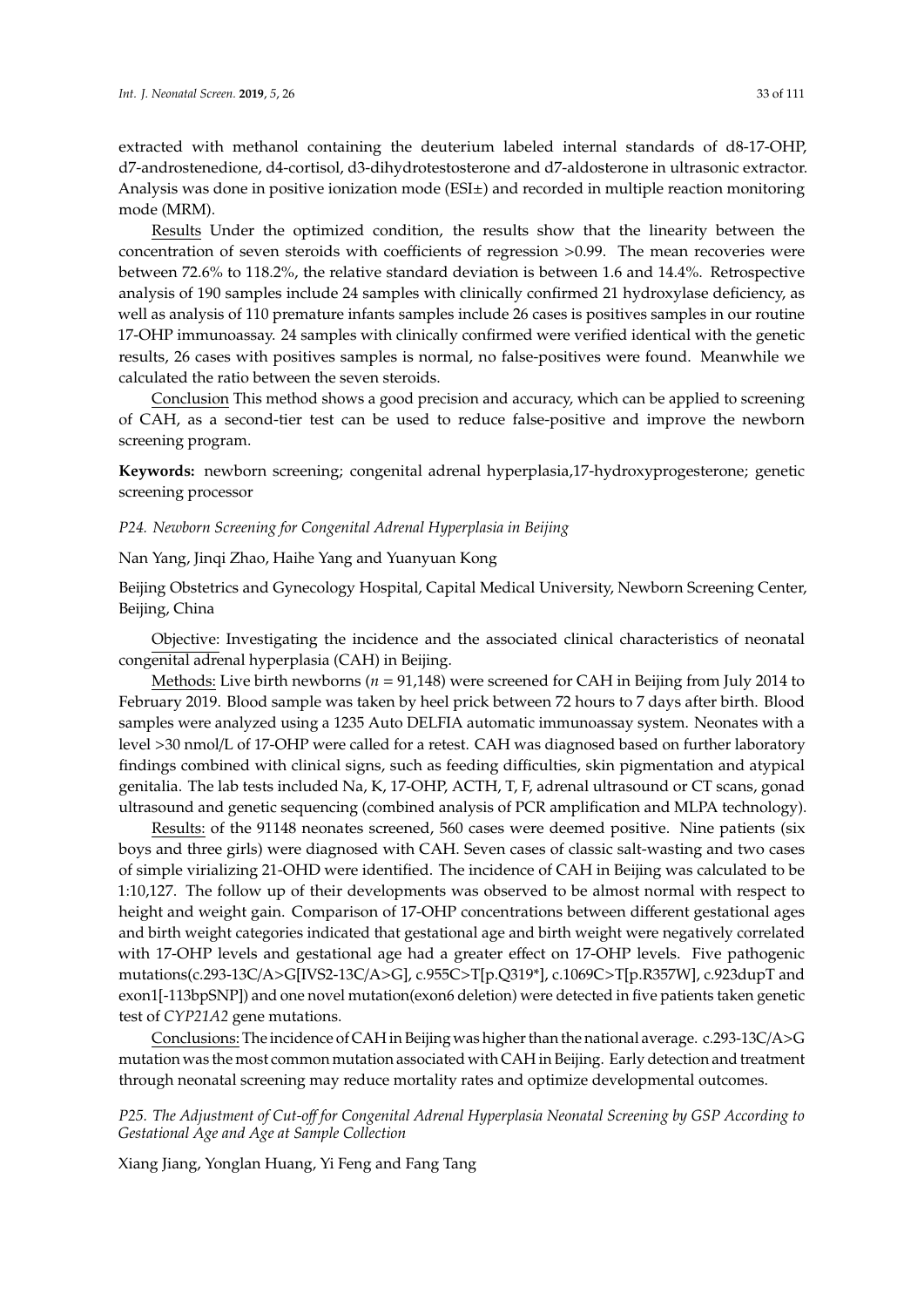Guangzhou Women and Children Medical Center, Guangzhou Newborn Screening Center, Guangzhou, China

Context: CAH screening is facing great challenges because of a high false positive rate and a low positive predictive value, we established and optimized the 17-OHP cut-off value for congenital adrenal hyperplasia neonatal screening with a genetic screening processor (GSP) according with gestational age (GA), birth weight (BW) and age at sample collection to improve newborn screening efficiency.

Method: The 17-OHP concentrations in dried blood spots were measured by time-resolved immunofluorescence with a GSP during from February 1st, 2018 to December 31th, 2018. The 17-OHP concentrations from 48,592 newborns were grouped and assessed in terms of gestational weeks(<32 weeks, 32–36 weeks, 36–37 weeks, 37–42 weeks and ≥42 weeks), birth weight (<1000 g, 1000–1500 g, 1500–2000 g, 2500–4000 g and ≥4000 g) and age at sample collection (24–48 h, 48–72 h, 72–168 h and ≥168 h). The 99.5th percentile was used to set an initial cut-off value as a reference.

Result: There were significant differences in 17-OHP concentrations among newborns with different GA and BW. The correlation between GA and 17-OHP was better according to regression analysis. A significant difference in the concentrations of 17-OHP among different collection age groups has been observed. Finally, we defined new multitier cut-off concentrations based on GA and age at sample collection. Application of the new cut-off values resulted in a 30% reduction of the positive rate and PPV increased from 1.11% to 1.56%, which was a 40% increase from before adjustment.

Conclusions: GA, BW and collection time were useful tools to adjust the cut-off value of CAH screening and the efficiency of CAH screening can be substantially improved by adjusting the multitier cut-off value according to GA and age at sample collection.

#### C. Phenylketonuria

*P26. The Clinical and Laboratory Study of the First Case of PCD deficiency in China and Literature Review*

Fang Sun, Shunan Wang, Xiaowen Li, Zhixin Zhang and Ming Shen

China-Japan Friendship Hospital, Pediatrics, Beijing, China

Objective To explore the clinical features and genetic defect of pterin-4α-carbinolamine dehydratase (PCD) deficiency, a very rare type of tetrahydrobiopterin (BH4) deficiency.

Methods The clinical data, laboratory tests and gene sequencing results of one case of PCD deficiency were retrospectively analyzed. The related literatures were reviewed.

Result The patient was first noticed by local hospital as his blood concentration of phenylalanine (Phe) was 4.2 mg/dL (252  $\mu$ mol/L) during newborn screening, which was retested as 5.86 mg/dL when he was 29-day-old. His urine neopterin (NP) was 0.75 mmol/molCrn and biopterin (BP) was 0.12 mmol/molCrn. The patient was referred to our department when he was 67-day-old. He did not present yellow hair, mouse urine odor, eczema or dystonia. He was the second child of the family, his elder sister and his non-consanguious parents were healthy. His blood concentration of Phe was retested as 1.17mg/dL and tyrosine was 1.41mg/dL. Urine NP was 3.533 mmol/molCrn, BP was 0.758 mmol/molCrn; furthermore, 7-biopterin (7-Pri) was detected as 1.803 mmol/molCrn. His dihydropteridine reductase (DHPR) was 3.938 nmol/min·5mm disc. The patient was followed up monthly and his blood concentration of Phe was persistently less than 2mg/dL. Now he was 5 months old and developed properly as his peers. Gene sequencing revealed that there was a homozygous point mutation, c.129C>A (p.F43L) in *PCBD1* gene. The pathogenic mutation was predicted to result in PCD deficiency. Both of his parents were healthy heterozygous carrier.

Conclusion This patient was the first case of PCD deficiency in China and the homozygous point mutation in PCBD1 gene was unreported before at home and abroad. 7-Pri could be detected in urine sample. The clinical features were benign. The blood Phe would quickly increase after birth but could drop to normal level spontaneously. There is no medical intervention for the patient if the blood concentration of Phe was monitored less than 2mg/dL.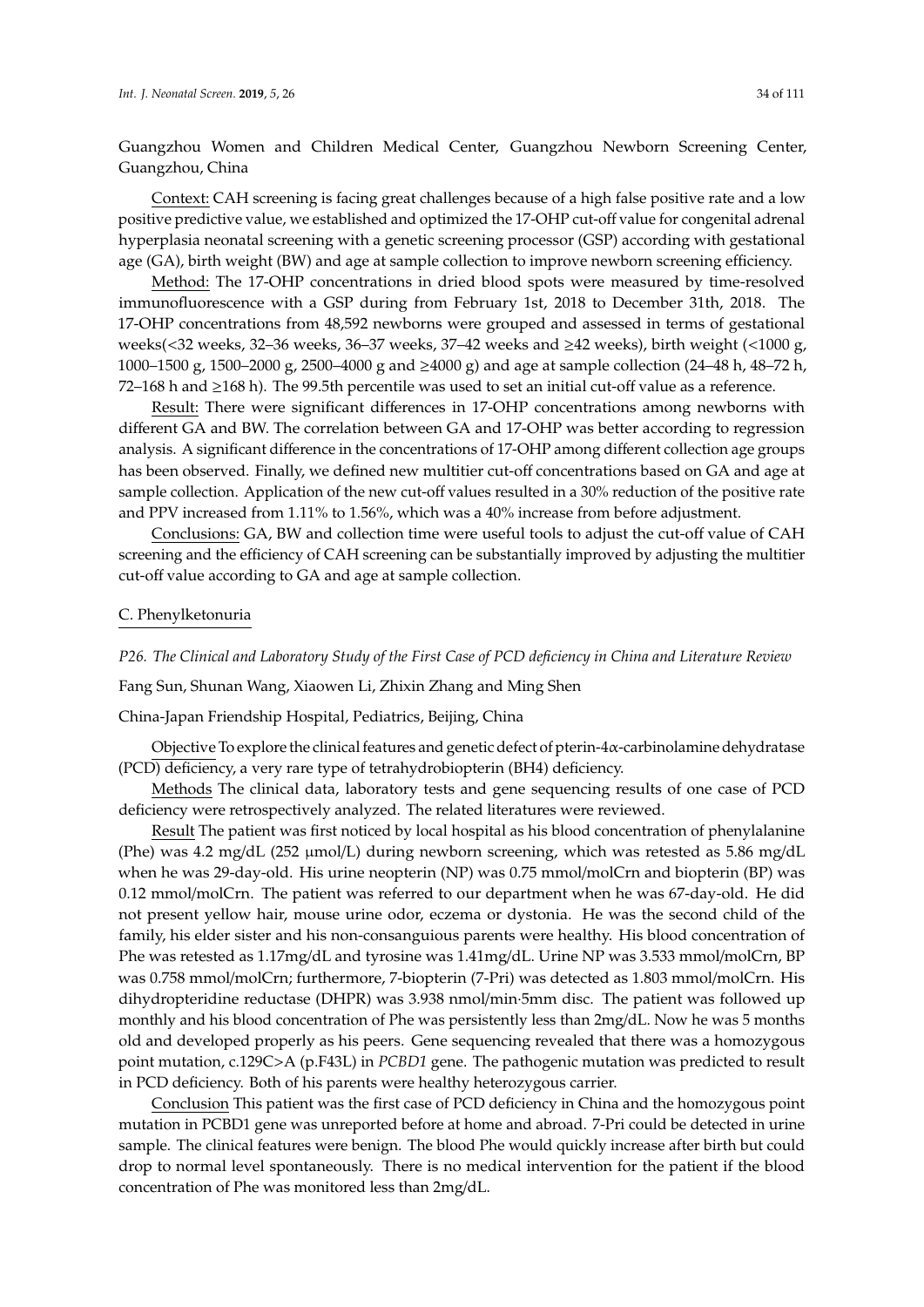### *P27. Mutation Analysis of Phenylalanine Hydroxylase Deficiency Gene in Shanxi*

Qin Dong, Jianping Yang, Wenjuan Mu, Ling Zhu, Yaqiong Yan, Jinjie Xue and Weipeng Wang

Children's Hospital of Shanxi, Children's Hospital of Shanxi, Taiyuan, China

Objective: In this paper, the gene of PKU patients with phenylalanine hydroxylase deficiency (PAHD) diagnosed in Shanxi province is analyzed to study the characteristics of genetic variation of patients in this region, based on which the accurate diagnosis of children and guidance of family reproduction would be improved to some extent.

Methods: Firstly, EDTA anticoagulation are extracted from patients with PKU and their parents in Shanxi Maternal and Child' Hospital with informed consent as the analysis sample Secondly, through the Second Generation Sequencing Technology, all exons and non-coding regions of phenylketonuria-related genes are chosen to be the target genes, thereby the target genes being dealt with the method of exon detection to find out the pathogenic mutation gene points of the patients. At last, the point mutation patients and their parents are chosen to be the analysis sample and verified using the method of the first-generation Sanger sequencing. The sequencing process was completed by Beijing Zhiyin Oriental Translational Medical Research Center.

Result: At first, the sequencing was completed on a sample of 206 patients and 402 mutation types were detected. Among those patients, 3 mutations were detected in 8 cases, single mutation was detected in 18 cases and there also existed 2 cases that not only 2 mutations of PAH gene were detected but also a PTS mutation point was found. This means that the compound heterozygotes are predominant (87.86%). Secondly, 80.35% of the mutation regions were located on five exons, among which Exon 7 occupied the largest proportion (33.33%), followed by Exon 11 (14.43%), Exon 12 (12.19%), Exon 6 (10.95%) and Exon 3 (9.45%). Thirdly, the top five amino acid changes were p.AR243Q; P.EX6-96A > C; P.V399V; P.R111X; P.R403p. At last, among the mutations types, missense mutation was the most dominant mutation (17.21%), followed by shear site mutation (7.98%), nonsense mutation (13.18%), truncation mutation (14.93%) and deletion mutation (14.93%).

*P28. Studies on Mutations of Gene in Children with Phenylalanine Hydroxylase Deficiency in Qingdao*

# Liqin Zhang, Wei Du and Weibing Lu

Qingdao Women and Children Hospital Affiliated to Qingdao University, Newborn Screening Center, Qingdao, China

To explore the mutation characteristics of phenylalanine hydroxylase (PAH) gene in children with PAH deficiency in Qingdao and provide scientific reference for prenatal diagnosis and treatment.

Method: Genetic analysis was performed on 43 children with PAH deficiency detected by neonatal screening in Qingdao and their parents. The PAH gene mutation site of the children was searched and the corresponding mutation site of their parents was detected and verified.

Result: (1) Two of the 44 children with PAH deficiency had homozygous mutations in the PAH gene and the frequency of homozygous mutations was 4.55%. All mutations were detected in their parents' corresponding mutation sites. (2) A total of 37 mutations were found in 44 patients with PAH deficiency, of which the mutation frequency of c.728g  $> A$  was the highest (15.91%), followed by c.1068C>A (10.23%) and c.158G>A (9.09%) again. (3) There were 19 PAH gene mutations in 21 children with phenylketonuria (PKU), of which the mutation frequency of c.1068C>A was the highest (21.43%), followed by c.728G>A (19.05%). (4) There were 14 PAH gene mutations in 10 children with mild PKU, of which the mutation frequency of c.721C>T/722delG was the highest (15.00%), followed by c.1197A>T, c.1301C>A, c.721C>T, c.728G>A (10.00%). (5) There were 17 PAH gene mutations in 13 children with mild HPA, of which the mutation frequency of c.158G>A was the highest (26.92%), followed by c.728G>A (15.38%).

Conclusion: The mutation of PAH gene in children with PAH deficiency in Qingdao is mainly heterozygous mutation and has obvious hot spot mutations (c.728G>A, c.1068C>A, c.728G>A).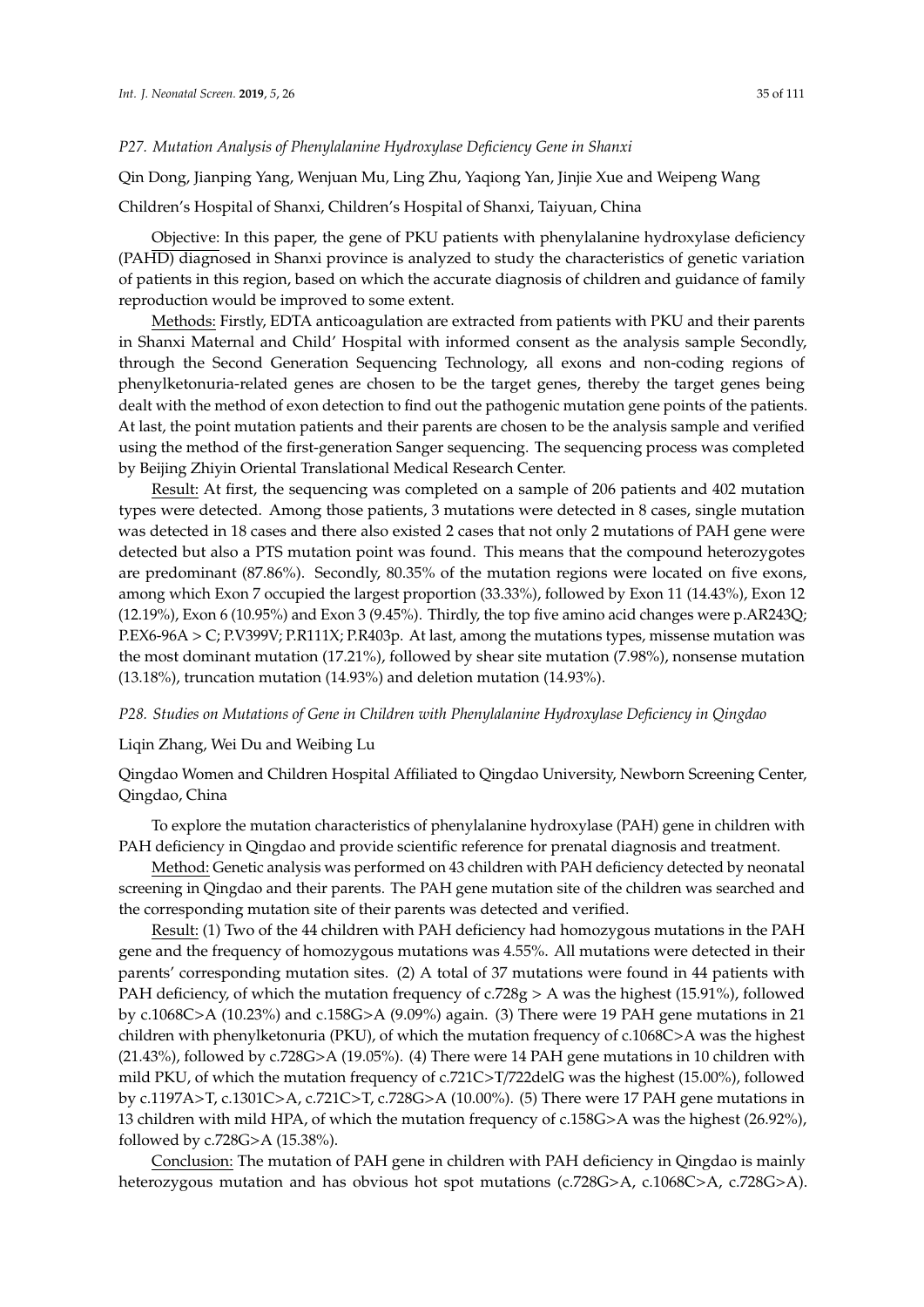Children with phenylketonuria were mainly c.1068C>A, c.728G>A, while children with mild PKU were mainly c.721C>T/722delG and children with mild HPA were mainly c.158G>A. The study of PAH gene mutations lays the foundation for the in-depth development of PAH deficiency genetic diagnosis, prenatal diagnosis and further gene therapy.

# *P29. A Novel Homozygous Splicing Mutation of QDPR in a Case of Dihydropteridine Reductase Deficiency*

Bicheng Yang, Feng Wang, Qing Lu and Xiaolan Xu

Jiangxi Provincial Maternal and Child Health Hospital, Neonatal Disease Screening Center, Nanchang, China

We report a case of DHPR deficiency and a novel homozygous splicing mutation of QDPR gene. The one-year ten-month old girl was the second child of an unrelated healthy Chinese couple. Pregnancy and birth were unremarkable. Newborn phenylketonuria screening revealed a negative result. The subject was admitted to hospital at the age of 22 months because she appeared symptoms including fever, cough, twitch and lethargy. On examination, she presented with global developmental delay and involuntary movements. She had ataxia, dystonia and oculogyric. Electroencephalography was abnormal. Tandem mass spectroscopy showed elevated phenylalanine level (202 µM, cutoff:  $<$ 120  $\mu$ M) and elevated ratio of phenylalanine to tyrosine (4.1, cutoff:  $<$ 2.0). Despite supplementation of L-dopa/carbidopa and BH4 and correction of acidosis, the girl died on day 7 of treatment. Her older brother unexplainedly died from similar symptoms at 2 years of life. Blood samples from the girl and her parents were tested for genetic- and mutation analysis, after informed consent. Genetic analysis of the girl showed a novel homozygous splicing mutation (QDPR\_ex 2 NM\_000320.2: c.106-2A>G) in the QDPR gene. The father and mother showed heterozygous splicing mutation (QDPR\_ex 2 NM\_000320.2: c.106-2A>G) in the QDPR gene. Although newborn phenylketonuria screening is expected to enable presymptomatic diagnosis of DHPR deficiency. However, absence of hyperphenylalaninemia does not exclude DHPR deficiency. This patient was not detected by newborn phenylketonuria screening. DHPR deficiency affecting only the central nervous system does not lead to hyperphenylalaninemia was also described previously. Here we describe similar metabolic phenotype in this patient with a novel homozygous splicing mutation of QDPR. According the clinical outcome of the patient in this report, there was a certain correlation between the genotype and the phenotype.

# *P30. Logistic Regression Analysis Improve Diagnostic Accuracy in Secondary MS*/*MS Newborn Screening for PKU*

### Zhixing Zhu, Hui Lu, Guoli Tian, Jianlei Gu, Yanmin Wang, Xiaoshu Cai and Jing Guo

Shanghai Children's Hospital, Biomedical information center, Shanghai, China

Phenylketonuria (PKU) is one of the common inborn error of genetic metabolic disorder which affects nerve development and aberrant behavior usually become apparent with the child grows. In China, the incidence of PKU approximates 1:17000 [1]. Using the newborns screening can effectively control metabolic diseases such as PKU and patients who receive appropriate treatment in the early stage are the same as normal people. Currently, MS/MS screening for high-risk cases requires secondary testing and verification, such as urine testing or genetic testing. Newborn Screening Department of Shanghai Children's Hospital has accumulated more than 100,000 newborns mass spectrometry screening since 2017 and 262 cases were recalled as high-risk groups, 50 cases were finally diagnosed after further examination. MS/MS can diagnose PKU more accurately. However, the data analysis is a big challenge for MS/MS data. Machine learning method has advantages in high-dimensional and complex features, which can choose the optimal subset to mine the metabolic patterns to reduce the recall rate without further testing and explore the discovery of new clues for unknown causal relations. In this study, the aim is to adopt the Machine learning method to perform secondary screening on PKU high-risk individuals, identifying false-positive samples and reduce the recall rate. Based on our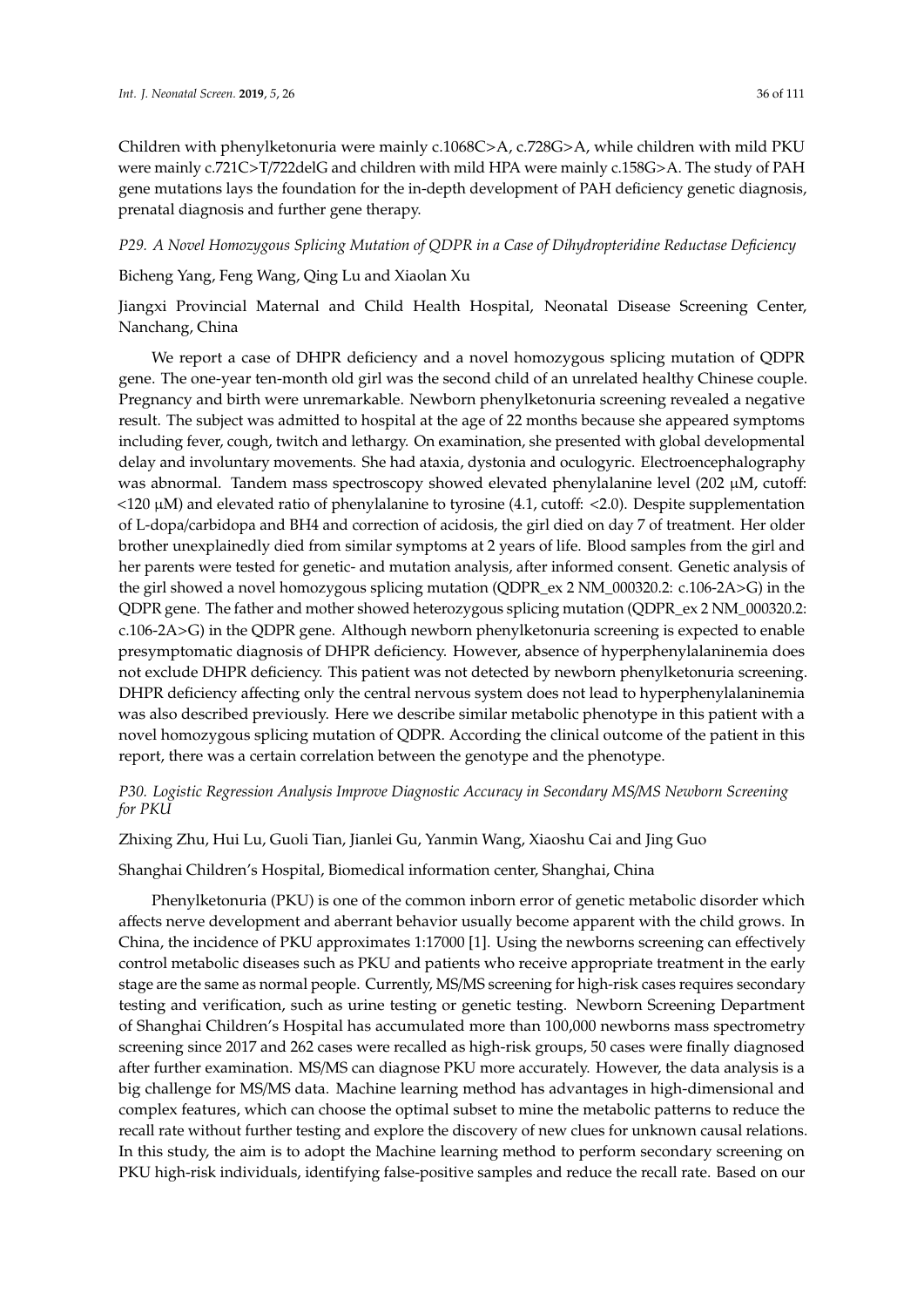observation, the LRA classifiers showed high accuracy performance with the mean  $\pm$  SD of a specificity (Sp) of 94.20%  $\pm$  3.07%, an accuracy (Acc) of 90.03%  $\pm$  3.40% and an area under curve (AUC) of 92.64%  $\pm$  3.60%. The results show that the LRA model can be used to re-screen high-risk groups, greatly reducing the number of suspected cases and it has important reference for the selection and evaluation of the secondary screening method.

[1]. Lee, D.H.; Koo, S.K.; Lee, K.S.; Yeon, Y.J.; Oh, H.J.; Kim, S.W.; Lee, S.J.; Kim, S.S.; Lee, J.E.; et al. The molecular basis of phenylketonuria in Koreans. *J. Hum. Genet*. **2004**, *49,* 617–21.

# *P31. Mild 6-Pyruvoyl-Tetrahydropterin Synthase (PTS) Deficiency with c.286G*>*A and c.84-291A*>*G Mutation: A Case Report*

Zhijun Ma, Nan Yang, Lifei Gong and Yuanyuan Kong

Beijing Obstetrics and Gynecology Hospital, Capital Medical University, Department of Laboratory Medicine, Beijing, China

Background: Hyperphenylalaninemia (HPA) is a hereditary metabolic disease. PTS is the key enzyme in BH4 synthesis. It is involved in the second step of the de novo biosynthesis of tetrahydrobiopterin (BH4), which is a vital cofactor of nitric oxide synthases and three types of aromatic amino acid hydroxylases. In this study, we report a patient with c.286G>A and c.84-291A>G mutations in PTS gene.

Study object: The patient is a female infant. On day 15 after birth, neonatal screening showed that the content of phenylalanine in blood was high. Then she was admitted to our hospital.

Diagnosis: No manifestations, such as skin whitening and yellowing, poor appetite, sucking weakness were detected. No specific odor was found in urine. The results of phenylalanine detection in blood showed that the content was 14.2 mg/dL. Thirty-six days after birth, the results of urine petrin spectrum analysis were as follows: N: 3.44mmol/molCr, B: 0.21mmol/molCr, B%: 5.65%. The DHPR analysis showed that the activity was 1.65nmol/min.5mmdisc (54.86%). The DNA sequencing results show that patient carried c.286G>A and c.84-291A>G mutations in PTS gene.

After 1 year of birth, the height, weight and intelligence of the patient were found to have developed normally. The phenylalanine content in the blood fluctuated within normal range.

Conclusion: PTS deficiency is the major cause in BH4 metabolic abnormality. After 1 year of observation, the patient was found to be in healthy condition, indicating that mutation c.84-291A>G primarily caused mild PTS deficiency.

Mutation c.84-291A>G was located in the intron of the PTS gene and affected the mRNA splicing process. The spliced mRNA had three lengths: normal length, exon 3 deletion and 79 bp fragment insertion. The low level of normal PTS protein in cells can perform their function.

In this case, we report that when c.84-291A>G and other mutations that caused severe PTS deficiency appeared on different chromosomes of the same patient, that patient would have mild PTS deficiency.

## D. Glucose-6-Phosphodehydrogenase Deficiency

*P32. Ten-Year Retrospective Analysis of Screening for G6PD Deficiency in Neonates in Hainan Province*

## Jie Wang and Zhendong Zhao

Hainan Maternal and Child Health Hospital, Neonatal Disease Screening Center, Haikou, China

Objective: To investigate the prevalence and gene mutation of G6PD deficiency in Hainan population.

Methods: The G6PD activity of dried blood tablets of newborns born in Hainan Province from 2007 to 2016 was screened by fluorescence spot method. The G6PD/6GPD ratio method was used to confirm the diagnosis of suspected sample recall and the polychromatic probe fluorescent PCR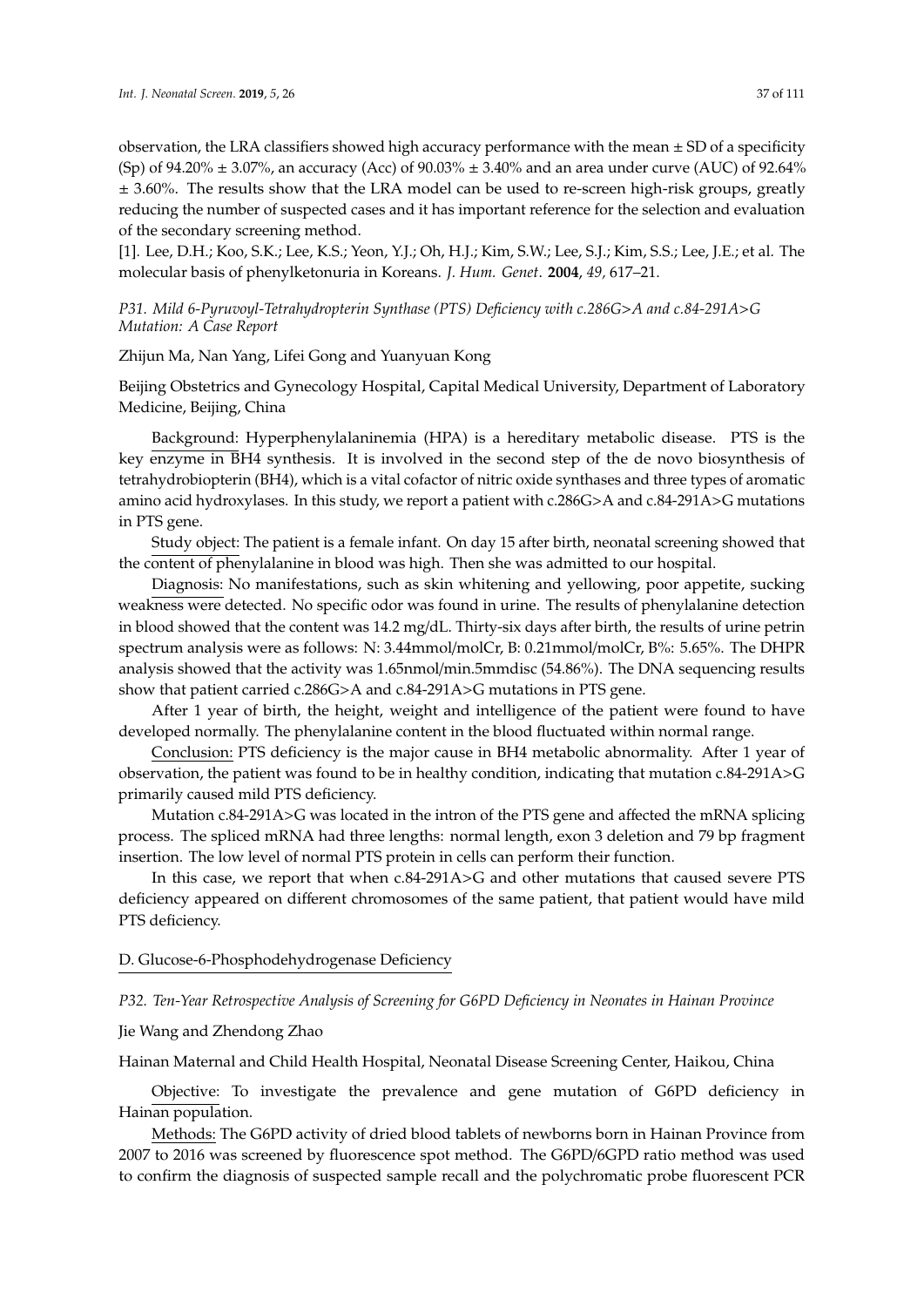melting curve method (MMCA) was used to genotype 3012 dry blood slices of children with partial diagnosis deficiency.

Results: From 2007 to 2016, 36,314 positive samples were screened in 914,520 neonates. 26,370 cases of G6PD deficiency were diagnosed. The prevalence of G6PD deficiency was about 3.97% (36,314/914,520) and 2.88% (26,370/914,520) in Hainan Province. The incidence of G6PD was 2.90% (22,156/761,365) in Han population, 2.80% (3278/117,058) in Li population, 2.91% (704/24,209) in Miao population and 1.95% (232/11,888) in other ethnic groups. (2) In 301 G6PD confirmed cases, 13 mutation types were detected by gene detection. The main mutation types were c.1376G>T, c.1388G>A, accounting for 76.56% of the total mutation. C.95A>G and c.1024C>T were also common, accounting for 15.18% of the total mutation and the combination of four mutations accounted for 91.74%. In addition, two mutations outside 16 genotypes, C.86C>T and C.1311C>T, were found by gene sequencing.

Conclusion: The incidence of G6PD among newborns in Hainan Province is high and there are ethnic and regional differences in G6PD incidence. (2) The main mutations were c.1376G>T, c.1388G>A, c.95 A>G and c.1024C>T.

**Keywords:** Hainan Province; dry blood tablets; incidence; G6PD deficiency; gene mutation

# *P33. Chinese Newborn Screening for G6PD deficiency, from Enzyme Activity to Gene*

# Lin Zou, Chaowen Yu, Zhidai Liu, Qingge Li and Zhiguo Wang

Children's Hospital, Chongqing Medical University, Center for Newborn Screening, Chongqing, China

Glucose-6-phosphate dehydrogenase deficiency (G6PDd) is one of the most common X-linked enzymopathies caused which can cause fulminant hemolysis, severe hyperbilirubinemia, neonatal jaundice and even death. Newborn screening (NBS) is a public health program proved to be effective and economical way for G6PDd prevention around the world. However, little is known of NBS for G6PDd in China.

From 2013 to 2017, the screened population NBS G6PDd was increased from 3,957,075 to 5,199,160 and the screening organizations was increased from 71 in 12 provinces to 111 in 20 provinces. In 2017, the total incidence rate of G6PDd was 0.723%, the screening rates of G6PDd by province were between 37% and 100% and the incidence rate of G6PDd in each province ranged from 0.001% to 3.387%, lowest in Shanxi, highest in Guangxi, high in South China and low in North China.

We unbiased recruited 1,764,299 newborns from 12 provinces. After first-line screening by G6PD activity, G6PD mutation of 10,357 G6PDd suspected patients were identified, getting a mutation detecting rate of 98·8%. The top 5 most frequent G6PD mutations were c.1376G>T, c.1388G>A, c.95A>G, c.1024C>T and c.871G>A. c.487G>A was common in North China and c.592G>T and c.1360C>T were only found in the coastal regions, with the ethnic features of high incidence in Li, Zhuang and She groups. c.152C>T, c.290A>T, c.697G>C and c.1285A>G were firstly reported, causing the decline mRNA expression and G6PD activity.

We then analyzed another 6443 female and 7358 male newborns with normal G6PD activity in 8 provinces and identified 5.8% female heterozygotes but without male. 17.4% G6PD female heterozygotes were exhibited acute hemolysis and hyperbilirubinemia after two-year following-up. This work provides information and experience of Chinese NBS G6PDd, which is helpful for the other high incidence G6PDd regions of the world.

# **Keywords:** newborn screening; G6PD deficiency; gene; mutation

*P34. Screening of Glucose-6-Phosphate Dehydrogenase Deficiency in Zhejiang Province*

Hiaxia Miao, Ting Zhang, Kexin Fang, Xiaocha Xu, Dingwen Wu, Qingbo Li, Yezhen Shi, Ke Xu and Rulai Yang

The Children's Hospital Zhejiang University School of Medicine, Genetics and Metabolism, Hangzhou, China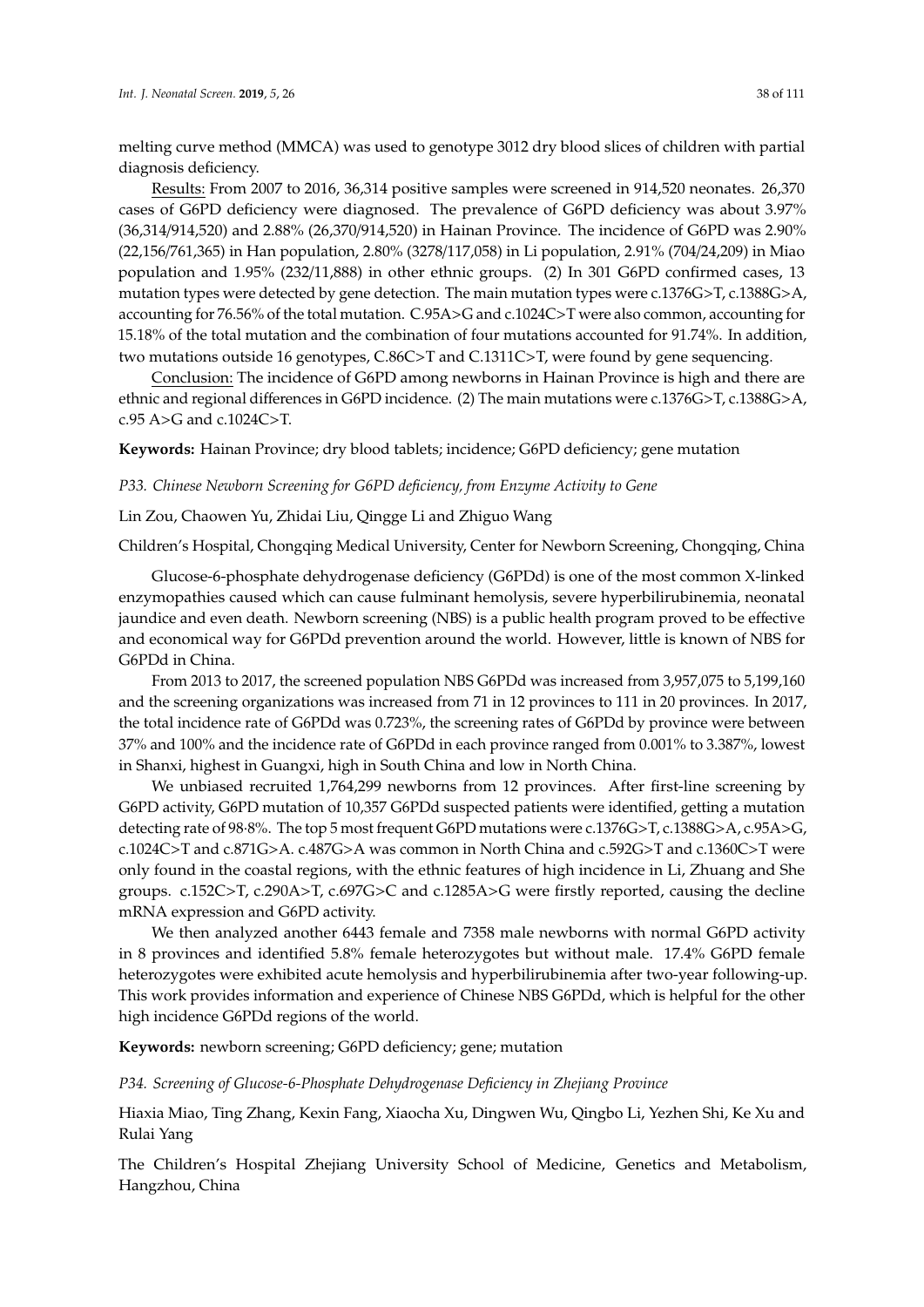Objective: To explore the epidemiological distribution characteristics of glucose-6-phosphate dehydrogenase(G6PD), incidence of G6PD deficiency in neonates and to determine its cutoff values.

Methods: All newborns (*n* = 1.44 million) born in Zhejiang Province (except Ningbo) from March 1, 2015 to September 31, 2017 were included in this study. The results were analyzed by using percentile method, one-way analysis of variance and R×C contingency tables by SPSS 22.0.

Results: Significant difference was found in G6PD level among groups of different gestational age, blood sampling age and blood sampling season. G6PD activity was highest in the <36 weeks gestation group and lowest in the >42 weeks gestation group; The group of blood sampling age of more than 28 days had the lowest G6PD level. The G6PD level of summer and autumn are lower than winter and spring. The male incidence of G6PD deficiency was significantly higher than female incidence. In different regions of Zhejiang province, incidence of G6PD deficiency basically showed a trend of high in the south and low in the north. Significant difference was not found among different gender, birth weight and districts.

Conclusions: The G6PD level is affected by gestational age, blood sampling age and blood sampling season. The incidence of G6PD deficiency was influenced by gender and different regions. The male and female cutoff values were initially set at 2.6 U/g Hb.

# *P35. Exploration of the Newborn Screening and Gene Mutation of Glucose-6-Phosphate Dehydrogenase in Sichuan*

#### Jingyao Zhou

Sichuan provincial Hospital for Women and Children, Newborn screening center, Chengdu, China

Objective To analyze the glucose-6-phosphate dehydrogenase level and to reveal the molecular epidemiologic characteristics of gene in Sichuan area.

Methods G6PD enzyme activities were measured by quantitative fluorescence assay in dry blood spots of 229091 newborns in Sichuan neonatal screening center during 2014 to 2017. Genetic analysis of G6PD gene and enzyme diagnosis were performed on the dry blood spot samples of 182 cases who with high risk of screening.

Results (1) Using the cutoff value of G6PD < 2.8 U/g Hb, a total of 1169 cases (0.51%) showed positive screening results in 229,091 newborns, including 1028 (0.87%) males and 141 (0.13%) females. (2) Among the newborns with positive screening results, 153 males and 29 females were randomly chosen for G6PD gene analysis. The results showed that 122 (84.72%) males were hemizygote and 9 females (23.68%) females were found to be variant. Five common mutations were c.1376G>T, c.1388G>A, c.1024C>T, c.95A>G, c.871G>A, accounting for 91.06% of detected alleles.c.1388G>A gene mutation was the main gene mutation type in Sichuan area. G6PD gene sequencing was performed on 51 newborns who with positive screening results but no hot spot mutation. 5 males were found with mutation. The mutations were c.406C>T, c.703C>T, c.835A>T and c.1311C>T1. (4) Based on results of G6PD gene analysis, the incidence among male infants was 0.76% and among female infants was 0.03% in Sichuan area. (5) Compared with G6PD gene diagnosis, the sensitivity of G6PD activity assay in red blood cells were 90.44%, male 93.70% and female 44.45%; and PPV were 85.42%, male 87.5% and female 50%.

Conclusions The majority of male children who with G6PD deficiency can be detected by the newborn screening program and the enzyme diagnostic criteria in Sichuan area. Combined with molecular analysis will improve the accuracy of diagnosis of G6PD deficiency and detect more heterozygous females.

*P36. Characterization of Mutations through Whole Gene Sequencing of the Glucose-6-Phosphate Dehydrogenase Gene among Filipino Children with G6PD Deficiency*

Eva Maria Cutiongco-de La Paz, Carmencita Padilla, Nick Rainier Santos and Melissa Mae Baluyot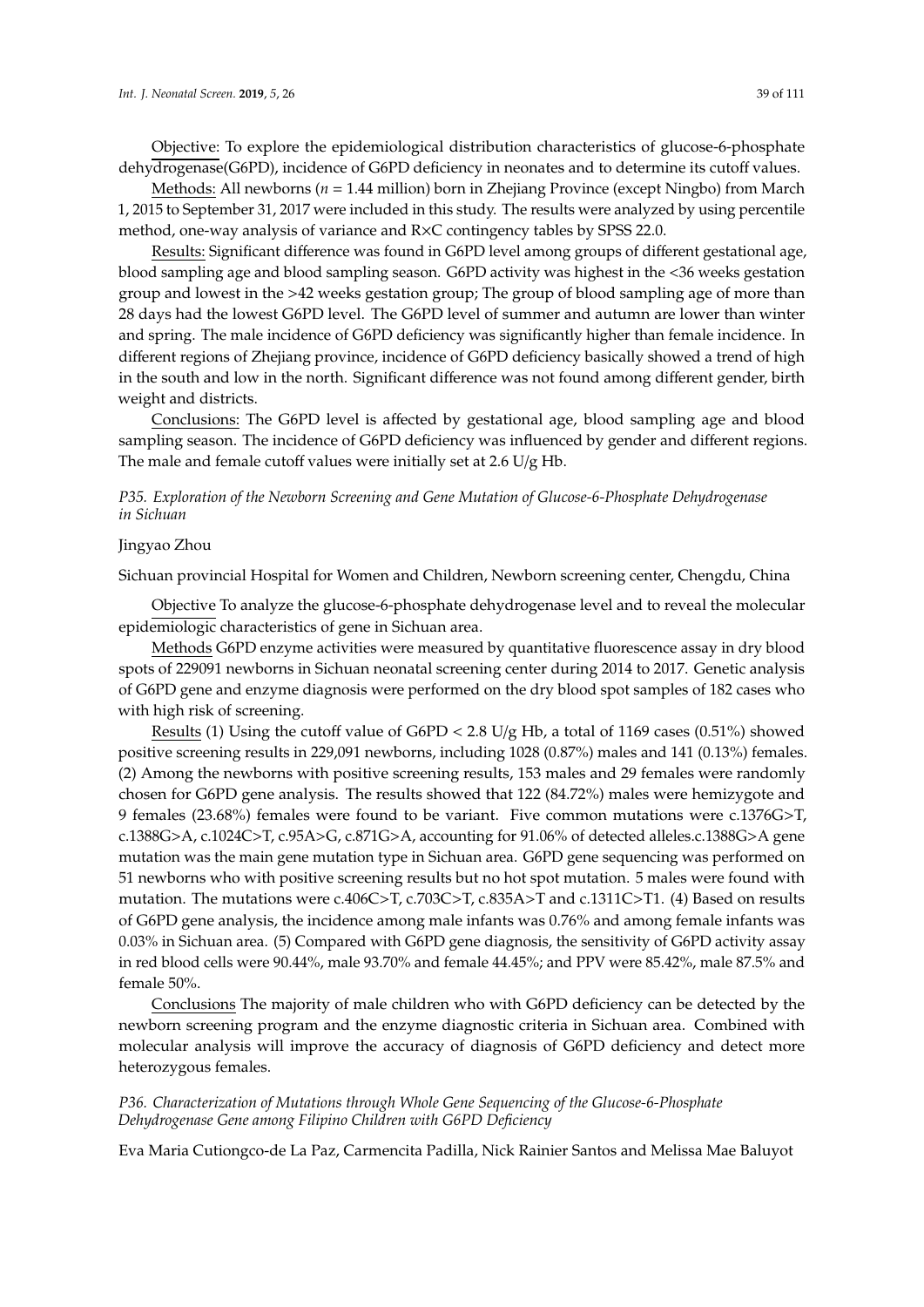University of the Philippines Manila, Institute of Human Genetics, National Institutes of Health, Ermita Manila, Philippines

Background. Glucose-6-phosphate dehydrogenase (G6PD) deficiency is known globally as the most common enzyme deficiency, estimated to affect 400 million people worldwide. This multi-ethnic disease has been shown to be more prevalent in tropical and subtropical regions where malaria is endemic. In the Philippines, one out of every 52 newborns is confirmed to have G6PD deficiency. G6PD is a key catalytic enzyme in the hexose monophosphate pathway. In the Philippines, the diagnosis is confirmed through a red blood cell-based semi-quantitative enzyme assay. However, this assay is unable to classify the patients according to severity and makes genetic counseling and management challenging. Deficiency in the G6PD enzyme is secondary to mutations in the G6PD gene located on band Xq28 on the long arm of the X chromosome. Several studies have been published that showed a variety of mutations in the G6PD gene. A reliable, rapid and affordable genotyping method is valuable for better management and more accurate genetic counseling of patients and families with this condition.

Methods. This is a descriptive study that describes the mutations detected by whole gene sequencing of the G6PD gene among 106 Filipino children aged 0–12 months old with G6PD deficiency.

Results and Discussion. The most common variant is Viangchan, which is also the most common variant in the Indochina region, involves a G to A mutation at nucleotide 871 on exon 9. Union, the 2nd most common variant, a c1360C>T mutation on exon 11, was initially reported in an individual from the Philippines but has now been found to have a worldwide distribution. The Chatham variant, c1003G>A in exon 9, is the 3rd most common followed closely by the Vanua Lava variant.

Conclusion. The study characterized the three most common mutations in the G6PD gene among Filipinos with G6PD deficiency. Results of the study will serve as the springboard for the development of a low cost confirmatory molecular based assay that can detect most of the common G6PD mutations in the Filipino population.

#### *P37. External Quality Assurance Program of G6PD Confirmatory Centers in the Philippines*

Maria Truda Dizon-Escoreal, Anna Victoria Sombong, Charity Jomento and Karen Asuncion Panol

University of the Philippines Manila, Newborn Screening Reference Center, National Institutes of Health, Manila, Philippines

Background: Under the National Comprehensive Newborn Screening Program of the Philippines, one of the Newborn Screening Reference Center (NSRC) mandate is to maintain an external laboratory proficiency testing program. The NSRC established its External Quality Assurance Program (EQAP) for G6PD Confirmatory Centers (G6PDCCs) by partnering with Preventive Medicine Foundation Taiwan. The G6PDCCs are required to enroll and to participate in the quarterly proficiency survey. In 2009 the EQA performance of the nine G6PDCCs ranges from 15-24% coefficient of variation (CV). Over the years, various strategies were employed to address the gaps encountered. In 2018, inter-laboratory performance has improved to < 10% CV.

Objective: This presentation aims to report on: 1) EQAP for G6PDCCs, 2) the performance of the G6PDCCs over the years, 3) challenges encountered and solutions applied to address them and 4) current implementation challenges.

Methodology: Ten-year EQAP and monitoring reports were reviewed to present trends in G6PDCC performance, identify challenges and actions taken.

Results and Discussion: In 10 years, the EQAP for G6PDCCs saw major improvements: 1) standardization of G6PDCC setting-up process, 2) development of checklist in setting up of G6PDCCs, 2) standardization of testing process in coordination with service provider, 3) improvement of the monitoring system of G6PDCCs with unsatisfactory results and 4) improvement in the reliability of confirmatory results. Challenges met include: 1) compliance of G6PDCCs to NSRC standards, 2)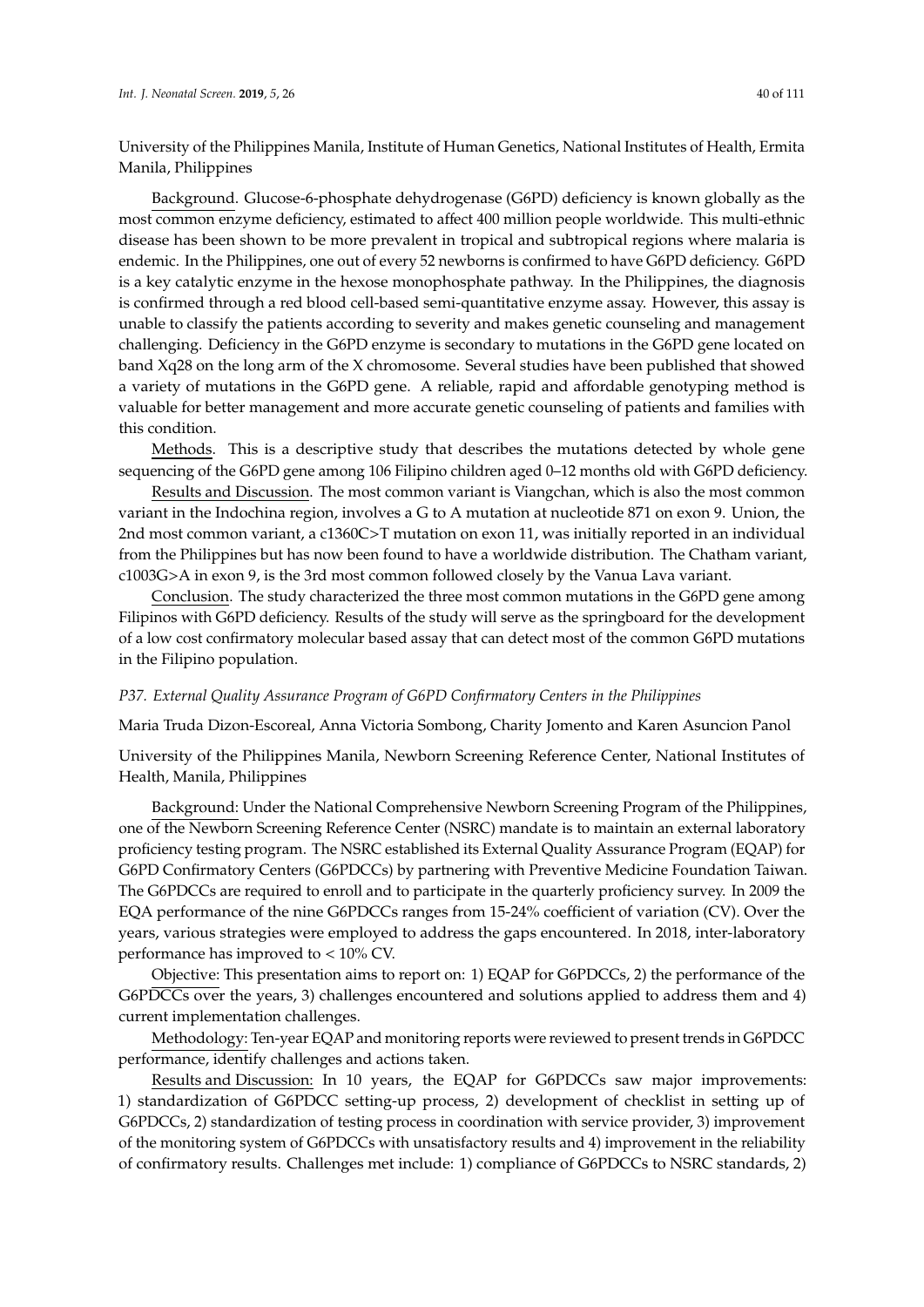unavailability of G6PD reagents and controls and 3) lack of laboratory staff training on test procedures and interpretation of EQAP results.

*P38. A Rapid Multiplexed Primer Extension Method Using Dried Blood Spot Samples as the Second-tier Assay for Newborn Screening of Glucose-6-Phosphate Dehydrogenase Deficiency*

Tze-Tze Liu, Hsiao-Jan Chen, Ying-Chen Chang, Yu-Ning Liu, Shu-Min Kao, Mei-Ying Liu, Ying-Yen Weng, Kwang-Jen Hsiao and Yen-Hui Chiu

National Yang-Ming University, Cancer Progression Research Center, Taipei, Taiwan

Background: The X-linked glucose-6-phosphate dehydrogenase (G6PD) deficiency is highly prevalent in Southeast Asians and the overall incidence in Taiwan was found to be about 2%. The enzyme activity of female carrier of G6PD deficiency may range from deficiency to normal due to lyonization, only 15–20% of female carriers could be detected in current newborn screening program.

Methods: A multiplex PCR coupled with a single-base primer extension method, a multiplex-SNaPShot assay, was adapted to detect 21 common G6PD mutations found in Taiwan and Southeast Asia using dried blood spot samples. Subjects selected: (1) 500 G6PD-deficient males confirmed by quantitative enzyme activity assay; (2) 90 individuals with G6PD activity >10.0 U/gHb in newborn screening as unaffected controls (52 males and 38 females); and (3) 825 individuals with G6PD activity of 4.1–10.0 U/gHb in newborn screening (141 males and 684 females).

Results: (1) By evaluating in 500 confirmed G6PD deficient baby males, the detection rate of this multiplex-SNaPshot assay was 98.2% (491/500). For the undetermined 9 mutant alleles (1.8%), other mutations were identified by sequencing. (2) of 90 samples (activity  $> 10.0$  U/gHb), no mutation was detected which indicating a high specificity of this assay. (3) of 684 female newborns in the group with G6PD activity of 4.1–10 U/gHb, we detected 419 heterozygotes and 1 homozygote. of 141 male newborns, 71 were G6PD hemizygotes. Among which, 67 baby males had activity of 4.1–6.0, while 4 baby males with activities of 6.1–7.0 U/gHb carried mild mutations. This observation indicated some G6PD-deficient male newborns would be missed when the cut-off was set at 6.0 U/gHb.

Conclusion: To increase the detection rate of newborns at-risk of G6DP deficiency, we suggest adjusting the cut-off value of 6.0 to 7.0 U/gHb and applying the multiplex SNaPshot assay as the second tier test for all newborns whose G6PD activities are between borderline range (5.1–7.0 U/gHb) in newborn screening to reduce clinic referrals.

*P39. Newborn Screening for G6PD Deficiency: Pilot Study to Expand the Screening Panel in Sri Lanka*

Manjula Hettiarachchi and Sujeewa Amarasena

University of Ruhuna, Nuclear Medicine, Galle, Sri Lanka

Introduction Glucose-6-phosphate dehydrogenase (G6PD) is an important enzyme in the hexose monophosphate oxidative pathway where it plays an essential role in reducing nicotinamide adenine dinucleotide phosphate (NADP) to NADPH. Individuals with partial G6PD deficiency has been seen frequently in certain parts of Asia and the Mediterranean region. This investigation was aimed to assess the feasibility of successfully performing G6PD screening on DBS samples and incorporation of G6PD screening to the screening panel.

Methods This study was done in 4 out of 15 districts where the newborn screening for congenital hypothyroidism has been running for over 5 years. Dried blood spot samples received during 2 calendar months were subjected to the initial analysis of G6PD enzyme levels. The G6PD activity of the blood sample is calculated by comparing the rates of the sample to rate of the normal control with known G6PD activity and measuring the hemoglobin of the sample (Hb Normalization) at the OD of 405 nm. All babies with residual activity range  $U/g$  Hb  $\lt$  2.5 during initial screening were informed and recalled a second dried blood spot sample after 6 months. These samples were analyzed using the similar assay protocol in order to validate the G6PD enzyme activity.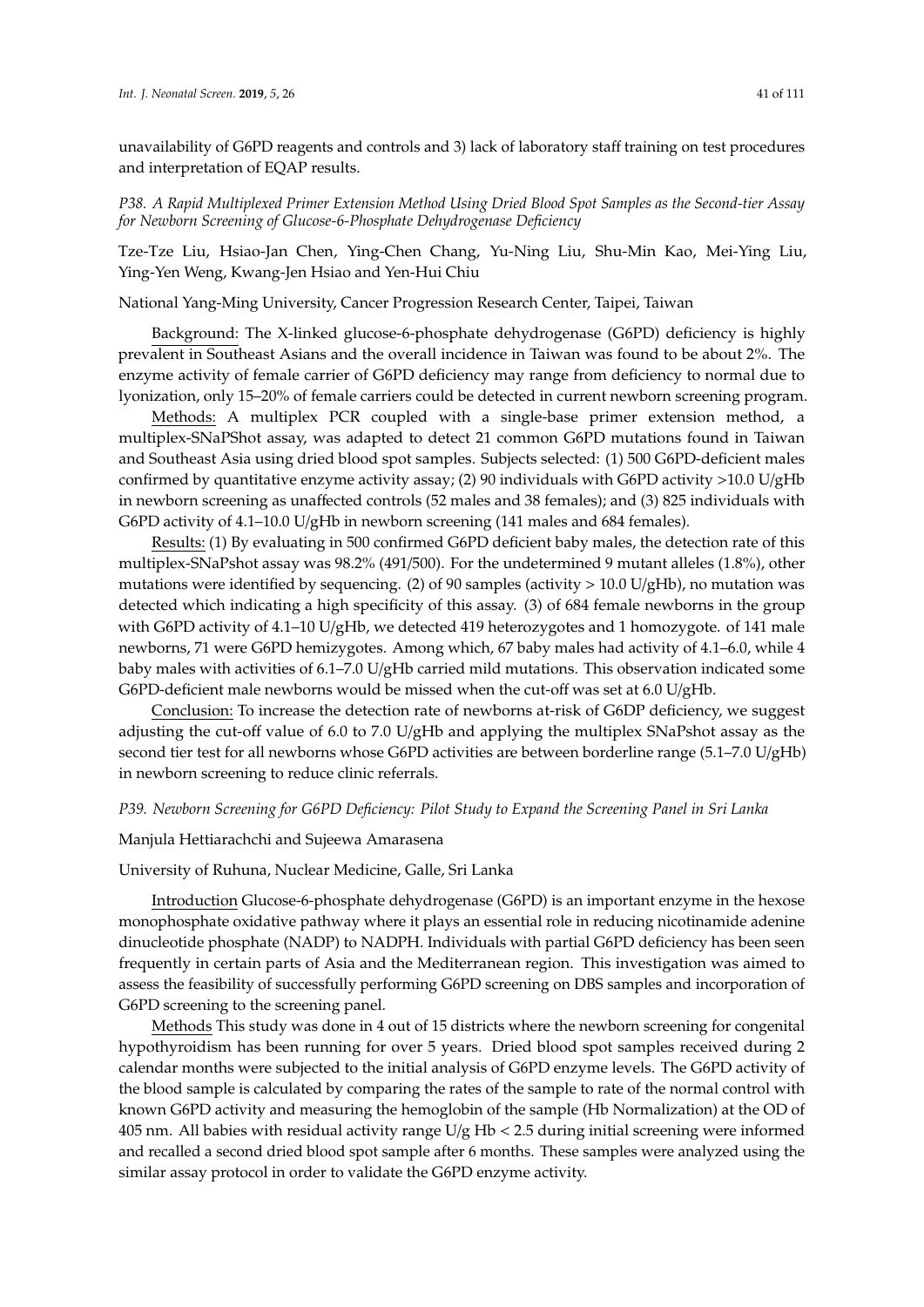Results Out of 8795 dried blood spot samples, 215 samples with residual activity range U/g Hb <2.5 on initial analysis. Analysis of second samples revealed that 58 babies (36 males and 22 females) continued to have <2.5 Ug Hb activity. The incidence of G6PD deficiency during this study period in this selected population was 1 in 155. The range of the measured G6PD activities was 0.5–13.8 U/g Hb. Inter assay variation was 2.7% (13.81 U/g Hb) and 2.8% (3.16 U/g Hb).

Discussion We are reporting the incidence of G6PD deficiency for the first time among Sri Lankan neonates. We believe that newborn screening is an area which would greatly benefit from the implementation of this procedure.

# *P40. Analysis of G6PD Gene Mutation in Newborns in Hainan Province*

Zhendong Zhao, Jie Wang, Xiulian Liu and Cidan Huang

Hainan Maternal and Child Health Hospital, Neonatal Disease Screening Center, HaiKou, China

Purpose: Looking for the incidence of G6PD deficiency and genetic mutations in newborns in Hainan.

Method: The G6PD activity of 130,512 neonatal dried blood tablets born in2017 in Hainan was screened by fluorescence analysis. The suspicious samples were recalled in preliminary screening and confirmed the diagnosis by G6PD/6GPD ratio method. And the multicolor melting curve analysis (MMCA) was used to genotype the dried blood tablets of undiagnosed children.

Result: (1) In 2017, among the 130,512 neonates, 5221 were screened positive in preliminary screening and 2,993 cases of G6PD deficiency were diagnosed. The incidence of G6PD deficiency in Hainan population was about 4.00% (5221/130,512), 1.80% (1792/109,590) for Han Nationality and 5.28% (934/17,698) for Li Nationality. (2) The mutations were detected in 2993 newborns, which the mutation rate is 2.29% (2993/130,512), 1.80%(1972/109,590) for Han Nationality and 5.28% (934/17,698). (3) The G6PD gene mutation types of newborns in Hainan are abundant, a total of 13 gene mutation types were detected. The main mutations were c.1376 G>T and c.1388 G>A, accounting for 76.68% (54.66% +22.02%) of the total mutations. c.95A>G and c.1024C>T were also common, accounting for 15.31% (8.49% +6.82%) of the total mutations. One mutation was found in C.86C>T, C.487G>A and C.1004 C>A, which is the first report in Hainan population.

Conclusion: The incidence of G6PD in neonates in Hainan Province is high and the Li nationality is higher than the Han nationality. The genetic mutations are mainly c.1376G>T, c.1388G>A, c.95A>G and c.1024C>T, Han nationality and There are differences in the types of mutations in the G6PD gene in Li.

## E. Methylmalonic Acidemia, Propionic Acidemia

*P41. Screening and Gene Mutation Analysis of Neonatal Methylmalonate Acidemia in Henan*

## Dehua Zhao and Xiaole Li

The Third Affiliated Hospital of Zhengzhou University, Newborn screening Center of Henan Province, Zhengzhou, China

Objective: To investigate the characteristics of neonatal methylmalonic aciduria (MMA) regarding clinical manifestations, laboratory findings, gene mutation.

Methods: Acylcarnitine spectrum screening was performed on 720,667 newborns in Henan from January 2013 to December 2017 by using liquid chromatography tandem mass spectrometry. The abnormal results were confirmed by detecting organic acids in urine with GC-MS and gene sequencing analysis. Patients with isolated MMA were treated with dietary control and levocarnitine, while those complicated by homocysteinemia were treated with VB12, levocarnitine, betaine and folinate.

Result: MMA was diagnosed in 148 patients, among which 15 patients were isolated MMA and 133 patients were complicated by homocysteinemia. The fourteen isolated MMA cases failed to response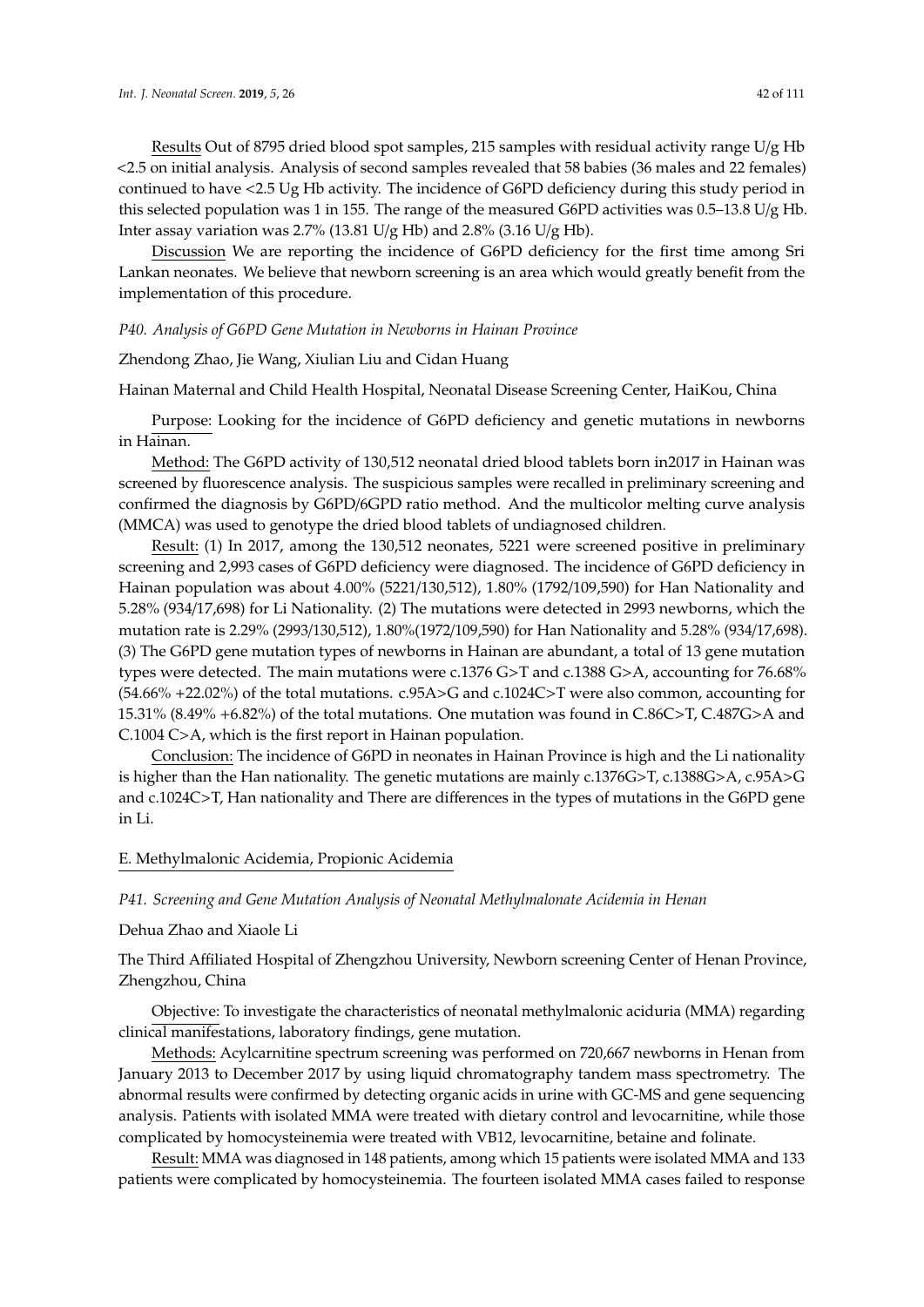to vitamin B12 treatment without any symptoms on diagnosis and 1 case had died before diagnosed. However, vitamin B12 was effective for other133 patients, among which 117 had no symptoms on diagnosis and sixteen had manifestations such as slow response, vomiting, poor feeding and jaundice. All patients underwent genetic analysis and fifteen were found with MUT gene mutations, 131 cases with MMACHC gene mutations and 2 cases with normal gene mutation. MUT gene mutations were classified into 20 types, c.1663G>A was the most common gene mutation, followed byc.729-730insTT.

c.431G>A, c.494A>G and c.965T>A were new gene mutation types. 35 types of MMACHC gene mutations were identified and the most common type is c.609G>A, followed by c.482G>A. We also found new gene mutation types such as c.277-5-301del, c.311C>T, c.321G>A, c.420dupG, c.440G>A, c.540-547delTGACTGTG and c.616C>T.

Conclusions: Newborn screening with liquid chromatography tandem mass spectrometry is important for early diagnosis of MMA. The incidence of neonatal MMA is 1:4869. MMACHC gene defects are the main causes of MMA in Henan and the predominant one is c.609G>A mutation.

# *P42. Clinical, Biochemical and Genetic Pictures of Propionic Acidemia Patients Detected by Neonatal Screening in Japan*

Go Tajima, Yasuhiro Maeda and Toshiyuki Fukao

National Center for Child Health and Development, Division of Neonatal Screening, Tokyo, Japan

Background: Propionic acidemia (PA) and methylmalonic acidemia (MMA) are the most representative organic acid disorders caused by inborn errors of valine and isoleucine metabolism. Before tandem mass spectrometry (TMS)-based neonatal screening (NS) was introduced, the frequency of symptomatic PA was estimated to be 1/465,000 in Japan, which was a half of that of MMA. On the other hand, pilot study of TMS-NS detected twice as many patients of PA as those of MMA, with the frequency reaching 1/45,000. Genetic study indicated that this discrepancy between frequencies of symptomatic PA patients and those detected by TMS-NS was caused by a particular variant of PCCB, c.1304T>C (p.Y435C).

Methods: To reveal actual conditions of PA patients found by TMS-NS, we conducted a nationwide questionnaire study. Activity of propionyl-CoA carboxylase (PCC) was measured by quantifying conversion of propionyl-CoA into methylalonyl-CoA by crude lysates of lymphocytes.

Results: Our questionnaire study detected 87 NS-patients and revealed that none of them presented with symptoms related to PA. Forty-one patients were proved to be homozygotes of p.Y435C variant. Twenty patients had p.Y435C on one allele, of whom five had a pathogenic variant p.T428I on the other allele. Enzymatic activity of p.Y435C variant PCC was estimated to be 10% to 20% of that of wild type enzyme. Comparatively, none of 15 symptomatic patients detected by the same study harbored p.Y435C allele. Among various symptoms, cardiac complications (cardiomyopathy and long QT) were documented in 7 of them, whether they had suffered severe acidotic crisis or not.

Conclusion: One allele of p.Y435C variant seems enough to protect NS-positive patients against clinical symptoms. However, it is difficult to exclude latent influence of the biochemical abnormalities on their cardiac function, which may need life-long observation.

Acknowledgements: This research was supported by AMED under Grant Number JP17ek0109276.

## *P43. Genotype Analysis of 566 Patients with cblC Type Methylmalonic Acidemia*

## Lianshu Han and Huishu E

Xinhua Hospital, Shanghai Jiaotong University School of Medicine, Department of Pediatric Endocrinology and Genetic, Shanghai Institute for Pediat, Shanghai, China

Objective: To explore the genotype-phenotype correlation in patients with cblC-type methylmalonic acidemia(MMA).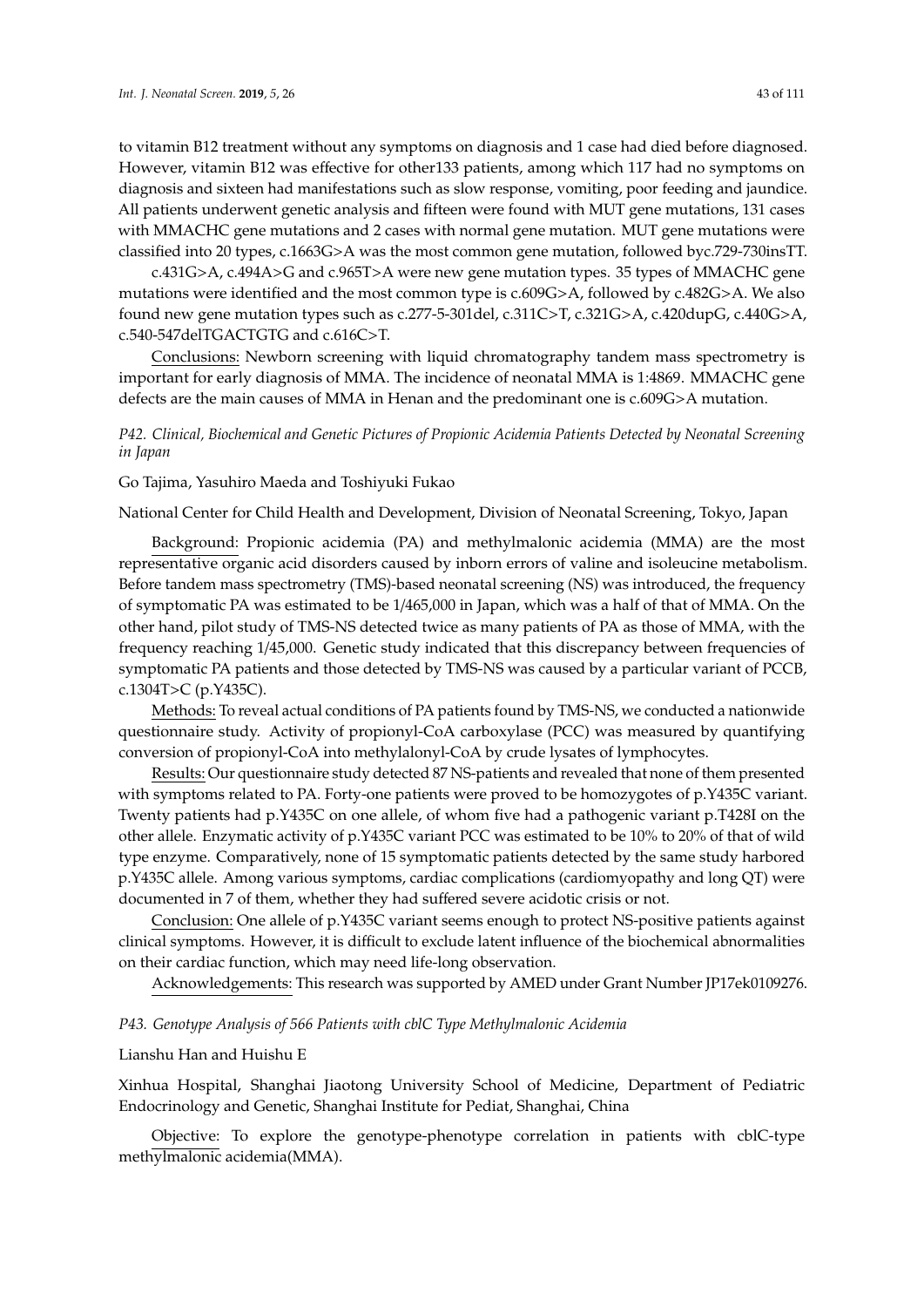Methods: Retrospective analysis of clinical data of 566 patients with cblC-type MMA caused by mutation of MMACHC gene in our hospital from August 2009 to January 2019, figure out the relationship between genotypes and age of onset, disease characteristics and treatment effect.

Results: of the 566 patients, 195 (34.5%) cases were from neonatal screening and 52 of them had an onset. Among 371 unscreened patients, 341 cases were clinical patients and 30 cases were diagnosed after their siblings' onsets. The remaining. MMACHC gene tests showed that c.609G>A (p.W203X) was the most common mutation, followed by c.658-660delAAG (p.K220del), 80A>G (p.Q27R), c.567dupT (p.I190Yfs\*13) and c.482G>A (p.R161Q). These mutations frequency were 32.95%, 13.07%, 7.69%, 6.27% and 5.30%, respectively. Patients with p.W203X, p.K220del and p.I190Yfs\*13 mutations were more likely to present with feeding difficulty, mental/motor retardation and lethargy; while patients with p.R161Q mutations mainly presented with decreased academic performance, memory loss, poor expression and decreased exercise capacity. All patients were vitamin B12-responsive. Follow-up study showed that among the newborn screening patients, 150 (76.9%) were healthy, 26 (13.3%) had development delay and 4 (2%) were dead; only 91 (23.2%) of the clinical patients recovered well, while 204 (51.9%) of them remained intelligence and/or motor disabilities and 41 died (10.4%).

Conclusions: The p.W203X is the hot spot mutation in Chinese cblC-type MMA. p.W203X, p.K220del and p.I190Yfs\*13 are associated with early onset MMA, while p.R161Q have a relationship with late onset MMA and p.Q27R may be associated with pulmonary hypertension. Patients with p.R161Q have a better response to hydroxocobalamin than other mutations.

# *P44. The Phenotypes and Genotypes of 851 Chinese Patients with Combined Methylmalonic Aciduria and Homocystinuria*

Lulu Kang, Yupeng Liu, Yi Liu, Ruxuan He, Ying Jin, Mengqiu Li, Jinqing Song, Yao Zhang, Hui Dong, Xueqin Liu, Hui Yan, Chunyu Zhang, Huijie Xiao, Haixia Li, Hongyun Yang, Jiong Qin, Hong Zheng, Yongxing Chen, Dongxiao Li, Haiyan Wei, Huifeng Zhang, Yanan Zhang, Xin Deng, Xiaowen Li, Min Huang, Pei Li, Zijiang Zhao and Yanling Yang

Peking University First Hospital, Department of pediatrics, Beijing, China

Background: Combined methylmalonic aciduria and homocystinuria accounts about 70% of Chinese patient with methylmalonic aciduria. This study aimed to investigate the clinical, biochemical and genetic features of Chinese patients with combined methylmalonic aciduria and homocystinuria.

Method: Eight hundred and fifty-one patients with combined methylmalonic aciduria and homocystinuria from twenty-six provinces of China were enrolled in this study. Their main clinical symptoms, biochemical findings and genetic defects were studied.

Results: Among the 851 patients, 475 (55.82%) were males. 376 (44.18%) were females. The age of diagnosis ranged from several hours of life to 50 years old. The mean age at diagnosis was 1.80±0.14 years. 66 cases (7.75%) were detected by neonatal screening. 785 cases (92.20%) were clinically diagnosed after onset. Neuropsychiatric impairment was the most finding (49.80%), followed by hematological involvement (32.81%), cardiovascular diseases (7.58%), renal damage (8.63%) and skin lesion (7.58%). of 598 patients who were confirmed by genetic analysis, 595 cases (99.5%) had MMACHC mutations. HCFC1 mutations were found in two patients., ABCD4 mutations were identified in one case.

Conclusion: cblC type due to MMACHC gene defect is the main cause of combined methylmalonic aciduria and homocystinuria in China. Neonatal screening can significantly improve the outcome of patients. Differential diagnosis by chemical and genetic analysis are important.

*P45. Clinical and Gene Mutation Analysis of Methylmalonicacademia cblA Type in 11 Children*

Huishu E and Lianshu Han

Xinhua Hospital, Shanghai Jiaotong University School of Medicine, Department of Pediatric Endocrinology and Genetic, Shanghai Institute for Pediat, Shanghai, China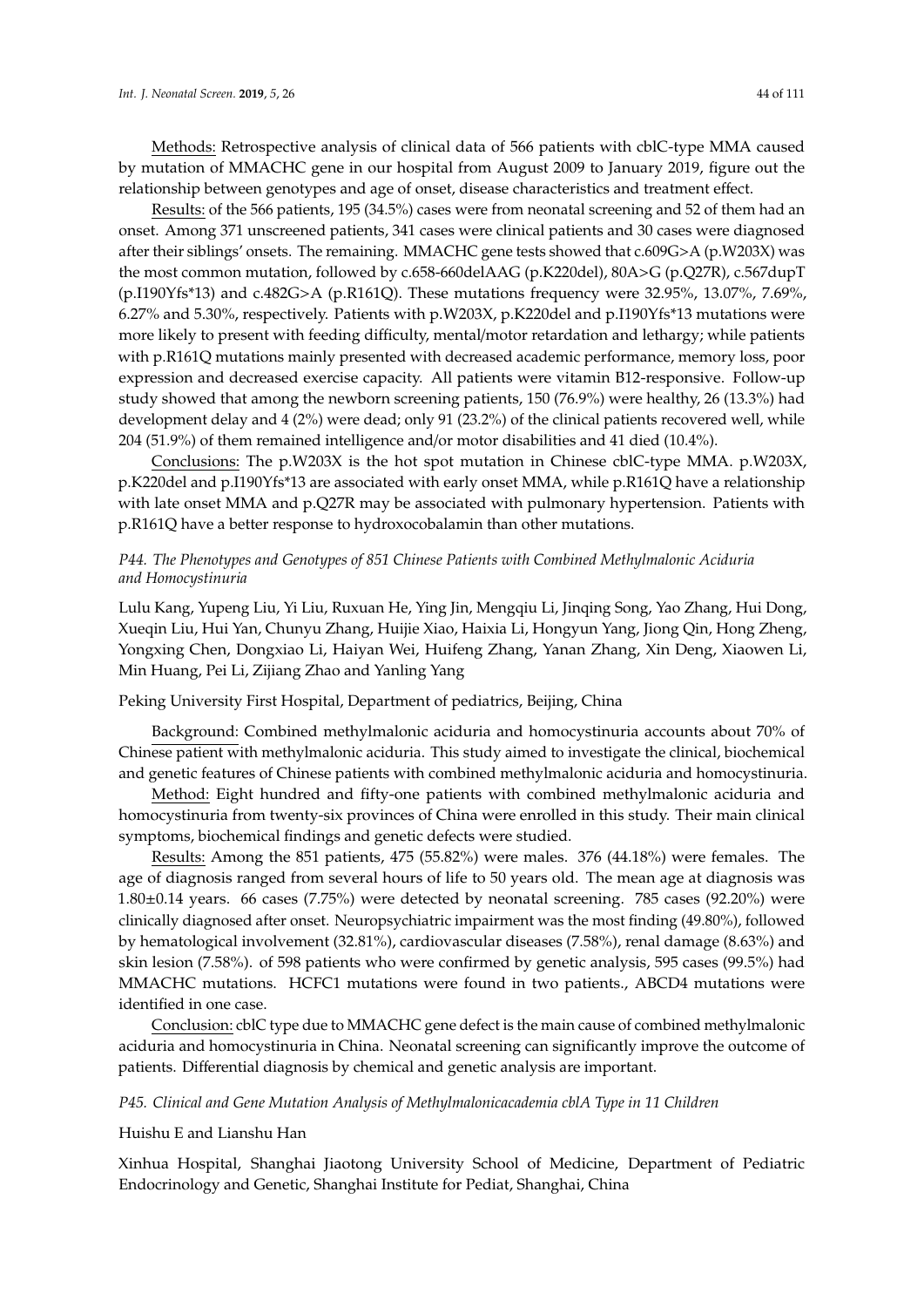Objective To explore the clinical manifestations, mass spectrometry results, genotypes and treatment outcome of cblA-type methylmalonic academia (MMA).

Methods: A total of 11 cblA type patients' clinical features, laboratory findings and gene mutations were analyzed. Vitamin B12 (hydroxocobalamin), L-carnitine and special milk free of leucine were used as the main treatment.

Results: Vomiting, dyspnea and drowsiness were the major clinical characterizations of MMA cblA-type. After treatment, the propionylcarnitine level, ratio of propionylcarnitine/acetylcarnitine in blood, methylmalonic acid and methylcitric acid levels in urine have decreased significantly, with the media values respectively reduced from 11.90 μmol/L, 0.56, 145.00 mmol/molCr and 12.25 mmol/molCr to 4.22 µmol/L, 0.21, 39.37 mmol/molCr and 2.04 mmol/molCr (*p* < 0.05). Follow-up prognosis showed that 8 cases had normal development, while 3 cases revealed various degrees of mental or movement delay. Thirteen MMAA gene mutations were detected, with c.365T>C (p.L122P) being the most common (31.8%). Six novel mutations includedc.54delA (p.A19Hfs\*43),c.275G>A (p.G92D), c.365T>C (p.L122P), c. 456delT (p.G153Vfs\*8), c.1114C>T (p.Q372X) and c.1137\_1138delCA (p. F379fs\*36) were found.

Conclusion: The main clinical manifestations of patients with MMA cblA-type are vomiting, dyspnea and drowsiness. Using hydroxycobalamina as the main therapeutic method is recommend. The c.365T>C is a potential hot spot mutation of MMAA gene in China.

### *P46. Clinical Analysis and Outcome of Patients with c.482G*>*A Variant in cblC Type Methylmalonicacidemia*

#### Lianshu Han and Huishu E

Xinhua Hospital, Shanghai Jiaotong University School of Medicine, Department of Pediatric Endocrinology and Genetic, Shanghai Institute for Pediat, Shanghai, China

Objective To explore the clinical manifestations, treatment and outcome of patients with c.482G>A (p.Arg161Gln) variant in cblC type methylmalonic acidemia(MMA).

Methods The clinical manifestations, mass spectrometry results, genotypes, treatment and outcomes of 75 patients with cblC type MMA carrying c.482G>A (p.Arg161Gln) variant were analyzed.

Results: of the 75 patients, 57 (76%) were from newborn screening and one of them had an onset. Among the rest 18 unscreened patients, 2 were diagnosed after their full sisters' or brothers' diagnosis, the rest were clinical patients. There were 17 clinical patients, the medium age of onset was 12years old (10 days~26 years old), 12 late onset patients (70.6%) presented with poor academic performance, memory loss, poor expression and decreased exercise capacity, while 5 early onset patients (29.4%) presented with convulsion and development delay. All patients were vitamin B12-resiponsive. The blood level of propionylcarnitine, the ratio of propionylcarnit into acetylcarnitine, the urinary level of methylmalonic acid, Methylcitric acid and plasma homocysteine deceased significantly after treatment (*p* < 0.01). All patients diagnosed from newborn screening had normal development. However, only 3 clinical patients had a rather normal outcome and the others remained different levels of intelligence and/or motor dysfunction after treatment.

Conclusion The c.482G>A (p.Arg161Gln) variant of MMACHC gene is associated with late onset cblC type MMA. Patients with this variant have a better response to hydroxocobalamin than other variants. The outcome of patients diagnosed from the newborn screening is good, while once symptoms occur, the disability rate is often high. Therefore, newborn screening is a recommend method to prevent this disease.

### *P47. The Phenotypes and Genotypes of Chinese Patients with Propionic Acidemia*

Yi Liu, Yuan Ding, Dongxiao Li, Lulu Kang, Ying Jin, Yao Zhang, Jinqing Song, Hui Dong, Haixia Li and Yanling Yang

Peking University First Hospital, Department of Pediatrics, Beijing, China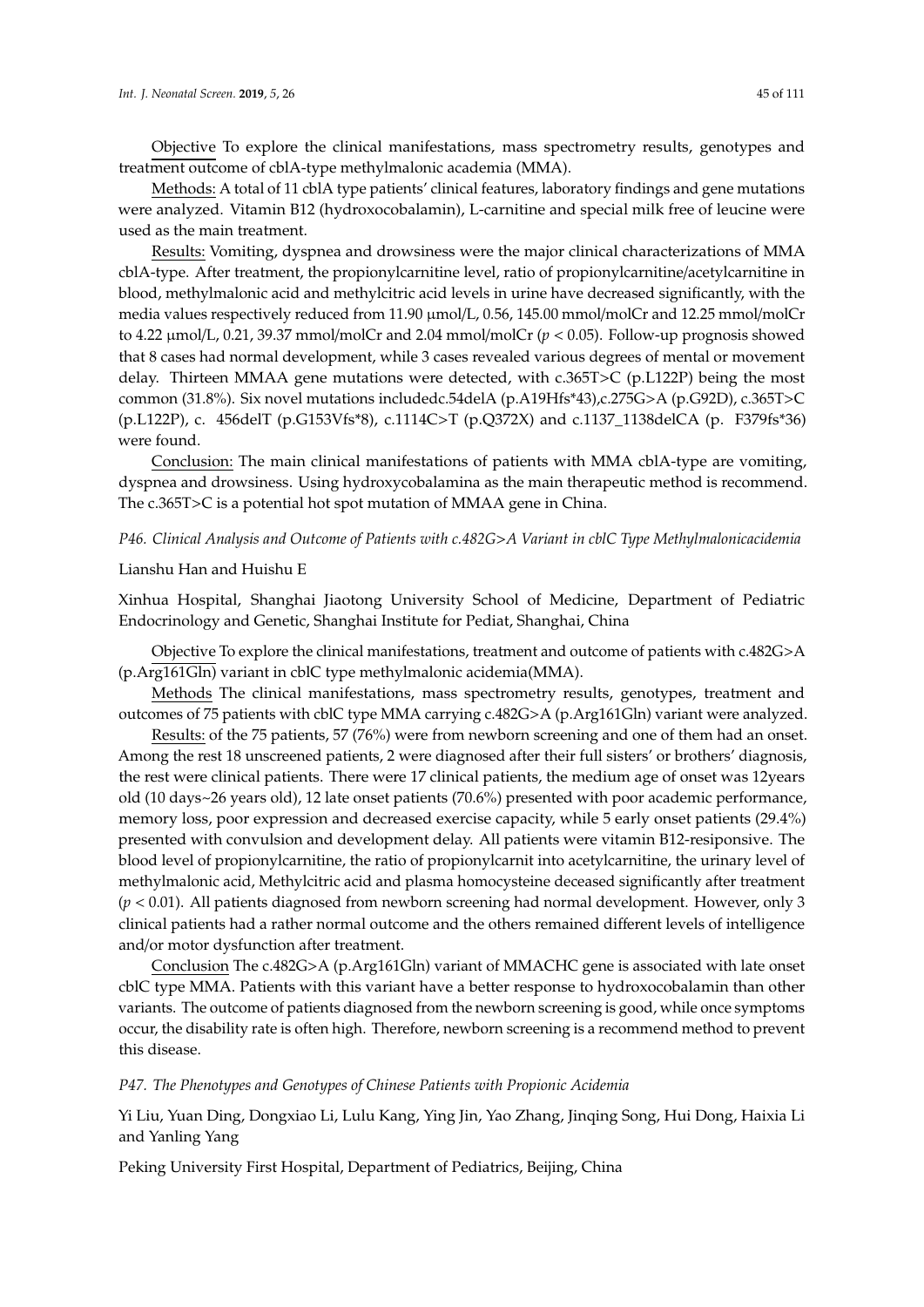Objective Propionic acidemia (PA) is a rare autosomal recessive disorder caused by deficiency of propionyl CoA carboxylase. To date, there is lack of large cohort study on Chinese patients. Thus, we investigated the clinical and genetic features of 60 Chinese PA patients and discussed the genotype-phenotype correlation.

Methods 60 patients from 16 provinces and clinically diagnosed between Jan 2007 and Oct 2018 were enrolled. Next-generation sequencing (NGS) was conducted for the genetic diagnosis. Variants were confirmed by Sanger sequencing and multiplex ligation-dependent probe amplification (MLPA). Amniotic fluid metabolites analysis and amniocyte mutation analysis were performed for the fetuses of the families with definite diagnosis.

Results Among the 60 patients, only 5 (8.3%) were detected by newborn screening. 55 (91.7%) were clinically diagnosed after onset. The onset age varied from 2 hours of life to 3.5 years. 25 cases were early-onset and 30 were late-onset. The common presentations were lethargy, hypotonia, vomiting, feeding difficulties, developmental delay, seizures, metabolic acidosis and hyperammonemia. The common MRI findings were bilateral basal ganglia damage and white matter changes. 5 cases detected by newborn screening had normal development, while the other 55 had varied neuropsychiatric disorders. 9 cases (15%) died. Gene tests were conducted in 58 cases. 24 had PCCA mutations and 34 had PCCB mutations. 30 mutations (11 reported and 19 novel) in PCCA and 30 mutations (15 reported and 15 novel) in PCCB were identified. Certain mutations seemed to be related to early- or late-onset type. Prenatal diagnosis was performed for 7 fetuses, with 3 wild-types and 4 carriers.

Conclusions The clinical manifestations of propionic acidemia are complex. Most patients diagnosed after onset had poor prognosis. Newborn screening is key for early diagnosis and treatment. 19 novel mutations in PCCA and 15 novel mutations in PCCB were identified, while the genotype-phenotype correlation is still unclear.

### *P48. Gene Mutation Analysis in 98 Propionic Acidemia Patients*

#### Lili Liang and Lianshu Han

Xinhua Hospital, Shanghai Jiaotong University School of Medicine, Department of Pediatric Endocrinology and Genetic, Shanghai Institute for Pediat, Shanghai, China

Objective: To analysis the clinical data and gene mutations of children with propionic acidemia (PA) in China and to discuss the relationship between clinical characteristics and gene mutations.

Methods: The subjects were 98 children with PA diagnosed from February 2002 to April 2018. The correlation between their clinical manifestations and gene mutation were analyzed.

Results: Among the 98 children with PA, 38% had early onset, the youngest was 2 days after birth and the oldest was 6 years and 3 months. 9 patients had no clinical manifestations were diagnosed by neonatal screening. Most of the first symptoms were conscious disturbance, vomiting, acidosis, in appetence and convulsions. Genetic mutations were detected in 93 children, 30 of which were PCCA mutations (31.9%) and 64 were PCCB mutations (68.1%). There were 40 mutations in PCCA, 27 of which were not reported in the literature. The mutation c.2002G>A was a homozygous mutation in 1 child and 6 children were carriers, accounting for 13.3% of the PCCA Allele. There were 54 mutations in PCCB, 38 of which were not reported in the literature. The mutation c.1087T>A was a homozygous mutation in 3 children who had no blood relationship and 15 children were carriers, accounting for 10% of the PCCB Allele. There was no significant correlation between clinical manifestations and gene mutation types.

Conclusions: We have detected 104 mutations in PCCA gene and PCCB gene, 65 of them were not reported in the literature. c.2002G>A may be a focus mutation of PCCA gene and c.1087T>C, c.838dupC, c.167\_179del13ins1 may be focus mutations of PCCB gene in children with PA in China. There was no correlation between clinical manifestations and gene mutation types.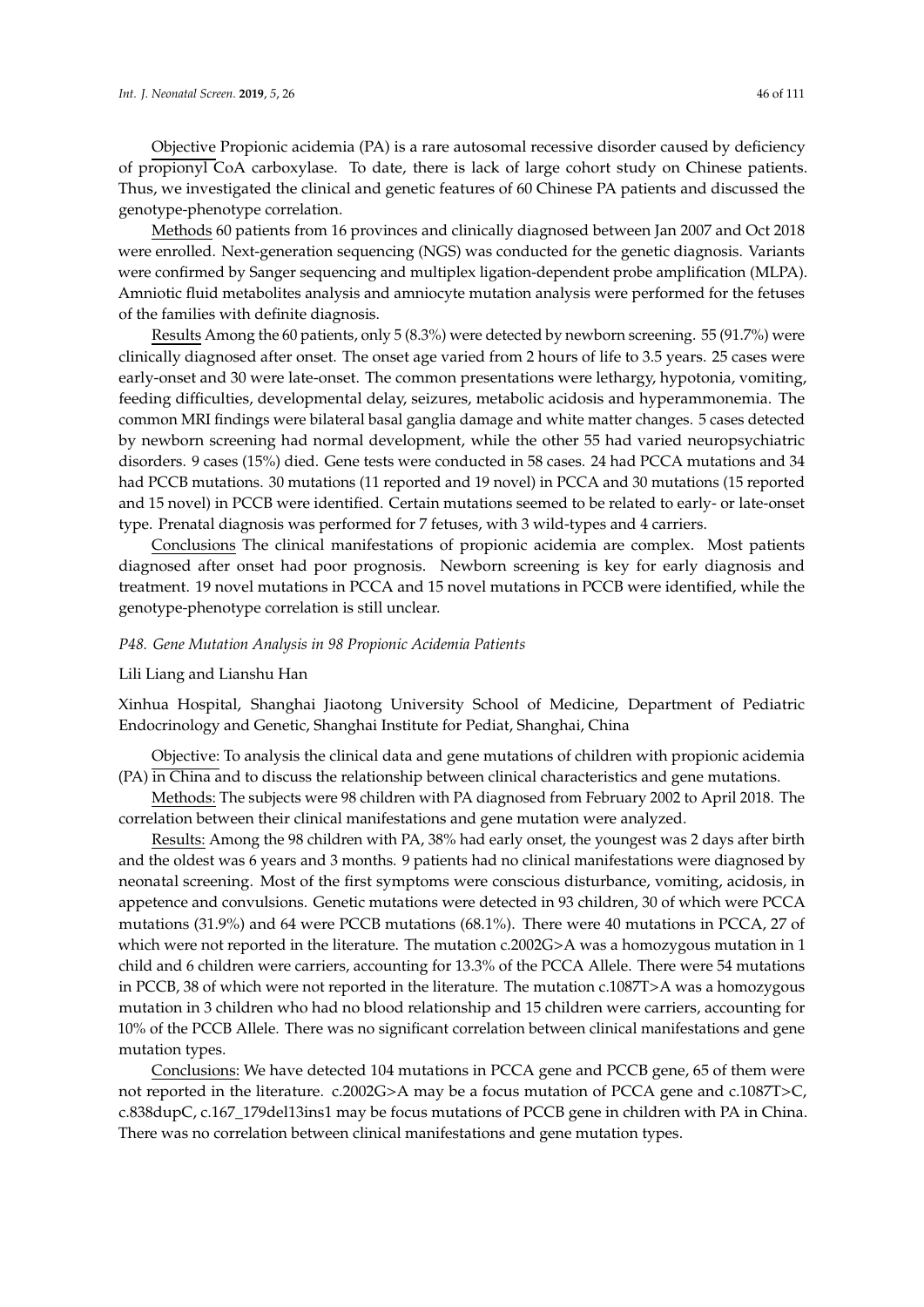## *P49. Genotypes of 1160 Patients with Methylmalonic Acidemia*

#### Huishu E and Lianshu Han

Xinhua Hospital, Shanghai Jiaotong University School of Medicine, Department of Pediatric Endocrinology and Genetic, Shanghai Institute for Pediat, Shanghai, China

Objective: Analysis of the genotypes of patients with methylmalonic acidemia (MMA) to help clinician shave a better understanding of this disease.

Methods: A total of 1160 patients who were treated in our hospital from December 2003 to January 2019 were retrospectively analyzed to figure out the genotypes of MMA.

Results: Among 1160 patients, 878 cases (75.7%) were diagnosed with MMA combined homocysteinemia and 282 cases (24.3%) were diagnosed with isolated MMA. For patients with MMA combined homocysteinemia, 876 cases (99.8%) caused by MMACHC gene mutation and 2 patients (0.2%) by HCFC1 gene mutations. For patients with isolated MMA, 269 (95.4%) cases caused by MUT gene mutations, 12 (4.5%) cases by MMAA gene mutation and 1 case had MMAB gene mutation. A total of 77 MMACHC gene mutations were found, c.609G>A (p.W203X) mutation is the most common(43.04%), followed by c.658-660delAAG (p.K220del) (12.61%), c.80A>G (p.Q27R) (7.13%), c.567dupT (p.I190Yfs\*13) (6.16%) and c.482G>A (p.R161Q) (5.37%). Patients with c.609G>A(p.W203X) mutation were more likely to present with mental/motor retardation, while patients with c.482G>A (p.R161Q) mutation mainly presented with late-onset MMA and often had better outcome. A total of 127 MUT gene mutations were found, c.729\_730insTT (p.D244Lfs\*39) is the most common(10.03%). 13 cases (25.00%) with c.729\_730insTT (p.D244Lfs\*39) died and 25 cases (55.77%) had an onset within one month, manifested with vomiting, feeding difficulties and lethargy.

Conclusion: The mutation of MMACHC gene is the main cause of MMA in China and c.609G>A is a hot spot mutation. The patients with c.609G>A (p.W203X), c.658-660delAAG (p.K220del) and c.567dupT (p. I190Yfs\*13) mutations are associated with early-onset MMA, while patients with c.482G>A (p.R161Q) are associated with late-onset MMA and often had better outcome. The MUT gene mutation is most common in isolated MMA patients and the c.729\_730insTT (p.D244Lfs\*39) is the most common mutation.

#### *P50. Newborn Screening for Methylmalonic Acidemia in Henan Province by Tandem Mass Spectrometry*

Min Ni, Liwen Wang, Suna Liu, Chenlu Jia, Xiaole Li, Shengju Ma, Yanru Li, Yunjia Ouyang, Kun Ma and Dehua Zhao

The Third Affiliated Hospital of Zhengzhou University, The Neonatal Screening Center of Henan Province, Zhengzhou, China

Aims: To investigate the effect of tandem mass spectrometry in the newborn screening for methylmalonic acidemia (MMA) in Henan province.

Methods: From December 2012 to December 2018, 882310 cases of newborns in Henan province who were fully breast-fed 72 hours after birth were collected and treated with sufficient heel blood to make dry blood filter papers. They were tested by tandem mass spectrometry for propionyl carnitine (C3), free carnitine (C0), acetyl carnitine (C2), methionine (MET), C3/C2, C3/C0 and C3/MET. Urine GC-MS was used to detect the changes in urine levels of MMA, 3-hydroxypropionic acid and methylcitric acid. Blood homocysteine and gene detection were also combined to make the diagnosis.

Results: A total of 174 cases of MMA were confirmed. Results of tandem mass spectrometry showed that 144 cases had increased C3, 93 cases had low C0 and 132 cases had low C2. There were 171 cases of increased C3/C2, 147 cases of increased C3/C0 and 135 cases of decreased MET. There were 148 cases of increased C3/MET. There were 169 cases of increased urinary MMA, 104 cases of increased methylcitric acid and 69 cases of increased 3-hydroxypropionic acid. There were 156 cases of increased homocysteine and the genetic test showed that 156 cases were MMACHC type, which was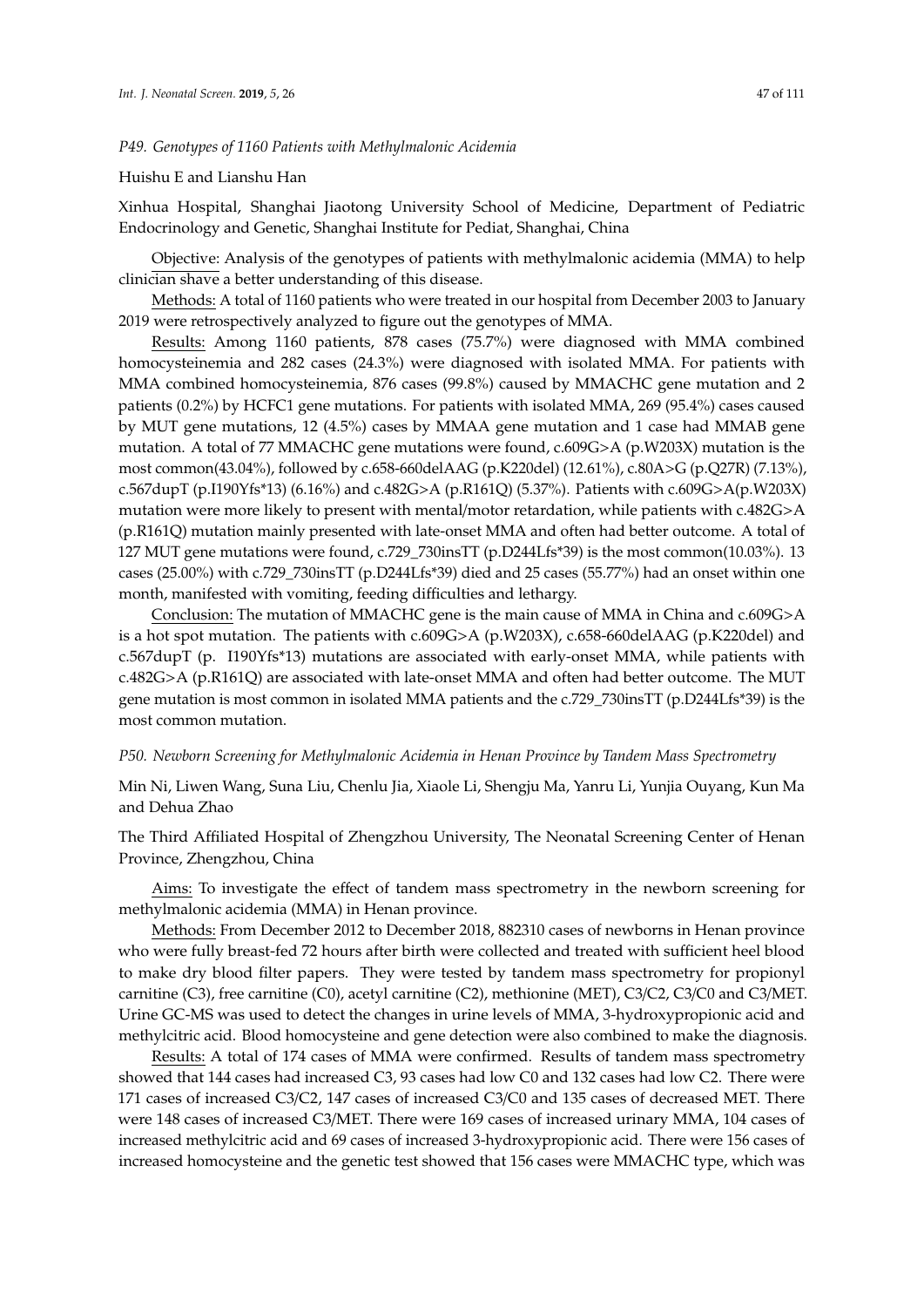B12 effective type. The mutation frequency of 609G>A was the highest. Eighteen cases were MUT type which was B12 invalid type.

Conclusion: MMA is the most common organic acidemia in newborn genetic metabolic disease screening in Henan Province, with the incidence of 1/5070. The increase in blood C3/C2 and urine MMA was more specific for the diagnosis of MMA. The increase in C3/MET and homocysteine was good indication for the genotype of MMACHC which was B12 effective type. Through tandem mass spectrometry screening, most children can be screened before symptoms and can be effectively treated before genetic results.

**Keywords:** neonatal disease screening; tandem mass spectrometry; Methylmalonic Acidemia; genotype

*P51. Preliminary Application of Second-Tier Test Used in Newborn Screening by Tandem Mass Spectrometry in Zhejiang Province, China*

Zhenzhen Hu, Jianbin Yang, Xinwen Huang, Rulai Yang, Lingwei Hu, Chao Zhang, Shiqiang Shang, Dingwen Wu, Yu Zhang and Zhengyan Zhao

The Children's Hospital Zhejiang University School of Medicine, Genetics and Metabolism, Hangzhou, China

Objective To investigate the feasibility of second-tier test used in newborn screening by tandem mass spectrometry in Zhejiang province, China.

Methods Between June 2017 and September 2017, 145,444 neonates were screened by tandem mass spectrometry (primary screening) at the Zhejiang newborn screening center. 239 dried blood spots of neonates that were reported as screen positive for methylmalonic acidurias or propionic acidemia based on abnormal propionylcarnitine or propionylcarnitine/acetylcarnitine or propionylcarnitine/free carnitine ratios were analyzed for methylmalonic acid, methylcitric acid and homocysteine by high performance liquid chromatography-tandem mass spectrometry (second-tier test).

Results 15 of 239 samples were positive by second-tier test. Among them, 13 cases were suspected methylmalonic acidurias with significantly elevated methylmalonic acid, methylcitric acid and homocysteine and 2 cases were suspected propionic acidemia with significantly elevated methylcitric acid. of 15 suspected positive cases, there were 8 true positives: methylmalonic acidurias (*n* = 6) and propionic acidemia (*n* = 2). Compared with primary screening for methylmalonic acidemia/propionic acidemia, the positive predictive value of combined primary screening and second-tier test increased from 3.3% to 53.3%, the specificity increased from 99.84% to 99.99% and the false positive rate decreased from 1.5% to 0.48%...

Conclusion The second-tier test effectively improved the newborn screening performance for methylmalonic acidemia/propionic acidemia and has important clinical significance in newborn screening by tandem mass spectrometry in Zhejiang province, China.

**Keywords:** tandem mass spectrometry; newborn screening; second-tier test; screening performance

*P52. Routine Newborn Screening for MMA—What Are the Implications?*

Kishore Kumar, Nandini Nagar and Girish S.V.

Cloudnine Hospitals, India, Neonatology, Bangalore, India

Objectives and Study Routine newborn screening program for metabolic disorders like Methyl Malonic Acidemia (MMA)—is it worth the effort and money in India, though it is an established practice in many parts of the world.

Methods Subjects and interventions

Newborn screening for metabolic disorders was performed on samples obtained from various hospitals in South India between 19th January 2007 and 19th September 2017. Dried blood samples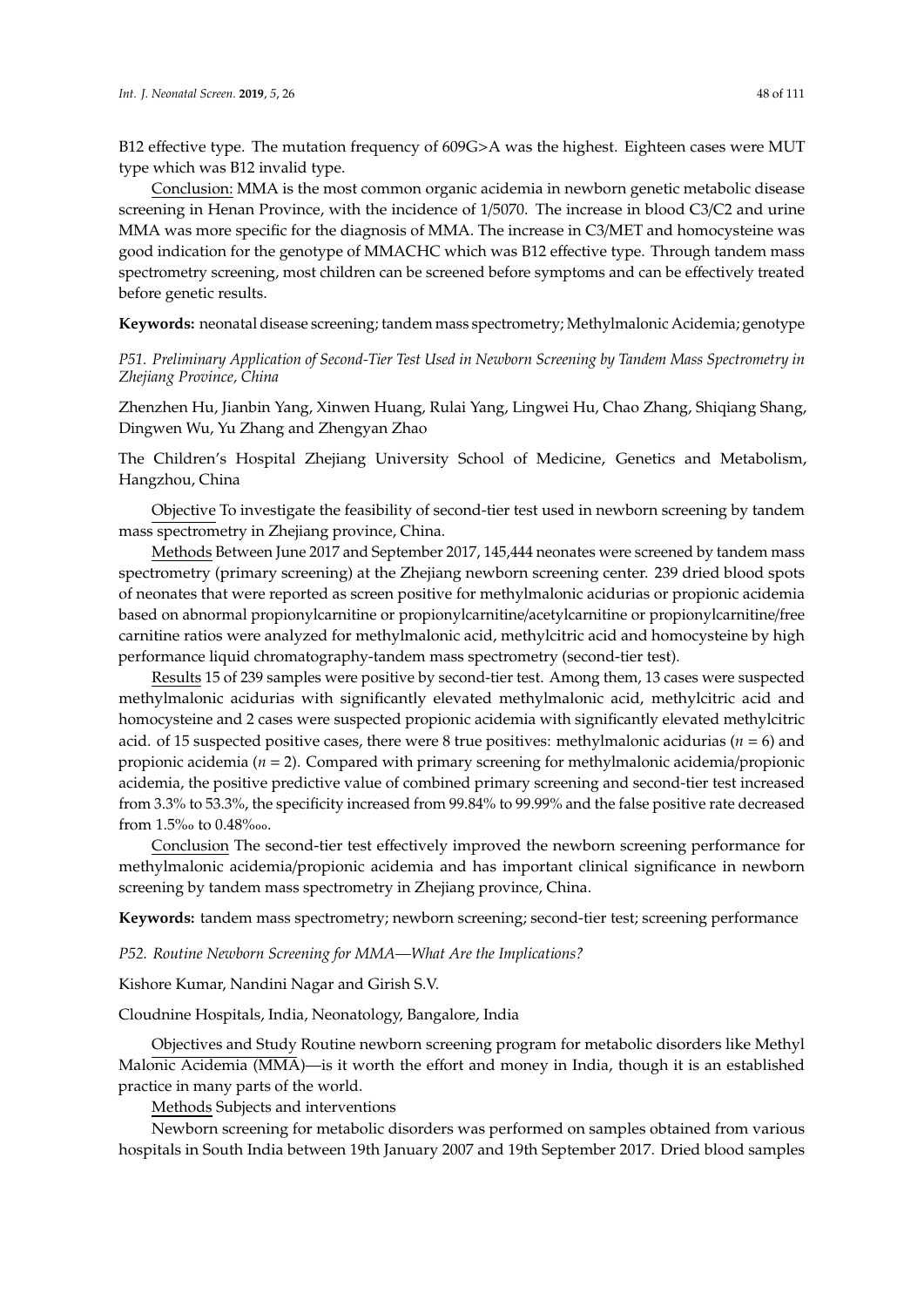from either heel prick or vene-puncture were collected @ 36 hours of age from babies, on special filter papers, dried & sent in for analysis by Tandem Mass Spectrophotometry (TMS).

Results In the study period, a total of 54,426 samples were obtained. From these samples received from various hospitals, abnormal results were detected in 221 (0.41%). These samples had mild elevation in both propionyl-carnitine (Normal range being 0.3-4.2 µmol/L whole blood) and methylmalonic acid (Normal levels < 1.10) that at levels often associated with a maternal vitamin B12 deficiency but not indicative of MMA. Hence all these abnormal samples parents were counselled, maternal vitamin B12 levels checked and given injection of Vitamin B12 and Newborn Screening test was repeated after 3 weeks in the babies—and all the 221 samples were NORMAL when this analysis was repeated on these babies.

Conclusions

- The incidence of most of the inborn errors of metabolism is unknown in India.
- Incidence of MMA was "thought to be higher" in the past but no accurate estimations are available.
- In our study the incidence of "Pseudo MMA" was shown to be nearly 0.5% which hitherto could have been "interpreted as MMA" accounting for the belief that MMA is higher in incidence in India.
- Untreated and undetected these "pseudo MMA" can manifest themselves as various disorders in infancy including "Infantile Tremor Syndrome"

## **Keywords:** newborn screening; methyl malonic acidemia (MMA)

# *P53. Clinical Application of LC-MS*/*MS in the Follow-up for Treatment of Children with Methylmalonic Aciduria*

# Yanyun Wang

Nanjing Maternity and Child Health Care Hospital, Center for Genetic Medicine, Nanjing, China

Objective: To explore the value of high performance liquid chromatography-tandem mass spectrometry (LC-MS/MS) in the follow-up for treatment of children with Methylmalonic Aciduria (MMA).

Methods: Methylmalonic acid (MMA), 2-methylcitric acid (MCA) and homocysteine (Hcy) were detected by LC-MS/MS in a total of 1,016 samples whose estimated 0.5th and 99.5th percentiles was taken as the reference value. The samples of children with MMA and propionic aciduria (PA) who were followed up in our hospital from January 2017 to August 2018 were collected. Samples of dried blood spots, serum and urine were taken from each patient on the same day. The concentration of C3 indicator in dried blood spots was tested by MS/MS. MMA, MCA and Hcy in dried blood spots were quantitatively determined by LC-MS/MS, the concentrations of MMA and MCA in urine filter papers were determined by gas chromatography-mass spectrometry (GC/MS) and the concentration of homocysteine in serum was determined by enzymatic cycling assay.

Results: Reference value of MMA, MCA and HCY by LC-MS/MS in newborn population were determined. The samples from a total of 50 patients were collected, 48 samples were from children with MMA and 2 samples were from children with PA. The first-order equation regression coefficient of MMA in blood spots and MMA in urine was significant ( $p < 0.05$ ),  $r^2 = 0.736$ ; the first-order equation regression coefficient of MCA in blood spots and MCA in urine was significant ( $p < 0.05$ ),  $r^2 = 0.946$ ; the first-order equation regression coefficient of tHcy in blood spots and Hcy in serum was significant  $(p < 0.05)$ ,  $r^2 = 0.771$ .

Conclusion: LC-MS/MS can be used for the follow-up of children with MMA after treatment but it is necessary to establish a reference interval suitable for the local population.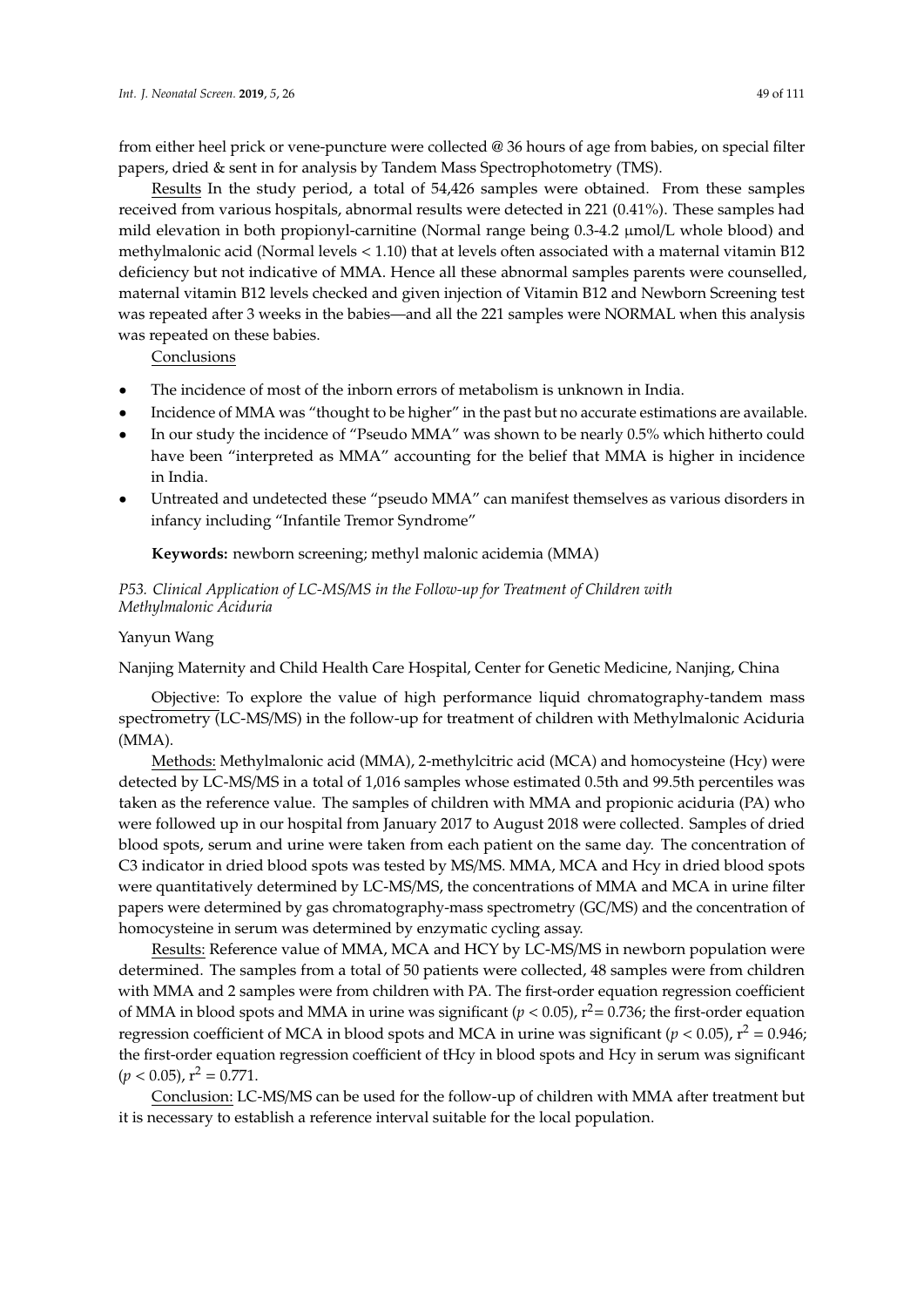## F. Tandem Mass Spectrometry Various

*P54. High Resolution Melting Analysis as Second-Tier Molecular Test For Citrin Deficiency in Newborn Screening*

Pinwen Chen, Liwen Hsu, Shuchuan Chiang, Shiaofang Wang, Lihsin Chen and Yinhsiu Chien

National Taiwan University Hospital, Department of Medical Genetics, Taipei, Taiwan

Introduction: Tandem mass spectrometry (MS/MS) analysis is a powerful tool for newborn screening and many inherited metabolic diseases are currently screened using MS/MS. However, the sensitivity of MS/MS screening for inborn errors of metabolism differ among individual diseases and false results can occur due to the nature of the specific diseases. Neonatal intrahepatic cholestasis caused by citrin deficiency (NICCD) can be detected by abnormal newborn MS/MS results but sensitivity is not satisfactory. Therefore, additional second-tier testing may be required to improve screening for citrin deficiency.

Materials and Methods: The mutations for the SLC25A13 gene of citrin deficiency, were analyzed in newborns who demonstrated an inconclusive primary screening result. The extracted DNA from newborn screening samples were scanned for hotspot mutations (c.851del4, c.1638ins23, IVS6+5G>A, IVS16ins3kb, c.1399C>T, c.955C>T, IVS11+1 G>A, c.754G>A, c.1092\_1095delT, c.1063C>G, c.1064G>A and c.1231G>A) by high resolution melting (HRM) analysis. The neonates with elevated level of citrulline, methionine or total galactose and mutation of *SLC25A13* gene were referred for further confirmation tests.

Results: The results revealed that 404 of 32,768 neonates received a second-tier test for citrin deficiency and one patient was identified with c.851del4/IVS6+5 G>A compound heterozygous mutation, 10 carriers with mutants c.851del4 (*n* = 4), IVS 6+5G>A (*n* = 3), IVS16ins3kb (*n* = 1), c.1156G>A ( $n = 1$ ) and c.1658G>A ( $n = 1$ ). The frequency of carriers was about 1/34.

Conclusions: HRM analysis is a simple, rapid and robust method for detecting SLC25A13 mutations. Utilizing a molecular second-tier test for citrin deficiency is feasible and can improve newborn screening tests sensitivity.

*P55. Research of a Family with a Heterozygous Mutation of HPD (c.460G*>*A)*

Chenlu Jia, Suna Liu, Yuan Tian, Linlin Zhang and Liting Jia \*

Third Affiliated Hospital of Zhengzhou University, Screening Center, Zhengzhou 450052, China \* Correspondence: jialt@163.com

Background HPD recessive mutations were often recognized as causative for one of Tyrosinemia, type III. Recently, HPD dominant mutations were also recognized as causative for Hawkins Nuria.

Objective We report the clinical and laboratory findings about a family with a heterozygous mission of HPD (c.460G>A) which owns Hawkinsinuria.

Methods We sequence series of genes involved in Tyrosinemia. through Chip capture high-throughput sequencing. Then we validate these genes through Sanger sequencing.

Results We find that the proband has a HPD gene c.460G>A heterozygous mutation. The proband'father has aHPD gene c.460G>A heterozygous mutation and owns Hawkinsinuria.

Conclusion This study provides further evidence for AD Hawkinsinuria associated with HPD c.460G>A heterozygous mutation.

*P56. Screening of MCAD Deficiency in Japan:18 Years' Experience of Enzymatic and Genetic Evaluation*

Keiichi Hara, Satoshi Okada, Junko Aisaki and Go Tajima

National Hospital Organization Kure Medical Center, Pediatrics, Kure, Japan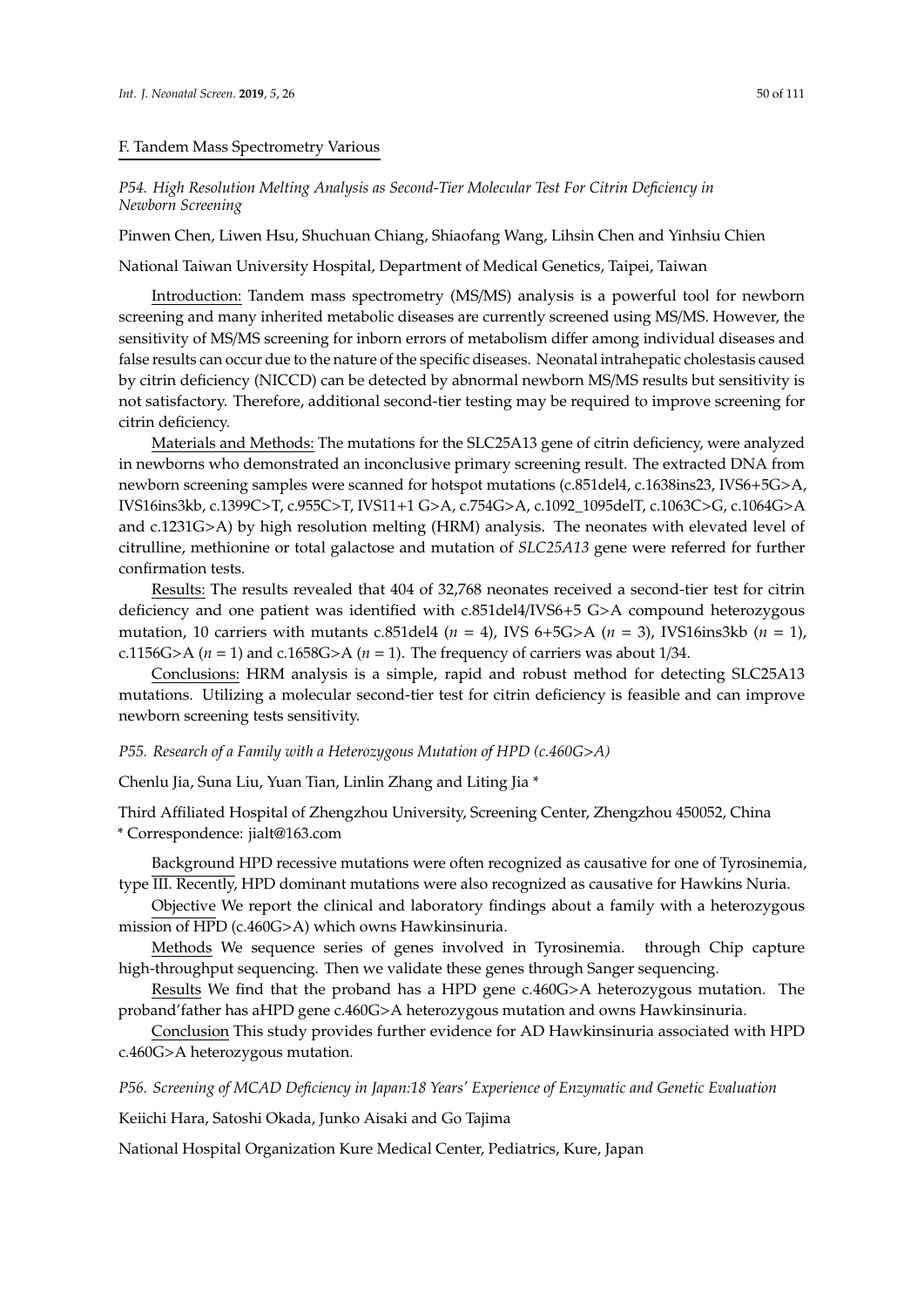Introduction Medium-chain acyl-CoA dehydrogenase (MCAD) deficiency is one of the most representative disorders of fatty acid oxidation (FAOD). In Japan, pilot study of tandem mass spectrometry-based screening started in 1997. Since the first patient was found in 2000, the number of patients gradually increased and finally the official nationwide newborn screening realized in 2014. Correlation between genotype and clinical and biochemical phenotype of Japanese patient has not been fully clarified.

Methods Newborns and symptomatic patients showing elevation of C8-acylcarnitine in blood were evaluated by measurement of MCAD activities in lymphocytes and direct sequencing of ACADM gene.

Results We diagnosed MCAD deficiency in 11 out of 22 symptomatic patients, 60 out of 77 newborns and 6 asymptomatic siblings of affected patients. Residual activities of symptomatic patients were lower than 3% of the average of normal control values, except for a patient with 10% activity. Concerning affected newborns and sibling, 32 of the 66 patients were left with activities around 10% or lower and 28 with activities ranging from 13 to 38%. The other 6 showed higher activities (43–93%) associated with persistent elevation of C8-acylcarnitine in serum and biallelic variants were detected. The most prevalent mutation was c.449-452delCTGA (p.T150Rfs), detected in 29 alleles of 25 patients, followed by p.R17H, p.G362E, p.R53C and p.R281S. These five variants accounted for approximately 50% of all the alleles examined. Caucasian common variant c.985A>G (p.K329E) was not detected at all.

Discussion As the K329E mutant MCAD has been reported to retain 10% to 20% of activity, approximately two thirds of our asymptomatic patients are associated with actual risk of acute clinical onset, while the rest are not likely to present any symptom. Further accumulation of data of enzymatic and genetic evaluation is essential to enable appropriate medical management of Japanese patients with MCAD deficiency.

# *P57. Pilot Study of Expanded Newborn Screening for 573 Genes Related to Severe Diseases in China: Results from 1173 Newborns*

### Xiaomei Luo, Huiwen Zhang, Yongguo Yu and Xuefan Gu

Xin Hua Hospital Affiliated to Shanghai Jiao Tong University School of Medicine, Endocrine and Genetic Department, Shanghai, China

Background: Current newborn screening (NBS) in China mainly aims to detect biochemical level of specific metabolites in blood or urine, which may be fluctuated along time and generates false positive/negative results.

Methods: We performed a pilot study to expand current NBS through next generation sequencing (NGS) using dried blood spots (DBS). 573 genes related to severe diseases were selected in this panel, a total of 1173 newborns were random enrolled in Shanghai that were born in September 2016. The newborns had been screened for Phe, TSH, 17-OHP and G6PD as traditional biochemical NBS previously. We then investigated the carrier frequencies of 77 genes causing inherited metabolic disorders (IMDs) in these newborns.

Results: DNA extracted from 1127 DBS samples (96.1%) was qualified for NGS. Biochemical results showed that 9 newborns were positive, including 5 newborns (1 male, 4 females) with high level of 17-OHP and four newborns (all males) with low level of G6PD. Genetic results showed that congenital adrenocortical hyperplasia (CAH) related gene variants were not detected in 5 newborns with high level of 17-OHP, while 4 male newborns with low level of G6PD all carried G6PD hemizygous variants. Besides, there were 3 more newborns with two variants of MYO1A, DUOX2 and SLC22A5 respectively. Follow-up in April 2019 illustrated that newborns with positive 17-OHP values were all healthy except for one out of touch. The top five carrier frequencies in these newborns were PAH (2.04%), ETFDH (1.24%), MMACHC (1.15%), SLC25A13 (0.98%) and GCDH (0.80%).

Discussion: Our study provides data that combined biochemical results with genetics variants of newborns, which can be helpful for evaluation of other expanded NBS strategies. This is the first study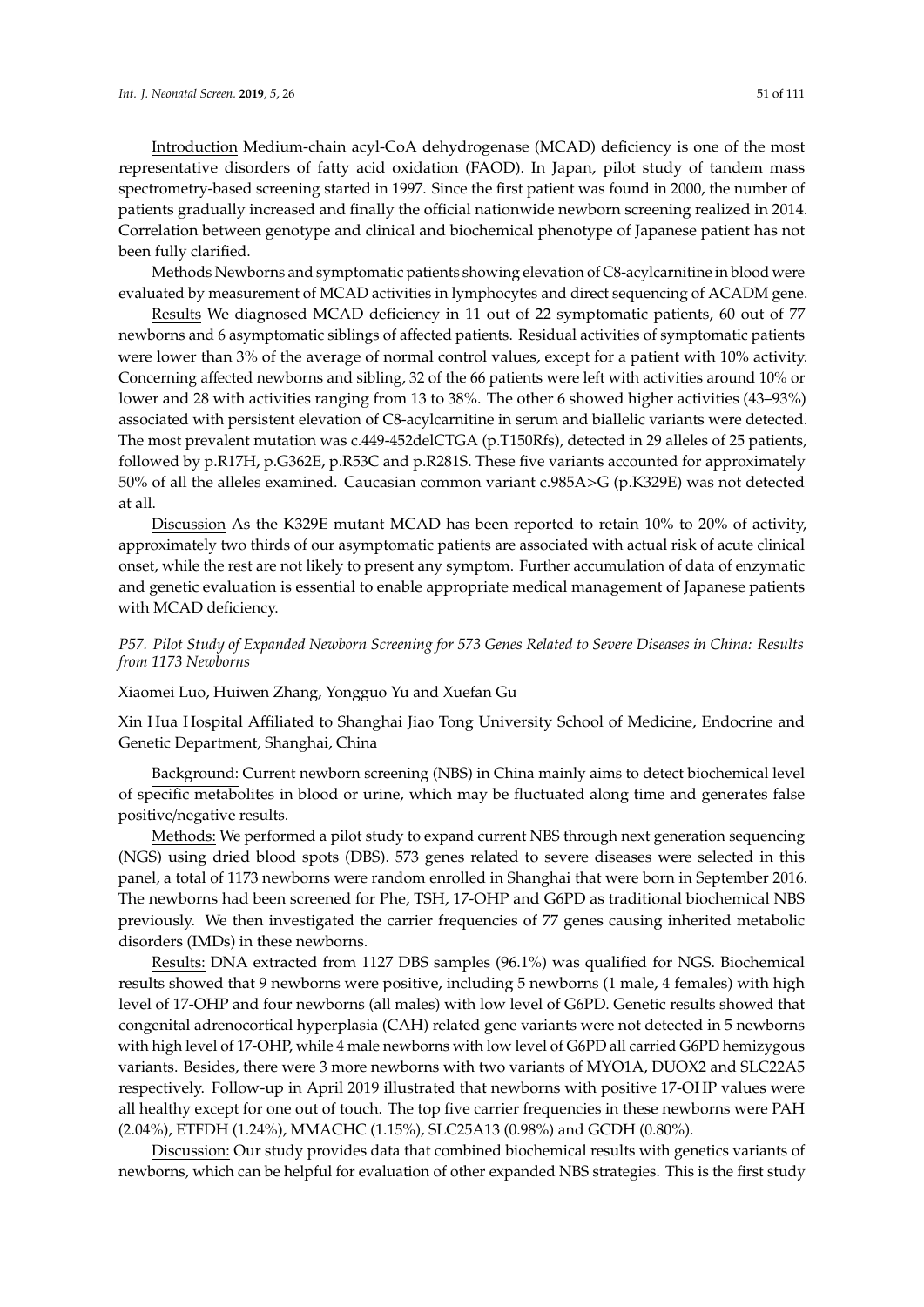that reveals carrier frequencies of 77 genes causing IMDs related to amino acid metabolism, organic acid metabolism and fatty acid oxidation in China.

### *P58. Retrospective Analysis of 5 Cases of Hypermethioninemia*

Zhilei Zhang, Yun Sun, Yanyun Wang, Dingyuan Ma, Wei Cheng and Tao Jiang

Nanjing Maternity and Child Health Care Hospital, genetic center, Nanjing, China

Hypermethioninemia is a group of diseases with elevated plasma methionine caused by hereditary and non-hereditary factors. Among them, the disease caused by methionine adenosyltransferase I/III deficiency is the most common and its characteristic is persistent and isolated hypermethioninemia. S-adenosylmethionine is the product of methionine, which can be used as a direct methyl donor of many substances, such as choline and nucleotide and essential in the development of body. Among the patients, most have no symptoms and a small number have central nervous system complications with high level plasma methionine, including mental retardation, cognitive impairment and special breathing odor. Methionine adenosyltransferase I/III deficiency is a common reason of Met elevation in neonatal screening by tandem mass spectrometry. And it is a non-benign disease which need to long-term follow-up. In this study, 5 cases of methionine adenosyltransferase I/III deficiency were diagnosed and retrospectively analyzed among 220,000 newborns.

**Keywords:** methionine adenosyltransferase I/III deficiency; hypermethioninemia; MAT1A; neonatal screening

*P59. Description of the Molecular and Phenotypic Spectrum of Aromatic L-Amino Acid Decarboxylase Deficiency in Thirteen Chinese Mainland Patients*

Weiqian Dai and Yongguo Yu

Shanghai Xinhua hospital, Endocrine inheritance, Shanghai, China

Aims: The purpose of this study is not only broadening the spectrum of diseases phenotype but also providing valuable data to establish genotype-enzymatic-clinical phenotype correlation.

Patients and Methods: We recruited 13 previously undescribed patients, who received a diagnosis of AADC deficiency from 2017 to 2019 in Chinese Mainland. The sequence status of the DDC gene was available for all 13 patients, which detected using whole exome sequencing (WES) and verified the results by Sanger sequencing. Moreover, we make use of PyMol software to inspect all identified mutation enzyme residues, in our study, position and possible contact. In addition, we "In Vitro" expression systems have been carried out to determine the impact of two compound heterozygous mutations on the structural and/or functional features.

Results: Clinical manifestation of most of our patients was consistent with the previous descriptions from the literature but some special phenotype was firstly described in our study. Moreover, most of all eleven different mutations were identified in the DDC gene, including six novel mutations and five previously reported mutation. Ultimately, functional and conformational impact of amino acid replacement on 3D networks of side-chain interactions have been observed and we further analysis catalytic features of the variants.

Conclusion: Perhaps the most intriguing aspect of our study was providing valuable data to establish genotype-enzymatic-clinical phenotype correlation in Chinese Mainland. Moreover, in this study, clinical manifestations, accessory examination, as well as therapeutic response of our subjects expand the clinical, diagnose and treatment spectrum of AADC deficiency. In consideration of AADCD is surprisingly difficult to catch in Chinese Mainland, the data from our study are critical to guide the development of treatment strategies for the disease in the further.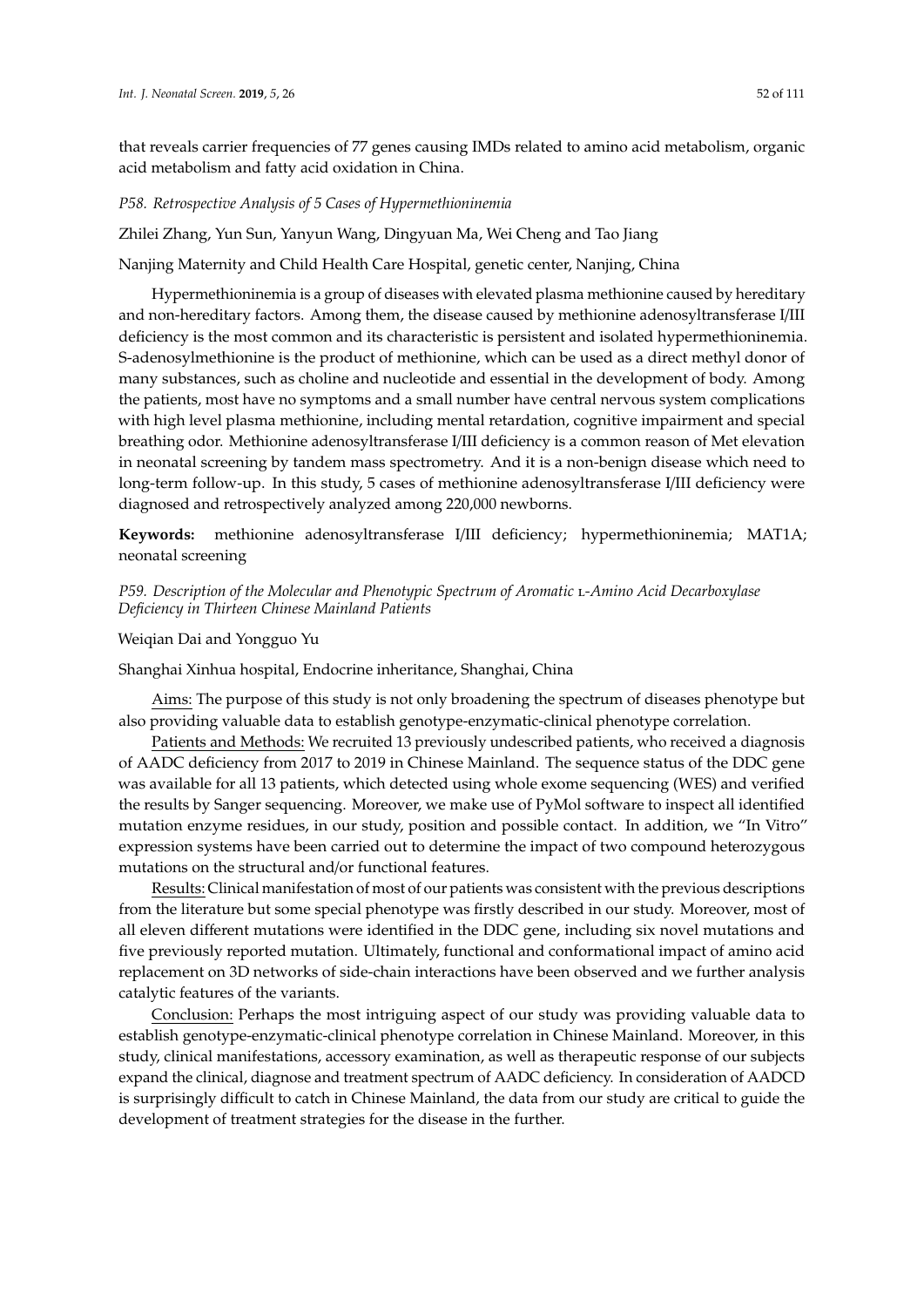*P60. Mitochondrial 3-Hydroxy-3-Methylglutaryl-CoA Synthase Deficiency: A Patient with Severe Metabolic Acidosis Carrying Two Novel Mutations*

Hao Liu, Jingkun Miao, Chaowen Yu, Kexing Wan, Juan Zhang, Zhaojian Yuan, Jing Yang, Lin Zou and Dongjuan Wang

Children's Hospital of Chongqing Medical University, Center for Clinical Molecular Medicine, Chongqing, China

Mitochondrial 3-hydroxy-3-methylglutaryl-CoA synthase (mHS) deficiency is an autosomal recessive inborn error of metabolism, which will give rise to failure of ketogenesis in liver during illness or fasting. It is a very rare disease with fewer than 20 patients reported worldwide. Here we reported a 9-month-old boy with mHS deficiency presenting severe and persistent metabolic acidosis after diarrhea and reduced oral food intake. These symptoms persisted even after supplementation with sugar and alkaline solution. Blood purification and assisted respiration alleviated symptoms but a second onset induced by respiratory infection several days later led to multiple organ failure and death. The urine organic acid analysis during acute episode revealed an unusual pattern of ketogenic dicarboxylic and 3-hydroxy-dicarboxylic aciduria with notable elevation of 3-hydroxybutyric acid, glutaric acid and adipic acid which may give a clue to mHS deficiency meanwhile the presence of ketone cannot exclude the disease. Analysis of plasma acyl-carnitines revealed elevated 3-hydroxybutyrylcarnitine (C4-OH) and acetylcarnitine (C2). The elevation of C2 was also observed in previous cases due to supplement of L-carnitine, however the elevation of C4-OH was reported for the first time with the possible origin of 3-hydroxybutyric acid. The results of whole exome sequencing revealed two novel compound heterozygotic mutation in HMGCS2 (c.100C>T and c.1465delA). Our patient highlights a severe phenotype of mHS deficiency with an unusual urine organic acid spectrum. Persistent acidosis was the most conspicuous problem which was difficult to correct unless blood purification was performed in this case. Recurrent illness should be avoided because it could induce severe metabolic crisis, possibly leading to death.

**Keywords:** mitochondrial 3-hydroxy-3-methylglutaryl-CoA synthase; hypoglycemia; ketogenesis; inherited metabolic disorders

*P61. A Girl with Maternal 3-Methylcrotonyl-Glycinuria Detected by Newborn Screening*

Ruxuan He, Lulu Kang, Yi Liu, Ying Jin, Mengqiu Li and Yanling Yang

Peking University First Hospital, Department of Pediatrics, Beijing, China

Objective: 3-methylcrotonyl coenzyme A carboxylase (MCCC) deficiency is an autosomal recessive organic aciduria caused by leucine metabolism disorder, which is included in the newborn screening programs using tandem mass spectrometry. We present a case of maternal 3-methylcrotonylglycinuria.

Methods: A newborn, a one-month old girl, with high blood 3-hydroxy-isovalerylcarnitine (C5OH) was referred to us. For the differential diagnosis, the urine organic acids and blood amino acids and acylcarnitines of the baby and her mother were analyzed. Genetic analysis by whole exome sequencing was also performed for the family to confirm the diagnosis.

Results: Both of the baby and her mother were asymptomatic. The baby had mildly elevated blood C5OH and normal urine organic profile. But her mother had significantly increased blood C5OH and urine 3-methylcrotonoyl-glycine. A novel heterozygous mutation, c.1144\_1147inv (p.K382\_M563delinsF) was identified in the MCCC2 gene of the baby. But a homozygous mutation c.1144\_1147inv on MCCC2 gene was found in her mother. The novel mutation, c.1144\_1147inv in the MCCC2 gene was predicted to impair the protein stability. Therefore, the mother was diagnosed as 3-methylcrotonyl-CoA carboxylase deficiency. The baby was a heterozygote with maternal 3-methylcrotonyl-glycinuria. She is one year old now with normal psychomotor development.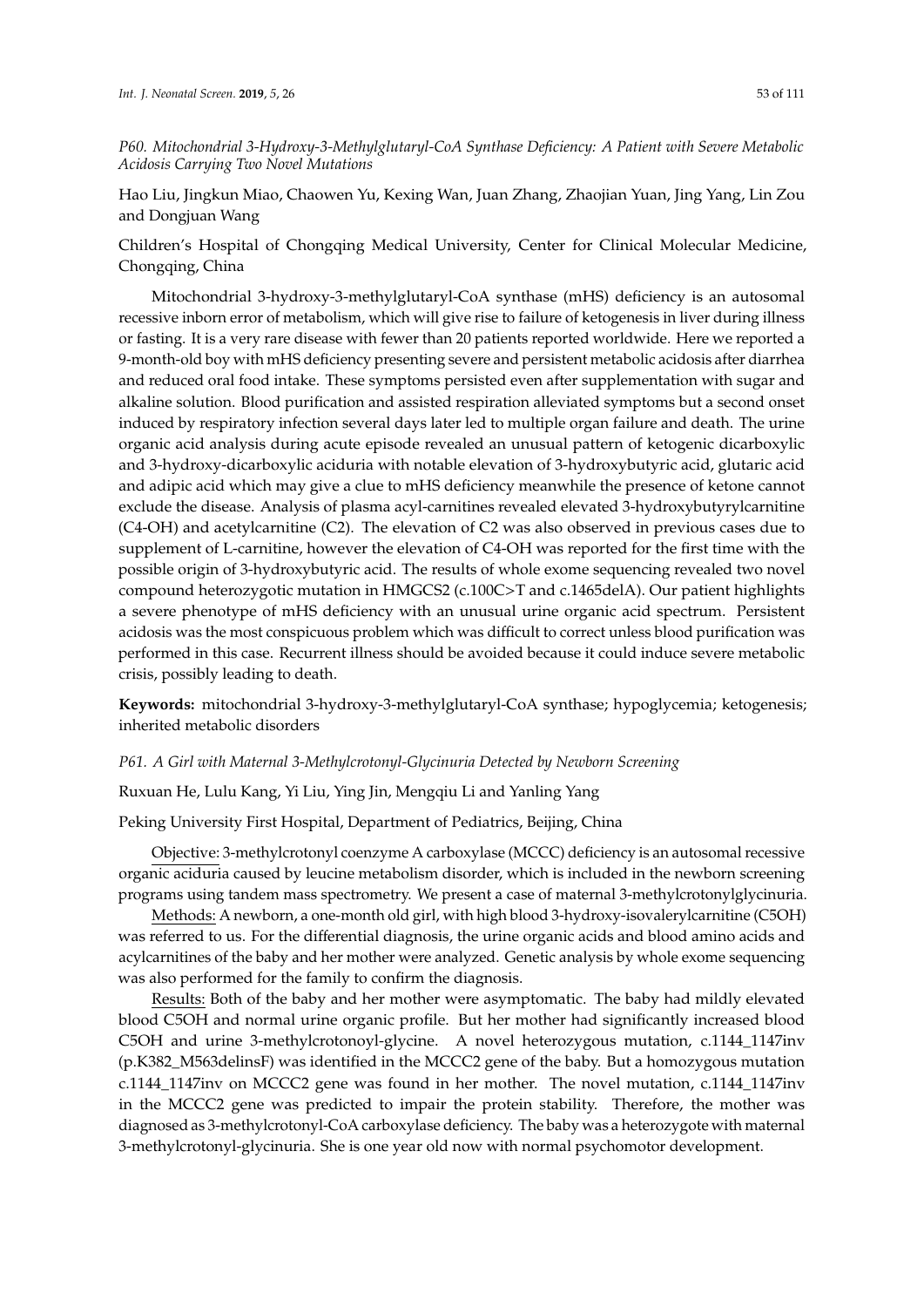Conclusions: For the newborn with increased blood C5-OH, maternal 3-methylcrotonyl-CoA carboxylase deficiency should be considered as a differential diagnosis. Blood amino acids and acylcarnitines, urinary organic acids in the mother should be checked.

# *P62. Detection of Methylmalonic Acid, Methylcitric Acid and Total Homocysteine in Dried Blood Spots Using a Modified LC-MS*/*MS Method*

Yi Liu, Lulu Kang, Junjuan Wang, Ying Jin, Mengqiu Li, Jinqing Song, Haixia Li and Yanling Yang

Peking University First Hospital, Department of Pediatrics, Beijing, China

Objectives Blood propionylcarnitine (C3) and methionine (Met) are less specific markers for methylmalonic acidemia, propionic acidemia and homocysteinemia. Urine organic acids analysis and gene test should be performed for differential diagnosis. In this study, we used a modified liquid chromatography-tandem mass spectrometry (LC-MS/MS) method to measure methylmalonic acid (MMA), methylcitric acid (MCA) and total homocysteine (tHcy) in dried blood spots and evaluated its ability to rapidly identify the above targeted diseases.

Methods Subjects included 140 healthy controls and 228 patients of inherited metabolic disorders with definite genetic diagnosis (205 cases with methylmalonic acidemia, 17 cases with propionic acidemia, 2 cases with homocysteinemia type 1 and 4 cases with homocysteinemia type 2 or type 3). Blood amino acids and acylcarnitines were determined by current LC-MS/MS assay. Blood MMA, MCA and tHcy were determined in the same dried blood spots by a modified LC-MS/MS method. Serum tHcy was measured by immunoassay.

Results The blood MMA, MCA and tHcy concentrations of 140 controls were 0-1.46  $\mu$ mol/L, 0.01–0.42 µmol/L and 0.73–9.15 µmol/L, respectively. Blood C3 and MMA were elevated in 83.9% and 99.5% of the 205 patients with methylmalonic acidemia. Blood C3 and MCA were obviously increased in all the patients with propionic acidemia. Elevated blood tHcy were found in all the 6 patients with homocysteinemia, while Met were increased in only 2 patients with homocysteinemia type 1. Blood MMA and MCA correlated with blood C3, respectively. And blood tHcy level also correlated with serum tHcy.

Conclusions The normal ranges of blood MMA, MCA and tHcy in Chinese children were first provided. Supplementary determination of MMA, MCA and tHcy in dried blood spots using LC-MS/MS method might have a good potential in the early diagnosis and treatment monitoring for methylmalonic acidemia, propionic acidemia and homocysteinemia.

## *P63. Clinical Manifestations of Patients with Glutaric Acidemia Type I and the Gene Mutation Analysis*

## Lianshu Han and Huishu E

Xinhua Hospital, Shanghai Jiaotong University School of Medicine, Department of Pediatric Endocrinology and Genetic, Shanghai Institute for Pediat, Shanghai, China

Objective: Glutaric acidemia type I (GA-I) is a rare neurometabolic disorder caused by inherited deficiency of glutaryl-CoA dehydrogenase (GCDH). The aim of this study was to elucidate the clinical features from 56 Chinese GA-I patients and assess a potential correlation between genotype and phenotype.

Methods: Fifty-six patient's clinical manifestations and MRI findings were collected. All patients were diagnosed by elevated blood glutarylcarnitine (C5DC), the ratio of C5DC to capryloylcarnitine (C8) (C5DC/C8) and increased urinary glutaric acid (GA). GCDH genes were analyzed by polymerase chain reaction (PCR) and direct sequencing. The novel missense mutations were assessed by bioinformatic analysis and screened against alleles sequenced from 100 control participants.

Results: Macrocephaly, developmental delay and convulsion were the most common manifestations of GA-I. The median levels of blood C5DC, C5DC/C8 ratio and the urinary GA were 0.91µmol/L (0.21–5.56), 25.11 (4.06–109.78) and 899.88 mmol/molCr (237.68–4514.2), respectively.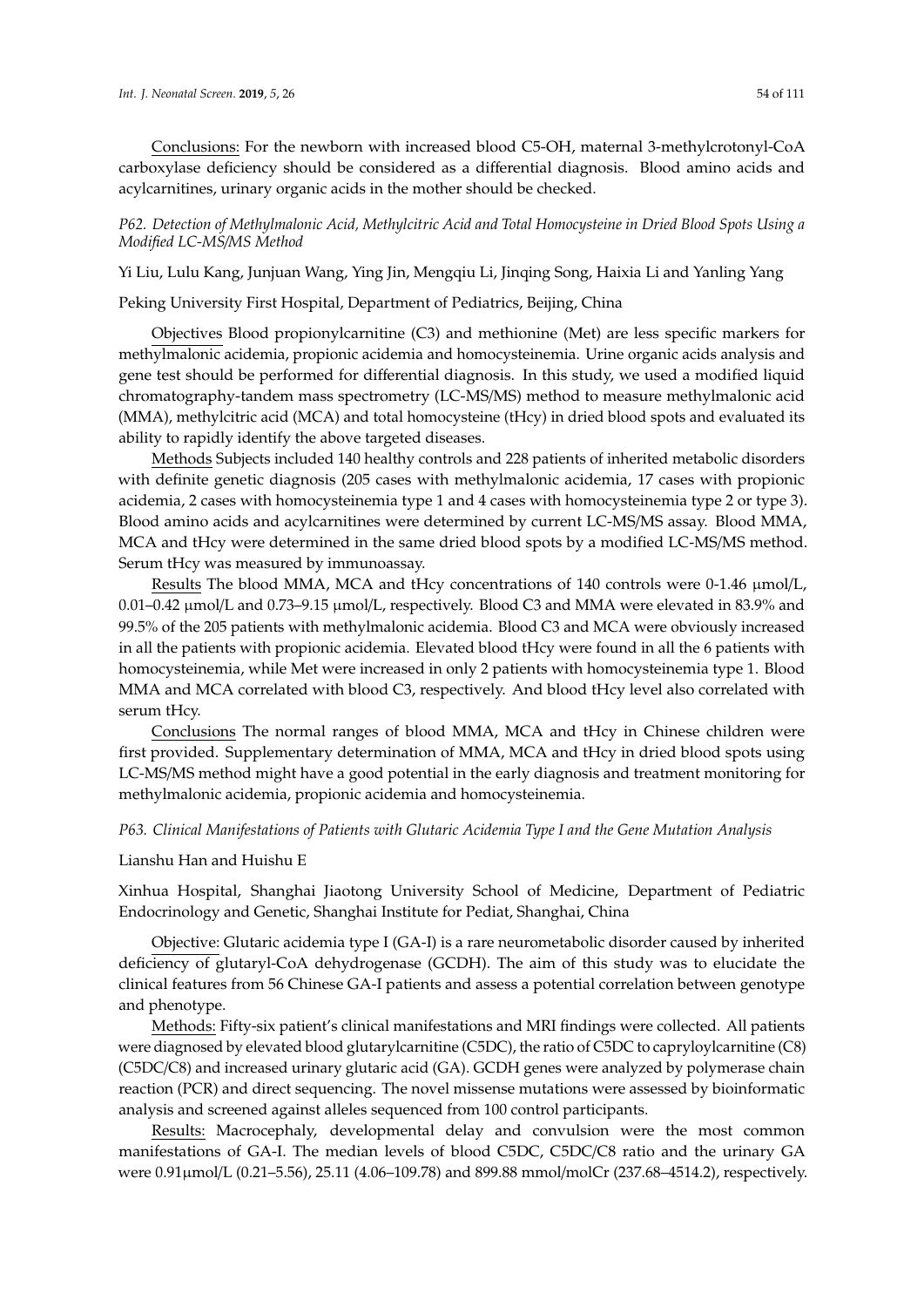White matter changes, wide cerebrospinal fluid spaces anterior to the temporal lobes and cerebral atrophy were rather typical in MRI images. A total of 53 different GCDH mutations were found, while c.1244-2A>C being the most common. 12 novel mutations included c.91G>T, c.109\_110delCA, c.352delG, c.364G>C, c.452C>T, c.493C>A, c.632\_639delCCAGGATC, c.647C>T, c.767T>C, c.784G>A, c.1060G>T and c.1133C>T.

Conclusion: A total of 53 GCDH mutations were detected in the Chinese population, including 12 novel ones. c.1244-2A>C was the most frequent mutation while a genotype-phenotype correlation could not be found.

# *P64. A Novel Electron Transfer Flavoprotein Dehydrogenase (ETFDH) Gene Mutation Identified in a Newborn with Glutaric Acidemia Type II: A Case Report of a Chinese Family*

Mingcai Ou, Lin Zhu, Yong Zhang, Qi Hu, Yaguo Zhang, Jingyao Zhou, Yu Zhang, Xuelian Chen, Lijuan Yang, Ting Li, Xingyue Su and Wenjun Wang

Sichuan Provincial Hospital for Women and Children, Department of Neonatal Disease Screening, Chengdu, Sichuan Province, China

Background: Glutaric acidemia type II (GA II) or multiple acyl-CoA dehydrogenase deficiency (MADD, OMIM 231680) is an inherited autosomal recessive disease affecting fatty acid, amino acid and choline metabolism, due to mutations in one of three genes namely, electron transfer flavoprotein alpha-subunit, ETFA, electron transfer flavoprotein β-subunit, ETFB and electron transfer flavoprotein dehydrogenase, ETFDH. Currently, few studies have reported genetic profiling of neonatal-onset GA II. This study aimed to identify the genetic mutations in a Chinese family with GA II.

Case presentation: We reported a case of GA II with purulent meningitis and septicemia and identified a novel ETFDH gene mutation in a female infant. The patient developed an episode of hypoglycemia and hypotonicity on the postnatal first day. Laboratory investigations revealed elevations of multiple acyl carnitines indicating glutaric acidemia type II in newborn screening analysis. Urinary organic acids were evaluated for the confirmation and revealed a high glutaric acid excretion. Genetic analysis revealed two mutations in the ETFDH gene (c.623\_626 del/c. 1399G>C), which were considered to be the etiology for the disease. The novel mutation c.623\_626 del was identified in the proband infant and her father, her mother was carriers of the mutation c.1399G>C.

Conclusions: A novel variant (c.623\_626 del) and a previously reported missense (c.1399G>C) in ETFDH gene have been identified in the family. The two variants of ETFDH gene identified probably underlie the pathogenesis of Glutaric acidemia type II in this family and also enlarge ETFDH genotype-phenotype correlations spectrum.

**Keywords:** glutaric acidemia type II; multiple acyl-CoA dehydrogenase deficiency; ETFDH; neonatal-onset

# P65. 3-O-Methyldopa Detection in Dried Blood Spot Assist Diagnosis of Aromatic *L-amino Acid Decarboxylase Deficiency*

## Mei Lu and Yanling Yang

Xiamen Maternal and Child Care Hospital, Department of Pediatrics, Xiamen, Fujian China, China

Introduction Aromatic L-amino acid decarboxylase (AADC) deficiency is a rare inborn error of neurotransmitter biosynthesis which leads to a combined deficiency of catecholamines and serotonin. It is an autosomal recessive metabolic disorder of monoamines caused by DDC gene mutations. The patients presented with global developmental delay, involuntary movements, autonomic dysfunction and high concentration of 3-O-Methyldopa.

Case Report A 1-year-old girl was admitted to PICU because of the episode of sudden cardiac arrest and pneumonia. Oculogyric crises and bradycardia (heart rate 40-70 bpm) without hypotension were noticed. The bradycardia showed poor response to intravenous dopamine.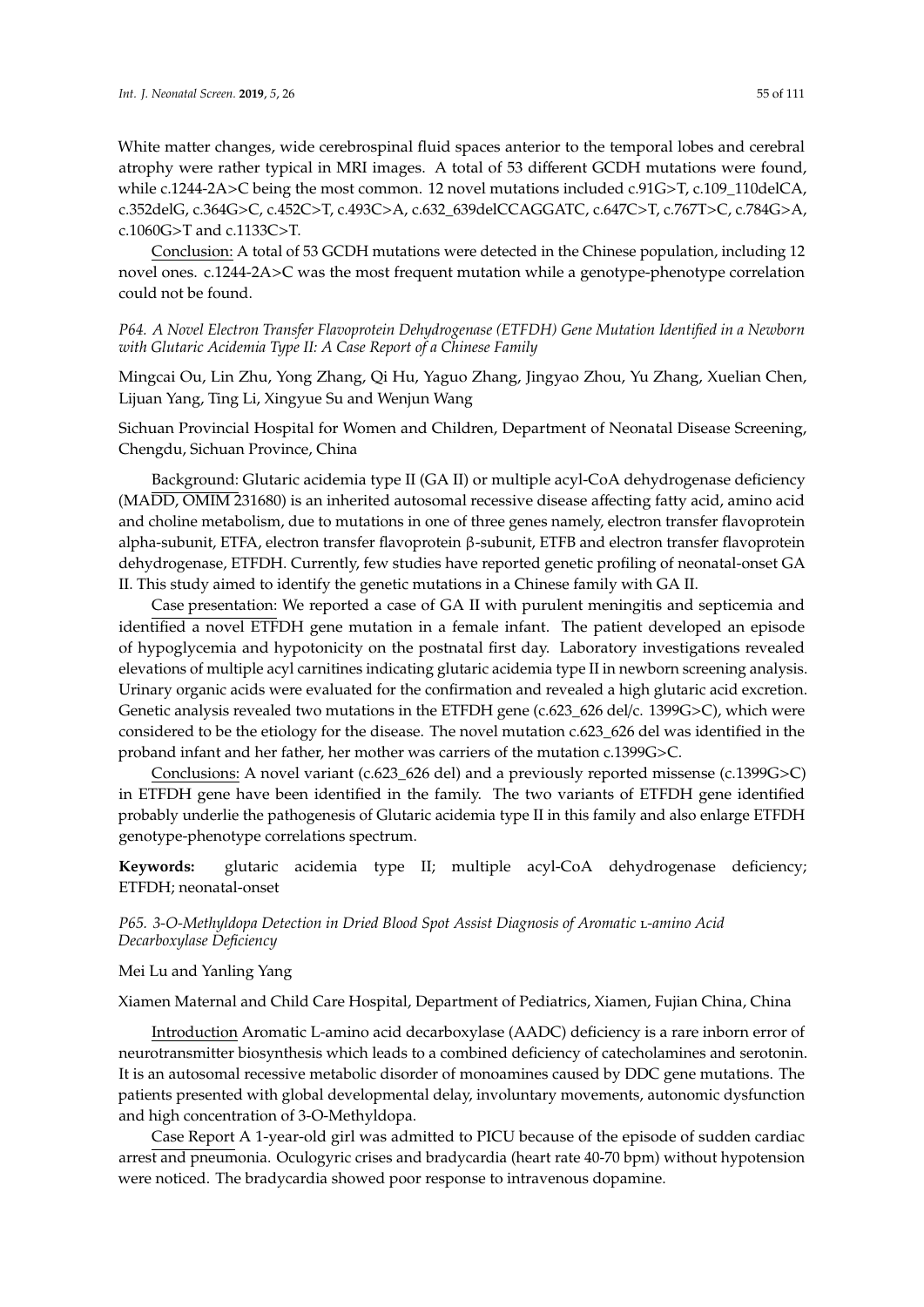She was normal before the age of 3 months. When she was 3-month-old, malnutrition, cerebral palsy, hypotonia, hypersalivation, dystonia, feeding dysfunction and progressive developmental delay were observed.

Her brain MRI and EEG was normal. Blood amino acids and acylcarnitine profiles, ammonia, lactate and urine amino acids were normal. Neurotransmitter disorders were suspected.

Compound heterozygous mutations, c.179T>C (p.V60A, from her father) and c.174+4A>C (from her mother) in her DDC gene were identified.

3-*O*-Methyldopa in her dried blood spot increased significantly (635 nmol/L vs normal control 0-300 nmol/L). Aromatic L-amino acid decarboxylase deficiency was confirmed.

Conclusions In the patients with hypersalivation, oculogyric crises, sudden cardiac arrest and bradycardia, aromatic L-amino acid decarboxylase deficiency should be awareness. 3-*O*-Methyldopa detection in dried blood spot assist the diagnosis of aromatic L-amino acid decarboxylase deficiency.

*P66. Application of Region 4 Stork Project in Suspected Very Long Chain acyl-CoA Dehydrogenase Deficiency from Neonatal Screening Detected by Tandem Mass Spectrometry*

Jianbin Yang, Chao Zhang, Zhenzhen Hu, Xinwen Huang, Rulai Yang, Shiqiang Shang, Dingwen Wu, Huaqing Mao, Lingwei Hu and Zhengyan Zhao

The Children's Hospital Zhejiang University School of Medicine, Neonatal Screening Center of Zhejiang Province, Zhejiang Key Laboratory for Diagnosis and Therapy of Neonatal Diseases, Ministry of Education Key Laboratory of Reproductive Genetics, Genetics and Metabolism, Hangzhou, China

The elevated levels of blood C14:1-acylcarnitine and related ratios detected by tandem mass spectrometry (MS/MS) are recognized as the characteristic biomarker for very long chain acyl-CoA dehydrogenase deficiency (VLCADD). However, MS/MS has led to the large increases of false positive results. Region 4 Stork (R4S) collaborative project is defined evidence-based cutoff target ranges for all analytes detected by MS/MS and related ratios, then designed the postanalytical interpretive tools to convert metabolic profiles into a composite score driven by the degree of overlap between normal population and disease range. To investigate the feasibility of R4S project in suspected VLCADD from neonatal screening detected by MS/MS, the retrospective study was performed among 2,040,072 neonates screened by MS/MS in Neonatal Screening Center of Zhejiang Province, China from October 2013 to July 2018. There were 910 neonates suspected VLCADD by cutoff system of tandem mass spectrometry. Raw data of these screened neonates were uploaded into R4S website to perform postanalytical interpretive tools, then compared with the results of cutoff system. The rate of positive predictive value (PPV), specificity and false positive rate (FPR) were calculated by cutoff system of MS/MS and R4S project, respectively. Compared with cutoff system by using R4S project, the neonates suspected VLCADD were reduced from 910 to 238, 672 false positive cases were excluded and 9 were diagnosed as true positive cases by confirming genetic analysis. The PPV increased from 0.99% to 3.78%, the specificity increased from 99.96% to 99.99% and the FPR declined from 0.044% to 0.011%. Region 4 Stork postanalytical tools are efficient, high-throughput and can achieve notable improvements of PPV and FPR in suspected VLCADD from neonatal screening detected by tandem mass spectrometry.

**Keywords:** very long chain acyl-CoA dehydrogenase deficiency; Region 4 Stork project; neonatal screening; tandem mass spectrometry; false positive rate

*P67. A Study for Newborn Screening and Genotype Analysis of Hereditary Tyrosinemia*

# Fan Tong

The Children's Hospital, Zhejiang University School of Medicine, Department of Genetic and Metabolism, Hang Zhou, China

Objective To investigate the newborn screening and epidemiological characteristics, genotype, clinical features of hereditary tyrosinemia (HT) in southern Chinese population.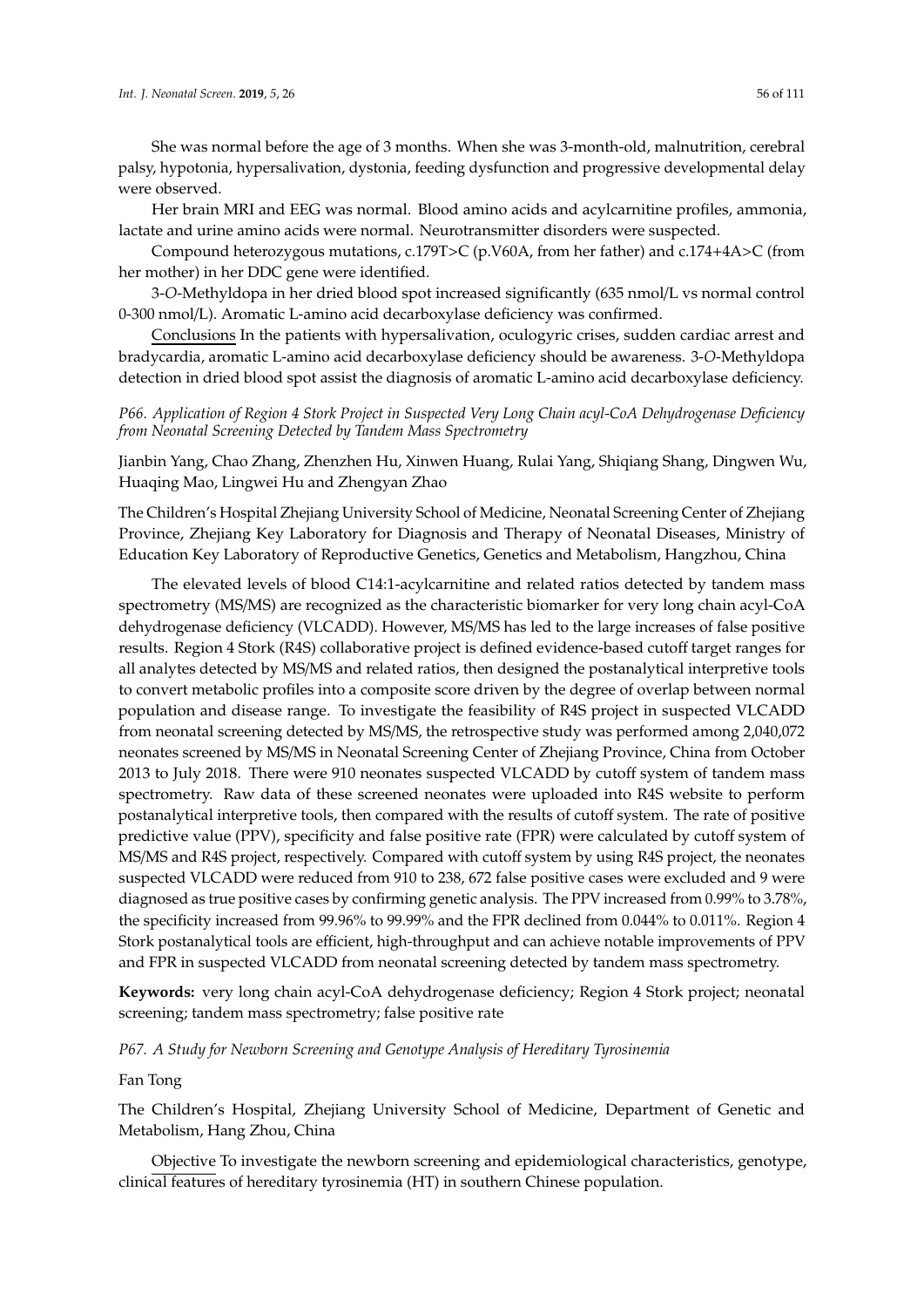Methods: A retrospective analysis was conducted from November 2013 to November 2018 in the newborn screening center.

Results: Based on 2,188,784 neonatal screening by MS-MS, three HT cases were diagnosed with an incidence of 1 in 729,594, including 1 tyrosinemia type I (HT1)case (homozygous variations of c.455G>A in *FAH* gene), 1 tyrosinemia type II(HT2) case (heterozygous variations of c.890G>T and c.408+1G>A in *TAT* gene), 1 tyrosinemia type IIII(HT3) case (homozygous variations of c.257T>C in *HPD* gene), respectively. The positive predictive value of HT in newborn screening was 3.4%.The case of HT1, with 666.9 µmol/L of screening TYR and 3.87 µmol/L of SA values, appeared with cholestasis, mild elevated of liver enzyme and lactic acid and died at 2 months old even with medical milk powder (tyrosine and phenylalanine free).The case of HT2, with 625.6 µmol/L of screening TYR and normal SA, has normal score of Bayley assessment with medical milk treatment. The case of HT3 is 29 months old now, with 1035.3 µmol/L of screening TYR and normal SA, the values of TYR fluctuated from 532.1 µmol/L to 1060.3 µmol/L due to irregular medical milk treatment. The score of Bayley assessment was normal.

Conclusions: HT is rare in the southern Chinese population. The novel mutations of c.890G>T, c.4081G>A of TAT and c.257T>C of HPD were found, which expended the gene spectrum of HT. The case with genotype of FAH c.455G>A homozygous appeared with acute phenotype. The prognosis of HT2 who was diagnosed by newborn screening and early treated by medical diet is good. HT1 should be treated by compound medical diet with nitisinone as soon as possible, otherwise the prognosis is poor. The HT3 prognosis is not clear so far due to little data.

# *P68. ACADVL Gene Analysis of Neonatal with the Very Long Chain acyl-coA Dehydrogenase Deficiency*

# Fan Tong †

The Children's Hospital, Zhejiang University School of Medicine, The Department of genetic and metabolism, Hangzhou, China

† Supported by the National Natural Science Foundation of China (81741090) and the National Key Research and Development Program of China (2017YFC1001703 and 2017YFC1001704).

Objective To study the clinical features and gene mutations of the very long chain acyl-coenzyme A dehydrogenase deficiency (VLCADD) in 9 neonatal and the relationship between the genotype and the phenotype of it.

Methods Based on the Neonatal screening data of VLCADD by tandem mass spectrometry (MS-MS) between January 2009 and June 2017 and the tetradecenoylcarnitine  $\pm$ tetradecenoylcarnitine/octanoylcarnitine (C14:1  $\pm$  C14:1/C8) as a mark indexes for clinical diagnosis. Those cases with positive outcomes were further confirmed by the ACADVL gene sequencing.

Results Based on 2,129,989 neonatal screening by MS-MS, nine VLCADD cases were diagnosed with an incidence of 1 in 236,665. Except one case loss to follow-up, the observed phenotypes comprised 2 cases of severe early- onset form, 1 case of the hepatic form and 5 cases of late-onset. Good outcomes were acquired among our 6 patients except the 2 early-onset cases. A total of 16 different ACADVL mutations were detected in 9 cases, including 8 novel mutations (c.96-105del GCCCGGCCCT, c.541C>T, c.863T>G, c.878+1 G>C, c.895A>G, c.1238T>C, c.1276G>A, c.1505T>A) and 11 missense mutations. There were 9 different genotypic combinations with one homozygote and 8 compound heterozygotes. All cases, except for two which carry null mutations, have good outcome.

Conclusion The disorder of VLCADD is relatively rare in southern China, in which late-onset form is abundant. Carrying null mutation of ACADVL may related bad clinical outcome. The data presented here will provide a valuable tool for improved diagnosis and management of future cases of VLCADD in China.

**Keywords**: very long chain acyl-coenzyme A dehydrogenase; neonatal; gene mutation; phenotype; inherited metabolic disease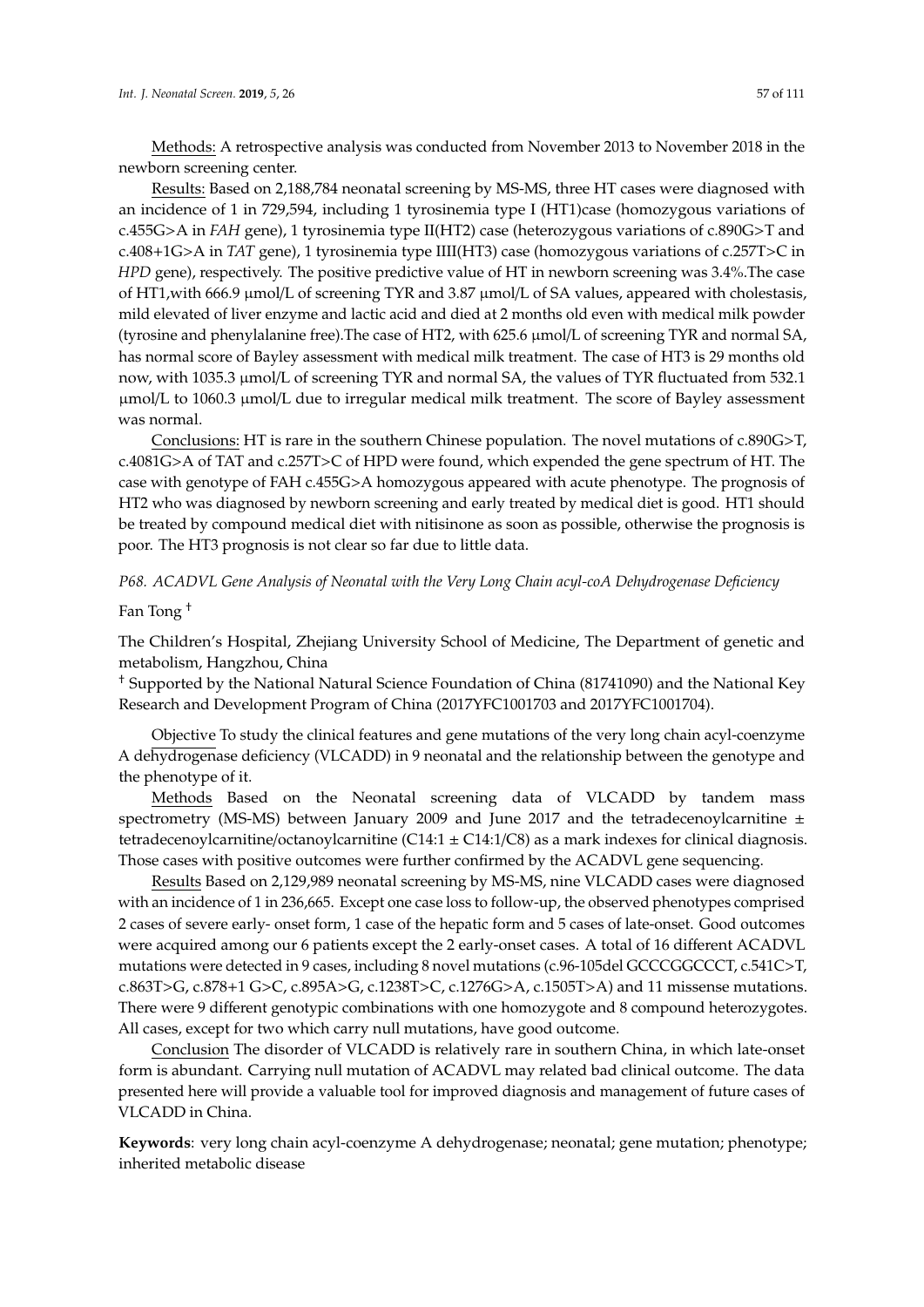# *P69. Detection of Vitamin B12 Deficiency by Newborn Screening for Homocystinuria*

Victor Skrinska, Mamatha Ramaswamy, Rola Mitri, Monther Tahtamoni, Mamoon Alabed, Ravi Joshi, Kahlil Rama, Ghassan Abdoh, Lubna Abdein and Khadija Mohammed

# Hamad Medical Corporation, Laboratory Medicine and Pathology, Doha, Qatar

Homocystinuria has a high prevalence rate of approximately 1:2000 in Qatar. Due to the high prevalence and the inability to detect homocystinuria effectively with a typical amino acid/acylcarnitine screen by liquid chromatography/tandem mass spectrometry (LCMSMS), all newborns in Qatar are screened for total homocysteine (HCY) on dried blood spots using a previously published rapid LCMSMS chromatographic method. Originally, a cutoff of  $< 14 \mu$ mol/L was used for reporting normal results. Samples with results > 14 µmol/L were reflexed to a 2nd tier LCMSMS chromatographic method for determination of methylmalonic acid (MMA). The results from the HCY, MMA and amino acid/acylcarnitine screens were analyzed for differentiation of homocystinuria and other disorders including vitamin B12 deficiency. While the 14  $\mu$ mol/L cutoff was effective in identifying homocystinuria, it also detected a number of vitamin B12 deficiencies with HCY results between 14 to 20 µmol/L. To determine whether additional vitamin B12 deficiencies can be detected with a lower HCY cutoff, the cutoff was lowered to 8 µmol/L for reflexing samples to 2nd tier analysis for MMA. Newborns with results for MMA  $>$  5 µmol/L were recalled for testing of the serum vitamin B12 level. Over a 7-month period, 11 newborns out of approximately 16,000 screens were identified with vitamin B12 levels below the detection level of 111 pmol/L and an additional 5 newborns were identified with vitamin B12 levels between 111 to 170 pmol/L. The HCY levels ranged from 10.0 to 26.4 µmol/L and the MMA levels ranged from 5.6 to 16.1 µmol/L. The levels of methionine and propionylcarnitine were normal. The nationalities of the deficient newborns were predominantly Middle Eastern. Further studies are underway to optimize an effective algorithm for detection of vitamin B12 deficiency in newborns.

## *P70. Newly Identified Mutations of the IVD Gene in two Cases of Isovaleric Acidemia in Chinese populations*

Jing Liu, Hua Wang, Huiming Yan and Zhengjun Jia

Hunan provincial Maternal and Child Health Care Hospital, Newborns Screening Center of Hunan Province, Changsha, China

Isovaleric acidemia (IVA) is an autosomal recessive inborn error affecting leucine metabolism. It is caused by a deficiency in isovaleryl-CoA dehydrogenase (IVD), a mitochondrial matrix enzyme that catalyzes the oxidation of isovaleryl-CoA to 3-methylcrotonyl-CoA. IVD is a FAD-containing enzyme, consisting of four identical subunits. Clinical features of IVA include poor feeding, vomiting, lethargy, developmental delay, metabolic acidosis and a characteristic "sweaty foot" odor. IVA is one of the target disorders for newborn screening by tandem mass spectrometry (MS/MS). The clinical manifestations can be divided to three types: metabolically severe, chronic intermittent and asymptomatic. To date, over 90 disease-causing mutations have been reported worldwide. In this study, we searched for IVD mutations in two Chinese patients with IVA (asymptomatic type). The diagnosis of IVA was confirmed by MS/MS, blood spot acylcarnitine profiles by MS-MS demonstrated an elevation of C5-carnitine with a peak concentration of 1.08 and 2.02 micromol/L (<0.41 micromole/L). Organic acid analysis of urine by GC-MS was normal for both. No feeding problems were observed. All coding exons and the flanking introns in the IVD gene were scanned by high throughout sequencing and the mutations were amplified by Sanger sequencing. We thus identified two hitherto unknown mutations (p.T214A, p.L45R). Patient No. 1 was homozygous for c.640A>G (p.T214A) mutation, while patient No. 2 was a compound heterozygote for 2 mutations, a maternally-inherited c.134T>G (p.L45R) and a paternally inherited c.640A>G (p.T214A). According to the ACMG classification guideline, all the two mutations are classified to be uncertain mutation. Our results have illustrated the heterogeneous mutation spectrum in the Chinese patients. These two cases highlight the importance of screening for metabolic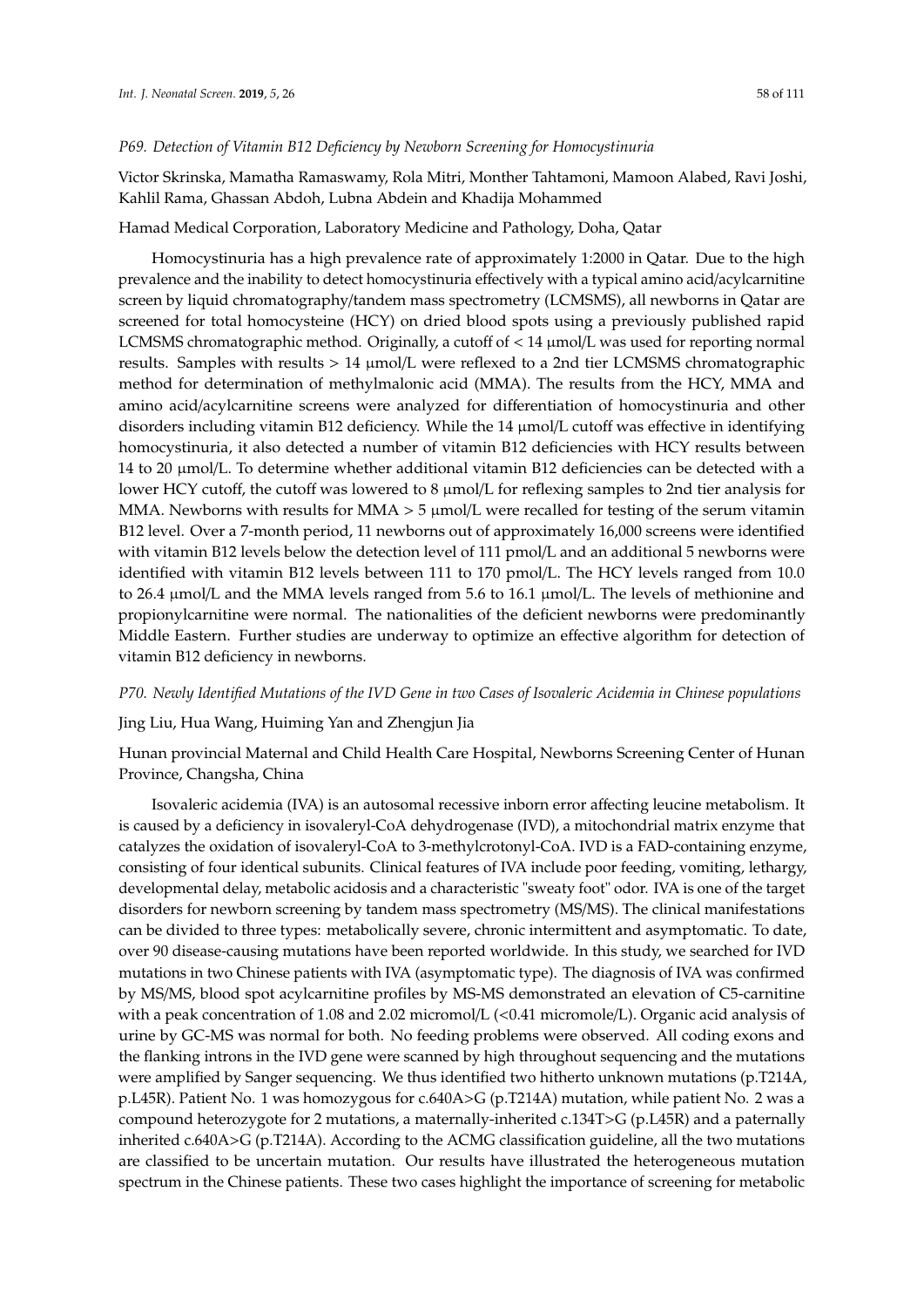diseases including rare metabolic diseases in the early neonatal period and further expand the mutant spectrum of IVA.

#### *P71. Analysis of Characteristics of LC-MS*/*MS Blood Amino Acids and Carnitine in Premature Infants*

Caijuan Lin, Xin Fan, Guoxing Geng, Jingsi Luo, Xiaotao Huang, Fei Lin, Wei Li and Yuqi Xu

Maternal and Child Health Hospital of Guangxi, Laboratory of Genetics and Metabolism, Nanning, China

Objective By using Tandem Mass Spectrometry to detect the metabolic levels of amino acids and carnitine in premature newborns and normal-term infants, according to the changes in the blood, the reference range is provided for nutritional support for premature infants.

Method 911 premature neonates (25-36 weeks) and 2582 normal-term neonatal filter papers were collected in the neonatal ward of our hospital, the samples were subjected to analyze 11 amino acids and 31 kinds of Carnitine using the Tandem Mass Spectrometry. Statistical methods were used to compare the differences between groups with Kruskal Wallis rank sum test.

Results From a gender perspective, among 911 preterm neonates (512 males and 399 females), except for C4DC+C5OH, the other carnitines were not different in the preterm group ( $p > 0.05$ ) and 11 amino acid levels were no difference (*p* > 0.05); 911 premature infants were divided into gestational weeks of birth Except C8 and C14:2, the other carnitines were different  $(p < 0.05)$ , among which C2, C3, C6DC, C14, C14:1, C16, C16:1, C16OH, C16:1OH, C18:1 increases but C5, C18:2 decrease, the other 10 amino acids except Phe were different ( $p < 0.05$ ) and Cit, Val, Arg, Orn decreased but Ala increased; From the point of weight, 911 premature infants were divided into two groups Compared with the full-term infants, except for C0, C4, C4DC+C5OH, C14:2, the other carnitines were different ( $p < 0.05$ ), C2, C3DC+C4OH, C6DC, C10, C12, C12: 1, C14, C14: 1, C14OH, C16, C16OH, C16: 1OH, C18, C18: OH, C18: 1OH increased while C4, C4DC + C5OH, C5, C5: 1, C18:2 reduced, the other 10 amino acids except Phe were found to be different (*p* < 0.05) and the Ala, Gly, Pro increased while the Met and Arg decreased.

Conclusion The levels of amino acids and carnitine in premature infants are different from those in normal term infants. Therefore, the cut-off value and reference range of each gestational age indicator can reduce false positives and help clinically guide clinicians to implement preterm birth during hospitalization.

# *P72. Parallel Determination of Nitisinone Levels in Dried Blood Spot and Plasma Samples of Chilean Tyrosinemia 1 Patients by using LCMSMS. Variability Assay Comparison with Results Reported from Well Child Laboratory, Evelina Children's Hospital, London*

Karen Fuenzalida, Patricio Guerrero, Alf Valiente, Charles Turner, Carolina Arias and Veronica Cornejo

Universidad de Chile, Instituto de Nutricion y Tecnologia de los Alimentos, INTA, Santiago, Chile

Tyrosinemia type 1(Tyr-1) is an inborn error of metabolism caused by defects in tyrosine metabolism causing an accumulation of tyrosine and toxic degradation products. Treatment of Tyr-1 patients is based on nitisinone (NTBC) administration. NTBC is an herbicide and monitoring levels in body fluids are necessary for optimal dosage.

Objective: To implement NTBC determination by LCMSMS in DBS and plasma samples and to compare NTBC levels obtained in our center with those reported by Dr. Charles Turner (London) during the follow up of Tyr-1 patients between 2018–2019.

Methods: NTBC quantification by LCMSMS was implemented by using mesotriene as internal standard. DBS samples were extracted using 100% methanol. ESI<sup>+</sup> was used as ionization method and analytes were detected by MRM (transitions 330 > 218 for NTBC and 340 > 228 for mesotriene). Fifty DBS samples from Tyr-1 patients were analyzed in parallel with Well Child Laboratory and 26 plasma samples were analyzed for correlation with DBS levels.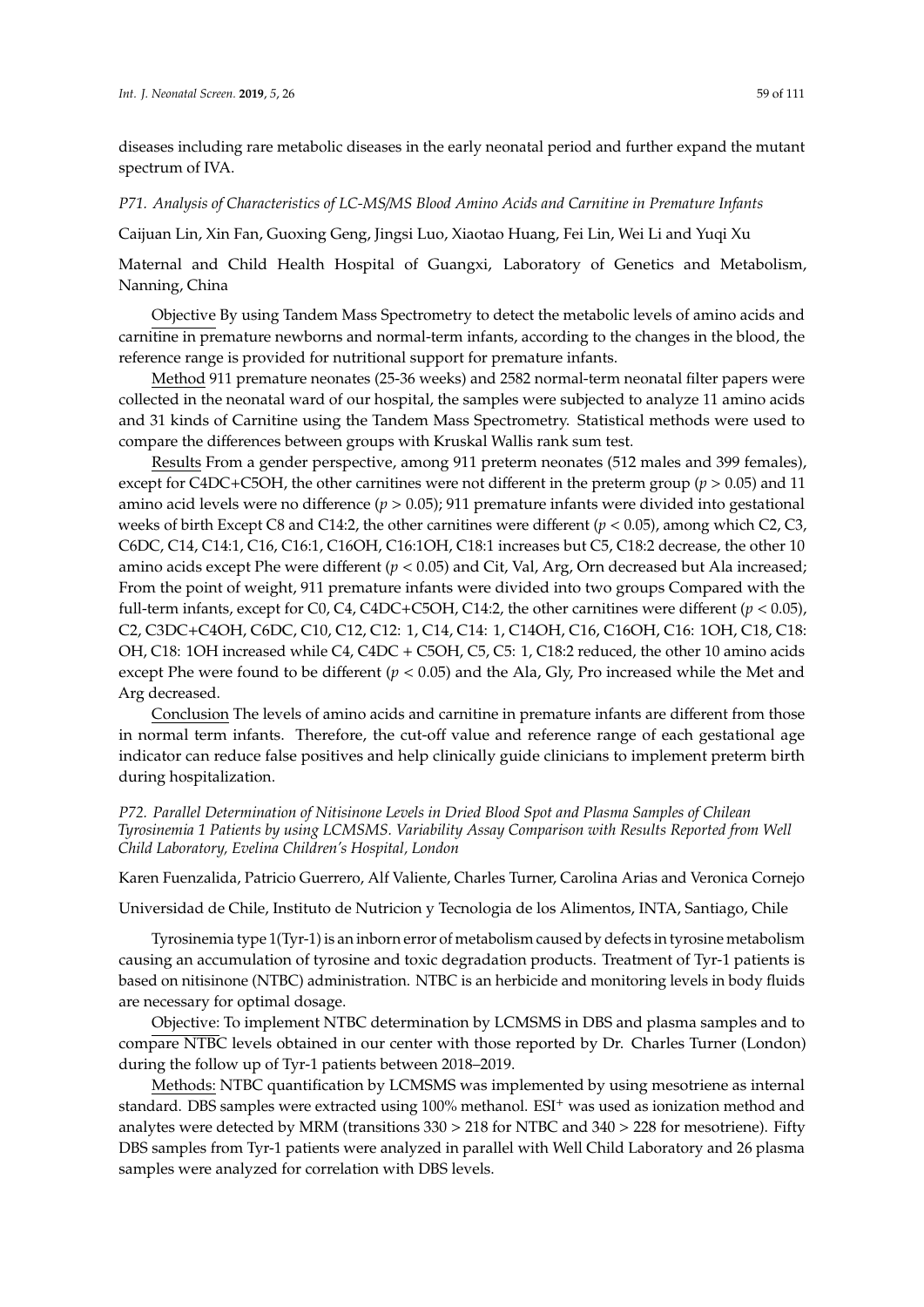Results: We are able to detect NTBC by LCMSMS in DBS and plasma samples from Tyr-1 patients. Our method, shows good precision, accuracy and linearity with detection limit of 0,5 nmol/L. The concentration range determined in DBS samples from Tyr-1 patients was 12,0-43,3  $\mu$ mol/L and 29,7-97,6 µmol/L for plasma samples. Parallel comparison of NTBC levels in DBS samples shows values 20% higher with those analyzed in Well Child Laboratory. NTBC levels in plasma and in DBS are well correlated being 2.4 times higher in plasma.

Conclusion: We validated in our laboratory the LCMSMS method used in the Laboratorio di Patologia Metabolica at Ospedale Bambino Gesu for the detection of NTBC in DBS and Plasma samples. NTBC determination of Chilean Tyr-1 patients in follow-up during 2018-2019 showed reproducible results, comparable with those obtained in Evelina Children's Hospital, London. Good correlation was observed in DBS and plasma samples.

*P73. Profiling of Amino Acid and Acylcarnitine in Newborn Screening Dried Blood of 51 Cases with Neonatal Intrahepatic Cholestasis Caused by Citrin Deficiency (NICCD)*

Chengfang Tang, Sichi Liu, Yi Feng, Huifen Mei, Haiping Liu, Jinwen Feng, Lixing Ye, Guoqing Wang, Li Liu and Yonglan Huang

Guangzhou Women and Children's Medical Center, Guangzhou Newborn Screening Center, Guangzhou, China

Objective To investigate the profiles of blood amino acid and acylcarnitine in neonates with neonatal intrahepatic cholestasis caused by citrin deficiency (NICCD) and to explore the sensitivity in newborn screening for NICCD.

Method Amino acid and acylcarnitine profiles in dried blood spots of newborn screening program were analyzed by tandem mass spectrometry (MS/MS) in 124,250 neonates born in Guangzhou from January 1, 2015 to December 31, 2018 and 50 cases with NICCD confirmed by *SLC25A13* gene analysis at 0-5 months old. Amino acid and acylcarnitine profiles and blood spots collecting time of the true positive (TP) and false negative (FN) from NICCD patients were compared.

Results Among 124,250 neonates, 31 neonates were positive for NICCD screening. One of them was confirmed NICCD and 3 cases with NICCD were found to be false negative. The positive predictive value was 0.03 and the sensitivity was 0.25. Among 51 patients with NICCD, 14 cases (14/51, 27.5%) were TP and 37 cases (37/51, 72.5%) were FN based on the cutoff value of citrulline in newborn screening dried blood spots. Compared with FN group and normal control, the TP group had significantly higher levels of blood citrulline, methionine, phenylalanine, threonine, valine, myristyl carnitine (C14:2) and octadecaenoyl carnitine (C18:2) and significantly lower levels of octadecenoylcarnitine (C18:1) and Ala/Cit ratio ( $p < 0.01$ ). The FN group had the same trend as TP group compared to normal control. The blood sampling time of the TP group was  $5 \pm 2$  d, which was significantly longer than the FN group  $(3 \pm 1 \text{ d})$   $(p < 0.01)$ .

Conclusion The characteristics of blood amino acid profiles of NICCD cases in early neonatal period presented increased citrulline and multiple amino acid and decreased ratio Ala/Cit. The sensitivity and positive predictive value of neonatal NICCD screening were limited. The low sensitivity may be related to blood spots collecting early.

**Keywords:** citrin deficiency; SLC25A13 gene; dried blood spots; newborn screening

### *P74. Two Novel Mutations in the BCKDHB Gene that Cause Maple Syrup Urine Disease*

#### Bingjuan Han

Jinan Maternal and Child Care Hospital, Newborn Screening Center, Jinan, Shandong province, China

Background: Maple syrup urine disease (MSUD) is a rare metabolic disorder of autosomal recessive inheritance caused by decreased activity of branched-chain  $\alpha$ -ketoacid dehydrogenase complex (BCKD). Mutations in the three genes (BCKDHA, BCKDHB and DBT) are associated with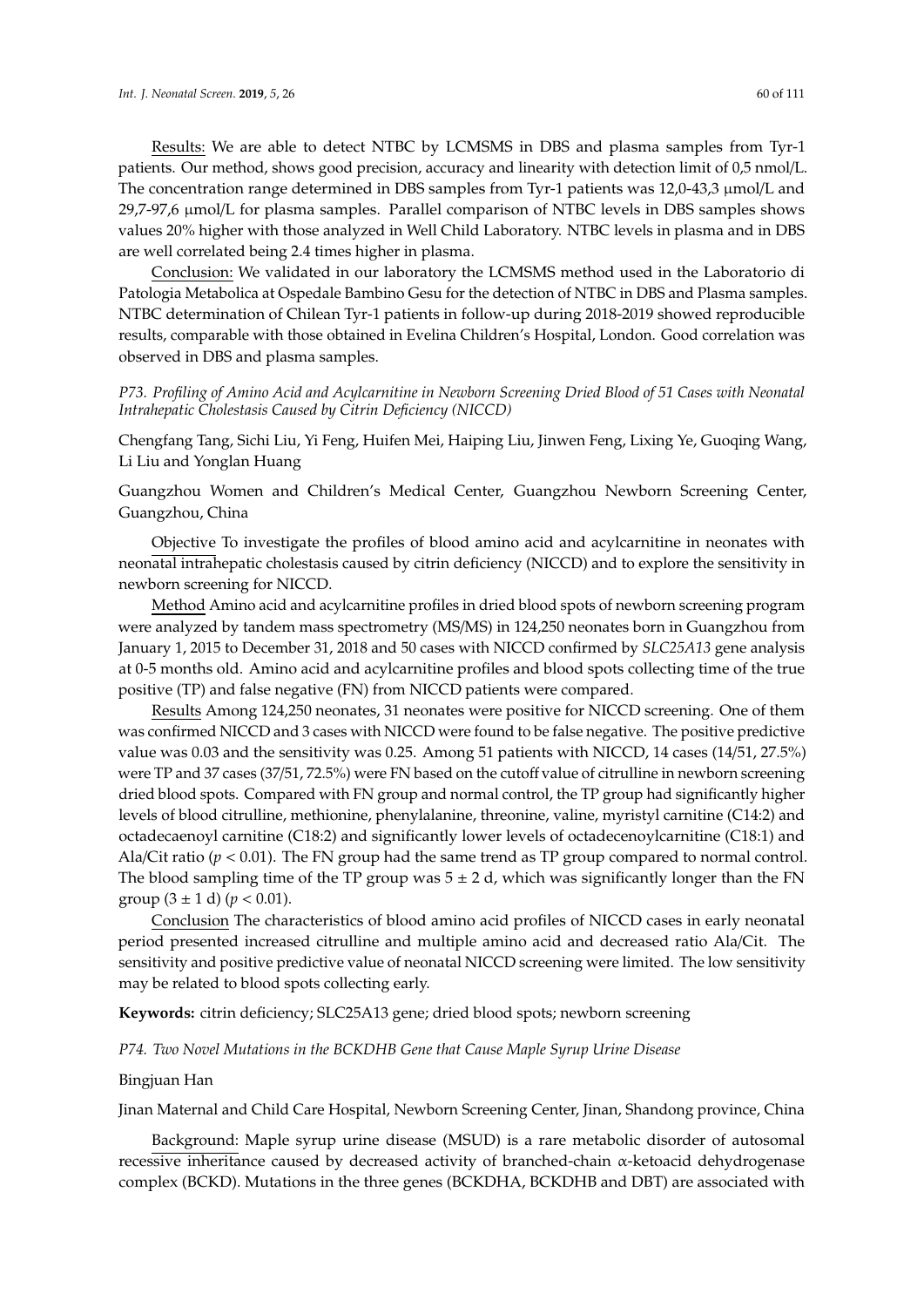MSUD. Here, we described the presenting symptoms, clinical course and gene mutation analysis of a Chinese boy with MSUD.

Methods: Plasma amino acid analysis was performed by tandem mass spectrometry and the levels of organic acids in urine were measured with gas chromatography-mass spectrometry. The BCKDHB gene was sequenced by Sanger method. Furthermore, the significance of the novel mutations was predicted by Polyphen and Mutationtaster. After diagnosed, the patient was fed with protein restricted diet to reduce intake of BCAA and was treated with L-carnitine. Metabolic parameters, clinical presentation and mental development were followed up.

Results: The patient was diagnosed as MSUD. Two novel BCKDHB mutations (c.523T>C and c.478-25\_552del100) were identified. In silico analysis predicted that the two mutations were "disease causing." The boy tolerated the treatment well and had symptomatic improvement. He presented with mild hypotonia and had nearly normal DQ scores at the age of 10 months. The two novel mutations result in the clinical manifestations of MSUD. Our results may reflect the heterogeneity of the pathogenic variants found in patients with MSUD.

**Keywords:** BCAA; BCKD; BCKDHB; gene mutation; maple syrup urine disease

*P75. Clinical and Gene Mutation Characteristics of Primary Carnitine Deficiency Found by Neonatal Screening*

# Xiaole Li

The Third Affiliated Hospital of Zhengzhou University, Newborn screening Center of Henan Province, Zhengzhou, China

Objective: To study the prevalence, clinical and gene mutation characteristics of primary carnitine deficiency and to provide a theoretical basis for early diagnosis and treatment, genetic counseling and prenatal diagnosis of PCD.

Methods: From January 2013 to December 2017,720667 newborns and suspected mothers were investigated for PCD by tandem mass spectrometry. An analysis of the carnitine transporter SLC22A5 gene mutation characteristics of patients diagnosed as PCD in Newborn screening Center of Henan Province, the Third Affiliated Hospital of Zhengzhou University. Dietary guidance and supplementation of l-carnitine were conducted, and growth and intelligence development were observed during follow-up among the PCD patient.

Results: 21 neonates and 6 mothers were confirmed as cases of PCD. The incidence rate of newborns was 1:34317. A total of 18 mutations were detected in the SLC22A5 gene, which included 4 previously unreported mutations: c.1484T>C, c.394-1G>T, c.431T>C and c.265-266insGGCTCGCCACC.

18 patients were carrying compound heterozygous mutations and 3 patients were carrying homozygous mutations; In the 5 confirmed mothers, 3 patients were carrying compound complex heterozygous mutations and 2 patients were carrying homozygous mutations. The prevalent mutations were c.1400C>G, c.760C>T and c.51C>G were 42.3% (22/52), 11.5% (6/52) and 7.7% (4/52). After 8-42 months follow-up, PCD in newborn screening program had no clinical symptoms and normal growth. Blood free carnitine level was raised in all mothers after treatment.

Conclusion: the incidence of neonatal primary carnitine deficiency is 1:34317. The most common mutation of PCD is c.1400C>G in Henan and the identification of new mutations enriches the SLC22A5 gene mutation profile.

**Keywords:** primary carnitine deficiency; newborn screening; SLC22A5 gene

*P76. Study of Screening, Diagnosis, Treatment and Genotype of Primary Carnitine Deficiency*

Rulai Yang, Fan Tong, Jing Zheng, Dingwen Wu, Ying Zhou and Huaqing Mao

The Children's Hospital Zhejiang University School of Medicine, Department of genetics and metabolism, Hangzhou, China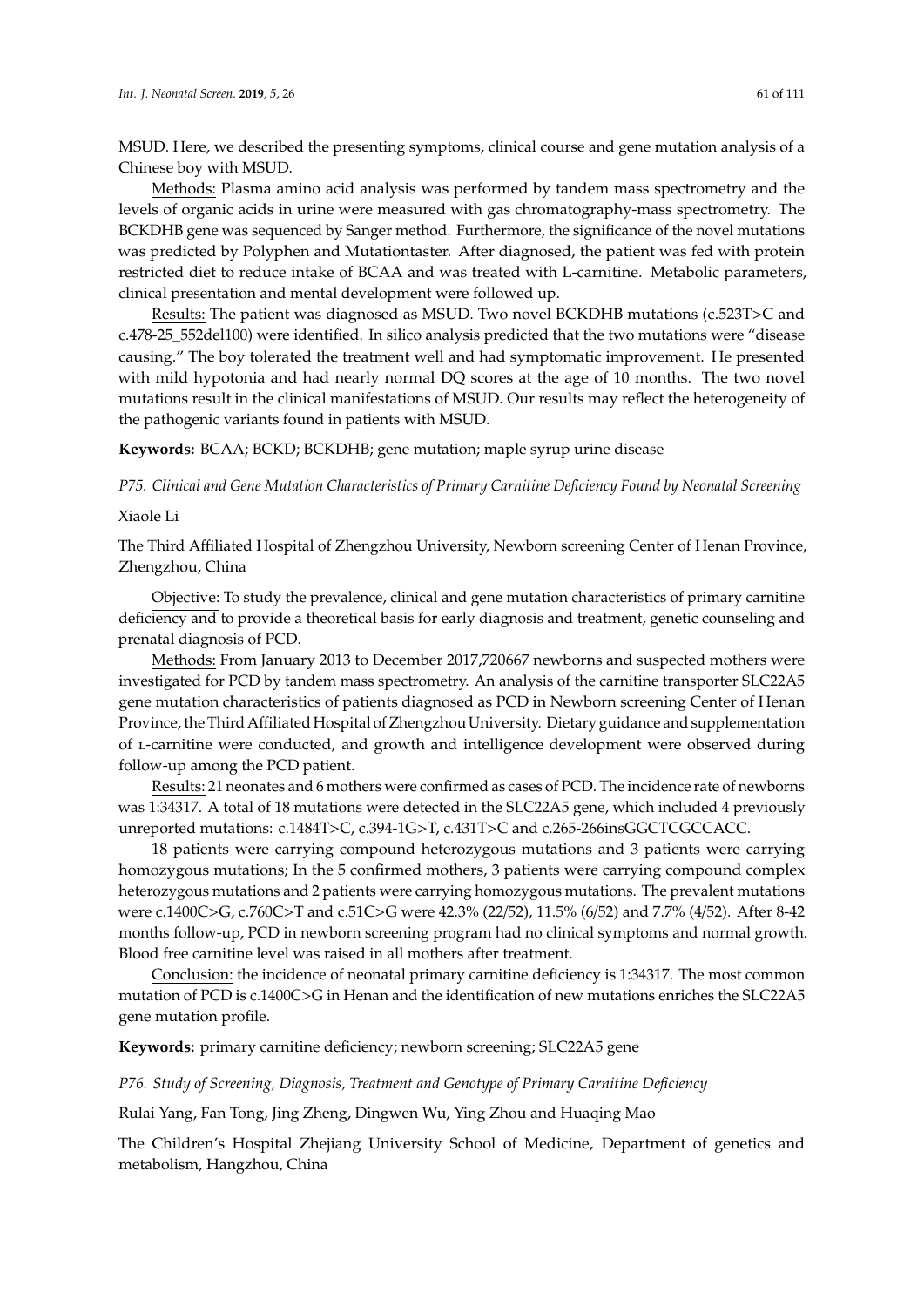Objective To investigate the clinical diagnose, treatment and genetic features of infant and maternal primary carnitine deficiency (PCD) in newborn screening.

Method Blood samples of newborns were collected for the genetic metabolic diseases screening by tandem mass spectrometry in Zhejiang province. The infants with lower C0(cut-off value = 10 mmol/L) and their mothers were recalled for diagnosis.

Result A total of 4459 infants were detected with lower C0 and finally 121 subjects were diagnosed with PCD in 3,040,815 newborns screening program. The prevalence rate was 1/25,131 and the positive expected value was 2.71%. The complete follow-up data of 111 infant PCD showed that the initial screening time was  $3.99 \pm 1.81$  days, the diagnosis time was  $27.02 \pm 9.23$  days, the initial screening C0 was  $5.94 \pm 1.89$  mmol/L, the recalled C0 was  $4.99 \pm 1.93$  mmol/L. With the treatment of L-carnitine, the C0 level at maintenance dose was  $24.94 \pm 10.26$  mmol/L, which was significantly higher than that of pre-treatment  $(t = 4.51, p < 0.01)$ . Furthermore, 64 maternal PCD patients were identified with a prevalence of 1/47,513 and an average C0 of 3.31 ± 1.79 mol/L. The average C0 in initial screening of their infants was  $5.24 \pm 1.96$  mmol/L; the average C0 in recall was  $28.72 \pm 15.54$  mmol/L. The most common mutation was c.1400C>G (p.S467C) in the infant cases with PCD, accounting for 39.05%; and followed by c.51C>G (p.F17L) mutation. Among maternal cases with PCD, the SLC22A5 c.1400C>G (p.S467C) mutation accounted for 36.67%. Except for 2 deaths due to unknown reasons, other PCD patients were avoided starvation and given long-term standardized treatment with l-carnitine.

Conclusion PCD can be detected early by newborn screening, however maternal carnitine deficiency should be excluded. SLC22A5 c.1400C>G (p.S467C) is the most common mutation identified in PCD patients in our cohort. The treatment of L-carnitine is effective.

### *P77. Genetic analyses of Primary Carnitine Deficiency in Guangxi China with two novel mutations*

Jinsi Luo, Mengting Li, Sheng Yi, Guoxing Geng and Xin Fan

Guangxi Maternal and Child Health Hospital, Department of Genetic and Metabolic Central Laboratory, Nanning, China

Background Primary Carnitine Deficiency is a human autosomal-recessive inherited congenital myasthenic syndrome with either metabolic decompensation or cardiac and myopathic manifestations which most common presentations in infancy and early childhood. Primary systemic carnitine deficiency is caused by mutations of the SLC22A5 gene.

Objective The objective of this study was to evaluate the molecular basis of Primary Carnitine Deficiency in twenty-six Chinese patients.

Patients and Methods Peripheral venous blood samples were collected from twenty-six unrelated patients. The technology of High liquid chromatography tandem mass spectrometry (HPLC/MS/MS) was used to screen congenital genetic metabolic disease and twenty-six patients with CDSP were diagnosed. The SLC22A5 genes of all individuals were analyzed by direct DNA sequencing and the sequences compared with are reference database and bioinformatics analysis.

Results Among the 26 Primary Carnitine Deficiency patients, a total of 13 variants were detected in the 52 alleles of 26 patients with Primary Carnitine Deficiency, 2 of which were novel variants: c.516delC and c.1031C>T (p.T344I). The population screening and the bioinformatic analysis to determine the effects of the mutations, which revealed these two novel mutations were pathogenic. A correlation analysis between patient phenotype and gene variant frequency showed that c.1400C>G (p.S467C) and c.51C>G (p.F17L) may be the hotspots of SLC22A5 in Primary Carnitine Deficiency in Guangxi, China.

Conclusions In conclusion, the mutational spectrum underlying Primary Carnitine Deficiency in Guangxi China was established for the first time and the functional analysis of 2 novel SLC22A5 gene expands the mutation spectrum of oculocutaneous albinism. Correlation analysis between variants frequencies in compound heterozygous patients and phenotype severity is helpful for phenotypic prediction.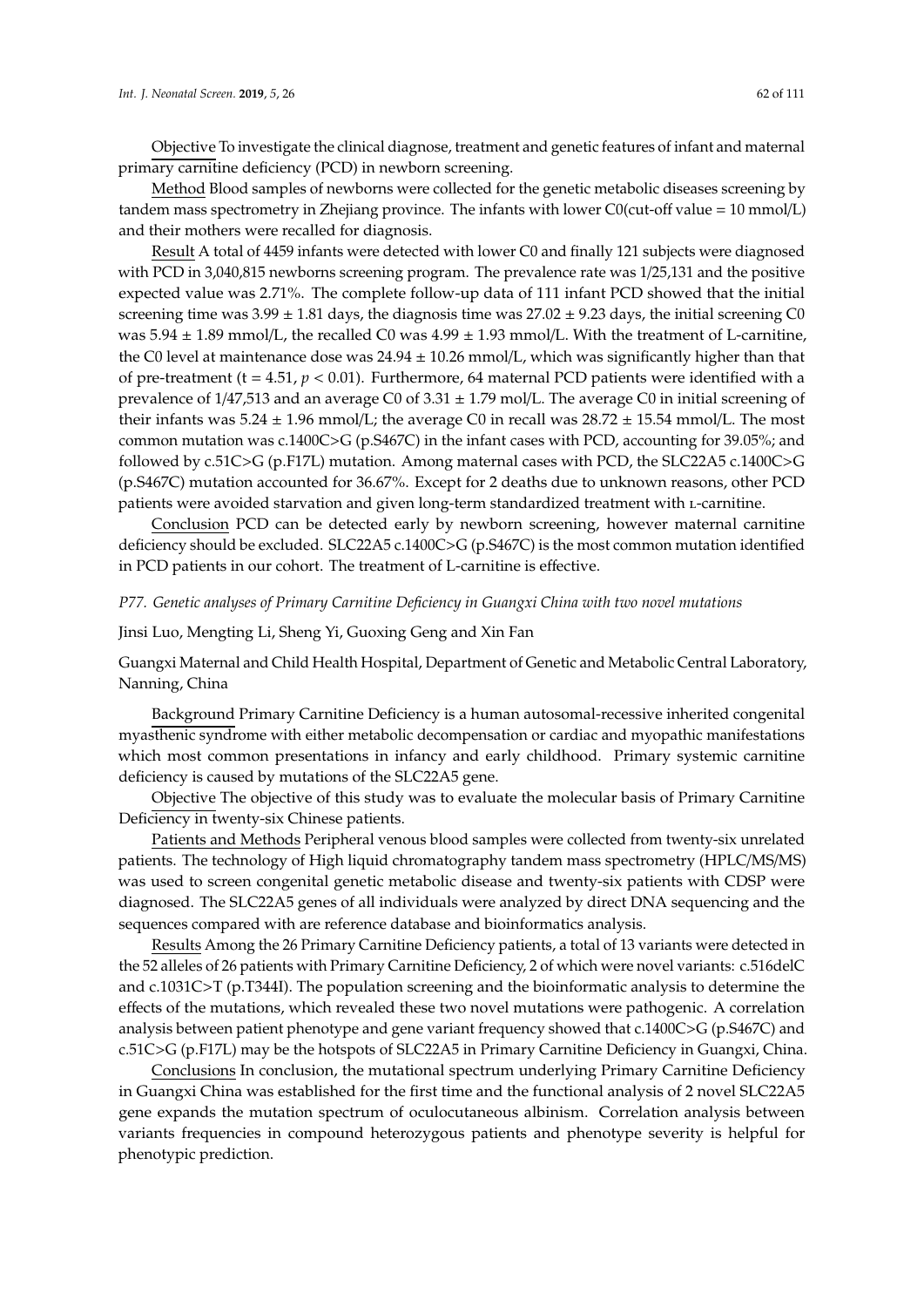# *P78. Analysis of Serial Mass Spectrometry Screening Results of Neonatal Genetic Metabolic Diseases in Guangxi*

Xiaotao Huang, Xin Fan, Jingsi Luo, Guoxing Geng and Caijuan Lin

Guangxi Zhuang Autonomous Region Maternal and Child Health Hospital, The Center Laboratory of Genetics and Metabolism, Guangxi Neonatal Disease Scree, Nanning, China

Objective: Understand the incidence of various amino acid, fatty acid and organic acid metabolic defects in Guangxi and provide a basis for the prevention and treatment of neonatal genetic diseases.

Methods: A sample of 480,000 cases of neonatal dry blood filter papers received by our laboratory from May 2011 to December 2018 were selected for screening for genetic metabolic diseases by tandem mass spectrometry. Those with positive screening were recalled for blood collection for reexamination, urine gas chromatography-mass spectrometry, biochemical metabolites and enzymatic detection were performed when necessary and gene diagnosis was performed.

Results: of the 480,000 live births, 6,000 were initially screened positive, with a positive screening rate of 1.25%. A total of 62 cases of genetic metabolic disease were diagnosed, including 35 males and 27 females. The overall incidence rate was 1/7742, including 18 cases of amino acid metabolic diseases, the incidence rate was 1/26667 and fatty acid metabolic diseases were 33 cases. The incidence rate was 1/14545. 11 cases of organic acid metabolism, the incidence rate is 1/43,636. Among the 33 cases of fatty acid metabolic disease, 23 cases were primary carnitine deficiency, with the incidence of 1/20870.

Conclusion: Primary carnitine deficiency is the most common genetic metabolic disease among newborns in Guangxi. Combined with clinical symptoms, tandem mass spectrometry can be used in the early screening of neonatal genetic metabolic disease and guide clinical diagnosis.

**Keywords:** tandem mass spectrometry; neonatal genetic metabolic disease; incidence rate

# *P79. A Simple Diagnostic Test for Carnitine-Palmitoyltransferase I Deficiency Using Tandem Mass Spectrometer*

# Yosuke Shigematsu, Miori Yuasa, Keiichi Sugihara, Ikue Hata and Go Tajima

## University of Fukui, Department of Pediatrics, Fukui, Japan

Carnitine palmitoyltransferase-I (CPT-I) plays an important role in mitochondrial membrane carnitine cycle through the formation of long-chain acylcarnitines from carnitine and acyl-CoAs derived from long-chain fatty acids. The patients with CPT-I deficiency show hypoketotic hypoglycemia during infancy and are detected by newborn screening using tandem mass spectrometer (MS/MS) with a screening marker of the ratio of free carnitine to long-chain acylcarnitines and such confirmation tests as enzyme assay or gene analysis are necessary. Thus, we evaluated whether MS/MS measurement of deuterium-labeled acylcarnitines in peripheral blood mononuclear cells (PBMCs) after the load of deuterium-labeled palmitic acid (d31-PA) and deuterium-labeled octanoic acid (d15-OA) was effective to diagnose CPT-I deficiency. PBMCs, collected heparinized blood, were incubated for 2 hours together with d31-PA and d15-OA. The washed PBMCs were homogenized in methanol and the homogenate was measured by precursor ion scanning using Sciex API-4000 LC-MS/MS system. Although less amounts of deuterium-labeled palmitoylcarnitine (d31-C16), which was formed from d31-PA by CPT-I, were detected in PBMCs from patients with CPT-I deficiency than those from controls, the decreased levels varied considerably according to the number and viability of the collected PBMCs. Otherwise, the ratios of deuterium-labeled butanoylcarnitine (d7-C4)/d31-C16 were significantly higher in patients with CPT-I deficiency than in controls. While d31-C16 is hardly formed in PBMCs from patients with CPT-I deficiency, d7-C4 is normally formed both in patients with CPT-I deficiency and in controls from d15-OA, which is transported into mitochondria without the action of CPT-I and is metabolized thorough beta-oxidation. In conclusion, in our simple loading test using MS/MS together with d15-OA and d31-PA, the ratio of d7-C4/d31-C16 in PBMCs, which is hardly influenced by cell number or viability, is used as a useful marker to diagnose CPT-I deficiency.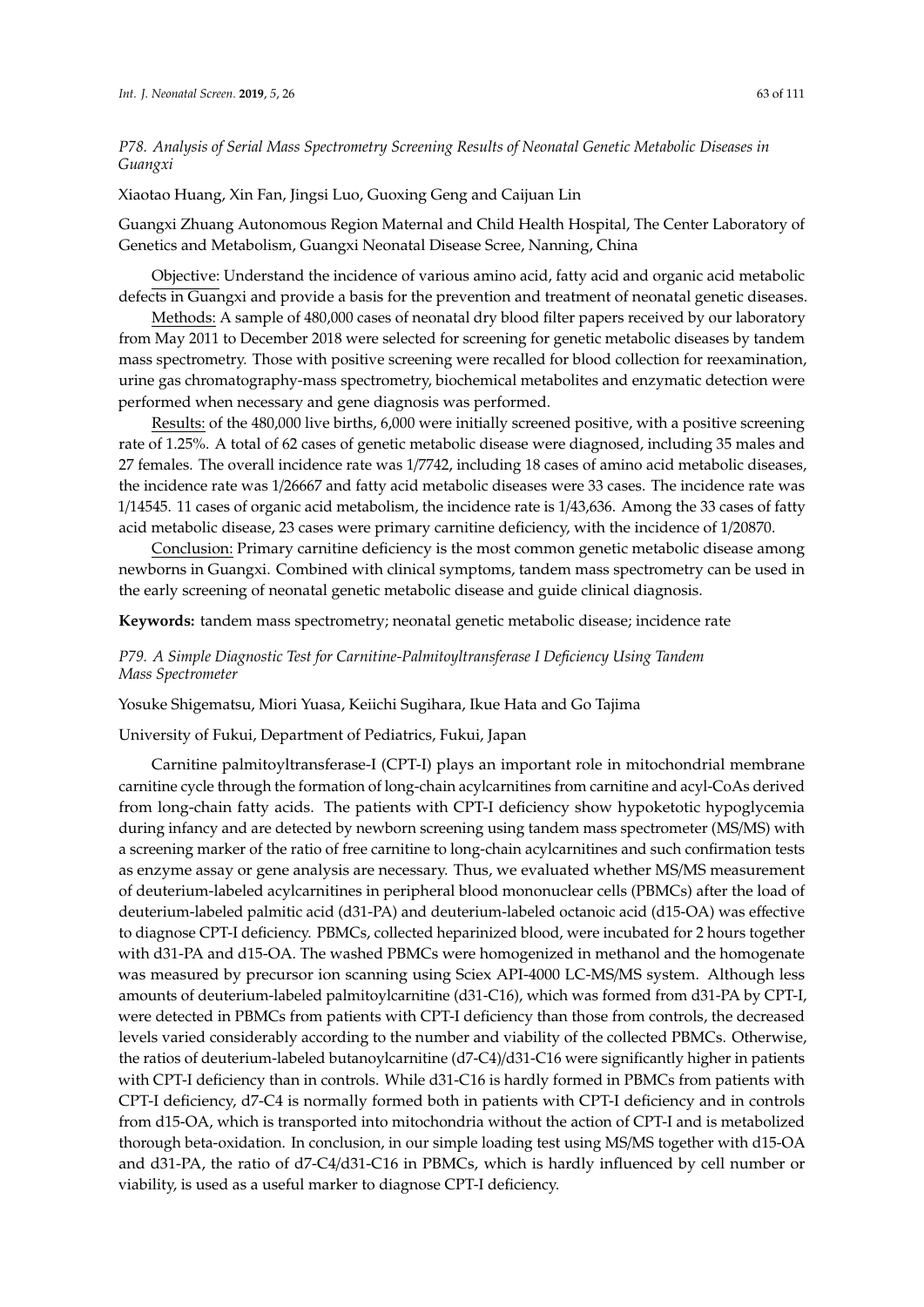# *P80. Neonatal Screening for Carnitine Palmitoyltransferase II Deficiency in Japan Using (C16* + *C18:1)*/*C2 and C14*/*C3*

Go Tajima, Keiichi Hara, Miyuki Tsumura, Reiko Kagawa, Akari Utsunomiya, Satoshi Okada, Miori Yuasa, Ikue Hata, Yosuke Shigematsu and Seiji Yamaguchi

National Center for Child Health and Development, Division of Neonatal Screening, Tokyo, Japan

Background: Carnitine palmitoyltransferase (CPT) II deficiency is one of the most common forms of mitochondrial fatty acid oxidation disorder. Among Caucasians, there is a highly prevalent variant of CPT2 gene, p.S113L, which is known to cause myopathic symptoms and patients of this phenotype is reportedly difficult to detect by neonatal screening (NS). Comparatively, the ratio of hypoglycemic phenotype is apparently higher in Japan, where a reliable method of NS for this potentially fatal disease has been anticipated.

Methods: Dried blood specimens (DBS) were collected on 4th or 5th day after birth. Based on our experience of an infantile case of CPT II deficiency presenting hypoglycemic encephalopathy which had been missed in the NS using C16 and C18:1 concentration as indices, we adopted the (C16 + C18:1)/C2 ratio (cutoff 99.9%ile) as an alternative primary index. Positive cases were assessed by enzymatic and genetic analysis.

Results: The disease was diagnosed in seven of 21 NS-positive subjects. The values for (C16 + C18:1)/C2 of the affected newborns partly overlapped with those of the non-affected. Among several other indices proposed previously, C14/C3 differentiated the affected patients from the non-affected. Based on these findings, the nationwide NS for CPT II deficiency using (C16 + C18:1)/C2 and C14/C3 as indices (both cutoffs 99.9%ile) started in April 2018. By April 2019, the total number of NS-positive subjects we examined reached 40 and CPT II deficiency was diagnosed in 13. The frequent variants were p.F383Y and p.E174K, both had been reported in fatal Japanese patients. However, we diagnosed the disease in four little children showing rhabdomyolytic symptoms without hypoglycemia, whose values for these two indices in newborn DBS were far below the cutoffs.

Conclusion: Though it seems still difficult to find patients of myopathic-type CPT II deficiency by NS without fail, our system is expected to save many affected children in Japan where hypoglycemic type of the disease apparently predominates.

# *P81. Clinical Data and Gene Mutation Analysis in Carnitine Palmitoyl Transferase 1A Deficiency Patients*

## Lianshu Han and Xuefan Gu

Xinhua Hospital, Shanghai Jiaotong University School of Medicine, Department of Pediatric Endocrinology and Genetic, Shanghai Institute for Pediat, Shanghai, China

Objective To analyze the clinical characteristics and gene mutations of patients with carnitine palmitoyl transferase 1A deficiency (CPT1AD), to improve the doctors' understanding of the disease.

Methods The clinical data and biochemical data of the children were collected. The blood free carnitine and acylcarnitines was detected with tandem mass spectrometry and CPD1A gene in children and their parents were detected with PCR.

Results One of 4 children was found by neonatal screening with no clinical symptoms. The remaining 3 cases were acute onset induced by fever, vomiting and diarrhea. The acute phase of case 1 is characterized by convulsion, coma with feeding intolerance and mental retardation development; case 2 acute stage manifested as convulsion, jaundice, limb weakness, abnormal respiration and coma with delayed motor; the acute phase of case 3 showed convulsion, hepatomegaly and hypoglycemia and the blood glucose as low as 0.1mmol/L. In all 4 patients C0 increased, C16, C18 decreased and C0/(C16+C18) increased. There are 7 mutations in CPT1A gene by analyzing (c.281+1G>A, c.693+1G>A, c.968-8C>T, c.946C>T (p.R316W), c.956G>T (p.G319V), c.1787T>C (p.L596P), c.2201T>C (p.F734S). At present, by avoiding hunger and dietary guidance follow-up, case 1 and case 2 have mental retardation and case 3 and case 4 are the same as normal healthy children.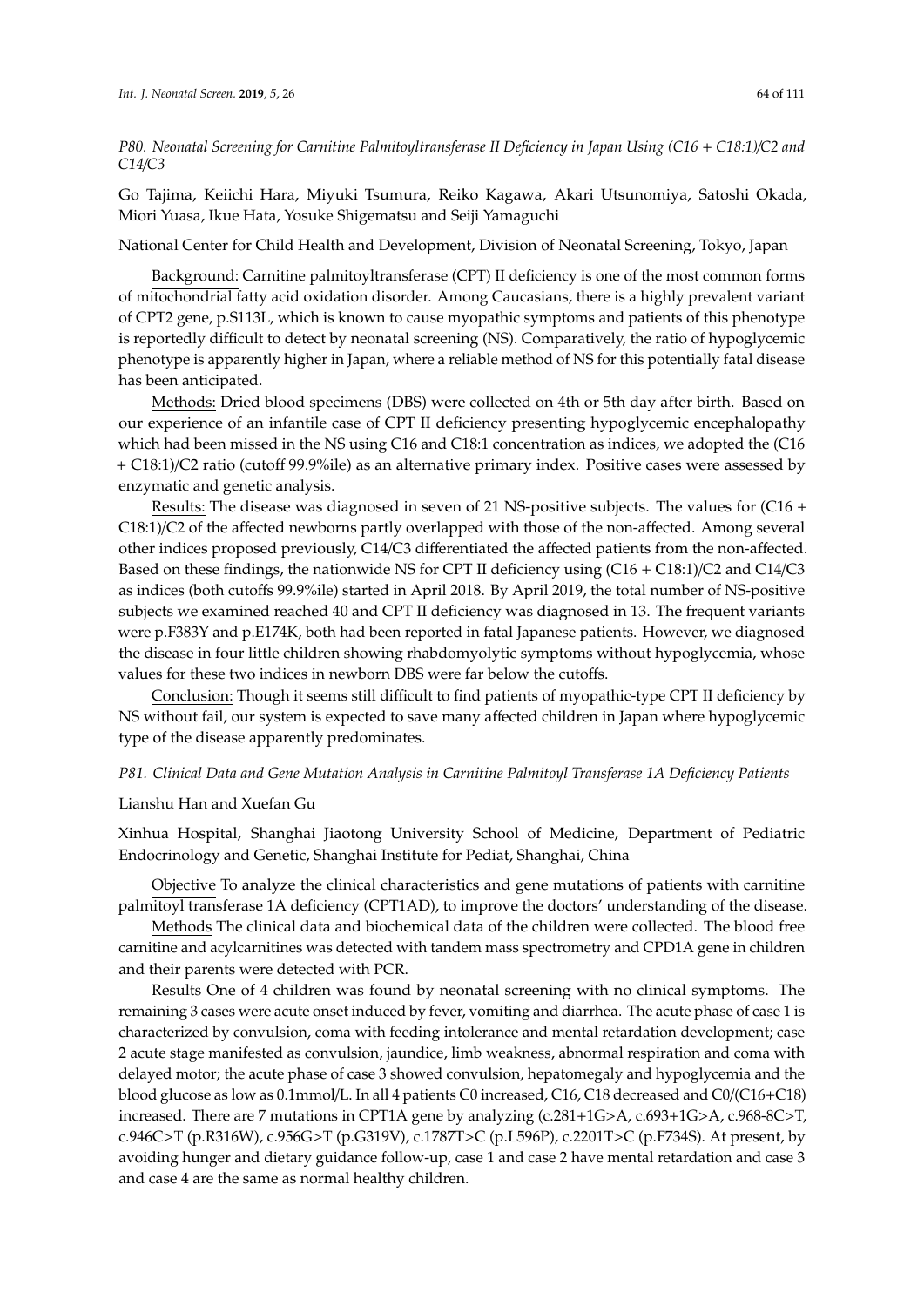Conclusion The C0 increased, C16, C18 decreased and C0/(C16+C18) increased in acylcarnitines with MS/MS has a great value in diagnosis of CPT1AD. Neonatal screening is helpful to the early diagnosis. This research has found 7 pathogenic mutations in CPT1A gene, which enriches the CPT1A gene mutation spectrum and provides evidences for genetic counseling of the patient's pedigree and prenatal diagnosis.

### *P82. Clinical, Biochemical and Genetic Heterogeneity in Carnitine Palmitoyltransferase 1A(CPT1A) Deficiency*

Jing Zheng, Yaping Shen, Yanhua Xu, Dingwen Wu and Rulai Yang

The Children's Hospital Zhejiang University School of Medicine, Department of Genetics and Metabolism, Hangzhou, China

Objectives: To investigate the genetic, biochemical and clinical characteristics of CPT1A patients and to explore the genotype to phenotype relation.

Methods: The blood samples of 3,040,815 newborns in Neonatal Screening Center of Zhejiang Province were collected during January 2009 to December 2018 and then screened for genetic metabolic diseases by tandem mass spectrometry (MS/MS). CPT1A deficiency was defined by the presence of elevated ratio of C0/C16+C18 acylcarnitines (increased C0 with low or normal long-chain acylcarnitines) in plasma and further confirmed by genetic analysis of CPT1A gene. The CPT1A variants obtained by sequencing were be classified based on ACMG standards and guidelines. The prognosis and follow-up of patients with CPT1A deficiency were also evaluated.

Results: A total of 12 cases (4 females and 8 males) of CPT1A deficiency from 10 families were diagnosed, with a birth-prevalence of at least 1:253 401. Elevated levels of C0 and decreased C18 as the most prominent species were observed in all of our patients. The average C0 level of was  $129.46 \pm 61.99$  $\mu$ mol/L, C16 was 0.43 ± 0.27, C18 was 0.17 ± 0.07 C0/C16+C18 was 312.28 ± 278.53. Molecular analysis showed 14 CPT1A variants (13 novel) including 1 frameshift mutation, 1 splicing mutation and 12 missense mutations were identified among the 11 patients. In addition, 2 patients were homozygous genotype, 7 patients were compound heterozygous genotype. For the two remaining patients, only one variant in a heterozygous state was detected. During 5–28 month follow-up, all of these subjects with routine treatment remained asymptomatic and had normal intelligence and physical development.

Conclusions: Although the clinical and biochemical features of these affected subjects identified in newborn screening program were rather homogeneous, the CPT1A mutations they carried were quite differently. Early intervention and management was very effective and important for CPT1A patients.

## *P83. Peripheral Blood Level of Carnitine in Neonates and Influencing Factors*

#### Hua Tang

Hunan Maternal and Child Health Hospital, Medical Genetics, Changsha, China

Objective To determine the peripheral blood level of carnitine in neonates and to analyze its influencing factors.

Methods All newborns (*n* = 46250) born in Hunan provincial maternal and child healthcare hospital from 2015 January 1 to 2017 December 31 were included in this study, except for those primary carnitine deficiency and motherhood carnitine deficiency. Heel prick blood samples were collected after 48 hours after birth for determination of carnitine by tandem mass spectrometry. All subjects were grouped according to gender, gestational age, birth weight, number of pregnancies, sample collecting time and whether to be hospitalized. The level of carnitine was analyzed with Mann-Whitney U test, Kruskal-Wallis H test and multiple linear regression.

Results Multivariate linear regression analysis showed that carnitine was influenced the most by whether to be hospitalized, birth weight, gestational age, number of pregnancies, gender and days on blood sampling.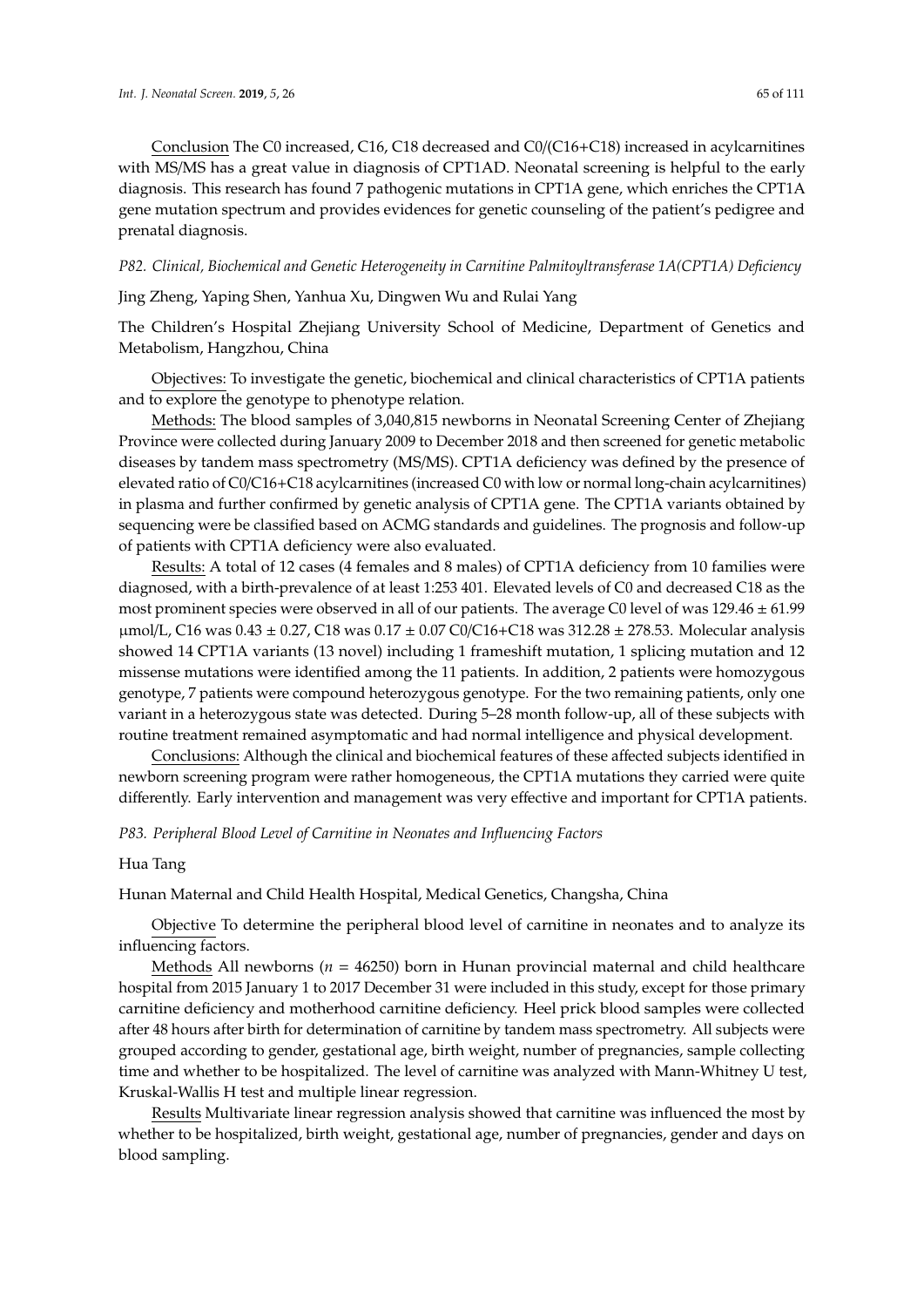Conclusion The peripheral blood level of carnitine in neonates is affected by many factors, such as whether to be hospitalized, whether to be hospitalized.

**Keywords:** carnitine; neonate; tandem mass spectrometry

*P84. Genetic Analysis in Abnormal Metabolism of 3-Hydroxyisovalerylcarnitine*

Dingwen Wu, Bin Lu, Jianbin Yang, Rulai Yang, Xinwen Huang, Fan Tong, Jing Zheng, Ting Zhang, Yaping Shen and Zhengyan Zhao

The Children's Hospital Zhejiang University School of Medicine, Department of Genetics and Metabolism, Hangzhou, China

Objective To investigate the genetic characterization of 3-hydroxyisovalerylcarnitine (C5-OH) metabolic abnormality and provide valuable information for clinical diagnosis and therapy in neonates.

Methods The increased values of C5-OH, C5-OH/C3 and C5-OH/C8 by tandem mass spectrometry from 52 neonates screened were collected and calculated. Genomic DNA was extracted from the whole blood with EDTA anticoagulant of all participants in our cohort. Seventy-nine genes associated with genetic and metabolic diseases including MCCC1, MCCC2, HMGCL, AUH, DNAJC19, HLCS, BTDA and CAT1, were targeted by liquid capture technology. Variation information of these genes was obtained by high-throughput sequencing and bioinformatic analysis and then was classified based on ACMG standards and guidelines. Furthermore, these 52 neonates were divided into four groups including wild-type, MCCC1-maternal-mutation, MCCC1-paternal-mutation and MCCC2-mutation according to their genotypes. Statistical analysis by Wilcoxon rank-sum test was carried out for the increased multiples of C5-OH calculated in neonatal screening. Differences were considered significantly at a  $p < 0.05$ .

Results We identified 21 MCCC1 variants (14 novel) in 37 cases, 6 MCCC2 variants (5 novel) in 4 cases. The increased multiples of C5-OH calculated in MCCC1-maternal-mutation and MCCC2-mutation groups were significantly higher than that in wild-type group (*p* < 0.05), while there was no significant difference between MCCC1-paternal-mutation group and wild-type group (*p* > 0.05).

Conclusion 1. Mutations on MCCC1 and MCCC2 genes are the major genetic causes for the increased C5-OH in neonatal screening. 2. Paternal single heterozygous mutation on MCCC1gene only leads to a mildly increased C5-OH, while maternal single heterozygous mutation can contribute to the moderately to severely increased C5-OH and so the maternal MCCD should be excluded.

**Keywords:** 3-hydroxyisovalerylcarnitine; genetic testing; gene; mutation; neonatal screening

*P84a. Neonatal Screening on Tandem Mass Spectrometry as a Powerful Tool for Emerging and Underestimated Diseases in Newborns and Their Parents: The Experience of Catania Screening Center*

Maria Anna Messina, Federica Raudino, Riccardo Iacobacci, Concetta Meli and Agata Fiumara

Expanded Newborn Screening Laboratory, Catania, Italy

In 2017 the autonomous region of Sicily adopts the national law on mandatory expanded newborn screening (ENS) and sets 1 December 2017 as starting date.

Herein we report the achievements of the Catania screening center, focusing on the power of expanded screening to bring to light emerging and underestimated diseases in babies and in their parents.

The ENS is performed using the NeoBase2 kit on QSight 210MD screening system, a new high-throughput tandem mass platform.

In 21 months, we screened more than 34,000 babies and we diagnosed 7 hyperphenylalaninemia, 1 citrullinemia type I, 1 glutaric acidemia type I, 1 propionic acidemia, 1 isovaleric acidemia and 4 short chain acilCoA dehydrogenase deficiency (SCAD).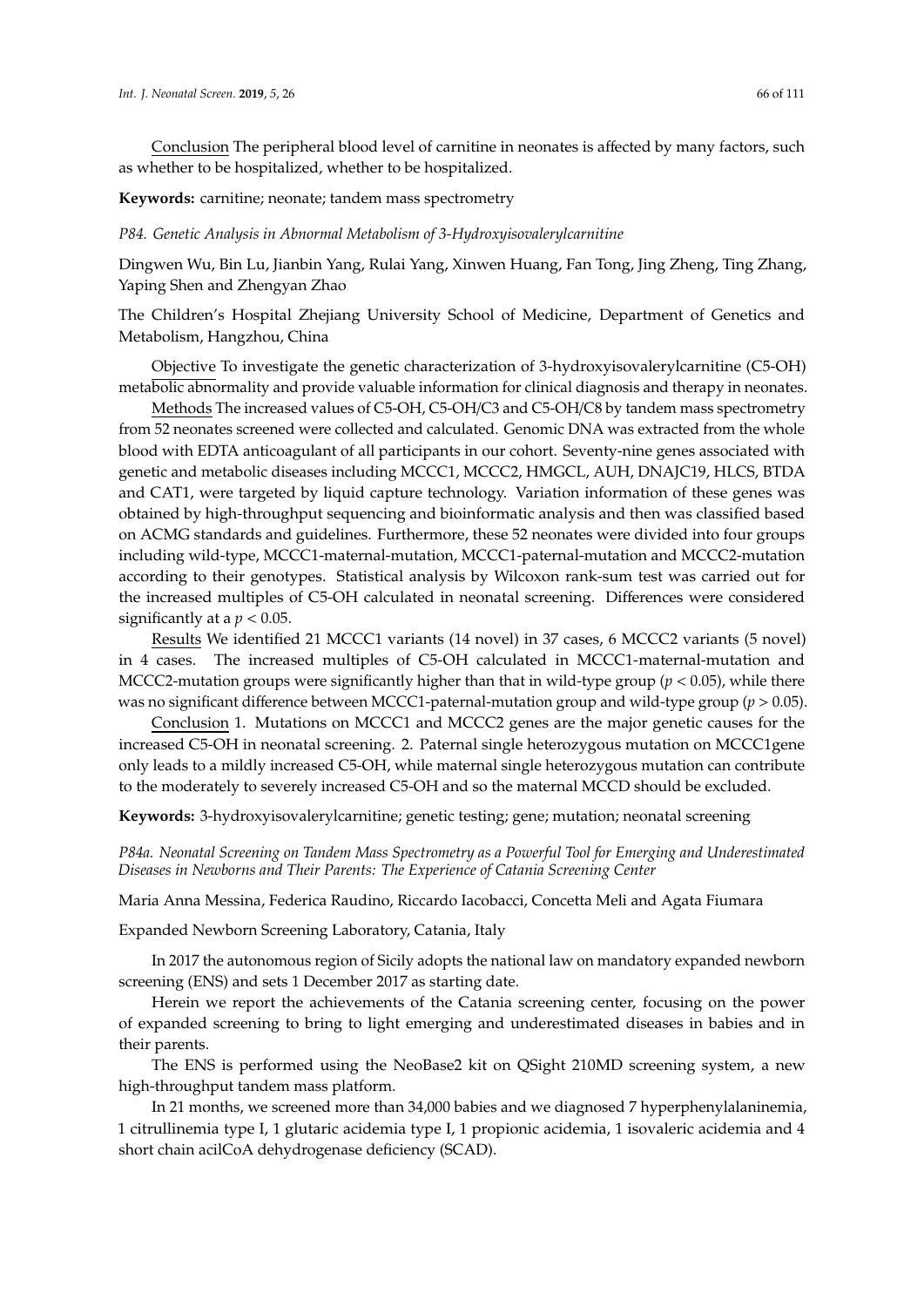As known, SCAD involves accumulation of butirylcarnitine (C4), however of the 40 recalled babies only four shown ethylmalonic acid in urine. Genetic analysis carried out on their parents and siblings confirmed one father and one sister homozygous. One recalled baby did not show ethylmalonic acid in urine but its father shown high value of C4 and elevated excretion of ethylmalonic acid, resulting affected.

The Italian report disclose an incidence for SCAD of 1:46,576 but our data show a significant SCAD underestimation.

Five babies out of 53 recalled babies for propionylcarnitine build up, did not show any acid excretion but parents investigation disclosed a maternal deficit of B12 vitamin.

Finally, high values of 3-OH-isovalerylcarnitine (C5OH) leaded on misdiagnosis of 3-methylcrotonylcarboxilase deficiency, since the babies resulted heterozygous with persistent C5OH high values and 3-OH-isovaleric acid excretion.

Our results demonstrate as ENS is a powerful tool to disclose particular metabolic condition, which represent a new challenge for clinicians and biochemists.

#### G. Lysosomal Storage Disorders

### *P85. Newborn and High-Risk Screening of Gaucher Disease in Japan*

Takaaki Sawada, Ken Momosaki, Jun Kido, Shirou Matsumoto, Fumio Endo and Kimitoshi Nakamura

#### Kumamoto University, Pediatrics, Kumamoto, Japan

Background: Gaucher disease (GD) is an autosomal recessive lysosomal storage disorder caused by the deficiency of glucocerebrosidase enzyme activity. In Japan, enzyme replacement therapy has been available for all subtypes of GD, even if they have acute neurological symptoms. However, as GD is rare and patients may show heterogeneous clinical symptoms, many patients are either misdiagnosed or remain undiagnosed. So, we conducted two approaches to detect GD patients, newborn screening and high-risk screening.

Methods: Both screening methods have been performed using an enzymatic assay on the dried blood spot (DBS) samples. Subjects with low β-glucocerebrosidase (GBA) activity on DBS were analyzed for mutations in GBA by using long-range PCR and next-generation sequencing technology.

Results: In newborn screening, we measured GBA activity on DBS of 37,841newborns and re-examined six samples with low enzyme activity. Among them, we confirmed two GD patients by analysis of GBA mutations. In high-risk screening, we measured GBA activity of 102 patients with various neurological symptoms, which might be suggestive of neuronopathic GD. We re-examined six patients with low enzyme activity and two patients were diagnosed with GD by gene analysis. We started ERT and their hematological and visceral symptoms had been reduced with the exception of one lethal type patient.

Conclusions: In both screening methods, we could detect GD patients and lead to treatment using ERT. Newborn screening can find GD patients to be born and high-risk screening may find undiagnosed neuropathic GD patients. As a relatively high incidence of neuronopathic GD has been reported, this combination of screening methods may be effective in Japan.

## *P86. Multiplex-Measurement of Enzyme Activity for Lysosomal Storage Disorders Using LC-MS*/*MS*

## Ryuichi Mashima, Mari Ohira and Torayuki Okuyama

National Center for Child Health and Development, Clinical Laboratory Medicine, Tokyo, Japan

Background: Lysosomal storage disorders (LSDs) are characterized by the accumulation of lipids, glycolipids, oligosaccharides, mucopolysaccharides and other biological substances because of the pathogenic deficiency of lysosomal enzymes. Such diseases are rare; thus, a multiplex assay for these disorders is effective for the identification of affected individuals as a part of neonatal screening.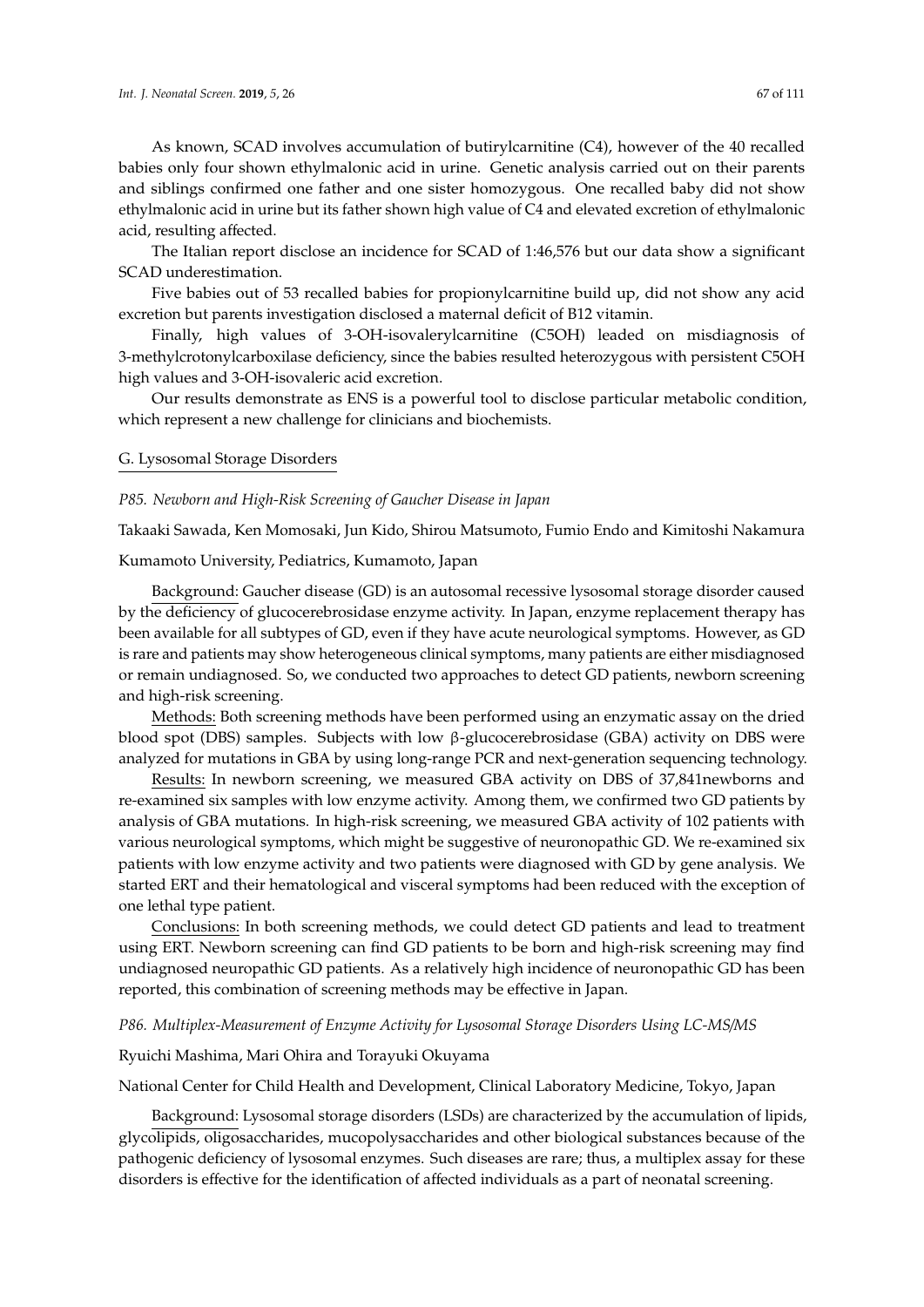Methods: In this study, 11 enzyme activities were determined using LC-MS/MS. The activity was calculated based on the concentration of internal standard for each enzyme reaction product. Enzyme reaction was performed at 37 ◦C for 20 h.

Results: We performed a validation study using dried blood spot (DBS) samples with 100% and 5% enzyme activity for quality control (QC). Under the assay condition, the analytical range, defined as the ratio of the peak area of the enzyme reaction products from the DBS for QC with 100% enzyme activity to that from the filter paper blank sample, was between 14 for GALN and 4561 for GLA. Based on these results, the distribution of the enzyme activity for the 11 LSD enzymes was further examined. Consistent with the previous data, the enzyme activity exhibited a bell-shaped distribution with a single peak. The averaged enzyme activity for the healthy neonates was as follows:  $GLA$ ,  $3.80 \pm 1.6$ ; GAA,  $10.6 \pm 4.8$ ; IDUA,  $6.4 \pm 2.3$ ; ABG,  $8.6 \pm 3.1$ ; ASM,  $3.3 \pm 1.1$ ; GALC,  $2.8 \pm 1.3$ ; ID2S,  $16.7 \pm 6.1$ ; GALN,  $1.2 \pm 0.5$ ; ARSB,  $17.0 \pm 8.7$ ; NAGLU,  $4.6 \pm 1.5$ ; and GUSB,  $46.6 \pm 19.0$  mmol/h/L (mean  $\pm$  SD,  $n = 200$ ). In contrast, the enzyme activity in disease-affected individuals was lower than the minimum enzyme activity in healthy neonates.

Discussion: The results demonstrate that the population of disease-affected individuals was distinguished from that of healthy individuals by LC-MS/MS-based technique.

### *P87. Successful Newborn Screening for Gaucher Disease Using Fluorometric Assay in Shanghai*

#### Huiwen Zhang

Xinhua Hospital, Shanghai Jiao Tong University School of Medicine, Pediatric Endocrinology and Genetic Metabolism, Shanghai, China

Background Gaucher disease (GD) is an inherited metabolic disorder that involves accumulation of glycolipid glucocerebroside in monocyte-macrophage cells, which can result in multiple organ damage. Enzyme replacement and substrate reduction therapies have improved the potential for early diagnosis and treatment. Determining the true incidence of this rare disease is critical for relevant policy establishment. Newborn screening allows for early diagnosis and a comparatively accurate incidence of GD.

Methods A fluorometric method to detect acid  $\beta$ -glucocerebrosidase (GBA) activity on a dried blood spot punch was developed. Validity and feasibility of the fluorometric method was demonstrated by examining 116 healthy controls, 19 confirmed GD patients and 19 obligate carriers. GBA activity was measured on dried blood spots of 80,855 newborns. Samples from positively screened newborns were reanalyzed by a leukocyte GBA activity test and GBA gene analysis. Plasma glucosylsphingosine level was determined as a biomarker of the pathophysiology of GD.

Results GD patients were distinguished from healthy controls and obligate carriers using the fluorometric method. Mean GBA activity in newborn screening specimens was  $145.69 \pm 44.76 \mu$ mol/L/h (*n* = 80,844). Three children had low GBA activity, of which one child had low GBA activity on the second dried blood spot specimen. Leukocyte, genetic and biomarker analysis confirmed the diagnosis and indicated that this child was in the early stages of GD.

Conclusions Screening for GD by fluorometric analysis of GBA activity is an efficient and feasible technology in newborns.

# *P88. Clinical, Biochemical Analysis and Genetic Features of Four China Case with Mucopolysaccharidosis IIIC*

#### Xiaolan Gao

#### XinHua Hospital, Pediatric Endocrine, Shanghai, China

Objective Mucopolysaccharidosis type III (MPS III), known as Sanfilippo syndrome, which is a kind of autosomal recessive genetic disease, caused by the lack of four subtypes of enzymes that does not completely degrade acidic mucopolysaccharides (glycosaminoglycans GAGs), which finally leading to a lysosomal storage disease. The main component of GAGs in the urine sample of this case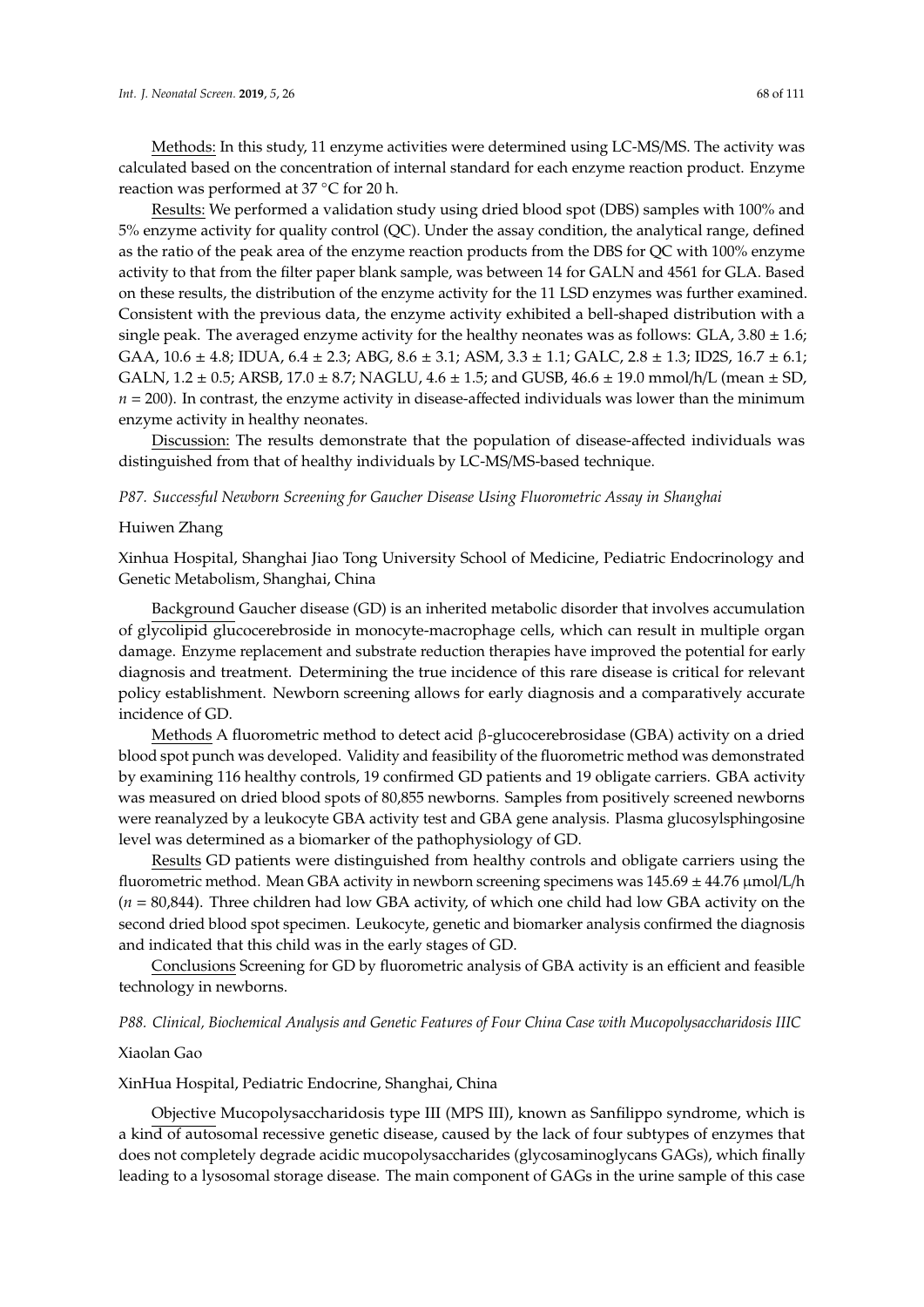is heparan sulphate HS, which can be divided into type A, B, C and D clinically, of which type C and D are rare. This article introduces four domestic cases of MPS IIIC (acetylcoenzyme A: α-glucamine N-acetyltransferase, OMIM252930) patient.

Results In four patients, the concentration of GAGs in urine was significantly increased and the heparin sulfate band (HS) was found in the results of urine mucopolysaccharide vinegar fiber film electrophoresis, also, the results of leukocyte zymography were lower than the normal reference values. Patient 1: HGSNAT mutation was c. 4931G>A; Patient 2: Two known complex heterozygous variants found respectively c. 234 1G>A and c. 1150C>T, p. Arg384A; Patient 3: Found compound heterozygosity: c371G>C, pArg124Thr; c. 1030C>T, p. Arg344Cys. c 371G>C, predicted by the software to affect splicing, which requires enzymology verification; Patient 4: Two complex heterozygous variants c1743delG, P.v582Yfsx18c. 869G>C, p. C290A, P. C290A is a missense mutation with a very low frequency in the population and this locus is not a polymorphic locus, which has not been reported in HDMG professional data.

Conclusions There has not been MPS IIIC reported in China so far. MPS IIIC in our Lab to detected by enzymology for approximately 0.88% of MPS patients in the past years. In this study, we reported the clinical and biochemical analysis of four cases of MPS IIIC in China and the results of screening for hgsnat gene mutations.

**Keywords:** mucopolysaccharidosis type III; heparan sulphate (HS); acetyl coenzyme A: alpha glucosaminide acetyltransferase; hgsnat gene mutation

## *P89. Review of Prospective Newborn Screening Results for Lysosomal Storage Disorders*

### Bradford Therrell

Director, National Newborn Screening and Global Resource Center, Professor of Pediatrics, University of Texas Health Science Center at San Anton, Austin, TX, USA

As countries investigate adoption of newborn screening for lysosomal storage disorders (LSDs), several factors need to be taken into consideration. First, prospective, full-population screening results are available and need to be evaluated to compare the performance of screening methodologies. Two platforms are currently deployed for LSD enzyme testing in dried blood spot specimens—digital microfluidic fluorometry (DMF) and tandem mass spectrometry (MS/MS). Both platforms utilize synthetic substrates but use a different detection methodology. DMF was cleared by FDA in 2017 and more recently MS/MS reagent kits obtained FDA clearance; both have CE-marking.

The ability of each method to discriminate normal from affected samples must take into account the multiple sources of variability (biological/genetic, sample quality, gestational age) that exist between samples. Significant data sets are available from several U.S. states and other countries including Taiwan. The data sets do not show significant differences between the two platforms in terms of the positive predictive value (PPV) though there are some noticeable differences in false positive rates. It is clear, however, from these and other prospective data, that additional measures are required to improve the PPV of LSD screening tests.

That said, newborn screening programs need to carefully evaluate their needs in light of the differences between platforms. Differences include cost of installation, maintenance, ease of use, testing throughput, cross training of technicians and facilities upgrades. We conclude that prospective LSD screening programs in the United States, Taiwan and other countries are excellent, unbiased resources for a comprehensive evaluation of suitability for a newborn screening program. The emerging clinical results reflect the real-world performance of each platform and combined with all other practical issues, the associated costs and workflow also need to be taken into account to determine the best fit.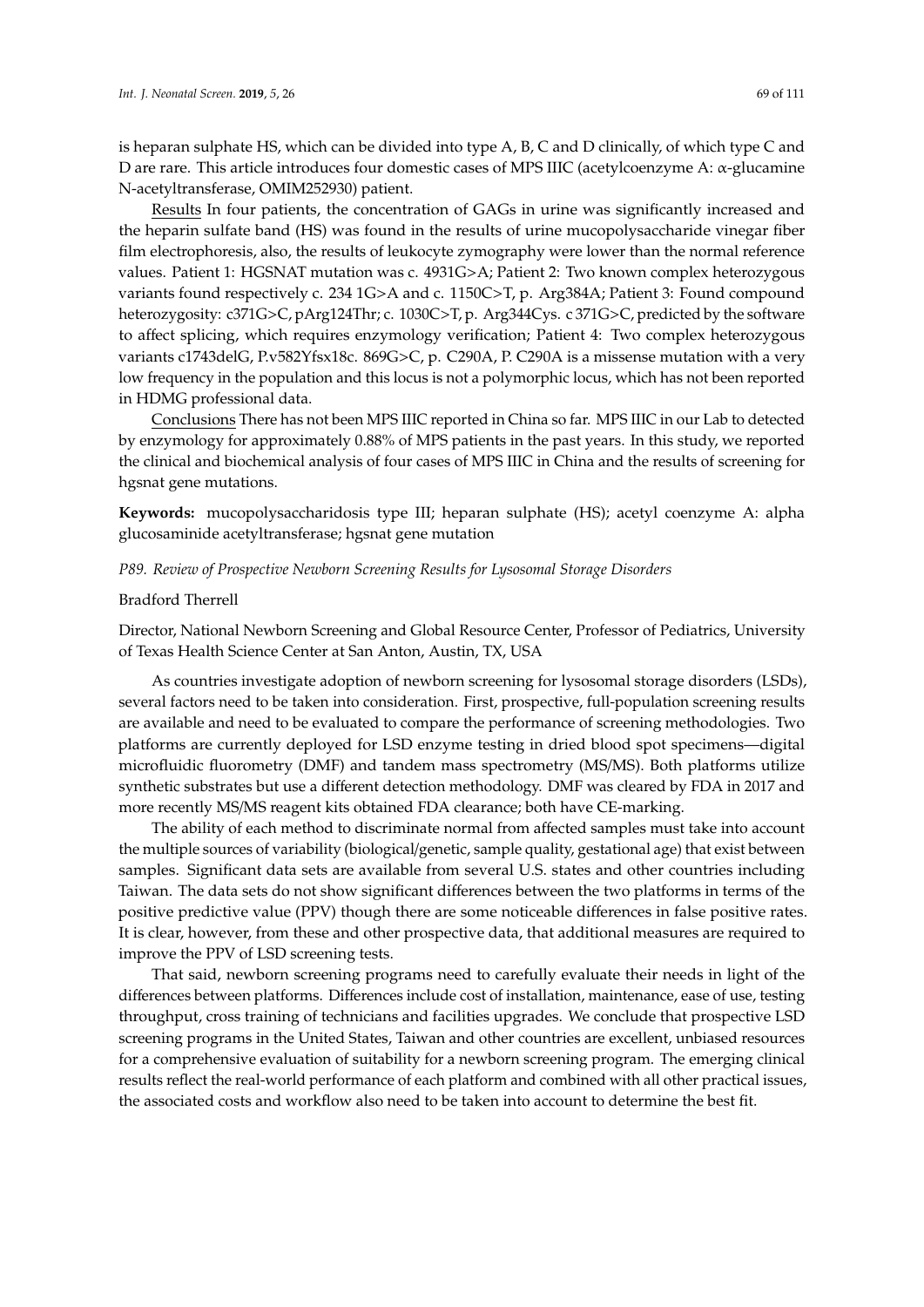# *P90. Clinical Performance Evaluation of the NeoLSD*™ *MSMS kit for Lysosomal Storage Disorder (LSD) Newborn Screening*

Hanne Lindroos, Katja Vaahtera, Ariel Cohen, Marta J Thorbek, Allan M Lund, Jaana Kantola, Pekka Mattsson, Axel Meierjohann and David M Hougaard

# PerkinElmer, Diagnostics, Turku, Finland

The NeoLSD™ MSMS Kit is a new multiplex assay for the quantitative measurement of the activity of the enzymes acid-β-glucocerebrosidase (ABG), acid-sphingomyelinase (ASM), acid-α-glucosidase (GAA), β-galactocerebrosidase (GALC),  $\alpha$ -galactosidase A (GLA) and  $\alpha$ -L-iduronidase (IDUA) in dried blood spots (DBS) from newborn babies. The analysis of the enzymatic activity is intended as an aid in screening newborns for the following lysosomal storage disorders (LSD) respectively; Gaucher Disease, Niemann-Pick A/B Disease, Pompe Disease, Krabbe Disease, Fabry Disease and MPS I Disease. This assay is the first IVD kit bearing CE mark and cleared by FDA to screen newborns for the 6 LSDs.

The objectives of the clinical performance study were to produce newborn population distribution data for each of the 6 enzymes using the NeoLSD™ MSMS assay and demonstrate that the subjects affected with any of the screened disorders can be distinguished from the normal population by using the site-specific cut-offs derived from the population distribution data.

The specimens were archived newborn screening dried blood spot samples from the Danish Newborn Screening Biobank collected from 30 affected—5 Gaucher, 1 Niemann-Pick A, 10 Krabbe, 5 MPS I, 5 Fabry and 4 Pompe—and approximately 4000 unaffected newborns. Clinical outcome was obtained from all samples and used as a comparator for the NeoLSD™ MSMS assay.

NeoLSD<sup>™</sup> MSMS kit was found to correctly identify affected subjects with low lysosomal enzyme activity from the normal population. The sensitivity of the NeoLSD™ MSMS assay was 92.9% and 100%, when two screen negative Fabry samples were included and excluded, respectively. The specificity of the assay was 99.4%, leading to 0.6% false positive rate.

# *P91. Tier 1 and Tier 2 Mass Spectrometry Methodologies for Determining Enzymatic Defects Associated with Krabbe Disease*

# Collin Hill

## PerkinElmer, Diagnostics, Waltham, MA, USA

Krabbe disease is a rare lysosomal storage disorder caused by a defect in the galactosylceramidase (GALC) enzyme, rendering it unable to break down galactolipids which are abundant in the brain. It is believed that the accumulating galactolipids, namely psychosine, contribute to the destruction of myelinating oligodendrocytes, resulting in severe neurological disfunction. Therefore, it is crucial to detect Krabbe during the early days of life, during a critical development window for neonates. Here we describe two mass-spectrometry based assays which determine GALC activity through first tier rapid screening and subsequent confirmatory analysis of psychosine using LC-MS/MS in contrived positive samples.

*P92. Tier 1 Screening for Enzyme Deficiencies Associated with GAMT (Guanidinoacetate Methyltransferase) Using Flow-Injection MS*/*MS*

## Collin Hill

## PerkinElmer, Diagnostics, Waltham, MA, USA

GAMT deficiency is a severe neurological disorder, caused by the toxic accumulation of guanidinoacetate (GAA), resulting in impaired cognitive and motor development. While no therapies for GAMT deficiency have been approved, research has shown that the physiological amino acid ornithine is a competitive inhibitor for AGAT, which produces the neurotoxic GAA. Thus, it is crucial to diagnosis GAMT deficiency during the early days of life, a critical neurological development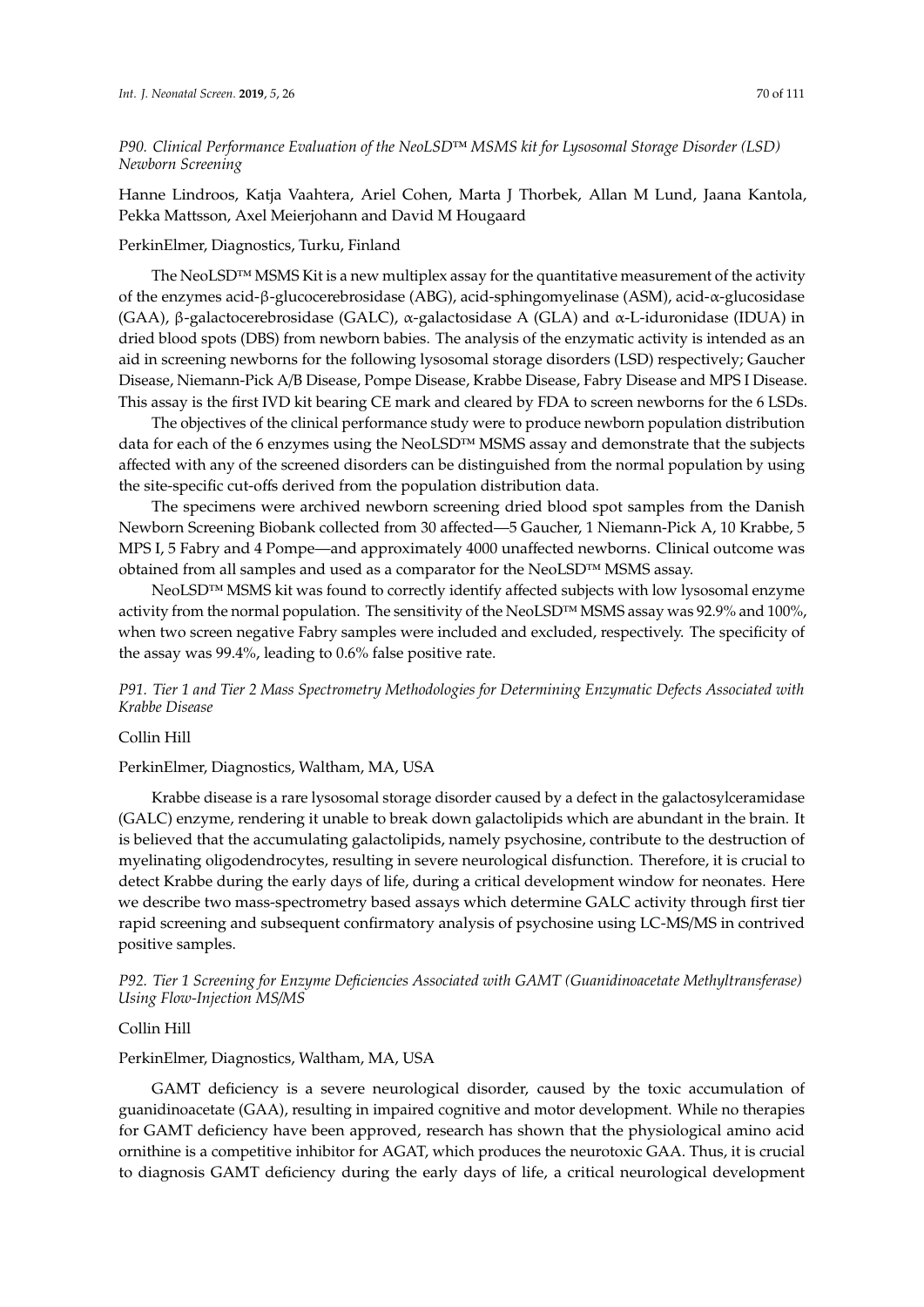window for neonates. Here we describe a flow-injection, non-derivatized method for detection of GAA in contrived positive dried blood spots (DBS). Briefly, blood was spiked with clinically relevant concentrations of GAA to mimic contrived positive samples for GAMT deficiency. Dried blood spots were then made by spotting blood onto filter paper, allowing it to dry, followed by subsequent extraction of GAA. A PerkinElmer QSight<sup>®</sup> 210 MD mass spectrometer was used, for research purposes only, to demonstrate the capability of the assay. Contrived positive DBS with elevated GAA were successfully flagged via the tier 1 methodology and separated from presumed negative DBS. We conclude that the assay and instrumentation used here can accurately screen for enzymatic defects associated with GAMT, as done in a newborn screening laboratory.

*P93. Tier 2 Resampling from Contrived Positive DBS for X-ALD (X-Linked Andrenoleukostrophy) Using the QSight*® *225 MD*

# Collin Hill

### PerkinElmer, Diagnostics, Waltham, MA, USA

Newborn screening labs are responsible for the rapid testing of several hundreds, if not thousands of samples a day for various inborn errors of metabolism. Typically, this is done by a flow-injection MS/MS approach (Tier 1) which allows for quick turnaround of clinical data. While the incidence of flagged potential positives for any disease is very low, those that are flagged must be retested via a separate Tier 2 approach. often, this is done with a longer chromatography-based methodology which is capable of separating out interfering isobars before the biomarker of interest is introduced into the mass spectrometer. Retesting of these samples often becomes a bottleneck, as the samples must be re-prepared and then subjected to subsequent analytical tests, which adds time, complexity and room for human error to the process. Here, we demonstrate an automated workflow using the PerkinElmer QSight<sup>®</sup> 225 MD (in development) mass spectrometry system, where samples that are positive for tier 1 markers are automatically retested via tier 2 methodologies, without the need for human intervention. Contrived positive samples for both tier 1 and tier 2 markers were made and subjected to the automated methodologies described here. Examples of diseases associated with enzymatic effects tested include Krabbe disease and X-linked adrenoleukodystrophy. This approach allows for quicker retesting via tier 2, resulting in important clinical data being delivered to health care professionals in a timelier fashion and greatly reduces the risk of human error during sample transport and reinjection. This is of particular importance in the newborn screening community where time is critical and confirmation of disease status is required before significant onset of pathogenesis.

# *P94. Tier 1 and Tier 2 Mass Spectrometry Methodologies for Determining Enzymatic Defects Associated with Pompe Disease*

# Collin Hill

## PerkinElmer, Diagnostics, Waltham, MA, USA

Pompe disease is a rare lysosomal storage disorder caused by a defect in the GAA enzyme, rendering it unable to break down glycogen. In particular, glycogen accumulates in skeletal and cardiac tissue, resulting in neuromuscular degeneration and cardiomyopathy. Enzyme replacement therapy has proven to be an effective treatment, with the Lumizyme<sup>®</sup> product, especially if administered before pathogenesis of the disease. Therefore, it is crucial to detect Pompe disease during the early days of life, a critical development window for neonates. Here we describe two mass-spectrometry based assays which determine GAA activity through first tier rapid screening and subsequent confirmatory analysis of tier 2 markers ((creatine/creatinine)/GAA) using LC-MS/MS in contrived positive samples.

Contrived positive dried blood spots (DBS) were made by using leukocyte depleted red blood cell concentrate, spiked with creatine and creatinine. Presumed negative DBS were made by using whole blood, spiked with creatine and creatinine. These were first subjected to an enzymatic assay, followed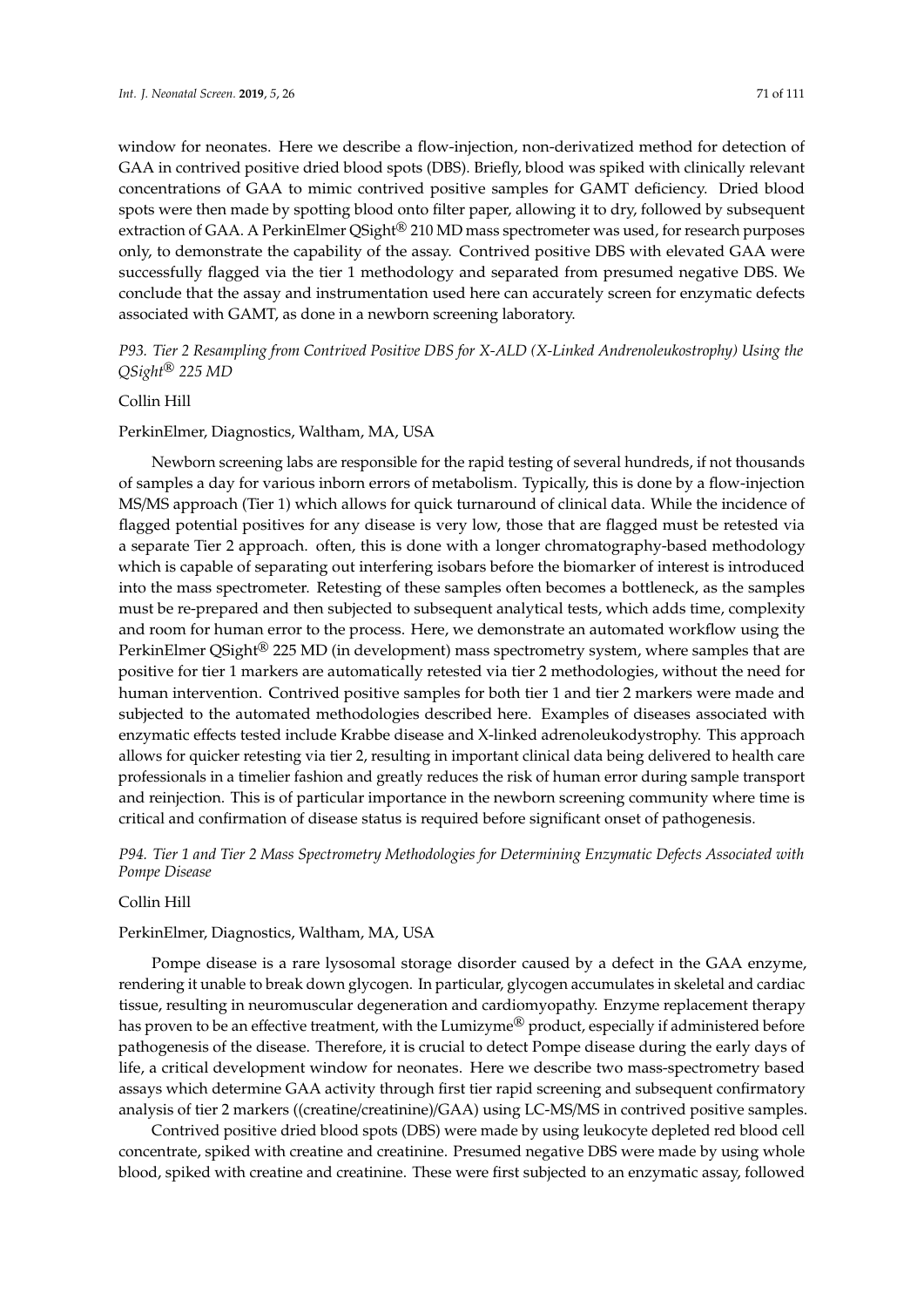by a rapid flow-injection based MS/MS to distinguish contrived positives from presumed negative DBS for Pompe. Flagged contrived positives were then subjected to a separate tier 2 LC-MS/MS assay capable of separating interfering isobars, to screen for elevated ((creatine/creatinine)/GAA) ratios. Briefly, for tier 2 testing, DBS were extracted for creatine, creatinine and GAA, then analyzed against a standard curve, in order to identify contrived positives. A PerkinElmer QSight® 220 CR instrument was used for analysis.

Here, we demonstrate that the activity-based flow-injection MS method is able to determine deficient GAA activity in contrived positives for Pompe disease. The second tier LC-MS/MS assay is capable of flagging contrived positives with high, clinically relevant ((creatine/creatinine)/GAA) ratios. With this approach, we demonstrate an LC-MS instrument which is capable of both tier 1 and tier 2 testing for Pompe disease.

# *P95. Multiplexed Tier 1 and Tier 2 Mass Spectrometry Methodologies for Determining Disorders Associated with Inborn Errors of Lipid Metabolism*

# Collin Hill

PerkinElmer, Diagnostics, Waltham, MA, USA

Neonatal screening labs are tasked with screening a vast amount of samples from newborns to flag those that may harbor an inborn error metabolism. The number of possible diseases to screen for can be quite large, making multiplexed analytical techniques such as mass spectrometry attractive. Here, we describe a tier 1 flow injection assay to identify contrived positive samples. Subsequently, a chromatography tier 2 multiplexed method for acylcarnitines was employed as a confirmatory assay. Both assays used a PerkinElmer™ QSight<sup>®</sup> 220 CR mass spectrometer. Using this approach, contrived positives were flagged, as would be done in a neonatal screening lab.

# *P96. Seven-Plex MS*/*MS Method to Measure I2S, NAGLU, GALNS, GLB1, ARSB, GUSB and TPP1 Enzyme Activities in DBS on a PE QSight*® *220 CR*

Tao He, Joe Trometer, Collin Hill, Mike Timmons, Tsun Au Yeung and Brian Williamson

# PerkinElmer, Diagnostics, Turku, Finland

The mucopolysaccharisodes (MPS) family of lysosomal storage disorders (LSDs) is caused by defects in the metabolic breakdown of glycosaminoglycans (GAGs). This work demonstrates a novel MS/MS assay that simultaneously monitors the activity of seven different MPS enzymes. Using a single 3.2 mm dried blood spot (DBS) punch and incubation cocktail, our assay has the ability to identify samples with low enzyme activities for I2S (MPS II), NAGLU (MPS IIIB), GALNS (MPS IVA), GLB1 (MPS IVB), ARSB (MPS VI), GUSB (MPS VII) and TPP1 (CLN2). The seven-plex is incubated overnight in the presence of incubation cocktail at 37 ◦C followed by a post-incubation, fully automated workup that is less than 30 minutes per plate. Enzyme activities are measured by LC-MS on a PE QSight<sup>®</sup> 220 CR triple-quad Mass Spectrometer. Sample-to-sample time using MS/MS analysis can be as low as 2 minutes, which allows the possibility to obtain more than 5000 results per day if desired.

Method performance studies show good linearity for each enzyme in their respective activity range. Furthermore, a study consisting of several hundred presumed healthy neonates, confirmed low I2S, NAGLU, GALNS, GLB1, ARSB, GUSB, and/or TPP1 activity and CDC control DBS showed excellent resolution and clear distinctions between the different enzyme activity levels.

# *P97. A Rapid Multi-Plex MS*/*MS Assay for Lysosomal Storage Disorders*

Tao He, Joe Trometer, Collin Hill, Mike Timmons, Tsun Au Yeung and Brian Williamson

PerkinElmer, Diagnostics, Turku, Finland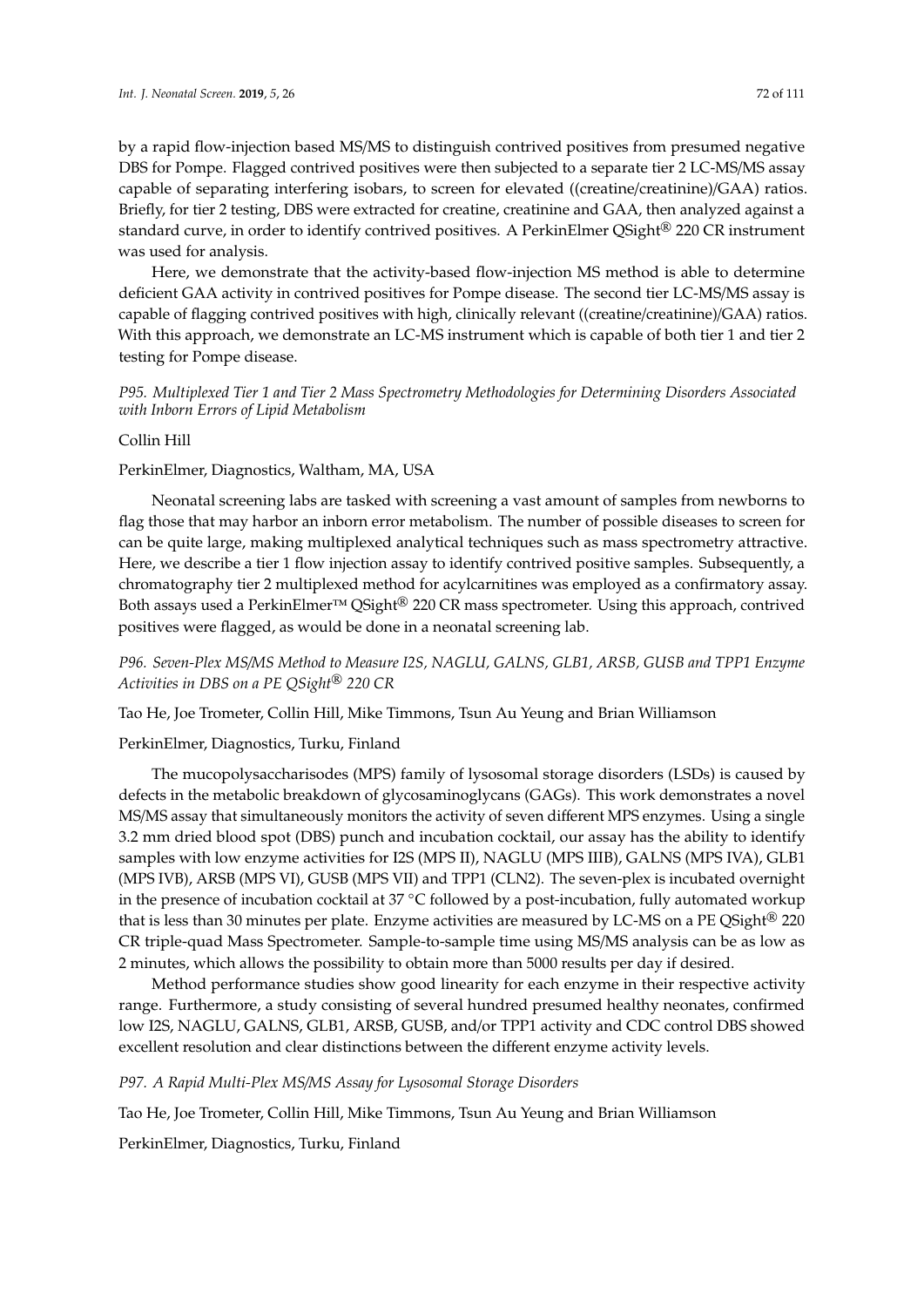A new multiplex flow injection analysis—tandem mass spectrometry (FIA-MS/MS) method is described that simultaneously measures the activities of the enzymes ABG, ASM, GAA, GALC, GLA and IDUA, using a single 3.2 mm punch from a dried blood spot (DBS). The currently accepted methodology for multi-plex assays involving the GALC enzyme calls for an overnight incubation step. This study examines the effects on all enzymes of a shortened incubation time on the ability to discriminate between positive and negative samples.

The multi-plex method was tested with DBS from 2 groups of presumed healthy subjects (each  $n = \sim 700$ ), contrived positive samples having low activities and DBS controls. The analytical analysis was done on a PE QSight<sup>®</sup> 210 MD triple-quad Mass Spectrometer. The data shows a robust difference between the enzyme activities of the presumed healthy subjects from those with confirmed low activities with acceptable signal-to-noise and precision.

### *P98. High-Risk Screening for Gaucher Disease* via *Dried Blood Spot in China*

### Xuefang Jia, Yi Feng and Yonglan Huang

Guangzhou Women and Children's Medical Center, Department of Guangzhou Newborn Screening Center, Guangzhou, China

Objective: Gaucher disease (GD), a relatively common lysosomal storage disorder, is caused by the deficiency of the lysosomal enzyme glucocerebrosidase (GCase) due to the mutant GBA gene. However, the nonspecific symptoms of GD and the inconvenient diagnostic approach often lead to delayed diagnosis in those patients. To evaluate the enzymatic assay on dried blood spot (DBS) and to provide further experimental evidence, the screening program for GD was therefore conducted.

Participants and methods: Totally 436 subjects (195 females, 225 males and 16 subjects with gender unknown) with hepatosplenomegaly and/or hematological changes from China were enrolled. DBS samples were collected from this high-risk population. Activities of GCase and chitotriosidase were measured by fluorescent substrate assay. Then the GCase activity in the leukocyte was assayed and the GBA gene was sequenced by Sanger sequencing in those with positive screening results.

Results: A total of 88 subjects were tested positive on the screening assay and eventually 26 GD patients were confirmed among the 436 high-risk subjects, which yielded an incidence of 6% and a specificity of 84.9%. Through the molecular analysis of the GBA gene, 24 variants were found, including seven novel variants, extending its variant spectrum.

Conclusions: This work demonstrated that screening of GCase using dried blood spot method is an important tool to facilitate the early diagnosis of GD patients suffering from splenomegaly and/or thrombocytopenia. These results will be helpful in establishing a systematic screening program for the high-risk GD patients in China.

#### H. Haemoglobinopathia

### *P99. Analysis of 30,554 Neonatal Disease Screening of Thalassemia in Huangshi City*

#### Haiyan Ke and Hong Jiang

Huangshi Maternity and Children's Health Hospital, Laboratory Medicine, Huangshi, China

Objective: To investigate the status of thalassemia gene carrying in Huangshi city and its different genotypes and clinical phenotypes.

Methods: The initial screening of thalassemia was conducted by capillary electrophoresis and the positive screening was recalled for thalassemia gene and blood routine test.

Results: In 2018, there were 31,140 live births in Huangshi city, among them, 30,554 neonatal disease screening were carried out, with a screening rate of 98.12% and a descent-positive rate of 1.79%. α-thalassemia accounted for 73.44%, including -SEA/αα (54.11%), -α 3.7/α(37.66%),-α 4.2/α(6.48%), light 221 cases, stationary 177 cases and middle type 3 cases. β-thalassemia accounted for 26.01% and 13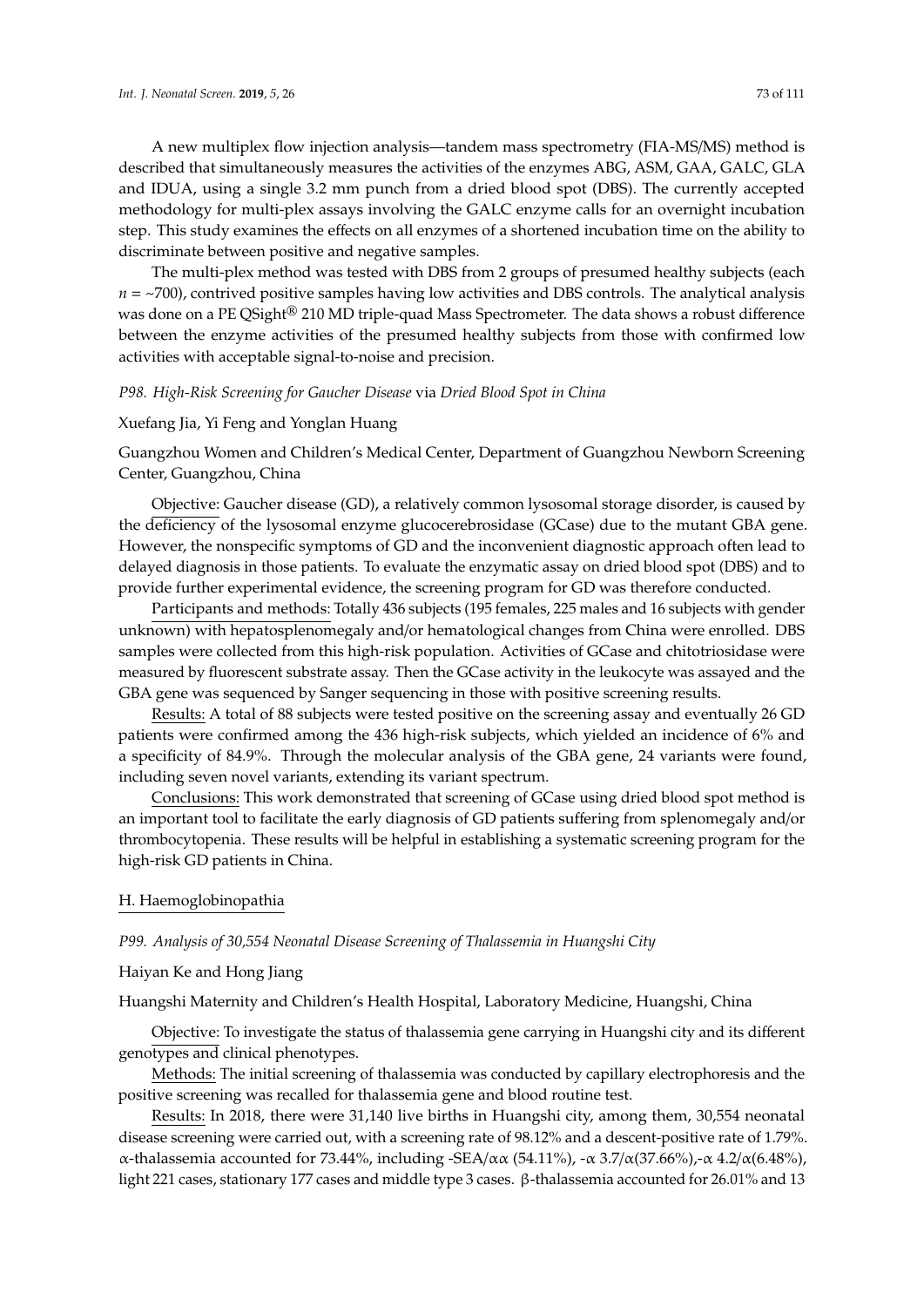types of mutations were detected. The top three genotypes were: IVS-2-654(50.7%), CD41-42(19.72%), CD17(8.45%), 133 light cases and 9 intermediate cases. There were 3 cases of αβ-thalassemia and 2 cases of Southeast Asian missing α-thalassemia type combined with Hong Kong type HK αα. The incidence of anemia in α-thalassemia is 21.94% and 78.41% of slight anemia type; the incidence of anemia in β-thalassemia is 42.25%, mild type accounts for 63.33%, the incidence of anemia gene deficiency was 27.29% and mild type accounts for 76.43%.

Conclusion: The rate of thalassemia in Huangshi city is 1.79%, which is mainly α-thalassemia with -SEA/αα genotype. β-thalassemia is most common with IVS-II-654 genotypes, with mainly static and light clinical phenotypes. For the poor carriers carrying anemia and most of them are mild anemia, β-thalassemia anemia is more likely to occur than α-thalassemia. Above all, it is necessary to conduct thalassemia screening in the newborn population and will help for preventing thalassemia and decrease birth defects.

**Keywords:** capillary electrophoresis; thalassemia; gene types; anemia; clinical phenotype

*P100. Analysis of 30,554 Neonatal Disease Case of Thalassemia Screening in Huangshi City*

## Hong Jiang

Huangshi Maternity and Children's Health Hospital, Laboratory Medicine, Huangshi, China

Objective: To investigate the status of thalassemia gene carrying in Huangshi city and its occurrence in different genotypes and clinical phenotypes.

Methods: The initial screening of thalassemia was carried out by capillary electrophoresis and the positive screening was recalled for thalassemia gene and blood routine test.

Results: In 2018, there were 31,140 live births in Huangshi city, among them, 30,554 neonatal disease screening were carried out, with a screening rate of 98.12% and a descent-positive rate of 1.79%. Alpha poverty accounts for 73.44%, including -SEA/αα (54.11%),-α 3.7/α (37.66%),-α 4.2/α (6.48%), light 221 cases, stationary 177 cases and middle type 3 cases. Beta poverty accounted for 26.01% and 13 types of mutations were detected. The top three were genotypes were: IVS-2-654 (50.7%), CD41-42 (19.72%), CD17 (8.45%), 133 light cases and 9 intermediate cases. There were 3 cases of  $\alpha$ ,  $\beta$  compound poverty and 2 cases of Southeast Asian missing α-poverty type combined with Hong Kong type HK αα. The incidence of anemia in alpha poverty is 21.94% and 78.41% of slight anemia type; the incidence of anemia in beta-poverty is 42.25%, mild type accounts for 63.33%, the incidence of anemia in the population with 27.29% gene deficiency and mild type accounts for 76.43%. There is no severe anemia.

Conclusion: The rate of poverty in Huangshi city is 1.79%, which is mainly alpha poverty with -SEA/αα genotype. Beta poverty is most common with IVS-II-654e genotypes, with mainly static and light clinical phenotypes. Though a quarter of the poor carriers have the possibility of anemia and most of them are mild anemia, beta-poor anemia is more likely to occur than alpha poverty. Above all, it is necessary to conduct thalassemia screening in the newborn population. Through the screening of thalassemia, it will make measures for preventing thalassemia and decrease birth defects.

## *P101. Challenges of Integrating Screening for Hemoglobin Disorders into the Philippine Newborn Screening Program*

Carmencita Padilla, Melanie Liberty Alcausin, Reynaldo de Castro, Ma. Elouisa Reyes, Charity Jomento, Riza Concordia Suarez, Conchita Abarquez, J. Edgar Winston Posecion, Anna Lea Elizaga, Alma Panganiban, Bernadette Mendoza, Ma. Paz Virgnia Otayza, Bradford Therrell and Carolyn Hoppe

University of the Philippines Manila, Newborn Screening Reference Center, National Institutes of Health, Ermita Manila, Philippines

Background: The Philippine Newborn Screening (NBS) Program began in 1996 and was formalized through the NBS Act of 2004. Six conditions were initially included. With improving coverage and pilot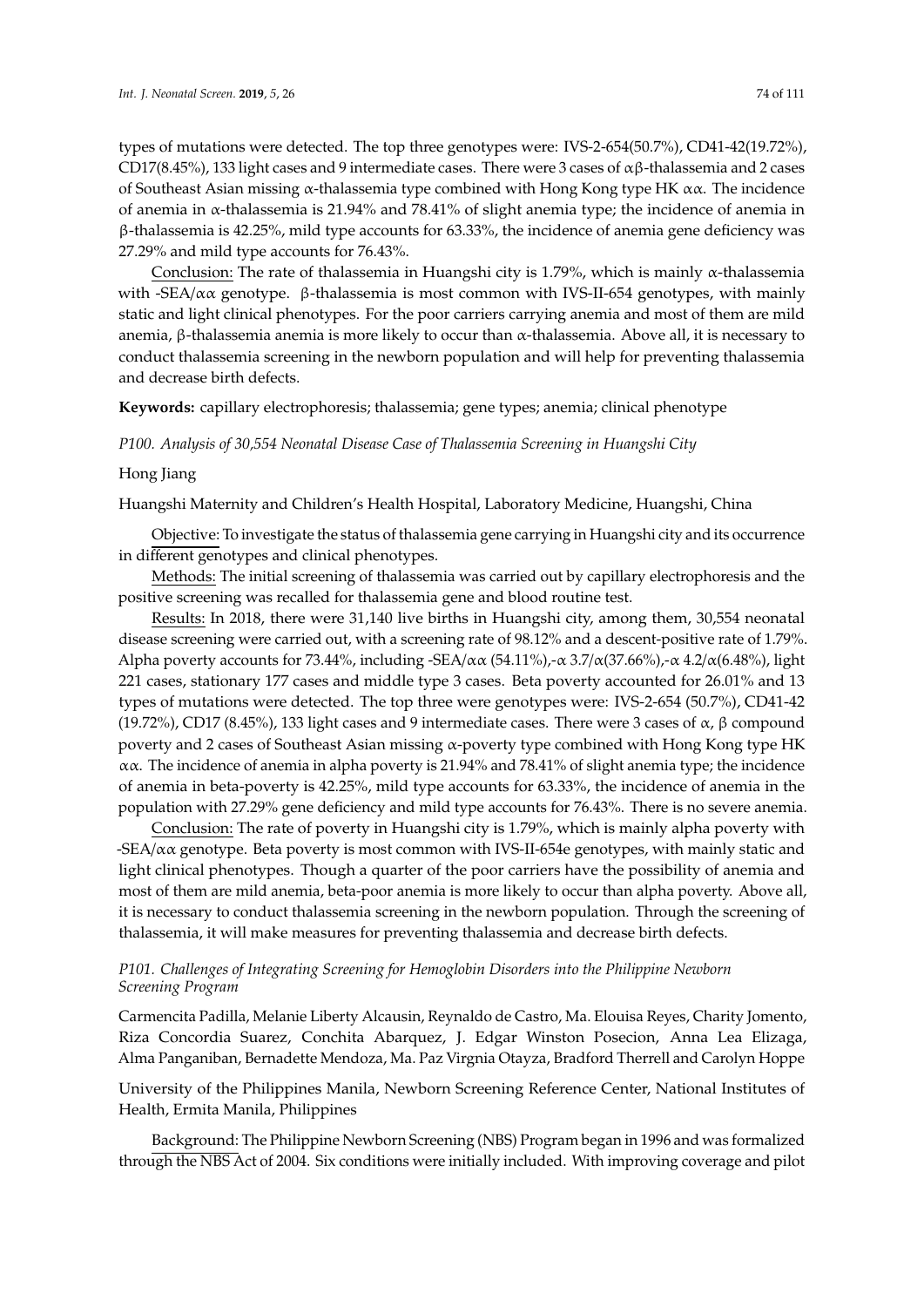data on expanded NBS, expansion of the screening panel to include additional metabolic conditions and hemoglobin disorders was introduced in 2014.

Objectives: This presentation will briefly review the integration of NBS for hemoglobin disorders (including thalassemias) into the Philippine NBS Program, the challenges and opportunities, as well as the results to date.

Methods: Expansion of NBS to include hemoglobin disorders was aided by experiences from other international programs and experts. The laboratory screening protocol includes initial screening with HPLC, which provides improved detection capability for alpha thalassemias known to be highly prevalent in the country. Confirmatory testing is provided by a central laboratory utilizing capillary electrophoresis with molecular testing available as needed.

Results and Conclusions: NBS in the Philippines now includes screening for 29 conditions including hemoglobin disorders. There were 480 cases with hemoglobin disorders from Dec 2014 to 2018, including over 400 cases of Hb H disease. Over 4000 thalassemia carriers have also been identified. The major challenge is minimizing patient recall for the non-clinically significant conditions. Molecular studies are ongoing to assist in setting appropriate semi-quantitative cutoffs for Hb Barts.

# *P102. Neonatal Screening of* α*-Thalassemia by Capillary Electrophoresis for 78,449 Neonates in Guangxi Region of Southern China*

Xunzhao Zhou, Yangjin Zuo, Li Lin, Liang Wang, Qiuli Chen, Sheng He, Biyan Chen and Xin Fan

The Maternal and Child Health Hospital of Guangxi Zhuang Autonomous Region, Prenatal Diagnosis Center, Nanning, China

Background: The detection of Hb Bart's (γ4) by capillary electrophoresis (CE) in 3–7 days-old neonates suggested at least one of four α-globin genes are dysfunctional caused α-thalassemia trait or HbH disease. The study aimed to explore the accuracy and sensitivity of Neonatal screening of α-thalassemia by CE.

Method: We collected heel stick sample of 78499 newborns in Guangxi Region from 2016 to 2018 used Capillary's Hemoglobin Kit to quantify Hb Bart's. A part of newborns with positive screening results were recalled and then performing thalassemia genetic testing.

Results: There were 8495 newborns who were detected of Hb Bart's among 78499 individuals. We recalled 1165 positive children among them to do the molecular diagnosis of thalassemia and 1157 of 1165 positive children were diagnosed of α-thalassemia. There were 454  $\alpha$ + mutation carries (one α-globin gene loss, 39.2%), 656 α0 mutation carries (two α-globin genes loss, 56.7%) and 47 HbH diseases (three  $\alpha$ -globin genes loss, 4.1%). The positive coincidence rate of the method was 99.3%. In addition, we found 62 children were diagnosed of α-thalassemia without Hb Bart's detected. 38 of 62 negative screening newborns were  $\alpha$ + mutation carries, the type of  $\alpha$ WS $\alpha/\alpha\alpha$  were especially failed to detect Hb Bart's and other 24 individuals were α-thalassemia carries compound β-thalassemia Heterozygotes.

Conclusion: The method of CE in neonatal screening of  $\alpha$ -thalassemia has the high accuracy of 99.3% and may influenced by lab error, slightly sample contaminated or unknown mutation type unable to identify yet. From the data of the false negative,  $\alpha$ + mutation carries or  $\alpha$ -compound β-thalassemia are preferred to be missed especially in some genotype or delayed blood collecting time.

**Keywords:** α-thalassemia; neonatal screening; capillary electrophoresis

## *P103. Correlation Between HPLC and Ce Values and Alpha Globin Gene Mutations of Filipino Newborns Screened Positive for Alpha Thalassemia*

Catherine Lynn Tipton Silao, Carmencita David Padilla, Terence Diane Fabella, Emilyne Fe Malaque, Anna Lea Elizaga, Edgar Winston Posecion, Conchita Abarquez, Bernadette Mendoza, Alma Panganiban-Andal, Maria Paz Otayza, Charity Jomento, Maria Melanie Liberty Alcausin, Carolyn Hoppe and Bradford Therrell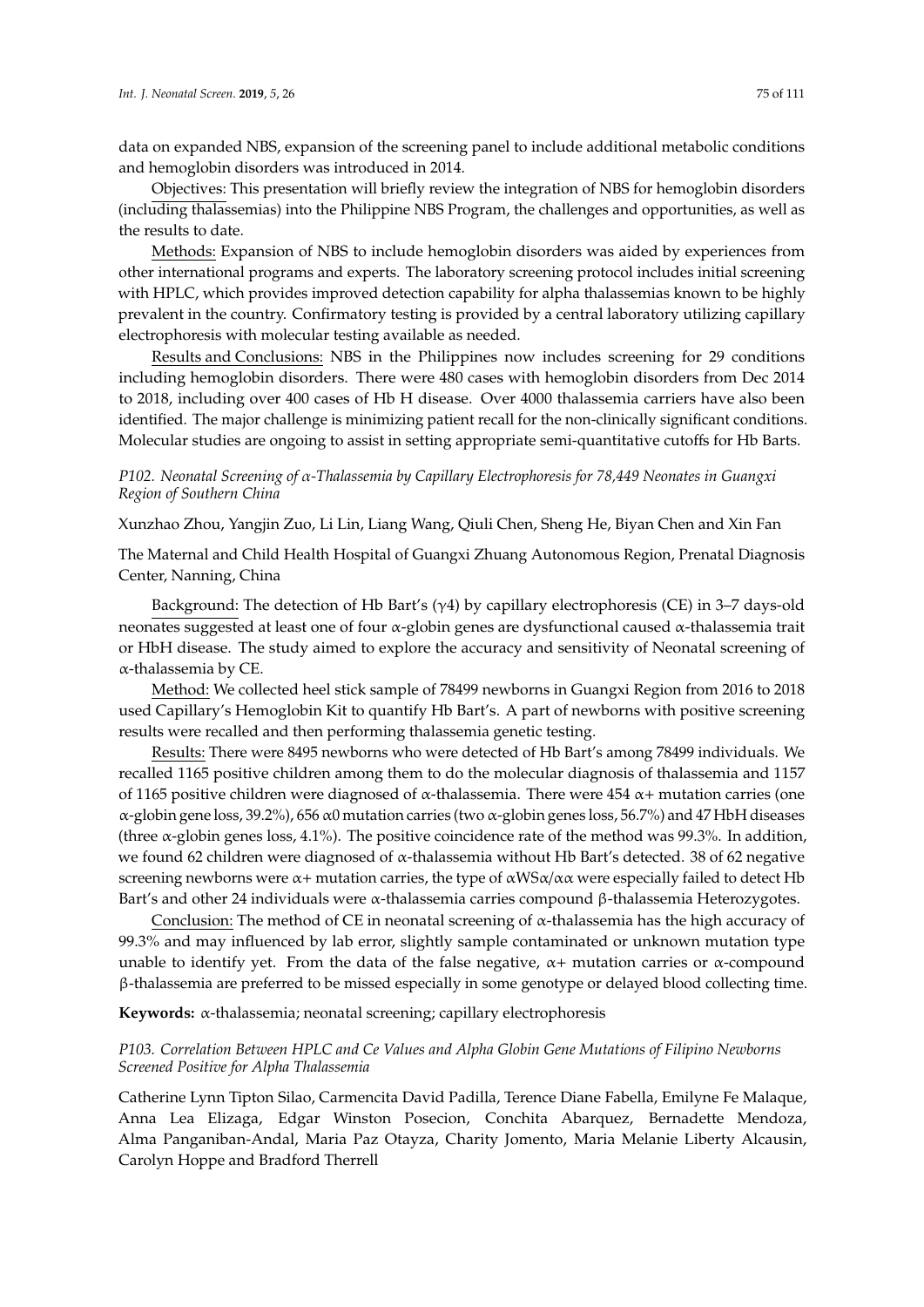Institute of Human Genetics, National Institutes of Health, Dept. of Pediatrics, University of The Philippines-Philippine General Hospital, Ermita, Manila, Philippines

Background: Presumptive diagnosis of alpha (α)-thalassemia includes evaluation of hemoglobin levels/variants through High Performance Liquid Chromatography (HPLC) and Capillary Electrophoresis (CE) and mutational analysis of the alpha globin genes, HBA1 and HBA2. The Expanded Newborn Screening (eNBS) Program in the Philippines has included alpha-thalassemia in the additional 22 panel of diseases detected through the program. The screening and confirmatory of this disease were done through HPLC analysis and CE and mutational analysis, respectively. This study aimed to identify the cut-offs of HPLC and CE values in the screening of alpha-thalassemia cases specific to Filipino newborns.

Methods: Evaluation was done through correlation of HPLC and CE values with the HBA1 and HBA2 mutations of the newborns tested. One hundred forty seven (147) and one hundred forty one (141) newborns were included in the correlation of HPLC values and HBA1 and HBA2 mutations and CE values and HBA1 and HBA2 mutations, respectively. Screening cut-offs for HPLC and CE were determined by identifying the lowest Hb Barts value detected with corresponding three (3)-affected/gene deletion of the HBA1 and HBA2.

Results: Hb Barts values of 26.20% and 1.00% were found to be the lowest value with corresponding three (3)-gene affected/deletion of the HBA1 and HBA2 for HPLC and CE analysis, respectively.

Conclusions: This result suggests that Hb Barts values of 26.20% and 1.00% may be used as cut-offs for HPLC and CE analysis in the screening of alpha thalassemias in Filipino newborns. The results may aid in the improvement of the screening of alpha thalassemia cases in the country.

**Keywords:** alpha thalassemia; HPLC; electrophoresis; HBA1; HBA2; mutations; newborns; Filipinos

## *P104. Prevalence of Common HBA1 and HBA2 Mutations in Filipino Newborns Screened Positive for Alpha Thalassemia*

Catherine Lynn Tipton Silao, Terence Diane Fabella, Ernesto Yuson, Maria Liza Naranjo and Carmencita David Padilla

Institute of Human Genetics, National Institutes of Health, Dept. of Pediatrics, University of The Philippines—Philippine General Hospital, Ermita, Manila, Philippines

Background: Alpha ( $\alpha$ )-thalassemia results from the absence/reduced synthesis of the  $\alpha$ -globin subunit of hemoglobin. Mutational variants in the HBA1 and HBA2 genes, which code for  $\alpha$ -globin, have been reported and cause varying degrees of disease severity. These variants are unique for every population. However, local data on alpha-globin gene mutations in Filipino alpha-thalassemics is currently lacking.

Objective: The Expanded Newborn Screening (eNBS) Program in the Philippines has included thalassemias in the additional 21 panel of diseases detected via the program in December 2015. In response, this study aimed to identify the prevalence of the common  $\alpha$ -globin gene mutations in Filipino newborns screened positive for  $\alpha$ -thalassemia.

Methods: One hundred (100) newborns underwent DNA extraction and Vienna Lab Alpha Globin Strip Assay mutational analysis.

Results: The  $(-SEA/\alpha\alpha)$ ,  $(-3.7/-SEA)$ ,  $(-3.7/-FIL)$ ,  $(-4.2/-4.2)$ ,  $(-4.2/-EA)$ ,  $(-4.2/-FIL)$  and (–SEA/HbCS) mutations were found in 38.00%, 31.00%, 26.00%, 1.00%, 1.00%, 1.00% and 1.00% of newborns, respectively. The allelic frequencies of the following alleles, (–SEA), (-3.7), (FIL), (-4.2) and (HbCS) were found to be 35.50%, 28.50%, 13.50%, 2.00% and 0.50%, respectively.

Conclusions: This result suggests that the  $(-\text{SEA}/\alpha\alpha)$ ,  $(-3.7/\text{-} \text{SEA})$  and  $(-3.7/\text{-} \text{FIL})$  mutations are prevalent in Filipino newborns tested. The high prevalence of the (–SEA), (-3.7) and (–FIL) alleles is important to note as these mutations may increase the risk of Hb Bart's and Hydrops Fetalis cases in the population.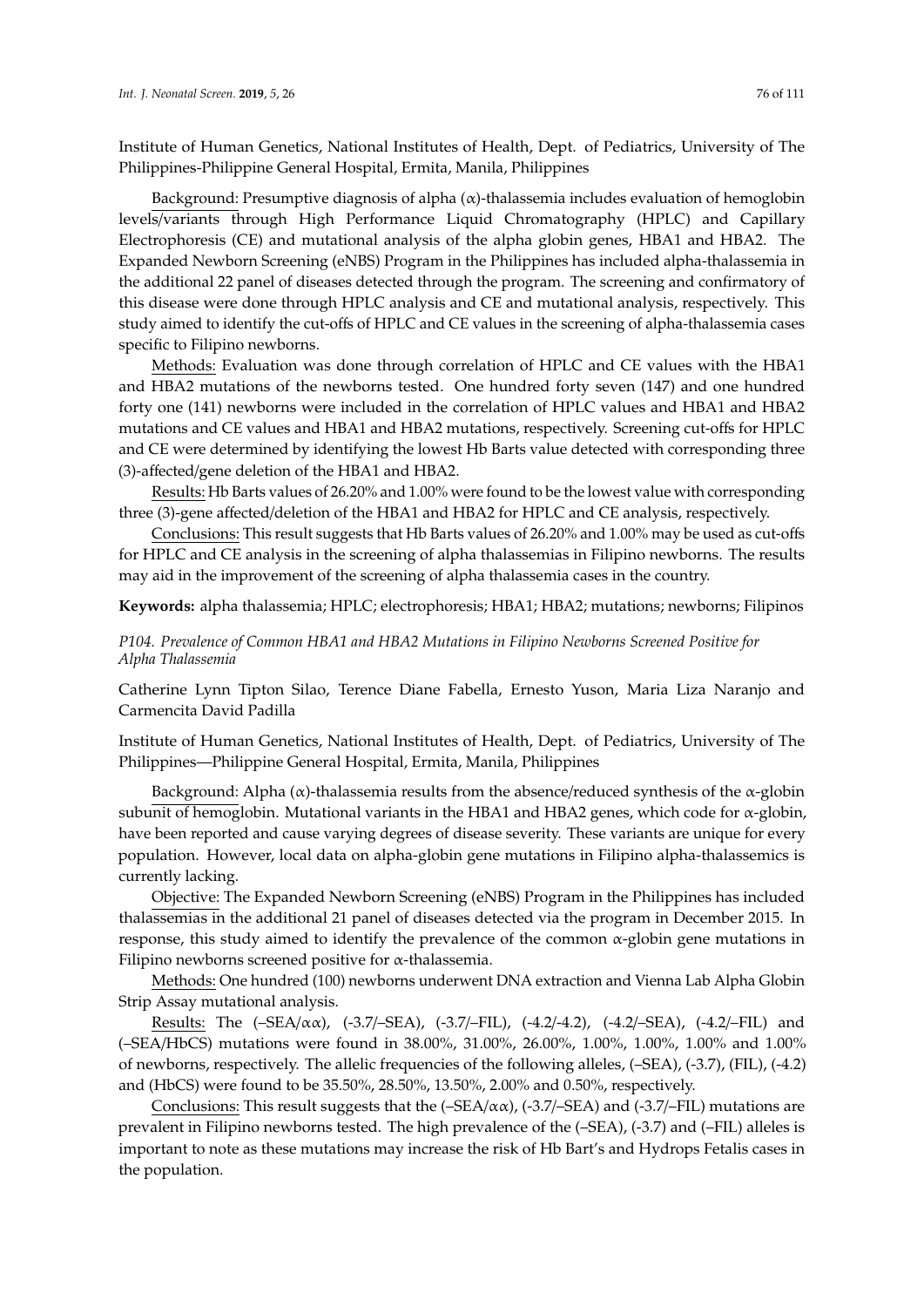## *P105. Optimization and Application of a Dried Blood Spot-Based Genetic Screening Method for Thalassemia in Shenzhen Newborns*

### Wei Wen, Meng Guo, Hongbing Peng and Li Ma

Shenzhen Maternity and Child Healthcare Hospital, Neonatal Screening Centre, Shenzhen, Guangdong Province, China

Thalassemia is fast becoming a public health concern, inducing a large burden on the healthcare system in many counties, including China. Launching large-scale carrier screening would prevent the birth of children with severe thalassemia. However, these screenings are not compulsory for any individual or population in China. The birth rate of newborns with severe thalassemia remains high; therefore, there is a need for newborn thalassemia screening. Dried blood spots (DBS) are routinely collected from newborns in Chinese hospitals using a heel stick. Using DBS instead of fresh blood makes shipping and storage easier and lowers costs. In this study, we optimized a large-scale neonatal thalassemia genetic screening program in China using DBS and applied the approach to screen newborns

To optimize and apply an approach suitable for large-scale neonatal thalassemia genetic screening in China, thalassemia genotypes were determined by PCR-RDB using DNA extracted from DBS obtained from newborn screening programs. Firstly, the most suitable commercial DNA extraction kit for DBS were screened. Then the appropriate amount of DBS required for the automated high-throughput DNA extraction system was evaluated. Finally, the thalassemia prevalence and genotype spectrum in Shenzhen were investigated in 2028 newborns using the optimized screening procedure.

The Magentec extraction kit was best suited for the automated DBS DNA extraction system using diameter 3-mm DBS discs. The neonatal thalassemia prevalence in Shenzhen was 9.12%; 6.31% α-thalassemia, 2.37% β-thalassemia and 0.44% α-/β-thalassemia.

In conclusion, genetic-screening based on DBS can precisely identifying the thalassemia genotypes. Both α- and β-thalassemia are widely distributed in Shenzhen newborns. Newborn genetic screening is important for establishing a comprehensive thalassemia prevention program and for public education.

## *P106. The use of Capillary Electrophoresis for Newborn Screening of Hemoglobinopathies: Preliminary Analytical Performances of CAPILLARYS 3 TERA, SEBIA*

Philippe Reymond, Jean-Baptiste Clement, Florence Hologne, Maryam Ghaouar, Pauline Damiot, Denis Simonin and Frederic Robert

### Sebia, Marketing, EVRY CEDEX, France

Background: Hemoglobinopathies affect 2.7 conceptions per 1000. Numerous countries have implemented NBS for severe hemoglobinopathies, allowing affected children to lead healthy lives. Common techniques (HPLC, IEF and Capillary Electrophoresis) are based on detection of abnormal Hb fractions. Here we describe the analytical performances of the newly developed Hb NBS kit on CAPILLARYS 3 TERA, high-throughput and high-volume CE instrument from SEBIA. Integration into the laboratory workflow and benefits of the solution in term of automation, traceability and interpretation will be also discussed.

Methods: Accuracy of the method was assessed. Effect of storage of the DBS, prematurity and late collection on Hb variants detection were measured. Interferences with acetylated Hb F, triglycerides and bilirubin were assessed. Correlation study with existing CE technique was carried out. Workflow studies as well as ergonomic aspects have been evaluated.

Results: This new CE technique can pick up on newborn all major common Hb variants (Hb S, C, D-Punjab, E, G-Philadelphia, O-Arab, etc.) and thalassemia (Beta-thalassemia major, Hb Bart), at high sensitivity and specificity. No interference or carry-over have been detected. Reproducibility after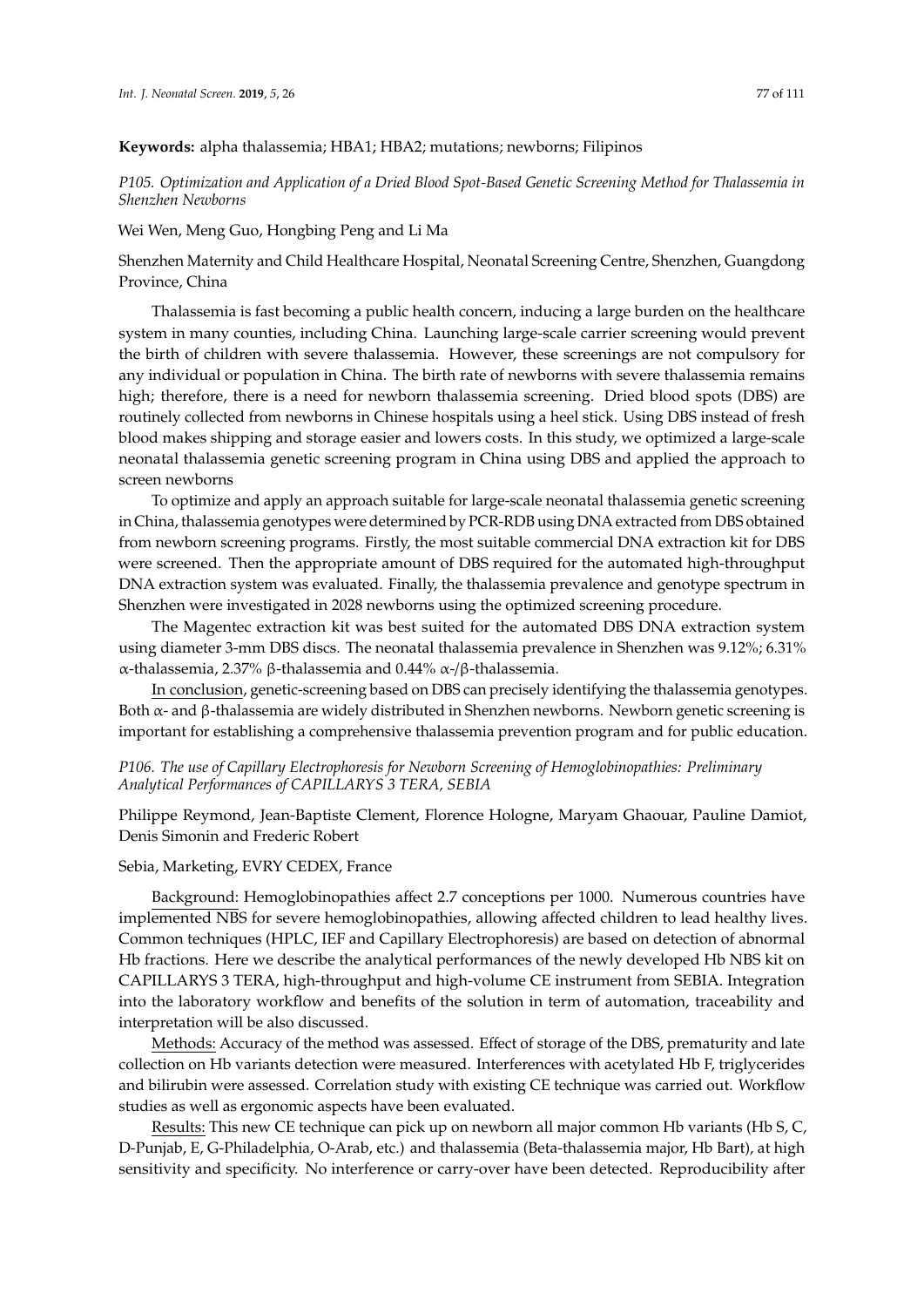qualitative identification of Hb fractions is excellent. Agreement between CAPILLARYS 3 TERA and existing CE technique is very good. The high throughput of 70 samples/h, the full traceability from punch to result and the interpretative aids embedded in the software allow easy integration in large NBS centers.

Conclusion: CAPILLARYS 3 TERA is a suitable CE instrument to analyze DBS for hemoglobinopathies newborn screening. Detection of the Hb fractions is accurate. Its good overall analytical performances and its high throughput and loading capacity make it an instrument of choice for high volume NBS laboratories that would perform hemoglobinopathies screening at high degree of confidence.

## I. Various (New) Disorders

*P107. Including Classical Galactosaemia in the Expanded Newborn Screening Panel Using Tandem Mass Spectrometry for Galactose-1-Phosphate*

Arieh Cohen, Marta Baurek, Allan Lund, Morten Dunø and David Hougaard

Statens Serum Institut, Congenital Diseases, Copenhagen, Denmark

Galactosaemia has been included in various newborn screening programs since 1963. Several methods are used for screening; however, the predominant methods used today are based on the determination of either galactose-1-phosphate uridyltransferase (GALT) activity or the concentration of total galactose. They cannot be multiplexed and therefore require one full punch per sample. Since the introduction of mass spectrometry in newborn screening, many diseases have been included into newborn screening programs. Here we present a method for including classical galactosaemia in an expanded newborn screening panel based on specific determination of galactose-1-phosphate by tandem mass spectrometry. The existing workflow only needs minor adjustments and it can be run on the tandem mass spectrometers in routine use. Furthermore, compared with currently used methods, the novel method has a superior screening performance producing significantly fewer false positive results. We present data from 5500 routine newborn screening samples from the Danish Neonatal Screening Biobank. The cohort was enriched by including 14 confirmed galactosaemia positive samples and 10 samples positive for other metabolic disorders diagnosed through the Danish newborn screening program. All galactosaemia positive samples were identified by the method with no false positives. Furthermore, the screening performance for other metabolic disorders was unaffected.

*P108. Non-Invasive Screening of Wilson Disease in School Children: A Feasibility Study*

## Nelson Tang, Joannie Hui and T.F. Leung

Chinese University of Hong Kong, Department of Chemical Pathology, Shatin, Hong Kong (China)

Early treatment of Pre-symptomatic Wilson's disease (WD) is highly effective. However, there is no good non-invasive biomarker available for large scale screening.

Hypothesis: Random spot urine copper excretion indexes are informative biomarkers for population screening of pre-symptomatic WD among healthy school children.

Aims: With the ultimate goal of defining the screening biomarker of high sensitivity and specificity and the optimal screening age, our study will provide the feasibility and background data to support a large scale study. Copper and zinc concentration were analyzed in 76 school age children of age between 5 to 10 years old. by inductively-coupled-plasma-mass-spectrometry. In addition, urine creatinine and osmolality are also measured. Various spot urine indexes will be calculated and analysed with Receiver-operator-curve analysis.

Results and conclusion: Random Spot urine copper concentration showed a fairly good correlation with spot urine creatinine concentration among controls (Pearson  $r = 0.7$ ,  $p < 0.05$ ). It indicates that spot urine copper/creatinine ratio should be an informative biomarker in children of this age group.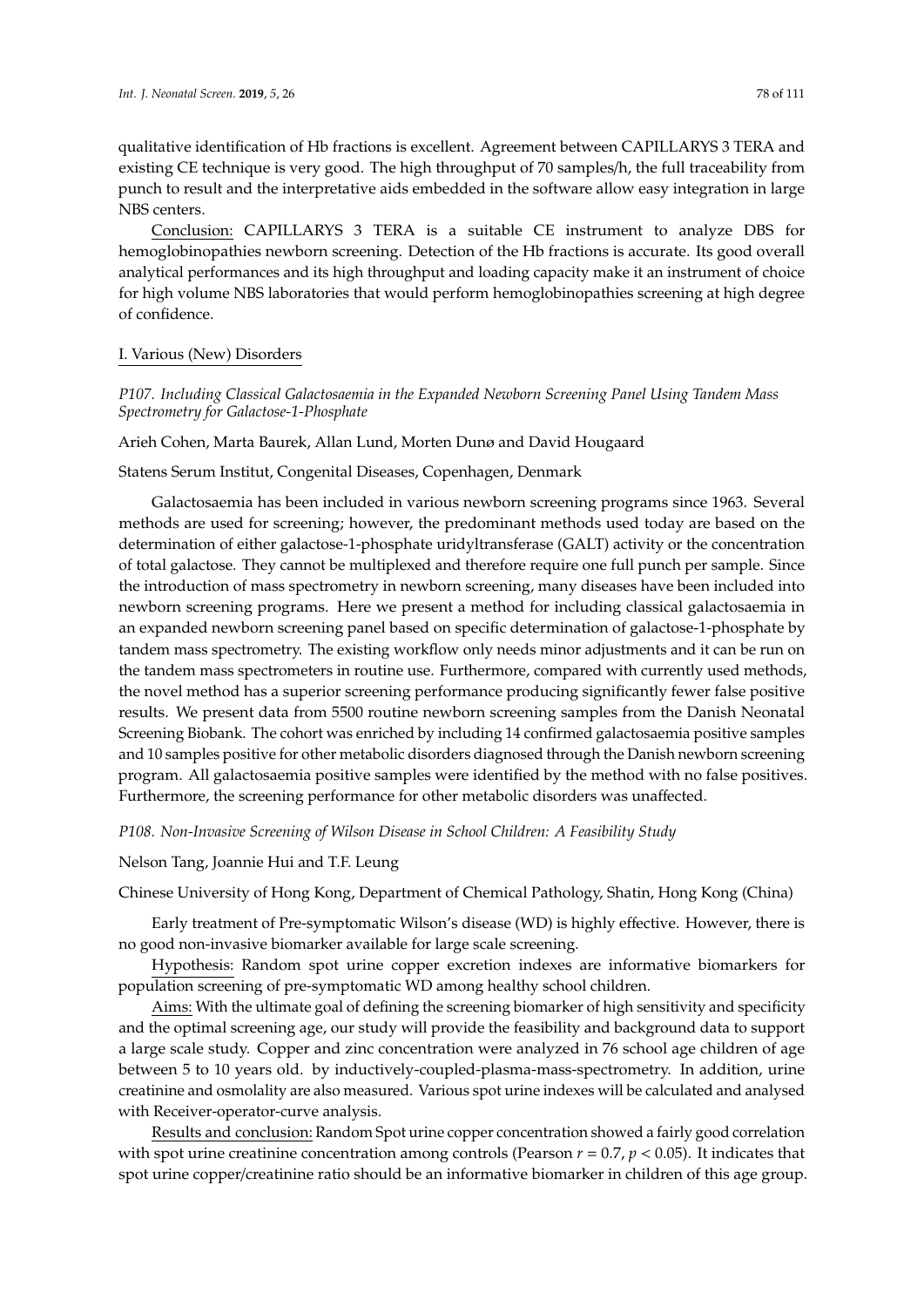Both random spot urine copper concentration and the copper to creatinine ratio can easily differentiate pediatric Wilson patients and healthy controls. ROC analysis showed area under curve value of 0.98 and over 98% sensitivity. Our latest preliminary data suggested that spot urine copper excretion index could differentiate WD from healthy children.

## *P109. Reliability of a Multiplex qPCR Assay for the Newborn Screening of SCID, SMA and XLA*

Cristina Gutierrez-Mateo, Galina Filippov, Joel W. Richards, Stephanie Dallaire, David Goldfarb and Rongcong Wu

## PerkinElmer, Molecular Diagnostics, Waltham, MA, USA

The Recommended Uniform Screening Panel (RUSP) is a list of disorders that are recommended by the Secretary of the Department of Health and Human Services (HHS) for states to screen as part of their state universal newborn screening (NBS) programs in the US. Disorders on the RUSP are chosen based on evidence that supports the potential net benefit of screening, the ability of states to screen for the disorder and the availability of effective treatments. In 2010, SCID screening was added to the RUSP allowing affected infants to be identified and receive treatment sooner. Similarly, evidence supporting the benefits of universal newborn screening for SMA has been reviewed and the condition was added to the RUSP in July 2018.

We have developed a four-plex, real-time PCR assay to screen for SCID, XLA and SMA in DNA extracted from a single 3.2mm punch of a dried blood spot (DBS). A simple, high-throughput, buffer DNA extraction method was developed for a Janus liquid handler that can process 384 DBS punches in four 96-well plates in just over one hour. The PCR assay identifies the absence of exon 7 in the SMN1 gene while simultaneously evaluating the copy number of T-cell receptor excision circles (TREC) and Kappa-deleting recombination excision circles (KREC) molecules. Additionally, the amplification of a reference gene, RPP30, was included in the assay as a quality/quantity indicator of DNA isolated from the DBS.

The assay performance was demonstrated on over 1000 DNA samples isolated from punches of putative normal newborn DBS. The reliability and analytical accuracy was further evaluated using DBS control and contrived positive samples. The results from this study demonstrate the potential of future molecular DBS assays and highlight how a multiplex assay could benefit newborn screening programs.

## *P110. A demonstration of the Robustness of a 4-Plex qPCR Assay that Detects SMN1, TREC, KREC and RPP30*

# Stephanie Dallaire, Cristina Gutierrez-Mateo, Galina Filippov, Joel Richards, David Goldfarb and Rongcong Wu

### PerkinElmer, Molecular Diagnostics R&D, Waltham, MA, USA

A four-plex, real-time PCR assay was developed to effectively identify the homozygous deletion of exon 7 in the SMN1 gene and simultaneously evaluate the copy number of T-cell receptor excision circles (TREC), Kappa-deleting recombination excision circles (KREC) in the DNA extracted from a 3.2 mm newborn DBS punch. A simple buffer DNA extraction method was developed to get high quality DNA out of this DBS punch. Lack of TREC and KREC molecules in the blood and the homozygous deletion of SMN1 exon 7 are widely-accepted biomarkers of SCID, XLA and SMA for newborn screening.

To evaluate the effectiveness of the assay, we compared both the DNA extraction and the PCR mix to comparative methods that are being used to test for SCID, XLA and SMA in newborn screening. More than 1000 newborn samples were extracted using the simple buffer DNA extraction as well as using an in-situ method of extraction. For the in-situ method, an in-house elution solution was compared to the commonly used Extracta DBS solution using our multi-plex assay.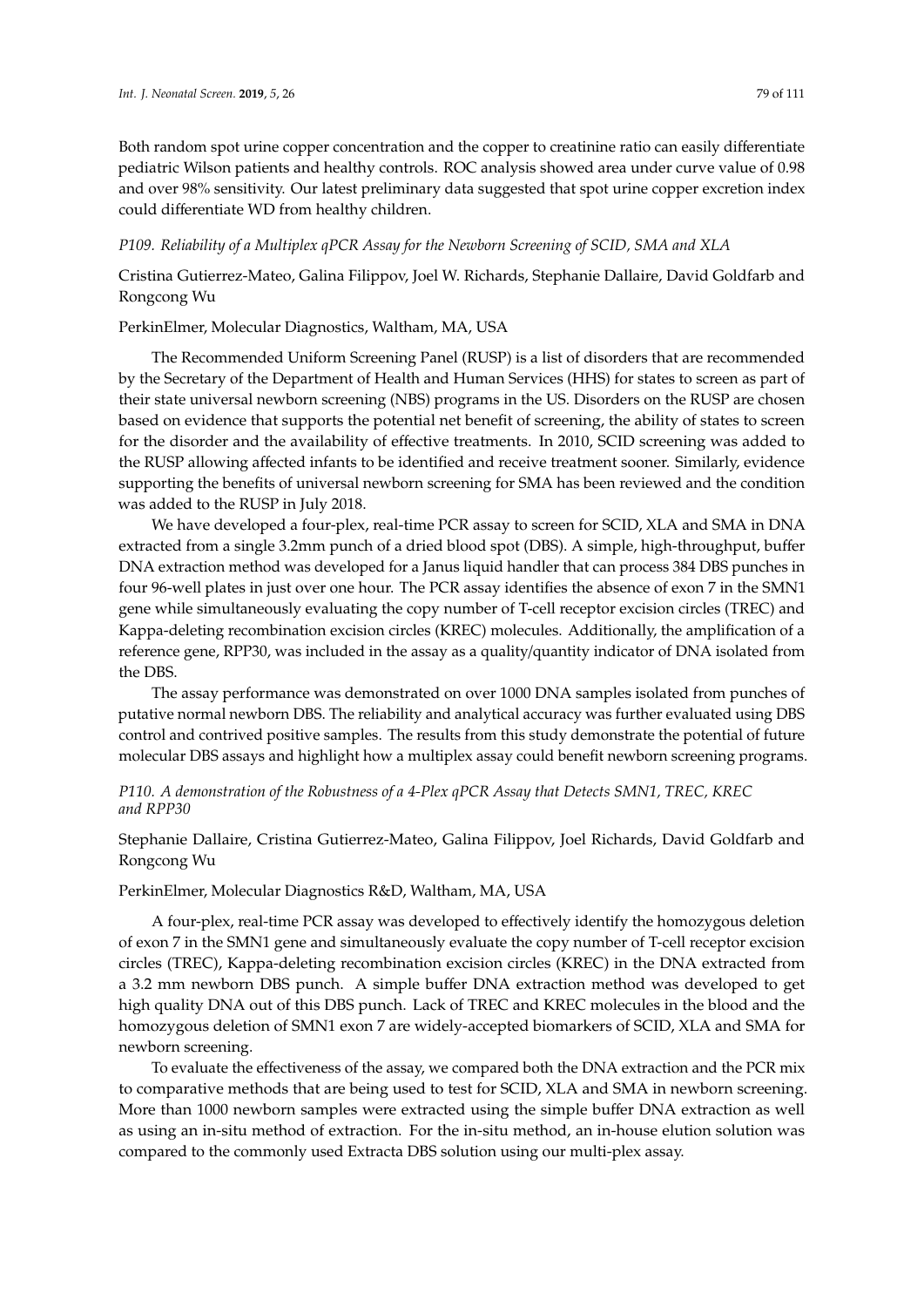The PCR assay is comprised of two reagents: one containing a reaction buffer and enzyme and one with the primers and the probes for the multiplex assay. In the second study, we used the simple buffer DNA extraction material and swapped the reaction buffer with Perfecta ToughMix<sup>®</sup> which is commonly used for SCID testing.

The results of these tests suggest that the in-situ assay is compatible with the PCR chemistry developed to identify the homozygous deletion of exon 7 in the SMN1 gene and simultaneously evaluate the copy number of TREC and KREC using a simple elution solution or Extracta DBS solution. The results also confirm that the PCR System developed is optimized fully to detect the four targets in the qPCR assay as compared to Perfecta ToughMix®.

# *P111. Newborn Screening Facilitates Early Diagnosis of Spinal Muscular AtrophyNewborn Screening Facilitates Early Diagnosis of Spinal Muscular Atrophy*

Mei-Ying Liu, Hsiao-Jan Chen, Li-Yun Wang, Yun-Hui Chou, Szu-Hui Chiang, Shu-Min Kao, Hui-Chen Ho, Kwang-Jen Hsiao and Yuh-Jyh Jong

The Chinese Foundation of Health, Newborn Screening Center, Taipei, Taiwan

Background: Spinal muscular atrophy (SMA) is an autosomal recessive disease characterized by defect in the survival of motor neuron 1 (*SMN1*) gene. Type 1 SMA patients typically develop symptoms within the first six months after birth and most patients die before age 2 years. Therefore, early detection by SMA newborn screening (NBS) provides neonates the opportunity for early SMA diagnosis and standard care. We report our results of 18-month period of SMA NBS.

Methods: Two NBS centers, Taipei Institute of Pathology (TIP) and The Chinese Foundation of Health (CFOH), screened for SMA using dried blood spots between September 2017 to February 2019. TIP detected the homozygous SMN1 deletion by genotyping 4 polymorphisms between the SMN1 and SMN2, including the c.840C/T alleles, using Sequenom MassArray. CFOH performed a real-time polymerase chain reaction (RT-PCR) assay to detect the presence of the c.888+100A in the SMN1 intron 7. Molecular diagnosis of neonates with SMN1-deleted status was confirmed by multiplex ligation-dependent probe amplification (MLPA) using genomic DNA samples.

Results: of the 164,352 screened newborns, 10 and 12 newborns were screened positive by RT-PCR and Mass spectrometry, respectively. Thirteen cases with the absence of SMN1 were confirmed by MLPA and then all remained asymptomatic. During 6-month follow-up, five of them with 2 copies of SMN2 became symptomatic and diagnosed as type I SMA, 2 of then died of necrotizing enterocolitis and acute respiratory failure, respectively. While six cases with 3 or 4 copies of SMN2 remained asymptomatic, another 2 lost follow up. The other 9 cases revealed 1 copy of SMN1 by MLPA and eight of the nine false-positive cases were resulted from gene conversions between SMN1 and SMN2.

Conclusion: SMA NBS by RT-PCR and Mass spectrometry is feasible and can provide early diagnosis of SMA. Our results revealed an incidence of newborns with homozygous SMN1 deletion in Taiwan is about 1 in 12,642.

## *P112. Newborn Screening of Congenital Toxoplasmosis Infection in northern Taiwan*

Hsiao-Jan Chen, Ying-Hsuan Chung, Kai-Ting Wen, Hsuan-Chieh Liao, Mei-Ying Liu, Shu-Min Kao, Kwang-Jen Hsiao and Pei-Chen Tsao

The Chinese Foundation of Health, Newborn Screening Center, Taipei, Taiwan

Background Congenital Toxoplasmosis is a cause leading to development of central nervous system anomalies and neurological sequelae in neonates if their mother acquired infection during pregnancy. Early detection and accurate management can reduce the burden from these long-term neurological sequelae. This study aimed to investigate the seropositive rate of Toxoplasma infection in pregnant women and for early diagnosis and treatment of congenital Toxoplasmosis in newborns.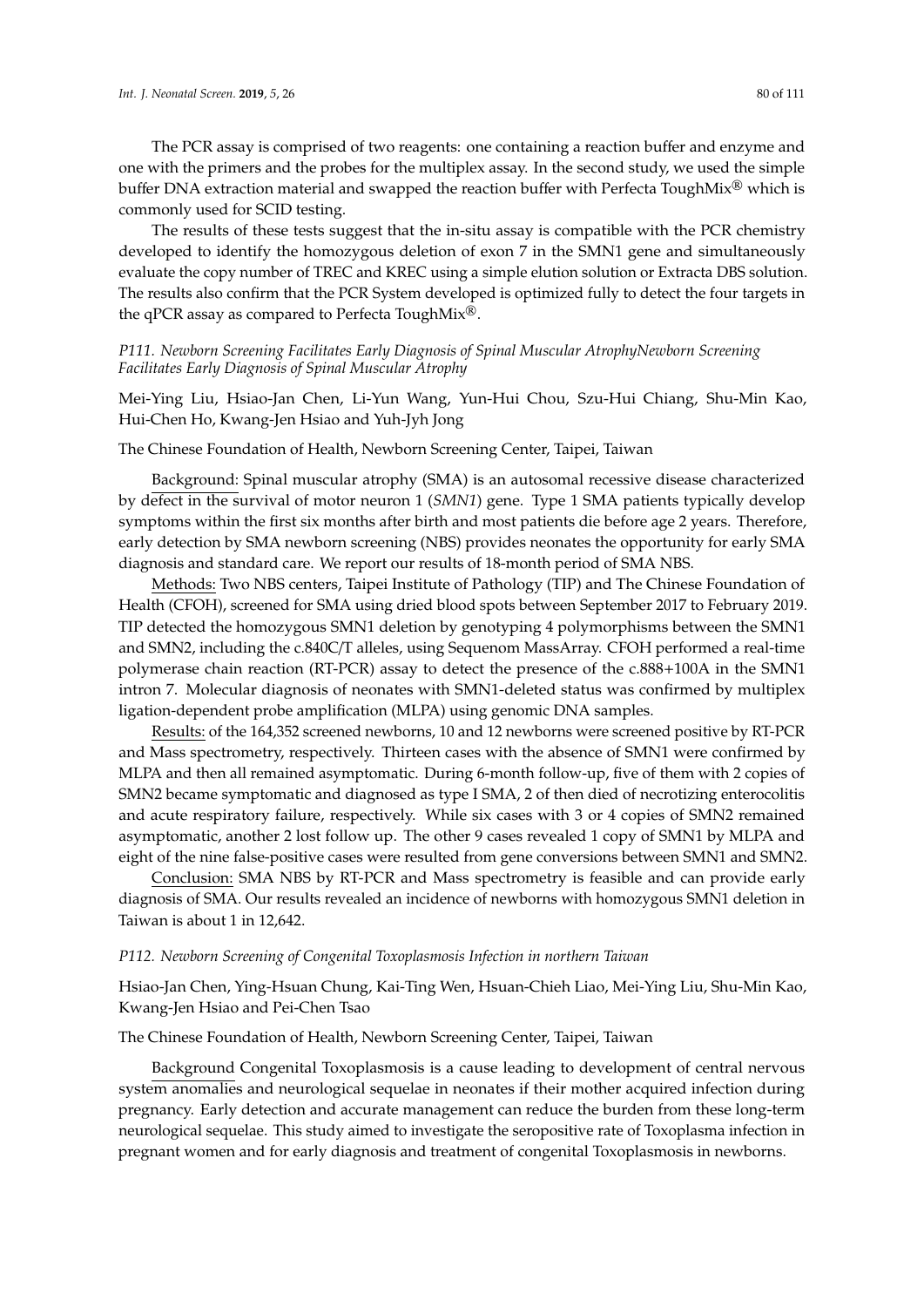Methods Dried blood spots (DBS) were collected for detection of Toxoplasma-specific IgG and IgM using the ELISA and FEIA, respectively. Newborns with any of positive results were referred for second test within one month. Newborns with seroconversion to positive IgM in the second test or with two positive results of IgM in the first and second tests were identified as congenital Toxoplasmosis. The confirmed newborns were suggested for follow-up of auditory function and neurodevelopment for 3 years.

Results of the 723 neonates in northern Taiwan using DBS screened for Toxoplasma from March to December 2018, the seropositive rate of Toxoplasma IgG was 4.98%. In total, none of these seropositive infants had increased the titer of IgG and changed to positive titer of IgM during regular follow-up. Among the seropositive cases, one of these participants' mother was seropositive for both IgG and IgM and a subsequent IgG avidity test showed high avidity index for IgG antibodies which indicated that the mother got new infection during early pregnancy.

Conclusion Congenital toxoplasmosis has negative impact on not only neurological outcome of the infected newborns but also on public health system. Newborn screening of Toxoplasma and regular follow-up will improve the neurodevelopmental outcomes due to early detection and treatment.

### *P113. Newborn Screening of Congenital Cytomegalovirus Infection in Northern Taiwan*

Hsiao-Jan Chen, Ying-Hsuan Chung, Kai-Ting Wen, Hsuan-Chieh Liao, Mei-Ying Liu, Shu-Min Kao, Kwang-Jen Hsiao and Pei-Chen Tsao

The Chinese Foundation of Health, Newborn Screening Center, Taipei, Taiwan

Background Cytomegalovirus (CMV) is the most common congenital infection in human. The incidences of congenital CMV infection–related progressive hearing loss and neurodevelopmental impairment are underestimated due to unrecognition of most infected newborns lacking of clinical manifestations at birth. This study aimed to early detection of congenital CMV infection and set up a follow-up protocol to investigate the incidences of neurological sequelae.

Methods Dried blood spots (DBS) were screened for human CMV-specific IgM. The presence of DNA fragments of CMV in dried saliva swabs was detected using qPCR. Swabs were collected at least 1 hour after breast milk feeding. Newborns with any of positive results were referred to confirm using urine CMV PCR or cultures. The confirmed newborns were suggested for follow-up of auditory function and neurodevelopment evaluation for 3 years.

Results of the 723 newborns in northern Taiwan from March to December 2018, six has positive results. There were 83 cases born prematurely and three of them had positive results. of positive cases, five newborns was reconfirmed congenital CMV infection. The incidence of congenital CMV infection is 0.7%. All these cases passed their hearing screening exams. Until Dec. 2018, four confirmed cases had complete their follow-up exams at the age of 6 months old. Two infants still had positive results of urine CMV culture and no case had the diagnosis of hearing defect or neurodevelopment impairment.

Conclusion Saliva qPCR is a feasible approach for screening of congenital CMV infection. We expect that a follow-up protocol could provide the epidemiology data of late-onset neurological sequelae in children with asymptomatic CMV infection. Furthermore, early detection and intervention may improve the outcomes of these children.

*P114. Screening of Inborn Genetic Disorders X-ALD, ADA-SCID, ASA-LD and OTCD with Specific New Analytes Included in the NeoBase*™ *2 Non-Derivatized MSMS Kit*

Heidi Appelblom, Tero Lehtonen, Jenny-Maria Brozinski, Dorley Christine, Margo McKinlay, Tuukka Pölönen, Aki Koivu and Katja Vaahtera

PerkinElmer, Diagnostics, Turku, Finland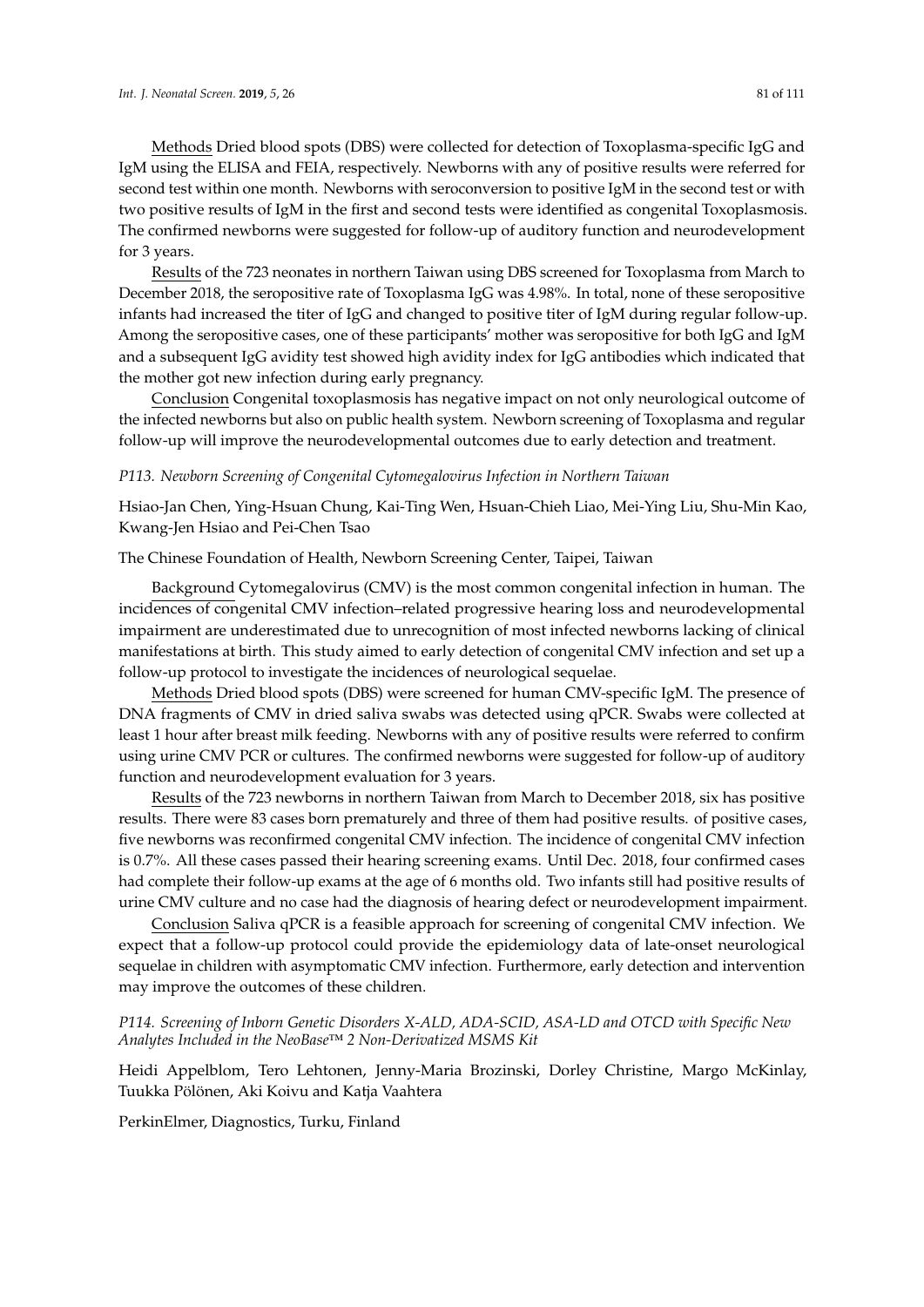In total 57 analytes can be screened with the CE marked next generation NeoBase™ 2 Non-derivatized MSMS kit, providing more conclusive screening results and possibility to screen more inborn errors of metabolism when compared to the previous non-derivatized MSMS kit, NeoBase™.

New analytes include very long-chain (C20-C26) lysophospholipids and acylcarnitines, which levels reflect the abnormal very long-chain fatty acid (VLCFA) profiles in the X-linked adrenoleukodystrophy (X-ALD) patients. X-ALD occurs, when mutated ABCD1 gene encodes defected adrenoleukodystrophy protein (ALDP) involved in VLCFA transport and thus leading to VLCFA accumulation in body. Specific markers for Adenosine deaminase (ADA), adenosine and 2-deoxyadenosine, have been included in order to effectively screen ADA patients. Deficient ADA enzyme has reduced ability to convert deoxyadenosine to non-toxic metabolites causing eventually severe combined immunodeficiency (SCID). 10–15% of all SCID cases have ADA deficiency, which onset may be delayed. Additional specific markers, Argininosuccinic acid (ASA), Glutamine (Gln) and Glutamic acid (Glu) were included to improve screening performance of two of the most common Urea cycle disorders, Argininosuccinic acid lyase deficiency (ASA-LD) and Ornithine transcarbamylase deficiency (OTCD).

Two external studies were conducted in US. In both studies approximately 2000 newborn specimens were tested for population distribution and 2500 specimens to demonstrate screening performance including 4 X-ALD, 4 ADA-SCID, 3 ASA-LD and 3 OTCD confirmed positive specimens. All listed specimens were identified or screening performance was shown to be improved when NeoBase™ 2 assay with new analytes was used.

## *P115. Clinical Performance of the GSP*® *Neonatal Creatine Kinase—MM kit for Duchenne Muscular Dystrophy (DMD) Newborn Screening in the US and European Population*

Hanna Polari, David Hougaard, Mei Baker, Teemu Korpimäki, Tuukka Pölönen, Liisa Meriö, Kristin Skogstrand, Sari Airenne, Michele Lloyd-Puryear, Annie Kennedy, Lisa Vershave and Anne Timonen

### PerkinElmer, Diagnostics, Turku, Finland

Duchenne muscular dystrophy (DMD) is the most common muscular dystrophy among children affecting mostly males (1:5000) and is caused by mutations in the dystrophin gene. With DMD, muscle specific creatine kinase isozyme CK-MM is released into the bloodstream enabling screening for DMD with this biomarker. GSP<sup>®</sup> Neonatal Creatine Kinase –MM kit is a new fully automated assay based on DELFIA® technology for the GSP platform. The assay is the first IVD kit bearing CE mark for DMD newborn screening.

Three clinical performance studies were conducted to produce newborn CK-MM distribution data in the Danish and US population using the GSP CK-MM assay and evaluate the assay's ability to distinguish newborns at an increased risk for DMD from the normal population.

The study specimens included 5145 de-identified residual routine newborn screening dried blood spot samples from US and Europe. To enrich the study populations, 65 confirmed positive samples from children that had been collected from DMD affected newborns were also analysed. The samples were obtained from the newborn screening laboratory in the US, the Danish Newborn Screening Biobank and from California Biobank Program.

With 99.5th percentile cut-off, all DMD positive specimens except for one, which was from a very preterm (27 GA) and very low birth weight (1200 g) newborn, were classified as screen positive. Across the three studies specificity was 99.6%, sensitivity 98.6%, positive predictive value 4.6% and negative predictive value 100%.

The studies demonstrated good performance of the GSP® Neonatal Creatine Kinase –MM kit and the assay discriminated well between normal population and affected DMD cases. The device appears to be well suitable for first tier testing in newborn screening for DMD.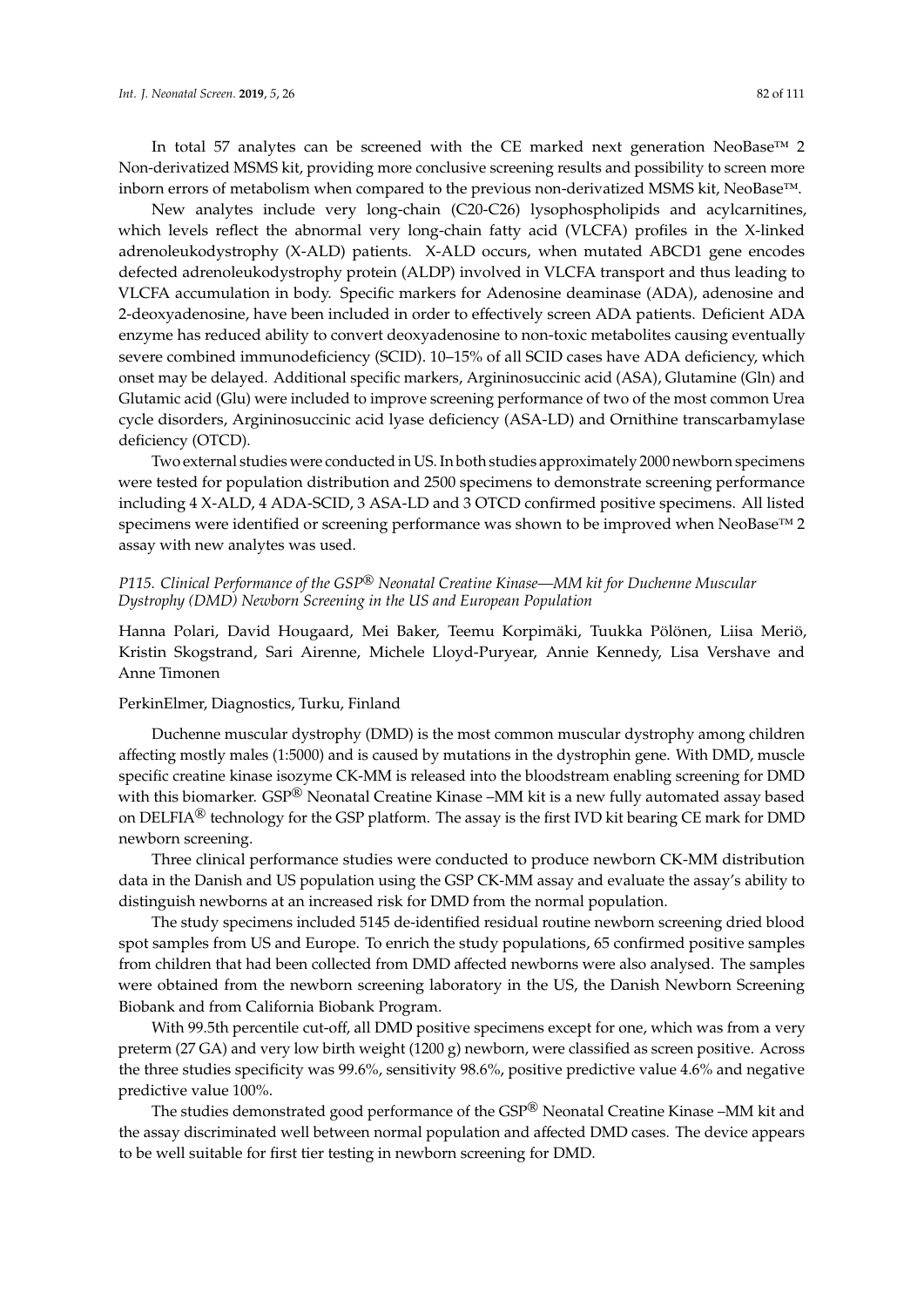### *P116. Newborn Screening for X-Linked Adrenoleukodystrophy by LC-MS*/*MS*

Hsiao-Jan Chen, Yi-Hui Huang, Mei-Ying Liu and Shu-Min Kao

The Chinese Foundation of Health, Newborn Screening Center, Taipei, Taiwan

Background: X-linked adrenoleukodystrophy (X-ALD) is a rare inherited metabolic disorder caused by mutations in ABCD1 gene. The defects result in accumulation of C26:0-lysophosphatidylcholine (C26:0-LPC). Newborn screening of X-ALD has been suggested to add to the recommended uniform screening panel (RUSP).

Method: Analysis of C26:0-LPC in dried-blood spot (DBS) was performed using LC-MS/MS. Suspicious cases were picked against the cutoff values (0.20 µmole/L) and recalled for a second DBS. For the second specimen, the individuals who had C26:0-LPC ranged from 0.20 to 0.99  $\mu$ mole/L were requested a third DBS and the individuals who had C26:0-LPC equal to or higher than 1.00 µmole/L were referred to a confirmatory hospital for further confirmation diagnosis and following up. If the third specimen still has an amount of C26:0-LPC higher than the cutoff value, the individuals were referred to a confirmatory hospital as well.

Result: Analysis of C26:0-LPC using LC-MS/MS reduced potential interference from other lipids. Total run time was 2.5 min per sample. C26:0-LPC in normal newborns was 0.08±0.03 (mean±SD) µmole/L. From March 2018 to December 2018, 40,902 newborns have been screened for X-ALD. A total of 11 newborns were recalled for second DBS and 1 male newborn who had 0.62 µmole/L C26:0-LPC was referred to a confirmatory hospital and confirmed as an X-ALD case.

Conclusion: Instead of two-tiered screening approach (first tier: flow-injection analysis MS/MS; second tier: LC-MS/MS) for detection of C26:0-LPC, we use one-tiered approach (LC-MS/MS directly screening method), which reduced the screening turnaround time. Our preliminary results reveal the incidence of X-ALD was about 1 in 20,000 male newborns.

## *P117. A Demonstration of the Robustness of a 4-Plex qPCR assay that Detects SMN1, TREC, KREC and RPP30*

### Stephanie Dallaire

PerkinElmer, Molecular Diagnostics R&D, Waltham, USA

A four-plex, real-time PCR assay was developed to effectively identify the homozygous deletion of exon 7 in the SMN1 gene and simultaneously evaluate the copy number of T-cell receptor excision circles (TREC), Kappa-deleting recombination excision circles (KREC) in the DNA extracted from a 3.2 mm newborn DBS punch. A simple buffer DNA extraction method was developed to get high quality DNA out of this DBS punch. Lack of TREC and KREC molecules in the blood and the homozygous deletion of SMN1 exon 7 are widely-accepted biomarkers of SCID, XLA and SMA for newborn screening.

To evaluate the effectiveness of the assay, we compared both the DNA extraction and the PCR mix to comparative methods that are being used to test for SCID, XLA and SMA in newborn screening. More than 1000 newborn samples were extracted using the simple buffer DNA extraction as well as using an in-situ method of extraction. For the in-situ method, an in-house elution solution was compared to the commonly used Extracta DBS solution using our multi-plex assay.

The PCR assay is comprised of two reagents: one containing a reaction buffer and enzyme and one with the primers and the probes for the multiplex assay. In the second study, we used the simple buffer DNA extraction material and swapped the reaction buffer with Perfecta ToughMix<sup>®</sup> which is commonly used for SCID testing.

The results of these tests suggest that the in-situ assay is compatible with the PCR chemistry developed to identify the homozygous deletion of exon 7 in the SMN1 gene and simultaneously evaluate the copy number of TREC and KREC using a simple elution solution or Extracta DBS solution.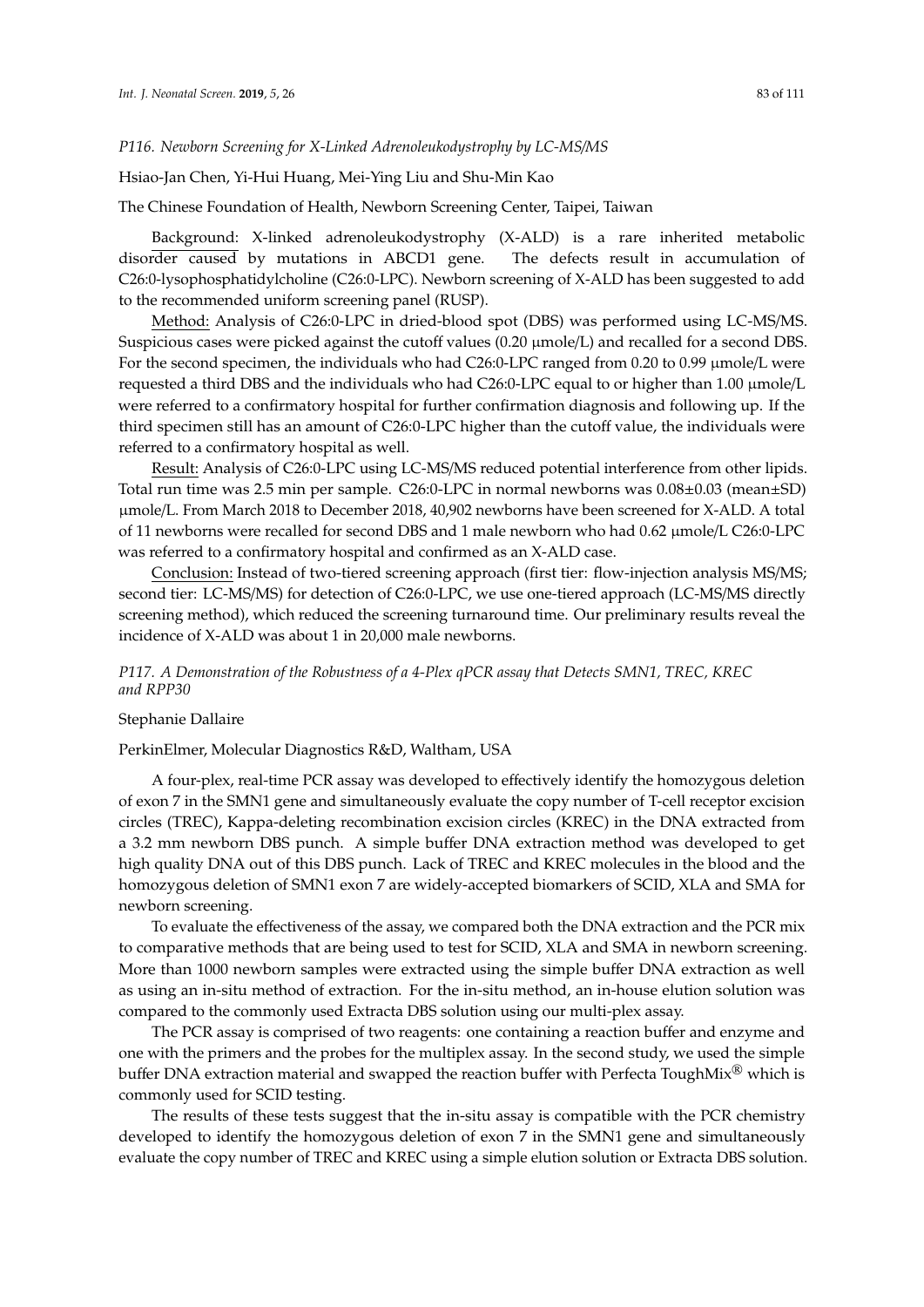The results also confirm that the PCR System developed is optimized fully to detect the four targets in the qPCR assay as compared to Perfecta ToughMix $^{\textcircled{\tiny{(8)}}}$ .

### *P118. Development of Hear Loss Genetic Screening in Newborn Using MALDI TOF Assay*

Li-yun Wang, Hui-chen Ho, Shu-Ming Chang and Chien-Hsing Lin

Taipei institute of pathology, Clinical pathology, Taipei city, Taiwan

The feasibility of hear loss genetic screening is well recognized to finding additional subgroup of infant with late-onset hearing impairment that might not be missed by newborn hearing screening (NHS) program. Here we establish 22 mutations screening method within GJB2, GJB3, SLC26A4, mitochondrial 12S rRNA, OTOF genes using MALDI TOF assay. DNA is extracted from dry blood spot (DBS) and processed in one reaction well. Agena's MassARRAY system is used to detect the reaction product and the genotype of each mutation is acquired using TYPER software. The assay validation was complete using synthetic double stranded gene fragments carrying mutation and DBS from genotype conclusive infants. All of the mutations are correctly determined. In the pilot study to evaluate mutation carrier rate, 195 cases of samples are screened. 31 case of GJB2(15.8%), 2 cases of SLC26A4(1.02%) and 3 cases of OTOF (1.53%) are identified. Comparing the carrier frequency of 1000 genome EAS, all of the mutations carrier rate higher than 0.5% are seen in the study. The workflow is established within automatic liquid handling system using 384 PCR plate format which make the sample throughput up thousands per week. This method is promising for newborn screening lab offering low labor and time cost for multiple genetic marker screening.

### *P119. Evaluation of a Suitable CK-MM Assay in Newborn Screening for Duchenne Muscular Dystrophy*

Mei Baker, Mandie Loehe, Kelly Klockziem and Michael Lasarev

University of Wisconsin School of Medicine and Public Health, Wisconsin State Laboratory of Hygiene, Madison, WI, USA

Duchenne muscular dystrophy (DMD) is an X-linked disorder characterized by rapid progression of muscle degeneration that occurs early in life. The incidence rate is estimated at 1 in 3500 boys worldwide. The effective emerging treatment methods and strategies have resulted in growing interest and discussion regarding newborn screening (NBS) for DMD.

It has long been recognized that creatine kinase (CK) enzyme activities are increased in asymptomatic boys with DMD. A recently reported study has indicated that CK-MM, one of three isoenzyme forms of CK and found predominantly in skeletal muscle, can be reliably measured in dried blood samples and used for DMD NBS. Our study further evaluated the performance of the reported automated immunoassay for CK-MM. We have assessed the assay accuracy, precision and linearity. After obtaining the results that met clinical testing acceptance criteria, we have further assessed the CK-MM distribution in newborns using 9224 de-identified residual dried blood NBS specimens collected within 24-120 hours after birth. Except one male newborn's data that has a CK-MM concentration at 14, 674 ng/mL, the CK-MM assay data were analyzed for the overall distribution and distribution by sex, age at specimen collection, gestational age and birth weight. In the overall distribution data set, the median CK-MM concentration is 355 ng/mL and the CK-MM concentration at 99.5th percentile is 2168 ng/mL (90% CI: 2020–1310 ng/mL). There were 46 samples at 99.5th percentile with CK-MM concentration ranging from 2179–6923 ng/mL.

We conclude that CK-MM appears to have the required accuracy and precision for clinical screening for DMD when used as the first tier and followed by DMD gene mutation analysis; CK-MM distribution in male newborns and female newborns have a similar pattern; CK-MM concentrations in newborns appear to be associated with age at specimen collection, gestational age and birth weight.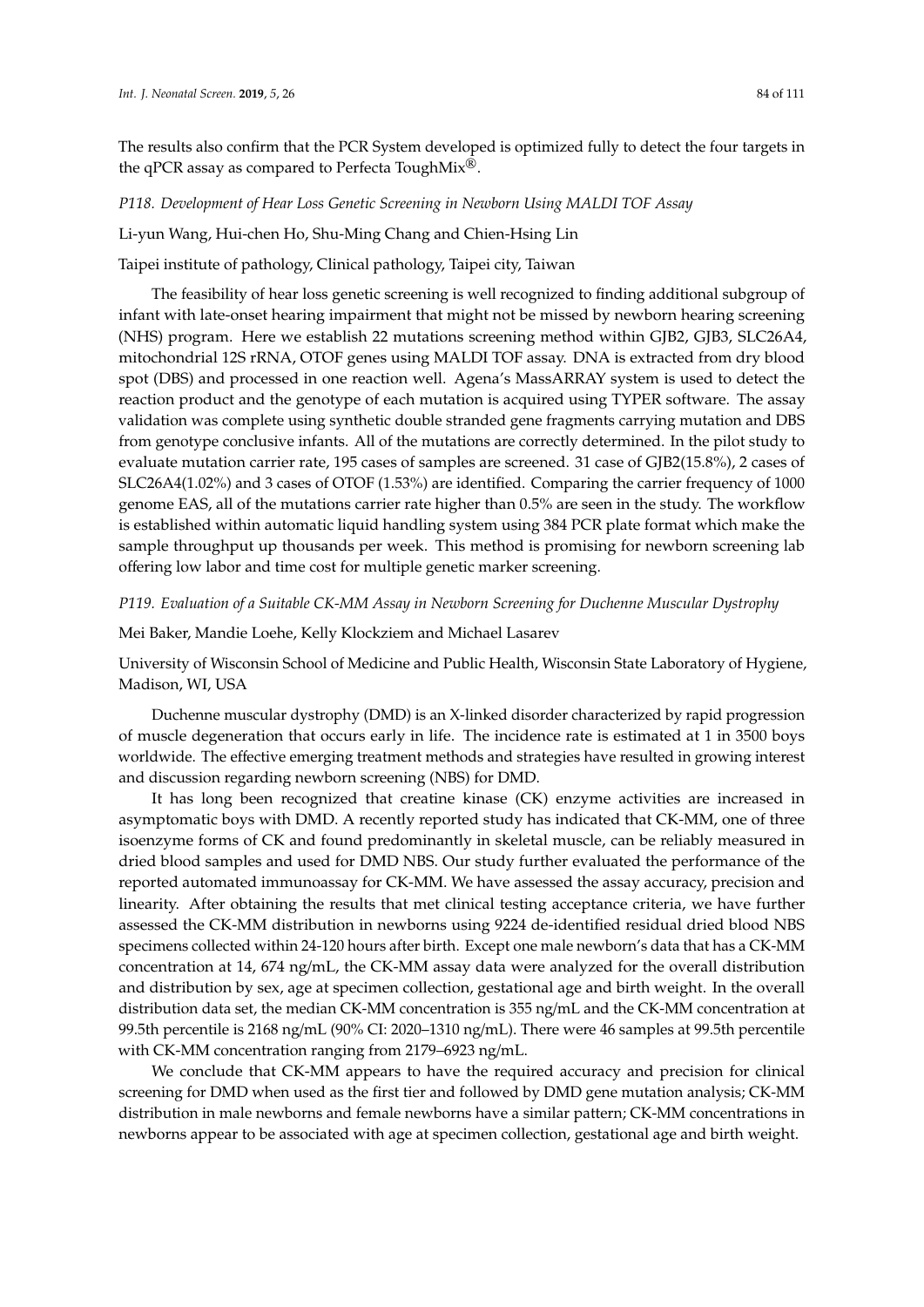# *P120. Metabolic Pathway and Diagnostic Markers Analysis of Congenital Heart Disease Based on Metabolomics*

Yahong Li, Yun Sun, Xiaojuan Zhang, Yan Wang, Lulu Meng, Ran Zhou, Xiaoyan Zhou, Chunyu Luo, Ping Hu, Tao Jiang and Zhengfeng Xu

Women's Hospital of Nanjing Medical University, Center of Prenatal Diagnosis, Nanjing, China

Congenital heart disease (CHD) is the most common birth defect with  $6\%$  11% incidence rate worldwide. However, the current understanding of the relationship between the metabolite profiles of amniotic fluid and fetal CHD during pregnancy is extremely limited. Global metabolite profiling was performed on amniotic fluid samples from the CHD and the control group. A third group of other abnormal pregnancy outcomes or other birth defects (OBDs) was used to validate the metabolite markers associated with fetal CHD. Compared with the control group, several important metabolic pathways in the CHD group, including alanine, aspartate and glutamate metabolism; valine, leucine and isoleucine biosynthesis; arginine biosynthesis; glutamine and glutamate metabolism; glutathione metabolism; and phenylalanine, tyrosine and tryptophan biosynthesis, was disrupted. Four metabolite markers, that is, the ratio of glutamic acid/pyroglutamic acid, glutamic acid, the ratio of glutamic acid/oxoglutaric acid and the ratio of oxoglutaric acid/glutamic acid, which were significantly different between the CHD and the control group, were selected for CHD diagnosis, thereby producing a good diagnostic efficacy by using ROC curve. Another group of various mixed OBDs demonstrated more dysregulated metabolic profiles than those present in CHD. However, the four CHD diagnostic markers were specific because of the insignificant change among these markers in the OBD group. In this study, disturbed pathways and diagnostic markers of CHD were revealed. These findings improved our understanding of the physiopathological mechanism of CHD, thereby leading to considerable potential for CHD diagnosis.

# *P121. Comparison of C26:0-Carnitine and C26:0-Lysophosphatidylcholine as Diagnostic Markers of Chinese X-Linked Adrenoleukodystrophy*

## Guoli Tian, Feng Xu, Yanmin Wang and Wei Ji

## Shanghai Children's Hospital, Neonatal Screening Center, Shanghai, China

X-linked adrenoleukodystrophy (X-ALD) is a progressive neurodegenerative disease caused by mutations in the ABCD1 gene which results in the accumulation of very long-chain fatty acids (VLCFA) in tissues of the body. Early diagnosis of patients with X-ALD is essential and it can lead to life-saving interventions. Two different VLCFA-markers, C26:0-carnitine and C26:0-lysophosphatidylcholine (C26:0-LPC), have been identified as diagnostic molecules for X-ALD in dried blood spots (DBS) from newborns and patients. However, the application of them in Chinese DBS is unclear. Therefore, we evaluated the feasibility of very long chain acylcarnitines and lysophosphatidylcholines for Chinese patients of X-ALD.

We collected DBS cards from 7 boys with X-ALD, 114 age-matched control and 3063 putative normal newborns and then we extracted 1/8-inch DBS punches with 125 µl extraction solution containing D3-C26:0-carnitine and D4-C26:0-lysoPC stable isotope-labeled internal standards. The extractions were transferred to 96-well plates for tandem mass spectrometry (MS/MS) analysis.

The concentrations of C24:0-carnitine, C26:0-carnitine, C24:0-LPC and C26:0-LPC were elevated in analyzed DBS samples of 7 patients with X-ALD. However, only C26:0-carnitine can clearly differentiate patients from newborn controls. The distribution of C26:0-LPC concentration in Chinese normal newborns is wider so that it overlaps with the corresponding concentration of patients. Similarly, C26:0/C22:0-carnitine has better performance than C26:0/C22:0-LPC to distinguish patients with X-ALD from controls. We recommend that the inclusion of C26:0-carnitine detection into the routine analysis of acylcarnitines and amino acids for effective screening for X-ALD in China.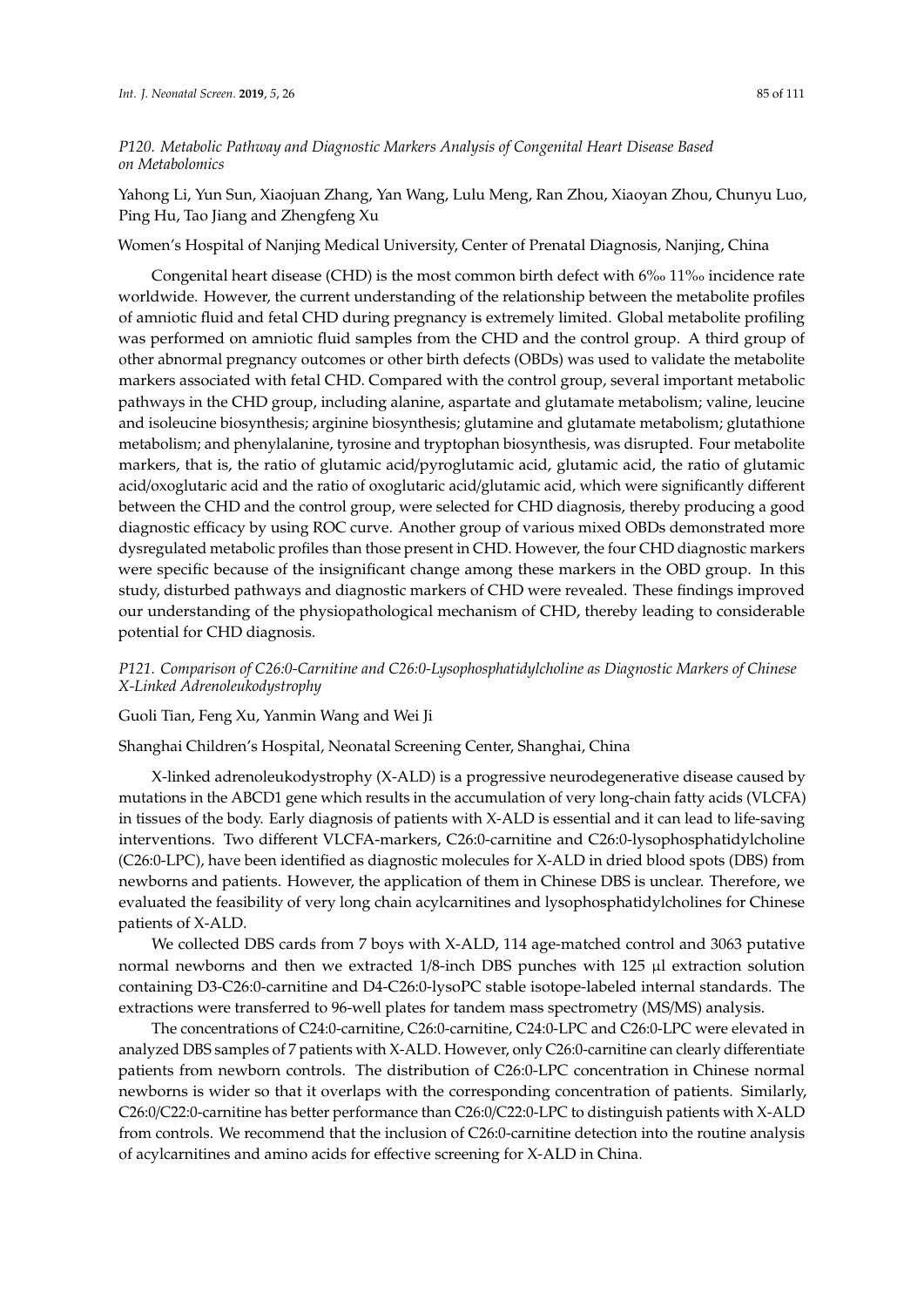### J. Genomics

### *P122. Clinical Application of Chromosome Microarray Analysis in a Case of Sex Chromosome Abnormality*

Ling Zhu, Rulai Yang and Dingwen Wu

The Children's Hospital Zhejiang University School of Medicine, Department of Genetics and Metabolism, Hangzhou, China

Objective: Chromosomal Microarray Analysis (CMA) can simultaneously detect chromosome number and structure abnormalities. The purpose of this study was to investigate the clinical application of CMA in a patient with sex chromosome abnormality.

Methods: A case of sex chromosome abnormality was detected and analyzed by SNP genome-wide chromosome microarray analysis (Affymetrix CytoScan HD chip). On the basis of chromosome karyotype analysis, CMA technology was used for further analysis to make a definite diagnosis. The samples were peripheral blood of patients and the results were analyzed by ChaS software. Through the retrieval and analysis of ISCA, DECIPHER, UCSC, OMIM, PubMed, ClinVar and other databases, the clinical diagnosis was made clear.

Results: The chromosome karyotypes of the subjects were 46, X, +mar(91)/45, X(9). About 14 Mb genome fragment of Y chromosome deletion detected (because of the probes uncovered the Yq12 region, the actual deletion region of Y chromosome was estimated to be Yq11.21-qter, about 44.4 Mb and the Smooth Signal value of this region was about 0.6, suggesting the possibility of chimeric deletion variation). A number of pathogenicity reports less than or similar to the deletion variants detected in this report were retrieved in ISCA, DECIPHER, ClinVar database. Further searches of OMIM and PUBMED databases showed that Yq11.21q11.23 deletion variants were associated with diseases and their clinical phenotypes were diverse, including spermatogenesis disorders, gonadal dysplasia, lack of secondary sexual characteristics in adolescence and short stature.

Conclusion: For patients with abnormal sex chromosomes, selective CMA detection can help to identify the genetic causes and assist in clinical diagnosis, which is conducive to evaluating the risk of recurrence of the disease in the family.

**Keywords:** chromosome microarray analysis; CMA; sex chromosome

*P123. Pseudodeficiency Alleles E*ff*ect the Fluorescence Assay of Acid* α*-Glucosidase Activity for Newborn Screening of Glycogen Storage Disease type II*

Ting Chen and Wenjuan Qiu

Shanghai Institute for Pediatric Research, Department of Pediatric Endocrinology and Genetic, Shanghai, China

Objective To investigate the effect of pseudodeficiency alleles on the fluorescence assay of acid α-glucosidase (GAA) activity in dried blood spot (DBS) for newborn screening of glycogen storage disease typeII (GSDII).

Methods A total of 30507 cases of newborns were screened for GSDII, then the suspected positive newborns were confirmed by gene test to figure out the carrying of GAA gene mutations and pseudo deficiency alleles. A retrospective analysis of 3729 cases of non-GSDII patients and 36 cases of GSDII patients was processed to investigate the carrying of pseudo deficiency alleles. Statistical analysis was carried out by Chi-square test or Fisher exact probability test.

Results The distribution of acid GAA activity of 30507 newborns was positively skewed. 29 cases of newborns were suspected positive after the screening and the median value of acid GAA activity was 3.25 (2.20~4.11) µmol/L/h. Gene test confirmed that none of the 29 cases was GSDII patient. of the 29 cases, 24 cases were homozygous for pseudo deficiency alleles c.[1726A/A; 2065A/A] and the other 5 cases were c.[1726G/A; 2065G/A] heterozygote. The frequency of c.1726G>A homozygote was 2.08%. When c.1726G>A was homozygous, 100% of c.2065G>A was homozygous. Frequency of c.[1726A;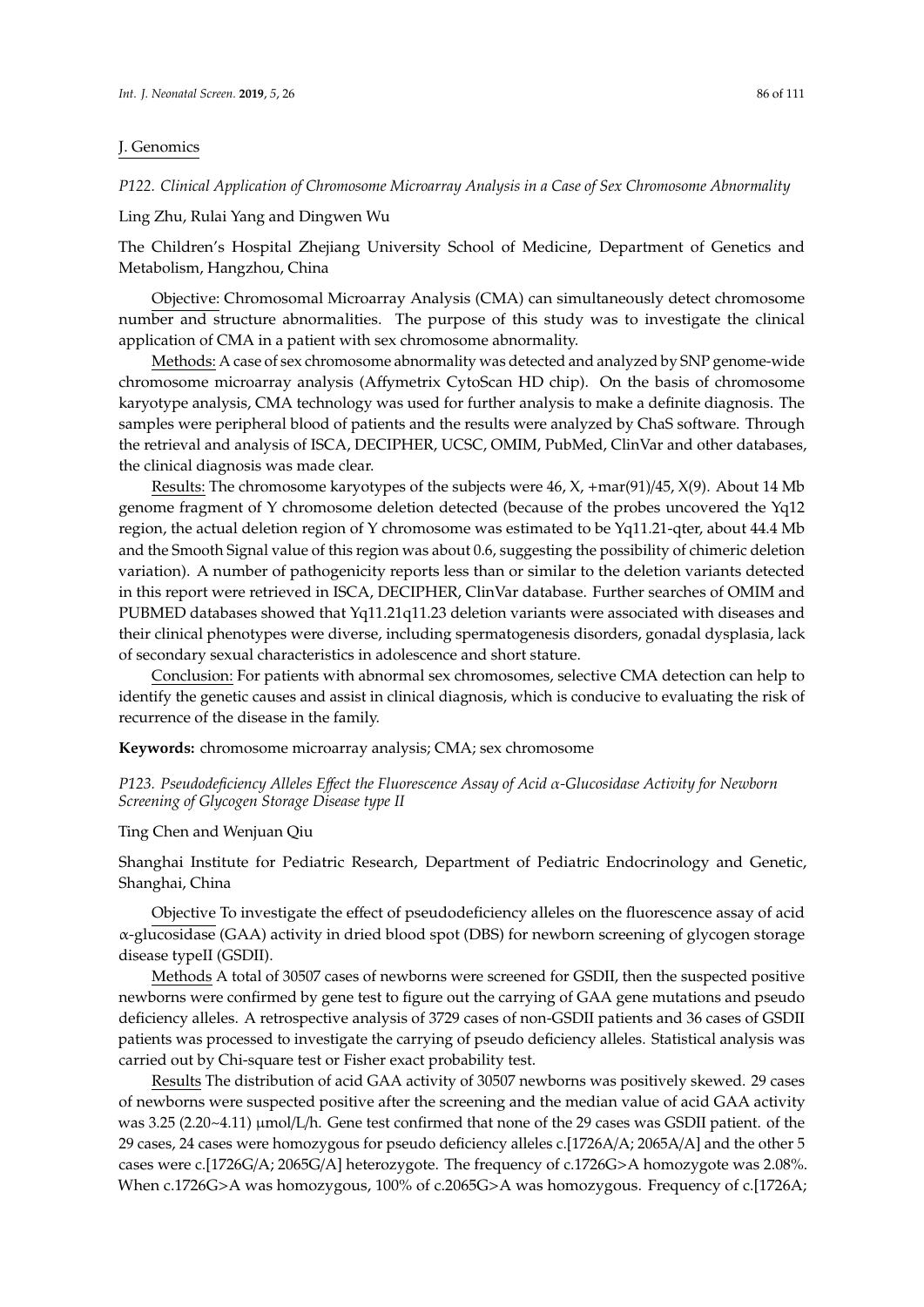2065A] haplotype was 3.2%. Frequency of diplotype c.[1726A/A; 2065A/A] homozygote in 36 cases of GSDII patients (16.67%) was significantly higher than that in non-GSDII patients (2.08%) (*p* value  $< 0.001$ ).

Conclusions Pseudodeficiency alleles show a high carrier rate in the Mainland China population, which leads to a high false positive rate in the newborn screening of GSDII and further interferes the process of newborn screening procedure.

*P124. Misdiagnosis of Three Boys in One Family with Xp21 Contiguous Gene Deletion Syndrome*

### Mei Lu and Yanling Yang

Xiamen Maternal and Child Care Hospital, Department of Pediatrics, Xiamen, Fujian, China

Introduction: Xp21 contiguous gene deletion syndrome is a rare X-linked recessive disorder resulting in glycerol kinase deficiency, congenital adrenal hypoplasia, intellectual disability and/or Duchenne muscular dystrophy. In this study, Xp21 contiguous gene deletion syndrome was confirmed in one family with three boys by clinical and genetic analysis.

Subjects and Methods: The first child of the family was a boy. He showed dark skin and development delay at the age of one month and died at the age of 1 year without definite etiological diagnosis.

The second boy had similar clinical features. Congenital adrenal hyperplasia was suspected. Elevated serum creatine kinase and myohemoglobin were noticed. He was also died aged 1 year because of a febrile illness.

The third boy was hospitalized for dark skin and hypotonia at the age of 7 days with the suspected diagnosis of congenital adrenal hyperplasia but his17-OHP in dried blot spot of newborn screening was normal.

Results: Significantly increased serum creatine kinase and myohemoglobin were found in the third boy of the family, indicating rhabdomyolysis.

Elevated plasma adrenocorticotropic hormone with continuous low 17-OHP, severe hyperkalemia, hypertriglyceridemia and glyceroluria were observed.

Xp21 contiguous gene deletion syndrome was confirmed by a SNP array for the boy. After the supplements of hydrocortisone and fludrocortisone, the patient improved rapidly. But the serum creatine kinase was not decreased.

Conclusions: A family affected by Xp21 contiguous gene deletion syndrome was reported. Three boys experienced misdiagnosis. Although they had the similar syndrome of CAH, no positive results were found in newborn screening.

The differential diagnosis should be paid attention to for the patient with early-onset hypoadrenocorticism.

#### *P125. PCR Amplicon-Based NGS Panel for Newborn IEM*

### Yongchao Guo

Shenzhen Uni-Medica Co., Ltd., Shenzhen Uni-Medica Co., Ltd., Shenzhen, China

Background: Tandem mass spectrometry (MS/MS) is widely used for the newborn screening. However, some genetic diseases with relatively high incidence are not covered by MS/MS platforms and the misdiagnosis rates by MS/MS are relatively high for some diseases. So, the next generation sequencing (NGS) technology has become the alternative technology for clinical diagnosis.

Methods: The "Baby Health" newborn NGS project adopts the "all-in-one" ultrahigh PCR amplicon capture technology independently developed by Uni-Medica to achieve rapid and efficient library construction based on dry blood spots (five 3 mm spots) for down-stream sequencing. The newborn NGS panel contains 140 genes of 135 genetic diseases suitable for neonatal detection, including diseases that are conventionally detected by MS/MS and other diseases with screening value for neonates, for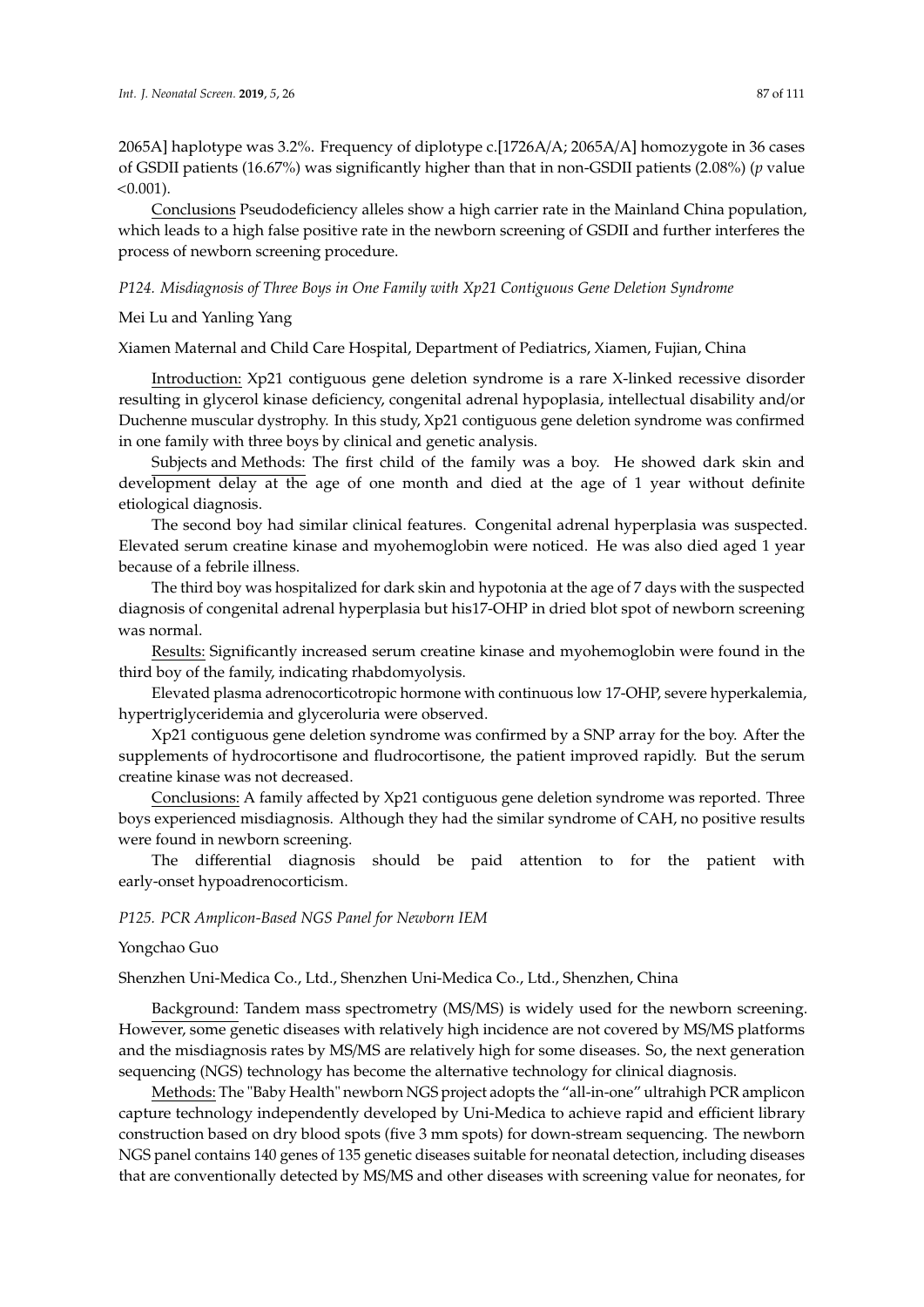example, lysosomal diseases, Wilson disease and so on. In addition, the panel also covers metabolic epilepsy such as pyridoxine-dependent epilepsy, serine synthesis disorder, creatine synthesis disorder, which can be used to explore more possibilities for newborn screening.

Results: The exons coverage of the newborn NGS panel is greater than 98%, while the coverage of pathogenic sites in public databases (ClinVar, HGMD) is 99.9%. The accuracy rate was 99.8% based on the results of single blind tests with five hundred samples. So far, the project has analyzed more than ten thousand clinical samples and has accumulated a database with both genetic mutations and clinical features in the Chinese population.

To enable easy analysis of NGS data of the newborn NGS panel, an automated gene analysis system platform (AGAS, http://[nbsgenomics.uni-medica.com](http://nbsgenomics.uni-medica.com/home)/home)has been developed. With AGAS, it takes only five minutes to automatically analyze one sample of sequencing data, including report output. The entire process from sample to report can be completed within 36 to 48 hours, which well meets the practical clinical needs.

### *P126. The SLC26A4 Gene Mutations in Children with Deafness and Large Vestibular Aqueduct Syndrome*

### Jun Li and Xiang Dai

Wuhan Children's Hospital (Wuhan Maternal and Child Healthcare Hospital), Tongji Medical College, Huazhong University of Science & Technology, Department of Otolaryngology, Wuhan, China

Objective To analysis the SLC26A4 mutations in families associated with large vestibular aqueduct syndrome (LVAS) by genetic testing method, for the purpose of understanding etiology of hearing loss and providing appropriate genetic counseling.

Methods Blood samples and clinical data of 4 families associated with large vestibular aqueduct syndrome and 153 sporadic cases with non-syndromic hearing loss were collected. The SLC26A4 gene of the patients and their family members were amplified by polymerase chain reaction(PCR), then subjected to automatic DNA sequencing.

Results Homozygous mutation SLC26A4 c.919-2A>G was detected in 3 patients from 3 families and heterozygous mutation SLC26A4 c.919-2A>G was detected in their parents. Compound heterozygous mutations SLC26A4 c.919-2A>G and H723R were detected in one patient, heterozygous mutation c.919-2 was detected in the father, heterozygous mutation H723R was detected in the mother. In 153 sporadic cases, homozygous mutation SLC26A4 c.919-2A>G was detected in 7 patients and compound heterozygous mutations SLC26A4 c.919-2A>G and H723R were detected in 2 patients.

Conclusion Homozygous mutation SLC26A4 c.919-2A>G and compound heterozygous mutations SLC26A4 c.919-2A>G/H723R are the most common causes of hearing loss with enlargement of the vestibular aqueduct. The screening for the SLC26A4 gene mutations is useful in the clinical diagnosis of LVAS.

## *P127. Phenotypic and Genetic Analysis of a Child Featuring Multiple Malformations Due to 10p13p15.3 Duplication*

Xiaocha Xu, Ting Zhang, Yaping Shen, Jing Zheng and Rulai Yang

The Children's Hospital Zhejiang University School of Medicine, Genetic Metabolism, Hangzhou, China

Objective: To analyze a child with multiple malformations and the correlation of phenotype-karyotype.

Methods: The karyotype of the child was analyzed with G-banding chromosome analysis and Low-coverage massively parallel CNV sequencing (CNV-seq) was used to definite the aberrant region. The child and his parents were verified by Fluorescence in situ hybridization (FISH).

Results: The karyotype was 46, XX, 3pter by G-banding. CNV-seq has identified a 13.5 Mb duplication at 10p13p15.3(60.466-13.556.655) and a 636 kb microdeletion at 3p26.3 (60.064-695.821), the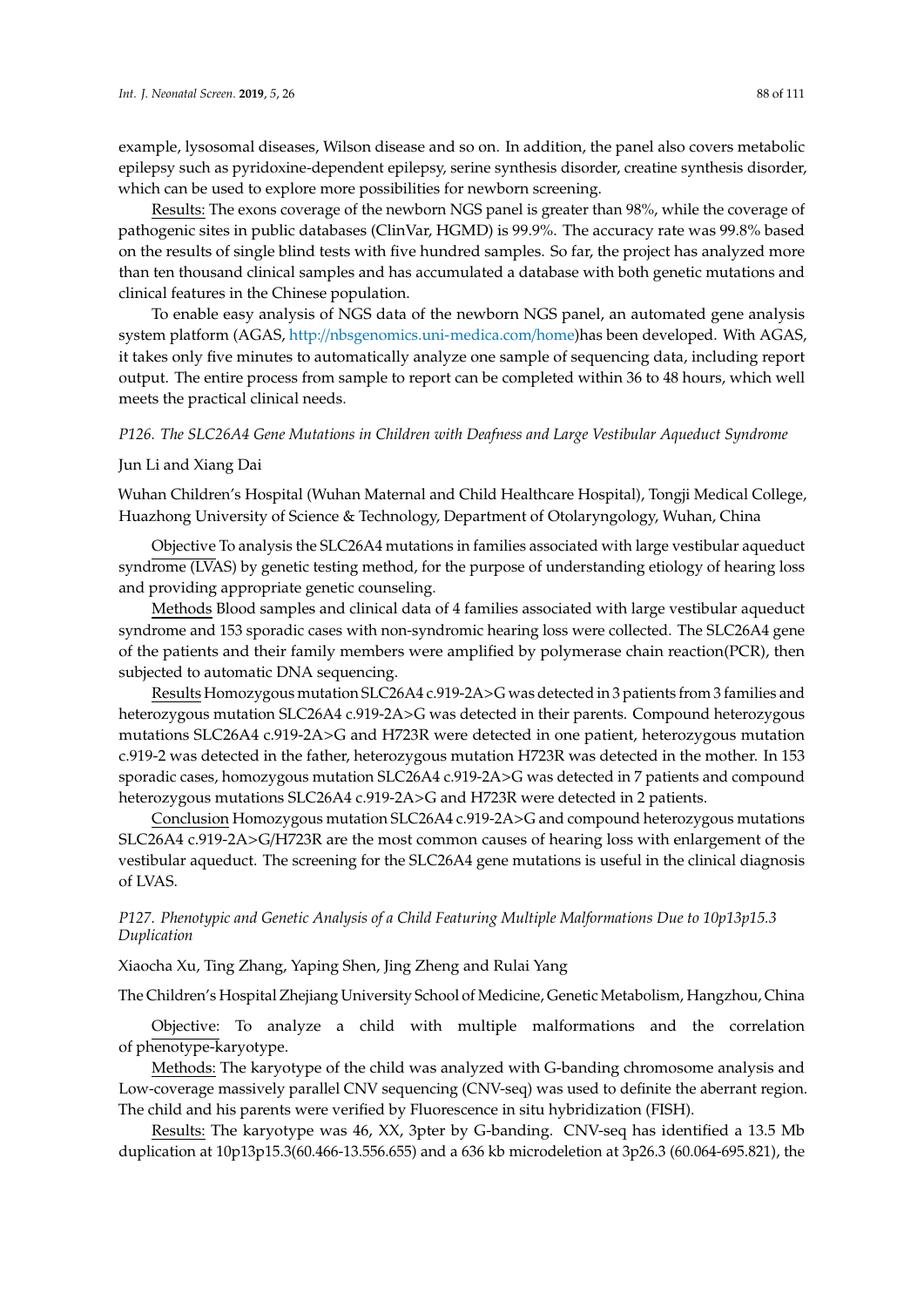karyotype is specified as 46, XX, ish der (3) t (3:10) (10p+, 3pdim) by FISH, the parents were normal, indicating the de novo origin of the variant in the proband.

Conclusion: The de novo 10p13p15.3 duplication in this child underlies the clinical malformations such as mental retardation, development delay and dysmorphosis, gastroesophageal reflux. The CHL1 gene at 3p26.3 is playing an important role in the building and functioning on the brain and maybe overlap with the child's intellectual deficit.

# *P128. A Novel SPECC1L Mutation Causing Teebi Hypertelorism Syndrome: Expanding Phenotypic and Genetic Spectrum*

## Ting Zhang and Xinwen Huang

The Children's Hospital Zhejiang University School of Medicine, Department of Genetics and Metabolism, Hangzhou, China

Only five SPECC1L mutations have been reported worldwide which were associated with autosomal dominant oblique facial clefts, Opitz G/BBB Syndrome and Teebihypertelorism syndrome. In this study, we reported the first Chinese patient with Teebihypertelorism syndrome. Utilizing whole exome sequencing and Sanger sequencing, we identified ade novo missense mutation in SPECC1L gene. With common manifestations in Teebihypertelorism syndrome such as special facial appearance, umbilical malformations and congenital heart defects, the patient also had unusual symptoms including recurrent infections, febrile seizures and widely opened anterior fontanelle. We analyzed all the SPECC1L mutations reported so far byI-TASSER and COILS program. Positions e and g in Coiled-coil domain 2 of SPECC1Lwas most frequently mutated and proline seemed to be the predominantly substituted residue. A broader phenotype of Teebihypertelorism syndrome was expanded and molecular characteristics of SPECC1L mutations were firstly elaborated.

# *P129. Two Novel Mutations of Ornithine Transcarbamylase Gene Identified from Three Chinese Ornithine Transcarbamylase Deficiency Patients*

## Yaping Shen and Jing Zheng

The Children's Hospital Zhejiang University School of Medicine, Department of Genetics and Metabolism, Hangzhou, China

We aim to analyze the clinical symptoms, blood metabolic profiling and the gene mutation of ornithine transcarbamylase (OTC) in three ornithine transcarbamylase deficiency (OTCD) patients. The profiling of amino acids and acylcarnitine was determined using MS-MS assay. The OTC exons were amplified using PCR amplification. DNA sequencing was performed, based on which mutation analysis of OTC genes was carried out. For the clinical symptoms, case 1 was a male patient with blood ammonia 1600–1700 µmol/L, lactate urine, serum citrulline concentration decreased significantly and died 5 days after birth. Case 2 was a male patient with citrulline decreased and blood ammonia increased in neonatal genetic metabolic disease screening. Case 3 was a 4Y1M female patient with character changes, stuttering and walking instability, high blood ammonia. The gene mutation result was case 1, a c.870delT was identified in exon 9, which is a frameshift mutation. In case 2, a c.931G>A substitution was identified in exon 9, leading to replacement of valine by methionine in codon 311. In case 3, c.566T>C mutation was noted in exon 6, resulting in missense mutation of leucine to proline in codon189. c.870delT and c.566T>C are novel and the c.931G>A is de novo. So, from our study, the OTC genetic diseases spectrum is expanded.

*P130. A De Novo Heterozygous Frameshift Mutation Identified in BCL11B Causes Neurodevelopmental Disorder by Whole Exome Sequencing*

Fengchang Qiao, Ping Hu and Zhengfeng Xu

Nanjing Maternity and Child Health Hospital, Prenatal Diagnosis, Nanjing, China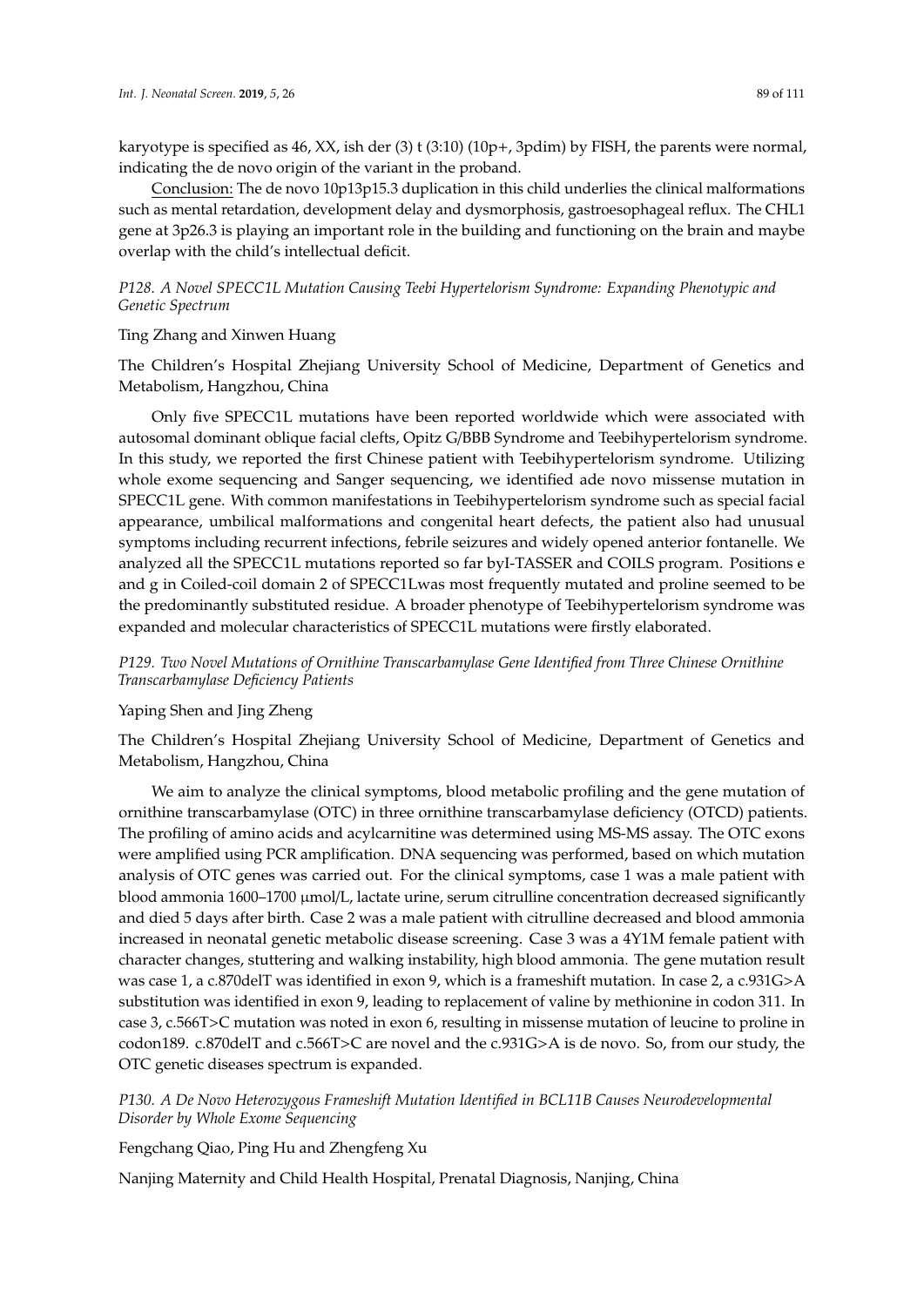Next-generation sequencing has been invaluable to delineate the genetic etiology of neurodevelopmental disorders in recent years. BCL11B, encoding Cys2His2 zinc finger transcription factor, is essential for the development of immune and neural systems. Herein we describe a Chinese girl presenting craniofacial abnormalities, developmental delay and intellectual disability with speech impairment. Using whole exome sequencing, we identified a de novo heterozygous 11bp frameshift mutation (c.2190\_2200delGGACGCACGAC [p.Thr730Thrfs\*151]) in exon 4 of BCL11B (NM\_138576), which is expected to escape nonsense-mediated mRNA decay and probably result in a truncated protein with lack of the C-terminal DNA-binding zinc-finger domains. This is the first report of non-syndromic neurodevelopmental disorder caused by a BCL11B variant in a Chinese population. The mutation identified in this report broadens the knowledge of mutation spectrum of BCL11B and might help in clinical management, genetic counseling and reducing reproductive risk.

This work was supported by the National Natural Science Foundation of China (81602300, 81770236, 81801445, 81701427), National Key R&D Program of China (2018YFC1002402), Natural Science Foundation of Jiangsu Province (BK20160139, BK20181121) and the Project on Maternal and child health Talents of Jiangsu Province (FRC201791).

#### *P131. GNPTAB Mutation Causes Mucolipidosis II: A Chinese Case Report*

### Fengchang Qiao, Ping Hu and Zhengfeng Xu

#### Nanjing maternity and child health hospital, Prenatal Diagnosis, Nanjing, China

Mucolipidoses II is a lysosomal disorder in which the essential mannose 6-phosphate recognition marker is not synthesized on to lysosomal hydrolases and other glycoproteins. The disorder is caused by mutations in GNPTAB, which encodes two of three subunits of the heterohexameric enzyme, *N*-acetylglucosamine-1-phosphotransferase. Herein we described a Chinese boy presenting coarse face, large joints contractures, kyphosis, clubfeet, restricted range of motion in the shoulders and cardiac involvement. The affected boy and his parents were detected by exome sequencing. A homozygous mutation c.3091C>T (p.Arg1031X, 226) in exon15 of GNPTAB was found in the proband inherited from the parents respectively. Our results both extended the knowledge of mutation spectrum in mucolipidoses II patients and highlighted the clinical application of exome sequencing.

This work was supported by the National Natural Science Foundation of China (81602300, 81770236, 81801445, 81701427), National Key R&D Program of China (2018YFC1002402), Natural Science Foundation of Jiangsu Province (BK20160139, BK20181121) and the Project on Maternal and child health Talents of Jiangsu Province (FRC201791).

### *P132. Functional Characterization of Argininosuccinate Lyase Gene Variants by Mini-Gene Splicing Assay*

#### Yanyun Wang

Nanjing Maternity and Child Health Care Hospital, Center for Genetic Medicine, Nanjing, China

Objective: Argininosuccinate lyase (ASL) gene mutations account for argininosuccinic aciduria (ASA). This study aimed to design a minigene construct of ASL gene in order to investigate the impact of variants on splicing.

Methods: The peripheral blood samples were collected from the family members and genomic DNA was extracted for gene diagnosis using the total exon sequencing method. The novel mutation gene was cloned into pEGFP-C1 vector and the pathogenicity of the mutation was examined in cultured cells in vitro.

Results: The clinical diagnosis of the proband as ASA was clear. Two pathogenic mutations, c.281G>T (p.Arg94Leu) and c.208-15 T>A were detected in the ASL gene and the two mutations had not been reported. The minigene expression in vitro confirmed that c.208-15 T>A could cause aberrant splicing, resulting in the retention of 13 bp in intron 2 to exon 3.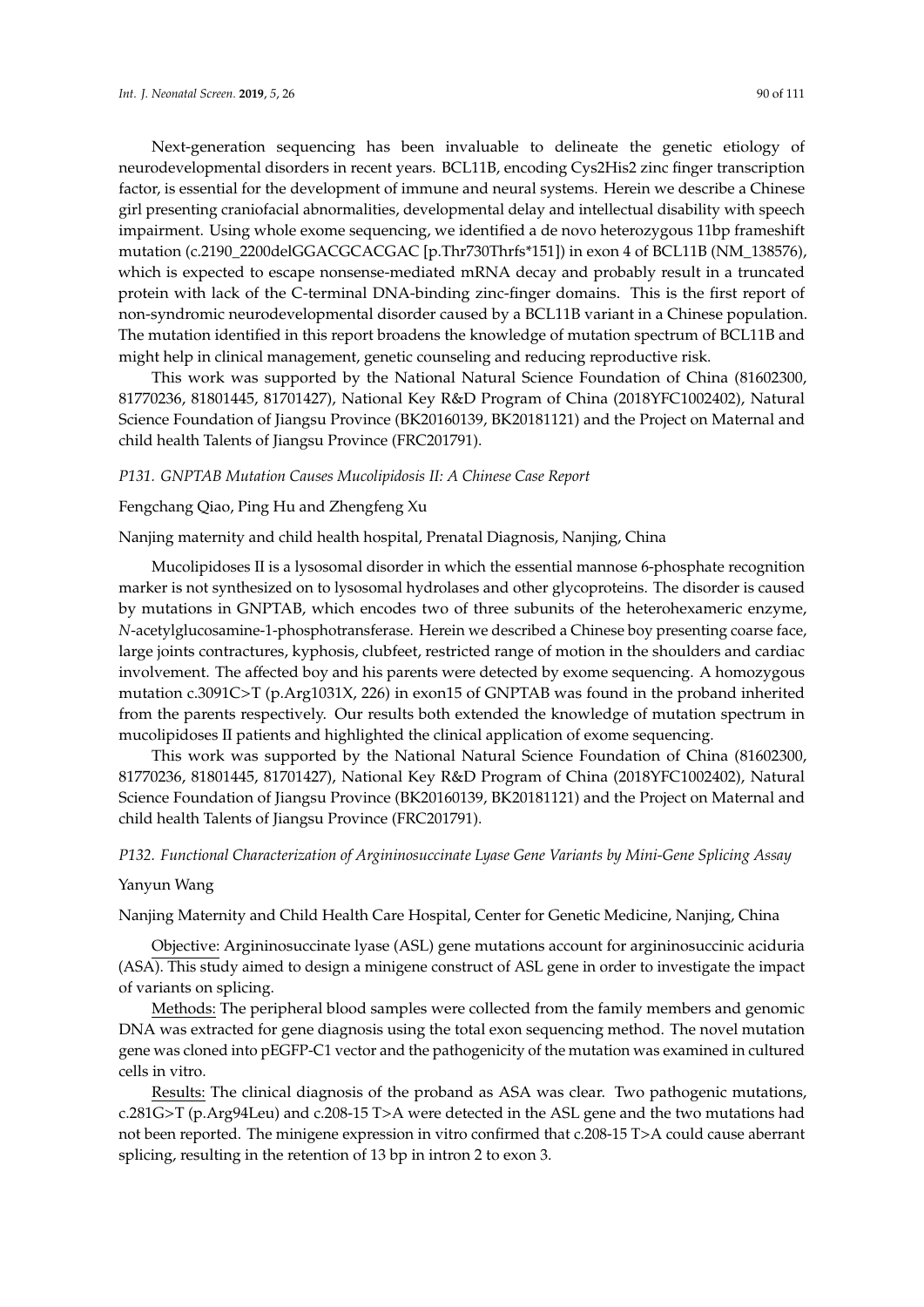Conclusion: Two new pathogenic mutations of ASL gene, c.208-15 T>A and c.281G>T, were found in an ASA family, which enriches the mutational profile of the ASL gene and provides a basis for genetic diagnosis of ASA. Minigenes are optimal approaches to determine whether the intron mutation can cause aberrant splicing.

# K. Method Development

# *P133. The Clinic Practice to Screen and Diagnose Multiple Inherited Metabolic Diseases in High Risk Patient by Use of GC-MS*

Jianhui Jiang, Weihong Zeng, Shu Liu, Xunjie Xie, Weihong Zeng, Shu Liu, Xunjie Xie and Qun Jin

Guangdong Women and Children Hospital, Children Inherited Metabolism and Endocrine Department, Guangdong Neonatal Scree, Guangzhou, China

Metabonomics has been used widely in disease diagnosis and chromatography-mass spectrometry (GC-MS) has been used to examine multiple findings of urine to screen and the diagnose multiple inherited metabolic diseases (IMDs) clinically.

From the March of 2015 to the December of 2018, 132 findings in the urine of 7875 high risk IMDs patient' urine samples were examined by GC-MS. IMDs were confirmed by come together with MS-MS, NGS analysis clinically.

In this clinic practice, 1–15 abnormal high findings were detected in total 2565 urine samples and 42 IMDs or abnormal findings were confirm diagnosed in total 556 patients. The ratio of IMDs was 556/7875 (7.06%).

The relations of the findings with the IMDs and the Cut-off values of the markers were discussed.

**Keywords:** metabonomics; gas chromatography-mass spectrometry (GCMS), finding marker; inherited metabolic diseases (IMDs), high risk screening; diagnosis

# *P134. Rapid UPLC-MS*/*MS Dried Blood Spot Analysis of Steroid Hormones Using the Xevo TQ-S Micro for Clinical Research*

Dominic Foley, Heather Brown and Lisa Calton

Waters Corporation, Scientific Operations, Wilmslow, UK

Dried Blood Spots (DBS) are an established microsampling technique providing a low-cost approach of collecting, shipping and analyzing samples for clinical research. Ligand-binding assays (LBAs) are the established frontline testing methodologies for DBS samples in steroid hormone analysis. Although rapid, the relatively low analytical specificity of the LBAs may necessitate follow-up, using liquid chromatography—tandem mass spectrometry (LC-MS/MS). Analysis of steroid hormones panels provides greater detail about the underlying enzyme activity, compared with single-analyte LBAs. The challenge is to create a LC-MS/MS methodology which separates interferences, whilst maximizing throughput. Ultra Performance Liquid Chromatography (UPLC™) on the Waters™ ACQUITY UPLC™ combined with CORTECS™ 2.7µm particle columns provides UPLC separations at high linear velocities with minimal loss in column performance.

An LC-MS/MS method for analysis of steroid hormones in DBS samples for clinical research was developed. An automated offline Oasis MAX µElution SPE protocol was employed for the extraction of steroid hormones from two 3mm DBS samples. Chromatographic separation was performed using a CORTECS C18 2.7 µm column coupled to ACQUITY UPLC I-Class with detection on the Xevo TQ-S micro. The method enabled a rapid injection cycle of 2.3 minutes for 17-OHP, androstenedione, cortisol, 11-deoxycortisol and 21-deoxycortisol with baseline resolution of steroid isobars. Calibration lines were linear from 0.5–500 ng/mL for androstenedione and 11-deoxycortisol; and 1.0–500 ng/mL for cortisol, 17-OHP and 21-deoxycortisol with correlation coefficients  $(r^2) > 0.99$  over five occasions. Coefficients of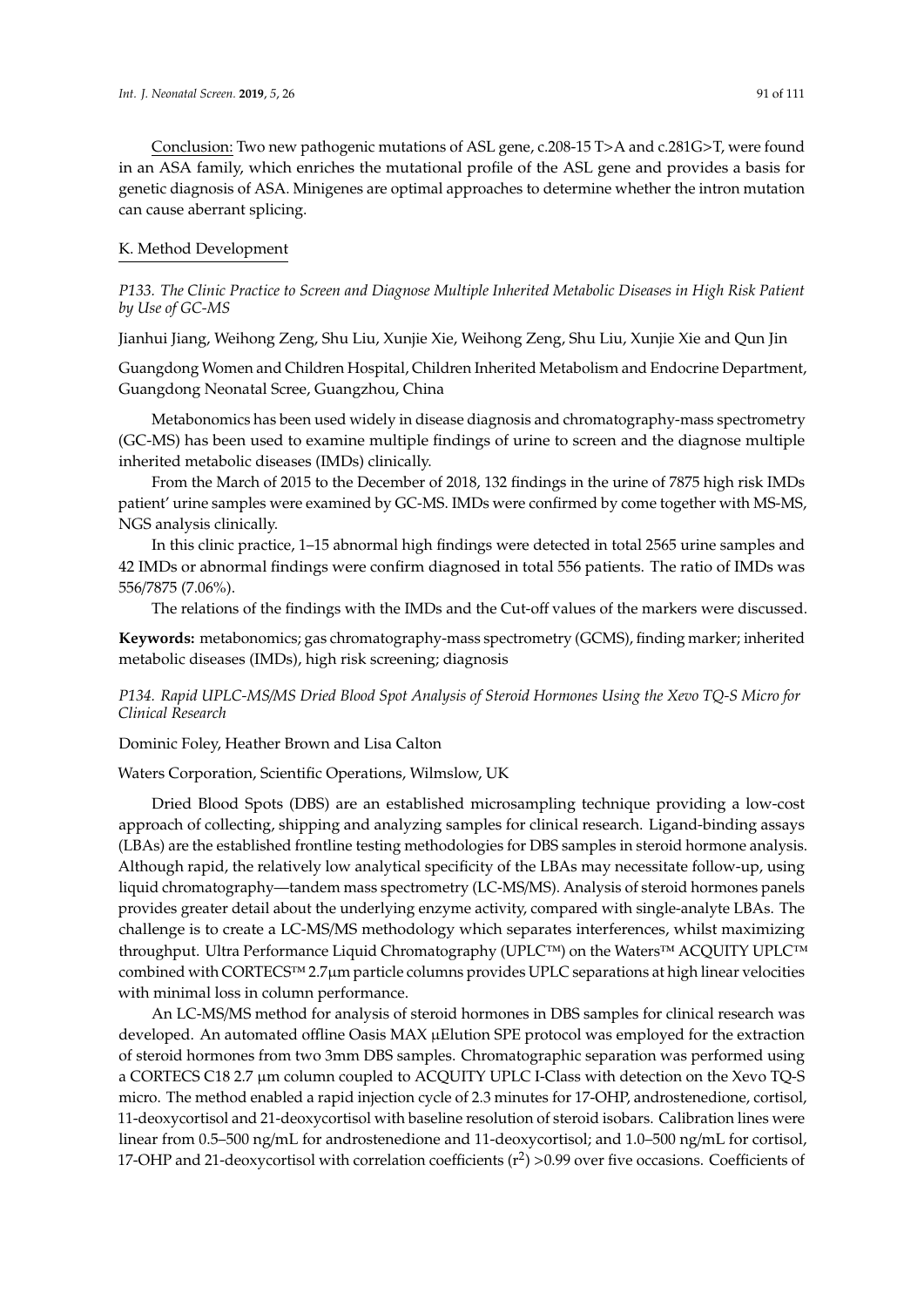variation (CV) for total precision and repeatability over five occasions at three concentrations were  $\leq$  $9.3\%$  ( $n = 25$ ).

For Research Use Only. Not for use in diagnostic procedures.

## *P135. Discriminant Analysis of Two Kinds of Amino Acid Metabolic Disease by Gas Chromatography-Mass Spectrometry Combined with Chemometrics*

Guoxing Geng, Xin Fan, Haiyang Zheng, Jingsi Luo, Caijuan Lin, Xiaotao Huang and Shaoke Chen

Maternal and Child Health Hospital of Guangxi, Newborn Screening Center of Guangxi Province, Laboratory of Genetics and Metabolism, Nanning, China

Objective Determination of the related metabolites in 2 kinds of Amino Acid Metabolic Disease (hyperphenylalaninemia and Citrin deficiency) by Gas chromatography-mass spectrometry, in order to discriminate the possibility of disease and enhance the accuracy of diagnostic.

Methods Base on the R Programming Language, The2 kinds of Amino Acid Metabolic Disease prediction model was established by Variance Analysis, Correlation distribution analysis and discriminant analysis. We have developed the discrimination function which are used to discriminate the possibility of disease.

Results The hyperphenylalaninemia and Citrin deficiency were predicted by the discrimination function and the accuracy of training and model validation were 100% and 69% respectively. Meanwhile the discrimination results were forecasted by ROC curve, the values of AUC are 0.99 and 0.78.

Conclusions Gas chromatography-mass spectrometry combined with Chemometrics gas chromatography-mass spectrometry can be used to predict and discriminate inherited metabolic diseases, however, prediction of some diseases requires a combination of multiple indicators to improve predictive power and chemical measurement method can be used to improve chemical analysis experiments process.

## *P136. The Use of 2nd Tier Tests in Newborn Screening for the Determination of Metabolites by Tandem Mass Spectrometry to Improve Performance of Newborn Screening for Inborn Error of Metabolism (IEM)*

#### Emilie Mas and Rosemarie Gerace

SA Pathology Women's & Children's Hospital, Biochemical Genetics, Genetics & Molecular Pathology, Adelaide, Australia

The impact of tandem mass spectrometry (MS/MS) on both routine newborn screening and biochemical genetic testing for metabolic disorders is considerable. Advancement in MS/MS instrument performance has greatly improved the sensitivity requiring minute amounts of material for the detection of metabolites to levels of less than 1nmol/L. This increase in sensitivity and specificity provides the capacity for the determination of additional metabolites as intermediates of biochemical reactions. Metabolites play a very important role in connecting the many different pathways that operate within a cell. The levels of the metabolites are determined by the concentration and the properties of the enzymes and its co-factors as a complex function of many different regulatory processes inside the cell. Thus, the level of metabolites represents integrative information of the cellular function and defines the phenotype of a cell, tissue and organ in response to genetic or environmental changes. The development of a number of 2nd tier MS/MS tests and their implementation into existing screening strategies has reduce the resample and recall rates and the impact of a screening recall on families. To date, these MS/MS 2nd tier assays include the routine determination of methylmalonic acid, 3-hydroxy propionic acid, homocysteine, alloisoleucine succinylacetone and steroids including 17-a-hydoxyprogesterone. In addition, MS/MS has been used to screen for lysosomal storage disorders by measuring both substrates and products in order to determine deficiencies in specific enzyme activities. This is followed by 2nd tier assays for the determination of metabolites such as Globotriaosylsphingosine (lyso-GB3 & lyso-CTH), Sphingomylein-509, Lyso-PC, Sulphatides and Glycosaminoglycans. Using MS/MS (Sciex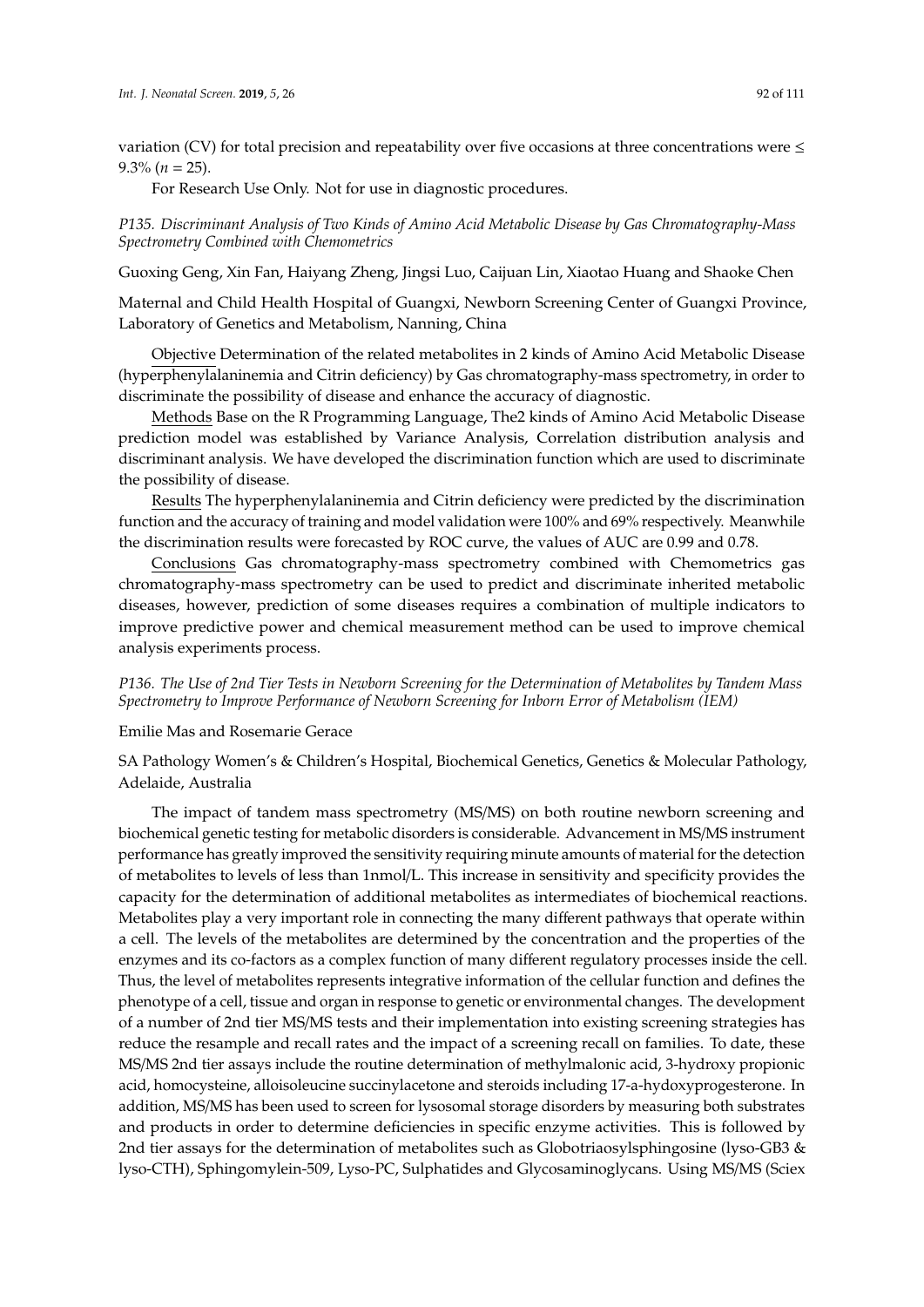& QSight) data from the South Australian program we will show how these novel developments have impacted on expanded newborn screening to significantly improve newborn screening testing for IEM.

*P137. A Retrospective Analysis of Inherited Metabolic Diseases by Gas Chromatography-Mass Spectrometry*

Guoli Tian, Zhuo Zhou, Jing Guo, Yanmin Wang and Wei Ji

Shanghai Children's Hospital, Neonatal Screening Center, Shanghai, China

Objective To explore the application of gas chromatography-mass spectrometry (GC-MS)in the diagnosis of inherited metabolic diseases.

Method It is a retrospective study. The urine of 5778 children with suspected inherited metabolic diseases who were treated in our hospital from June 2014 to May 2018 was collected. After extraction and derivatization,132 metabolites were detected by gas chromatography-mass spectrometry and analyzed by inherited metabolic disease analysis software and combined with other laboratory tests to definite diagnosis.

Result of the 5778 urine samples, 1100 had abnormal metabolites, accounting for 19% of the total samples; A total of 106 patients with 17 diseases were diagnosed, among which 80 patients were diagnosed with abnormal characteristics in urinary and 26 patients were diagnosed with blood tandem mass spectrometry. Among the 80 cases, there was 65 patients with 11 types of organic acid metabolic disorders and 15 cases with 3 amino acid metabolic disorders, including 33 cases of methylmalonic acidemia, 12 cases of hyperphenylalanine acidemia, 7 cases of propionemia, 7 cases of glutaric acidemia type I, 6 cases of urea circulatory disorders, 3 cases of β-ketothiolase,2 cases of ethylmalonic acidemia, maple syrup urine disease, isovaleric acidemia and multiple carboxylase deficiency, 1 cases of tyrosinemia type I,2-hydroxyglutaratemia,3-methylcrotonyl –CoA carboxylase deficiency and 3-hydroxy-3-methylglutaraturia.26 cases were diagnosed by tandem mass spectrometry, including19 cases of Hitlin deficiency, 5 cases of very long-chain acyl -CoA dehydrogenase deficiency and 2 cases of medium-chain acyl -CoA dehydrogenase deficiency.

Conclusion The gas chromatography-mass spectrometry was specific for the abnormality of organic acids and partial amino acid metabolism abnormality. The results of GC-MS were influenced by many factors but has no difference in clinical judgment.

#### L. Quality Control/Quality Assurance

*P138. A Verification of the Application of the Non-Derivatized Mass Spectrometry Method in Newborns Screening of Metabolic Disorders*

#### Wenbin Zhu and Yulan Zheng

Fujian Provincial Maternity and Children's Hospital, affiliated hospital of Fujian Medical University, Neonatal Screening Center, Fuzhou, China

Objectives: It is required that the clinical screening of metabolic disorders in newborns meet International Organization for Standardization (ISO) 15189-2012 approval. The new tandem mass spectrometry (MS/MS) based screening system and its companion reagent should be independently authenticated before their implementation in clinical diagnosis laboratories.

Methods: Linearity, stability, accuracy and precision evaluations were carried out to verify the performance of the Waters ACQUITY TQD MS/MS system with the NeoBase™ non-derivatized MS/MS PerkinElmer kit for detecting amino acids and acylcarnitine in newborns with metabolic disorders.

Results: Statistically, the correlation coefficient (R2) of 0.9982~0.9999 indicates good linearity. The measurements at the beginning and end of the reagent storage procedure were taken for stability verification. No significant difference was detected between the two periods. The amino acid exhibited a degree of bias in the range of  $0~14.17$ %, with acylcarnitine's being was in the range of  $0~14.84$ %; they consequently passed the quality assessment requirements for clinical laboratories of the China National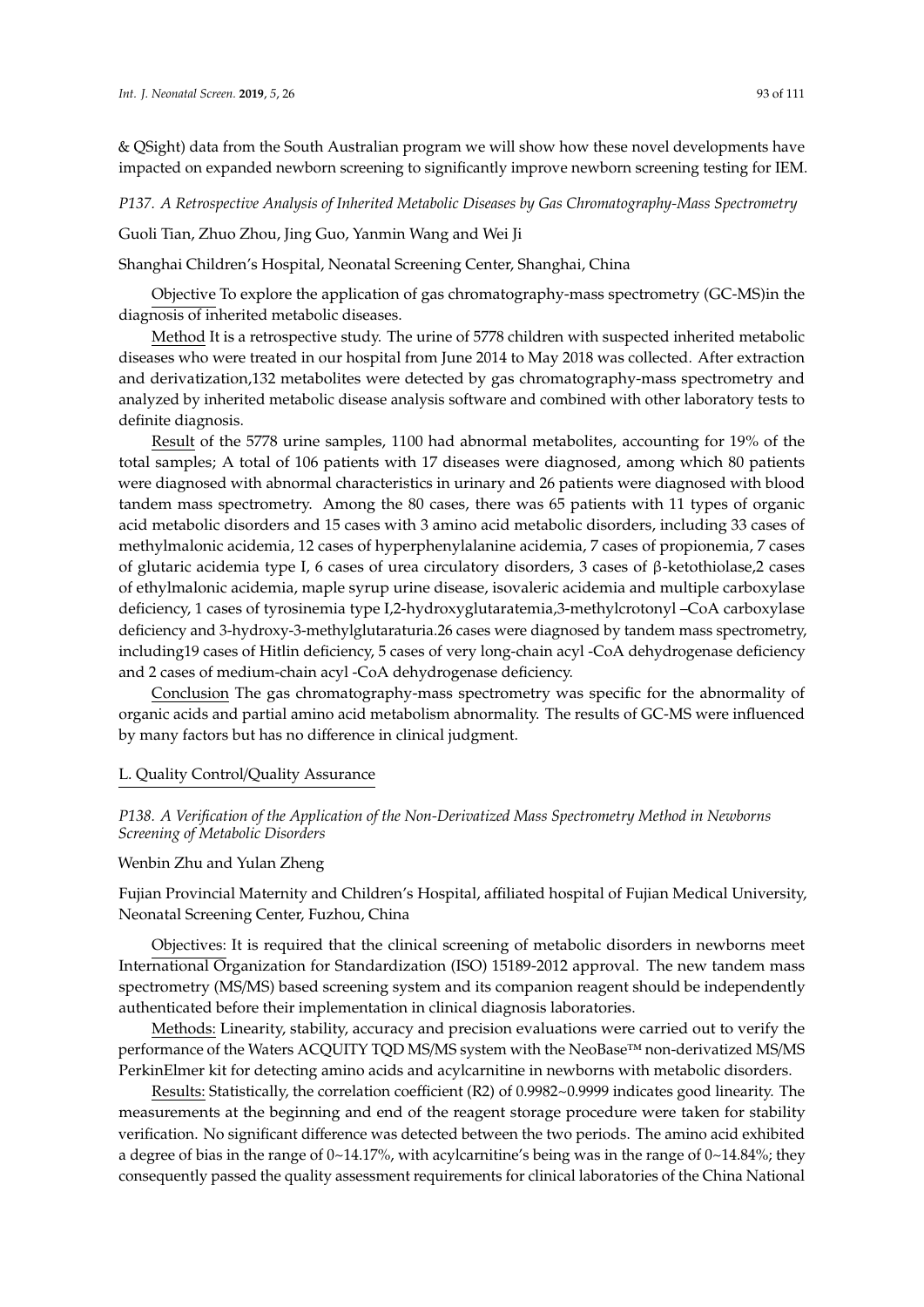Centre. The amino acids' within run, between run and day-to-day run precision were 1.19–7.68%, 1.63–5.01% and 4.77–12.48%, respectively, while the total imprecision was 5.55–13.33%. Acylcarnitine's within run, between run and day-to-day run precision was 1.2–8.43%, 0.19–9.60% and 2.33–10.74%, respectively, while its total imprecision was 6.57–13.99%. The manufacturer declared that the total imprecision of the tests, using Multiple Reaction Monitoring (MRM), should be less than or equal to

Conclusion: The performance of the non-derivatized MS/MS screening system in detecting the amino acids and acylcarnitines passed the test's requirements. It was maintained in accordance with the routine clinical chemical detection system.

25% of the coefficient of variation (CV) for the kit's high and low quality control levels.

## *P139. Design and Implementation of 16 Quality Indices for Neonatal Screening in Information Management System*

## Yao Chen, Wenbin Zhu and Guanghua Liu

Fujian Provincial Maternity and Children's Hospital, Affiliated Hospital of Fujian Medical University, Neonatal Screening Center, Fuzhou, China

Objective: To explore the realization of 16 quality control indices of neonatal disease screening in neonatal disease management information system and to establish the multi-center management evaluation model under the framework of the whole province.

Method: Based on the network management system for neonatal screening originally used in our province, the quality management module of neonatal disease was developed and applied according to the quality control index. A quantitative evaluation method was established for the quality of all maternal and child health care institutions involved in neonatal disease screening related to neonatal disease screening, specimen collection and recall of suspected cases.

Results: The quality management information was shared by all neonatal screening agencies. Comprehensive evaluation was given to the multi-center quality management measurements. Comprehensive evaluation was performed to quality among different medical institutions. Evaluation of applicability and timeliness of quality in practical work was conducted accordingly. The timeliness of self-improvement in centers and medical institutions were improved.

Conclusion: The application of neonatal disease screening quality management index improved the requirements for neonatal screening management. The quality management module was adopted to conduct dynamic management of the whole management process, which greatly improved the overall management level of neonatal screening.

# *P140. Development and Application of Tracking System by Cold Chain Logistics in Management of Neonatal Screening Specimens*

### Huaqing Mao

The Children's Hospital Zhejiang University School of Medicine, Department of Genetics and Metabolism, Hangzhou, China

Objective To develop and apply the tracking system throughout cold chain logistics for specimen delivery of neonatal screening, provide safe and timely specimen delivery to neonatal screening center and keep their proper location and preservation on the basis of original version for neonatal screening system.

Methods By mobile Internet processing technology, the information of specimens delivered in the existing management system of neonatal screening was automatically generated by the system after packaging and processing. The whole process of logistics delivery including specimen reception from blood collection, transportation and eventual specimen reception at screening centers was accomplished by scan completion.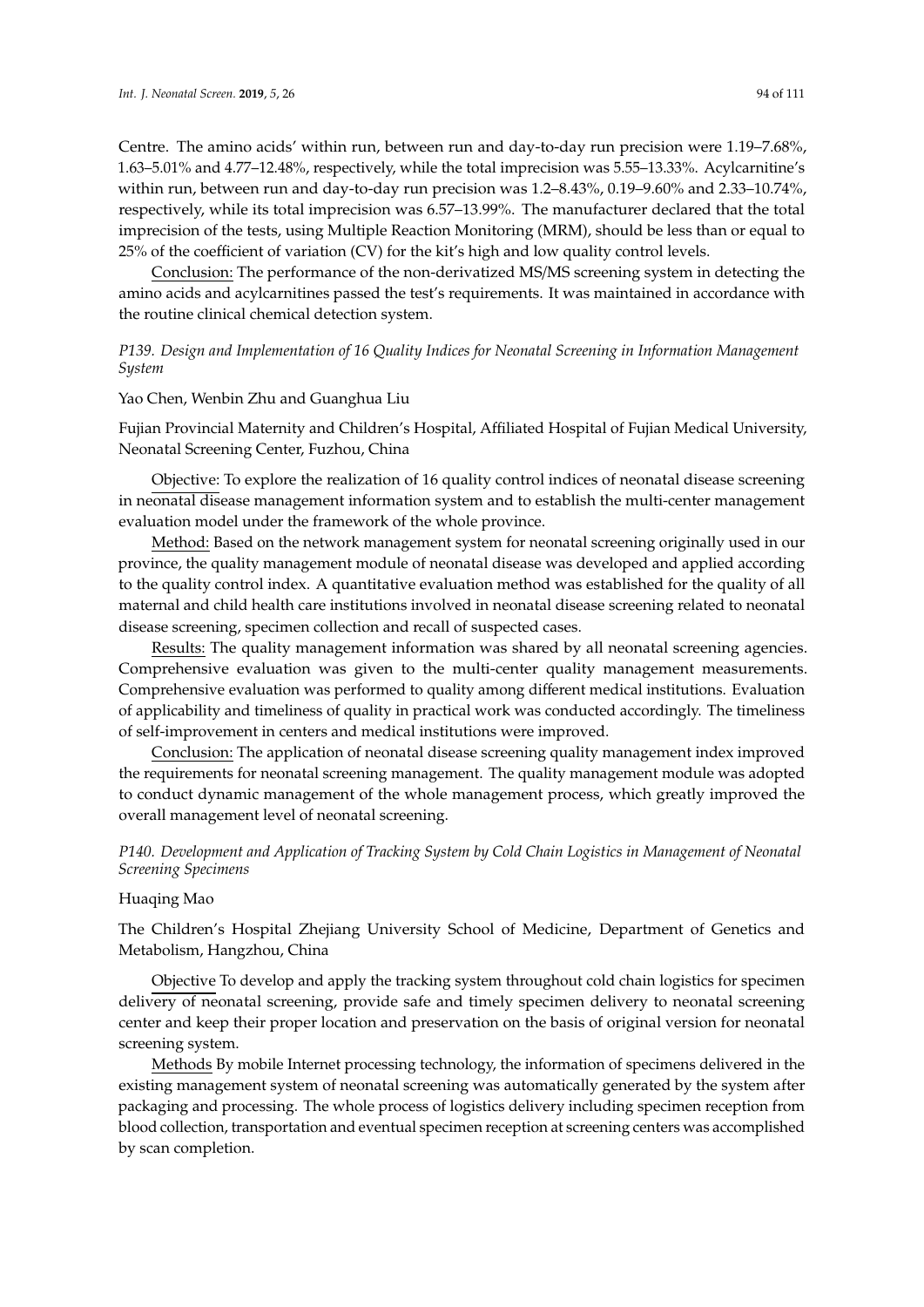Results The false positive rate of screening was decreased. After specimen was collected, its time arriving screening center was shortened from original 8.01 to 5.45 days currently. The safety of specimen delivery was enhanced and safe arrival rate for specimens was reached 100 %. The specimen could be found by information system and currently its location could be traceable, which was different from the past.

Conclusion The tracking system of whole process by cold chain logistics can be used to make more standardized and secure for blood specimen delivery. It improves the screening quality, makes the test results more accurate and reliable and provides the better guarantee for early detection, diagnosis and treatment of children.

## *P141. Ensuring Quality Outcomes by Integrating Long Term Care for Confirmed Cases at the Philippine Newborn Screening Program*

Carmencita Padilla, Melanie Liberty Alcausin, Karen Panol, Frederick David Beltran and Noel Juban

University of the Philippines Manila, Newborn Screening Reference Center, National Institutes of Health, Ermita Manila, Philippines

Background: The Implementing Rules and Regulations (Section 13 H-J) of the Philippine Newborn Screening (NBS) Law or Republic Act 9288 of 2004 states that the Department of Health (DOH), being the lead agency, shall ensure: 1) a network of facilities for referral and management of all positive cases and; 2) a harmonized set of protocols for referral and management of the positive cases. This was the basis of the administrative order issued in 2014 outlining the guidelines in setting up of the NBS Continuity Clinics (NBSCCs).

Objectives: This session will present the development of the regional NBSCCs that takes charge of long term care of patients confirmed under the National Comprehensive NBS Program.

Methods: A program audit was conducted at the 10th year to identify areas for improvement of the program. Focused group discussions led to recommendations to DOH. Datasets on patients seen at the NBSCCs were reviewed.

Results and Discussion: The audit identified a major gap in long-term care due to the lack of hospitals with specialists. The NBSCC was defined as a clinic in a government hospital, equipped for continuity of care of confirmed patients. By 2018, there are 14 strategically located NBSCCs that facilitate referral of patients needing consults to subspecialists, either face-to-face or through teleconferencing. The NBSCCs are manned by a pediatrician and a nurse or genetic counselor. As a minimum, the host hospital must have at least a neonatologist, hematologist and nutritionist/dietitian. Access to endocrinologists and geneticists has been primarily through scheduled regional endocrinology medical missions and telegenetics. Despite these strategies, support is needed particularly for managing acute patients. With expanded newborn screening to be fully implemented in May 2019, this lack is further underscored. The proposed creation of Regional Clinical Genetic Centers is necessary to assist the NBSCCs in responding to the acute and long term needs of the patients that will be diagnosed through ENBS.

### *P142. The National Newborn Screening Laboratory in Qatar—Continuous Progress*

Rola Mitri, Victor Skrinska, Mamatha Ramaswamy, Ravi Joshi, Monther Tahtamoni, Mamoon Alabed, Ghassan Abdoh, Lubna Abdein, Khadija Mohammed and Kahlil Rama

### >Hamad Medical Corporation, Laboratory Medicine and Pathology, Doha, Qatar

More than 28,000 newborns in Qatar are tested annually for inborn errors of metabolism. The Metabolic Laboratory at Hamad Medical Corporation serves as the National Neonatal Screening Laboratory for Qatar. The Laboratory screens all newborns in Qatar for 83 disorders. The screening panel includes amino acid, fatty acid oxidation and organic acid disorders by liquid chromatography/tandem mass spectrometry (TMS); biotinidase, galactosemia and endocrine disorders by PerkinElmer Genetic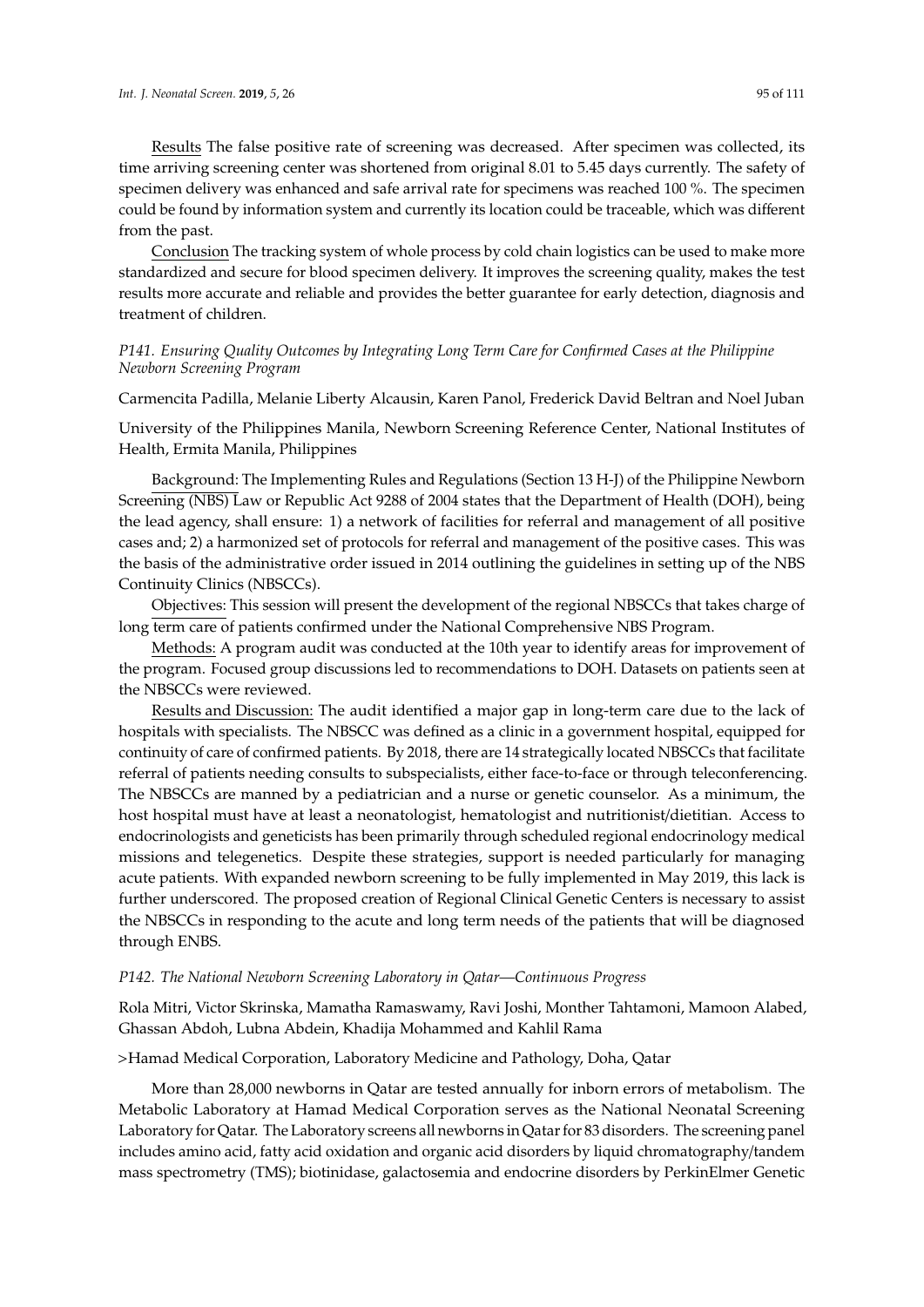Screening Processor; and hemoglobin by Bio-Rad Variant nbs System. Due to the prevalence of homocystinuria, all newborns are also screened for homocysteine. Second tier tests for methylmalonic, methylcitric and ethylmalonic acids are performed to reduce false positive rates. The Laboratory participates in the Collaborative Laboratory Integrated Reports database for population comparison and cutoff adjustments. The Laboratory is accredited by the College of American Pathologists. In 2018, a total of 22 confirmed positive screens were detected for amino acids and acylcarnitines. No false negative screens were identified and a total of 91 false positive screens were reported. Positive screens included: PKU (3), TYR II/III (1), HPRO (1), ASA (1), CUD (2), MCAD (2), 3MCC (5), GAII (1), MMA/PA (5) and B12 (1). The most frequent false positive screens included: PKU (5), TYR II/III (7), CIT (8), MSUD (7), NKHG (6), CUD (13), 3MCC (8), GAI (5), SCAD (6) and MMA/PA (3). Review of false positive screens showed greater reliance of interpretation on second tier results would significantly lower the false positive rate. Also, plasma amino acid analysis for all 7 suspected MSUD screens showed that the false positive screens were due to an increased hydroxyproline. A second tier screen that detects hydroxyproline on dried blood spot has the potential to further reduce the false positive rate. The Metabolic Laboratory in Qatar seeks ways to improve newborn screening by reliable detection of affected newborns and by reducing false positive screens.

## *P143. Accreditation of Newborn Screening Centers in the Philippine Setting*

Charity Jomento, Jovy Lising, Margarita Aziza Canlas, Maria Truda Escoreal, Karen Panol, Noel Juban, Carmencita Padilla, Bradford Therrell and Veronica Wiley

National Institutes of Health-University of the Philippines-Manila, Newborn Screening Reference Center, Manila, Philippines

Background: As stated in the Republic Act 9288 or the Newborn Screening Act of 2004, Newborn Screening Centers shall be established strategically and be duly accredited by the Department of Health. Currently, there are six NSCs in the Philippines. Each NSC is required to provide laboratory and follow-up services to all Newborn Screening Facilities (NSFs) within their service area. Before a NSC can begin formal operation, it is required to successfully undergo an initial accreditation. Once licensed, the NSC must undergo reaccreditation every three (3) years.

Objective: This presentation reviews the accreditation process among Newborn Screening Centers (NSCs) in the Philippines.

Method: The process of NSC Accreditation for the past 8 years was reviewed.

Results and Discussion:The accreditation process includes satisfactory completion of requirements outlined in a published DOH Checklist. The Philippine Performance Evaluation and Assessment Scheme (PPEAS) was developed to aid in determining readiness. Over time and with use, this tool and has been updated so that it remains current. PPEAS addresses in some detail the various components of the NBS system. Periodically, outside reviews by a team comprised of selected NSC members takes place to augment the 3-year formal review cycle and help prepare for the formal review. As part of the formal DOH review, foreign experts experienced in such accreditation reviews have been included as members of the accreditation team.

Accreditation reviews consist of two parts. The first involves service delivery, technical operations and information management, which includes the international experts. The second focuses on education and regulation, human resource, administration and financing linkages and facility management. All findings and recommendations are discussed with the NSC management and require compliance before issuance of an operating license. The accreditation process has facilitated harmonization of newborn screening in the Philippines.

### *P144. Internal Quality Control for Newborn Screening by Tandem Mass Spectrometry*

Szu-Hui Chiang, Mei-Ling Fan, Hsiao-Jan Chen, Shu-Min Kao, Li-Yun Wang, Hui-Chen Ho, Guoxing Geng, Xin Fan, Yu-Shih Shiau Shiau and Kwang-Jen Hsiao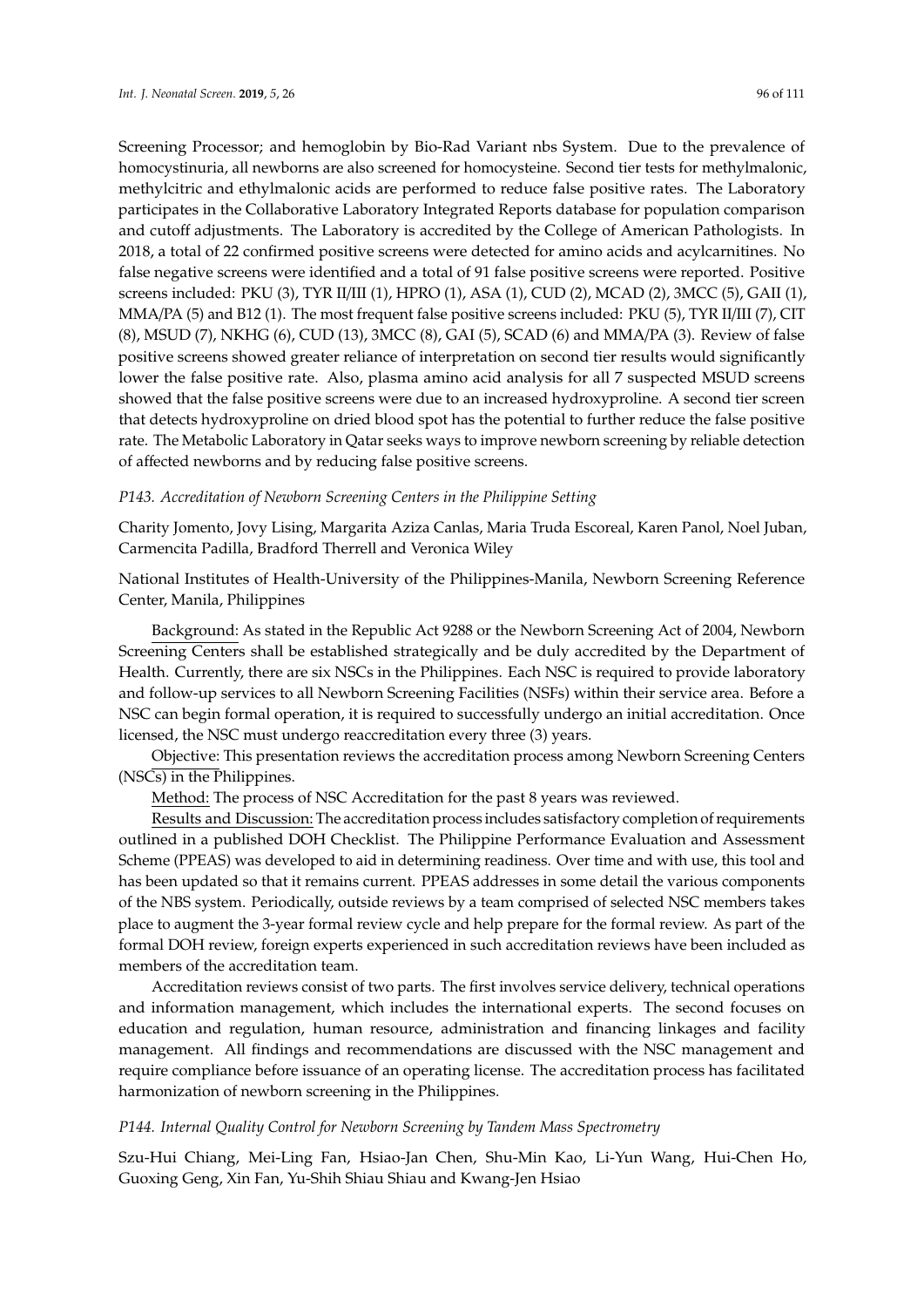### Preventive Medicine Foundation, Executive office, Taipei, Taiwan

Background: Expanded newborn screening by tandem mass spectrometry (TMS) has been adopted for many newborn screening laboratories worldwide in past decade. Many analytes, including amino acids (AA) and acylcarnitines (AC), could be analyzed concurrently in a single test from dried blood spot sample. However, most TMS reagent kits do not provide the control sample for all the analytes intended to be determined. An internal quality control (QC) is developed to assist the screening laboratory carrying out routine daily quality assessment independent of reagent kit.

Materials & Methods: QC materials were obtained from spotting bloods spiked with different levels of target analytes, including 10 AA and 28 AC (C0–C26), on newborn sample collecting filter paper (Whatman 903) by a GMP manufacture (ISO 13485 certified). Three newborn screening centers, one used derivatized method, one used non-derivatized method, the other used both methods, have evaluated these QC samples. QC results were reported via TMS IQC MIS System online. Real time statistic and control chart were shown on web for QC assessment.

Results: The between QC samples variations were less than 10% (CV). After package opened, the QC samples were stable at 4 degree C for intended daily use in one week. Two levels (low and high) of QC samples were included in routine analytical runs in each of the newborn screening laboratories. More than 3,000 set of results have been reported since January 2018. The within laboratory variations (CV) for most items were

# *P145. Comparison of the TSH and OHP Values Between the Initial Contaminated and the Repeat Acceptable NBS Samples*

#### Conchita Abarquez

Southern Philippines Medical Center, Newborn Screening Center Mindanao, Davao City, Philippines

Background: A very important quality indicator of an effective newborn screening system is a good quality of dried blood spot sample. Poorly collected samples are labeled unsatisfactory and are not fit for testing because of risk of giving inaccurate results. One type of unsatisfactory specimen is a contaminated sample. There are many causes of contamination and newborn screening coordinators are encouraged to submit acceptable samples at all times.

Objective: This study aims compare the TSH and OHP values between the initial contaminated and the repeat acceptable newborn screening samples, to determine if contaminated samples will give erroneous laboratory NBS results for the metabolites for CH and CAH and to determine if there is a need to change the protocol in testing contaminated samples

Methods: All initial NBS samples that were received at the NSC Mindanao from October 1, 2013 to July 7, 2017 and that were labeled as having contaminated dried blood spot were tested for the six-test NBS disorders. Following the usual protocol of NSC Mindanao, babies with contaminated samples were actively recalled by the NSCM Follow up Nurse to ask for an urgent repeat collection. Repeat acceptable samples were tested for the 6-tests. Retrospectively, values of the TSH and OHP for each sample were compared to the values detected in the initial contaminated samples.

Results: From October 1, 2013 to July 10, 2017, there were 4,558 initial contaminated samples received at NSC Mindanao. Only 75% submitted a repeat acceptable sample. Overall results for TSH and OHP screening revealed that TSH and OHP values for both initial and repeat cards were positively skewed and showed significant difference on its mean values.

Conclusion: There were significant differences in the TSH and OHP values of contaminated and acceptable NBS samples leading to false positive NBS screening for CH and CAH.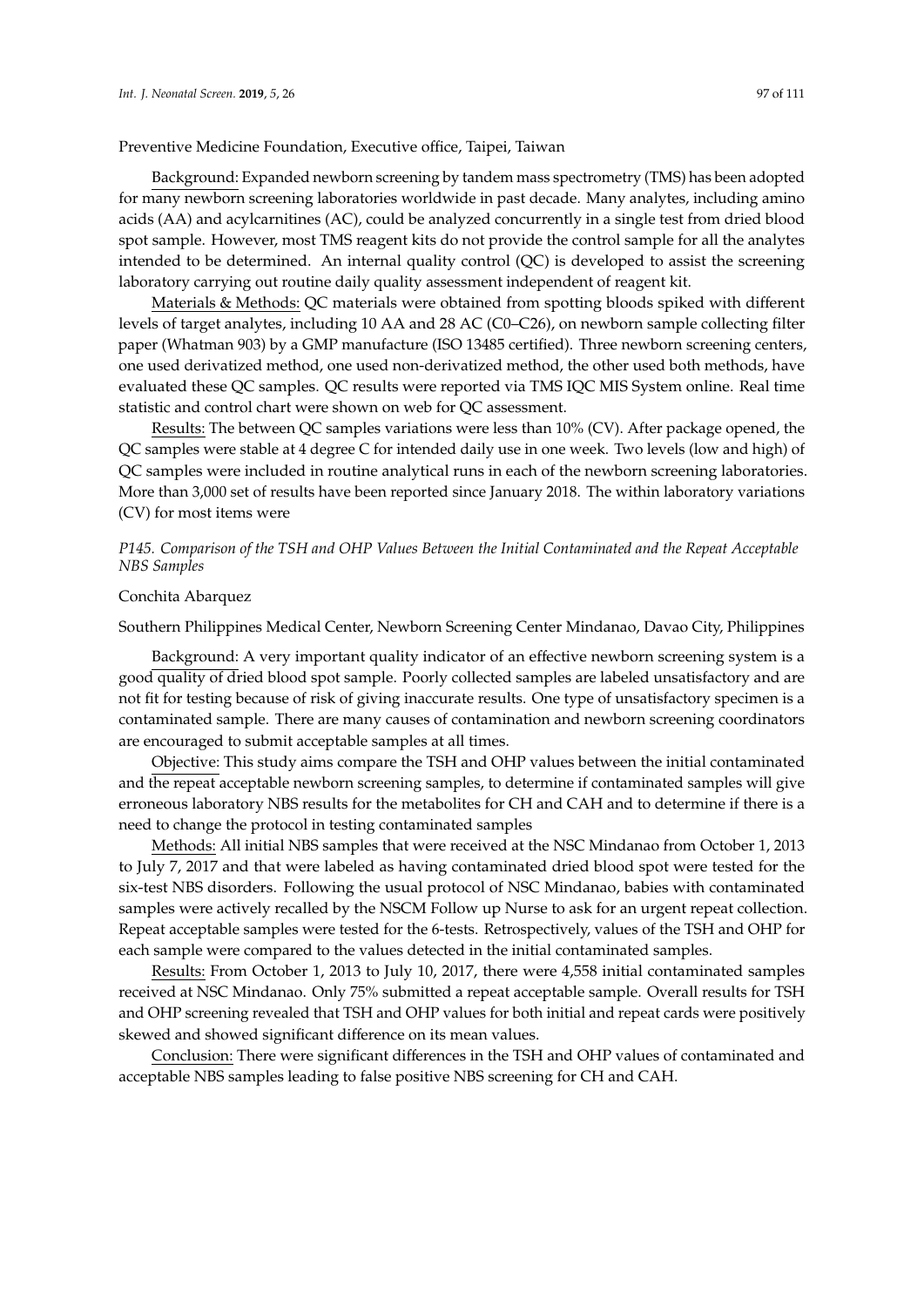### M. Evaluation of NBS Programme

*P146. Expanded Newborn Screening in Chile (26 Conditions): Results of a Pilot Program*

Veronica Cornejo, Alf Valiente, Juan Francisco Cabello, Gabriel Lobos, Carmen Gloria Berrios and Susana Valdebenito

Inta, University of Chile, Genetic and Metabolic Disease Lab, Santiago, Chile

Introduction: Since 1992, Chile implemented a national program of Newborn Screening (NBS) for Phenylketonuria (PKU) and Congenital Hypothyroidism (CH), preventing intellectual disability in more than 2500 people. In September 2017 INTA started the Pilot Program (PP) to screen 26 pathologies. The first stage of the PP was initiated at Hospital San Juan de Dios (HSJD), which runs the regional laboratory of the national PKU-CH program.

Objectives: To present the implementation and results of the PP of NBS for 26 pathologies.

Materials and methods: INTA trained medical and laboratory team of HSJD in preanalytical, analytical and postanalytical processes of the expanded NBS and analyzed samples of dried blood spots (DBS) of all the newborn at HSJD maternity. The applied techniques were: Tandem Mass Spectrometry (MS/MS), Fluorometry (FL) and Immunofluorometry (IFL). For FL and IFL commercial kits were used and for MS/MS "in house" non-derivatized technique was used.

Results: of total 4554 DBS analyzed, 3752 (82.4%) corresponded to newborn of term. Recall rate was  $1.6\%$  (95% for MS/MS reanalysis). Samples were taken at x 1, 7±0, 6 days of life. Results reports were available at  $x$  8, 4 $\pm$ 2, 2 days of life. of the total samples analyzed, 2/4.554 were positive. A case of a medium chain acyl-CoA dehydrogenase deficiency (MCAD) (dg: 29 days of age) and the second case a Glutaric Aciduria type-1 (dg: 23 days of age) could be stablished.

Conclusions: the excellent results obtained with the training of the staff of the HSJD, allowed a low recall rate and early diagnosis of 2 positive cases and allows us to assert that this applied system it can be reproduced all over the country. However, there are some challenges that must be considered within its expansion: the acquisition of adequate equipment capabilities, preparing human capital in these technologies and to modernize the registration system to implement the PP in a national scale.

*P147. Revival of a Newborn Screening Program in the People's Democratic Republic of Laos*

Thomas Hoehn and Saysanasongkham Bounnack

University Hospital Düsseldorf, General Pediatrics, Neonatology and Pediatric Cardiology, Düsseldorf, Germany

Background: Neonatal screening programs have been established and are in use in most countries worldwide. Laos belongs to the few countries which still have not established any kind of newborn screening.

Description: Participants of an initial pilot project between 2008 and 2010 were the large maternity hospitals within the city of Vientiane (Mahosot Hospital [2500 deliveries], Sethathirath Hospital [2000 deliveries], Friendship Hospital [700 deliveries] and Mother & Child Health Hospital [3500 deliveries]). Samples were taken immediately prior to hospital discharge and once weekly air-shipped to a German screening laboratory.

Lesson learned: Altogether 11,362 samples of newborn infants have been examined. The rate of retests was above European average due to very early discharge policies in Laotian maternity hospitals. Confirmed cases of neonatal congenital diseases included two infants with hypothyroidism and one infant with congenital adrenal hyperplasia without salt-loss. All three infants received early therapy and are currently doing well.

Next steps: To re-establish newborn screening in a sustained manner following the demonstration of feasibility during the pilot project. Newborn screening for TSH will be initiated in early 2019 in all delivery hospitals in the urban area of Vientiane, capital of Laos. As opposed to the pilot project,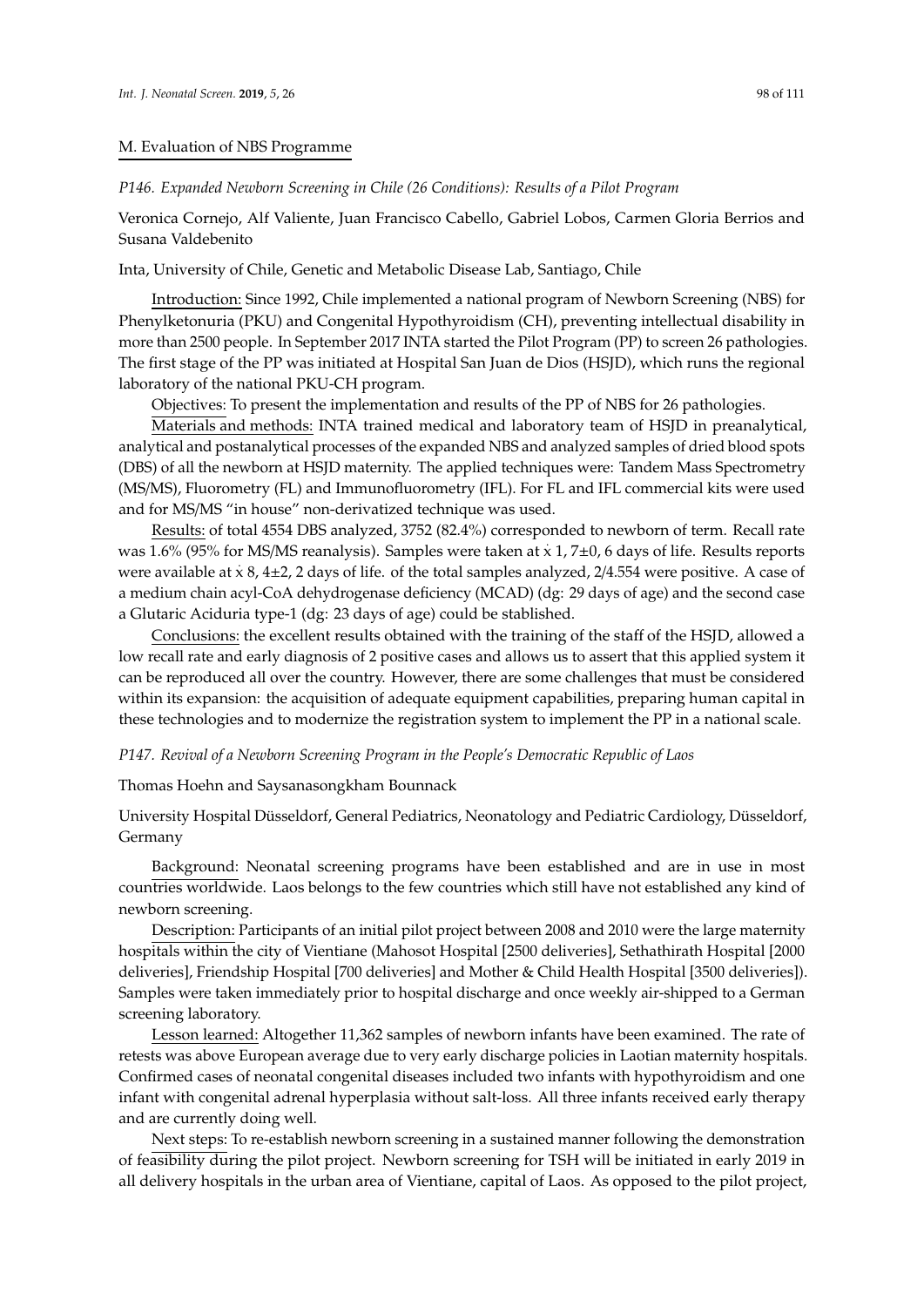measurements in the lab will take place within the country at the laboratory of the largest delivery hospital in Vientiane, the Mother & Newborn Hospital.

## *P148. The Analysis of Unrecalled Suspicious Positive Items during the Neonatal Disease Screening from 2005 to 2017 in Shanxi Province*

#### Hongmei Zhang

Shanxi Maternal and Child Health Care Hospital, Neonatal Disease Screening Center, Taiyuan, China

Aim Analysis the screening rate of neonatal diseases screening and the reasons why the suspected positive items were not recalled in Shanxi Province from 2005 to 2017. Moreover, in order to improve the recall rate, we would like to provide recommendations and measures.

Methods The screening rate and suspicious positive non-recall status of screening for neonatal diseases in Shanxi Province from 2005 to 2017 were analyzed. The level of nursing is an important step in improving the screening rate in neonatal disease screening. The main screening item are the function of thyroid gland and phenylketonuria.

Results The newborn disease screening center of Shanxi maternal and child health hospital (3+1 mode) screened a total of 2,325,785 newborns in Shanxi Province from 2005 to 2017. The screening rate increased from 5.0% in 2005 to 91.2% in 2017. The recall rate of phenylketonuria increased from 74.4% in 2005 to 92.7% in 2017. The recall rate of congenital hypothyroidism increased from 54.0% in 2005 to 89.1% in 2017. Because of the clearing system and fluctuation in the number of the staff members in 2015 and 2016,1100 cases of congenital hypothyroidism were detected. The detection rate was 1/2114. 667 cases of phenylketonuria were detected. The detection rate was 1/3486. The detection rate of both diseases was higher than the national average. (The average detection rate of PKU was 1/11144 and the average detection rate of CH was 1/3009).

Conclusion Due to parents and inadequate medical supervision from 2005 to 2017 the suspicious positive items were not recalled in Shanxi Province.

#### *P149. Quality Analysis of Neonatal Screening from 1989 to 2017 in Beijing*

Jinqi Zhao, Haihe Yang, Nan Yang, Lifei Gong and Yuanyuan Kong

Beijing Obstetrics and Gynecology Hospital, Capital Medical University, Beijing, China, Department of Newborn screening, Beijing, China

Objective To analyze the screening results of neonatal diseases in Beijing, and to explore the incidence and treatment of congenital hypothyroidism (CH) and phenylketonuria (PKU).

Methods In 1989-2017, radioimmunoassay (RIA) (1989–1995), ELISA (1996–2003), and time-resolved fluorescence immunoassay (DELFIA) (2004–2017) were used to detect thyroid stimulating hormone (TSH). content. The phenylalanine (Phe) content was determined by Guthrie Bacterial Suppression (BIA) (1992–2003) and Fluorescence (2004–2017).

Results A total of 3,507,643 newborns were screened from 1989 to 2017. The screening rate increased from 14.01% in 1989 to 100.13% in 2017. The positive rate of CH positive rose from 80.8% in 1989 to 96.7% in 2017. PKU positive recall rate from 54.2% in 1992 to 97.8% in 2016. A total of CH1472 cases were diagnosed, the incidence rate was 1:2383, 495 cases were PKU, and the incidence rate was 1:7086. In terms of treatment effect, the proportion of diagnosed time in the first half of the month of CH patients increased from 0 to more than 10%, showing an upward trend in 2012–2017. The ratio of the postnatal treatment time of children in the same period was  $14-20$  days ( $c2 = 4.391$ ,  $p = 0.036$ ) increased from 0 to 44.5%, and the proportion of  $28-90$  days ( $c2 = 4.139$ ,  $p = 0.042$ ) decreased from 83.3% to 22.6%. The follow-up effect of children with PKU was also improved but not statistically significant.

Conclusions Neonatal screening is not only a laboratory test, but a systematic multidisciplinary closed-loop service system. Each step in the system is closely related to the accuracy and reliability of screening results. Beijing has established a screening system for neonatal diseases. In the future, it will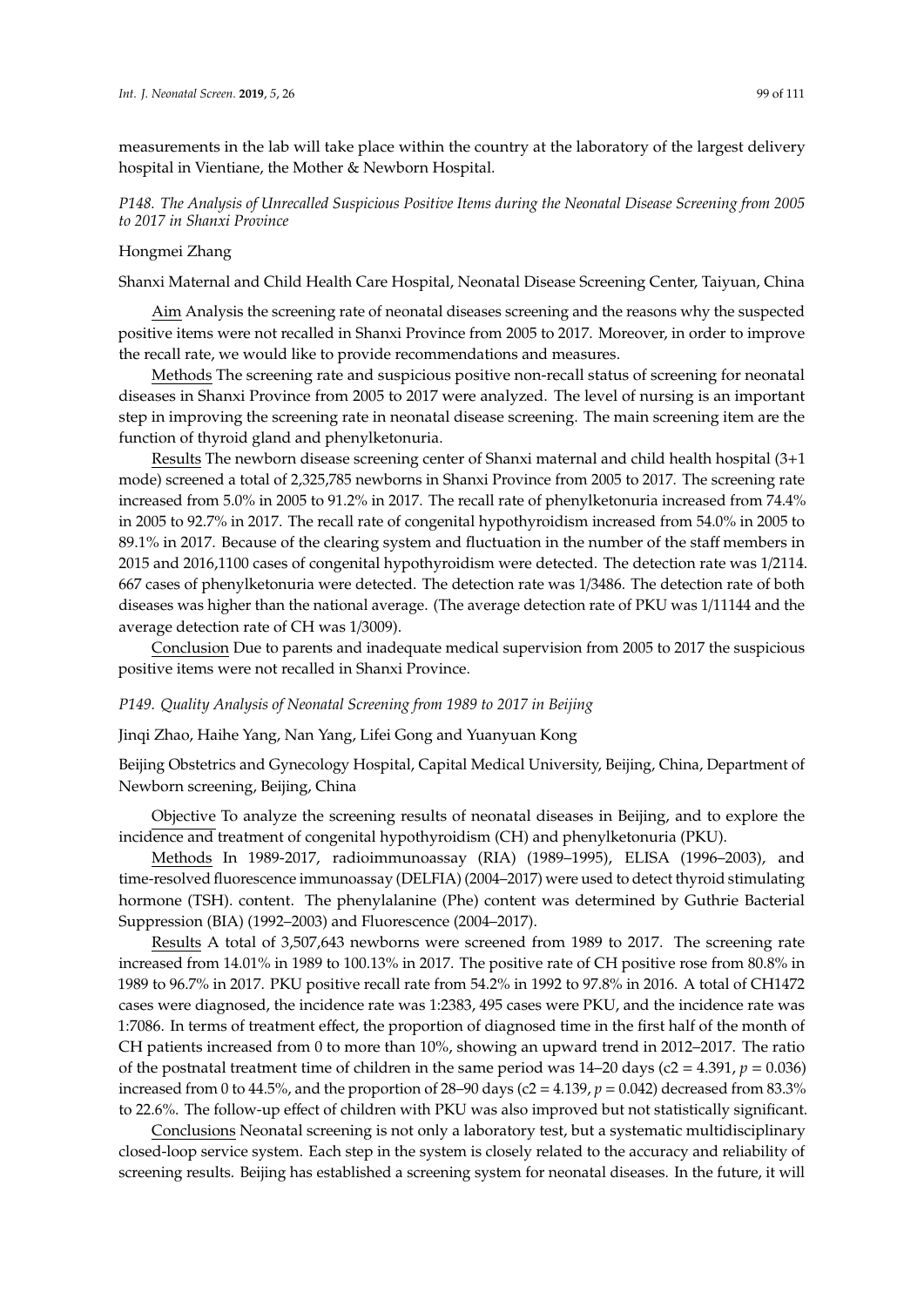continue to conduct quality control on the screening of genetic metabolic diseases through screening networks, and use various quality indicators as indicators to promote the quality of screening for metabolic diseases in Beijing.

# *P150. Where Are They Now? Long Term Follow up of Patients with Amino Acid Disorders Screened for in NSW (excluding phenylketonuria)*

## Zena Junek, Veronica Wiley and Carolyn Ellaway

The Children's Hospital at Westmead, NSW Newborn Screening Program, Westmead, Australia

The NSW Newborn Screening Program has been screening for amino acidopathies and related disorders by tandem mass spectrometry, with varying reliability, since 1998. We have reviewed the progress of patients born over a ten-year period between January 2007 and December 2016 detected by newborn screening and treated for amino acid disorders, excluding those with phenylketonuria. Amino acid disorders included are: pterin defects, maple syrup urine disease, tyrosinemia type II, methionine adenosyl transferase deficiency, homocystinuria, carbamoyl phosphate synthase deficiency, citrullinemia type I and arginine succinate synthase deficiency.

Over the 10-year period, 1,030,000 babies were screened in the neonatal period using dried bloodspot samples. 45 children were detected through newborn screening and diagnosed with one of the amino acid disorders in this cohort. Patients labelled with the same disorder have been grouped together. A brief synopsis of the expected natural course of the untreated disorder is included for comparison. We reviewed treatment, anthropometrics and developmental progress noted over time when seen in the metabolic clinic.

The overall improvement in morbidity for affected individuals who were treated from the neonatal period compared to the expected course of the untreated disorder confirms our belief that newborn screening for these amino acid disorders is valid and worthwhile within our program.

# *P151. Philippine PEAS: Over 15 Years of Experience in Program Monitoring and Evaluation*

Karen Asuncion Panol, Riza Concordia Suarez, Jovy Ann Lising, Frederick David Beltran, Lita Orbillo and Carmencita Padilla

University of the Philippines Manila, Newborn Screening Reference Center, National Institutes of Health, Manila, Philippines

Background. The Philippine Performance Evaluation and Assessment Scheme (PEAS) was developed to monitor quality and improvement of NBS program implementation at the level of laboratory testing centers or Newborn Screening Centers (NSCs), DOH Centers for Health Development (CHDs), collecting facilities or Newborn Screening Facilities (NSFs) and long-term follow-up clinics or Newborn Screening Continuity Clinics (NBSCCs). Philippine PEAS started in 2006 with tools developed to monitor the CHDs and NSFs. Monitoring tools for NSCs and NBSCCs were added in 2011 and 2018, respectively.

Objective. This presentation will present: 1) the PPEAS tools for the different stakeholders; 2) the critical issues, recommended policies/action identified in the monitoring process; and 3) the impact of these policies/actions.

Methodology. Reports spanning 12 years were reviewed. These include accomplished PPEAS tools; monitoring reports; minutes of meetings of the national advisory committee for NBS, the NBS technical working group and different consultative meetings; and DOH issuances. Indicators for assessment fall under the following components: operational structure, plan of action, systems in place, health promotion plan and contingency plan. For CHDs and NBSCCs, innovation strategies were also assessed.

Results and Discussion. Significant issues identified over the years in the implementation of the Philippine PEAS that led to policies include 1) expansion of the treatment and management referral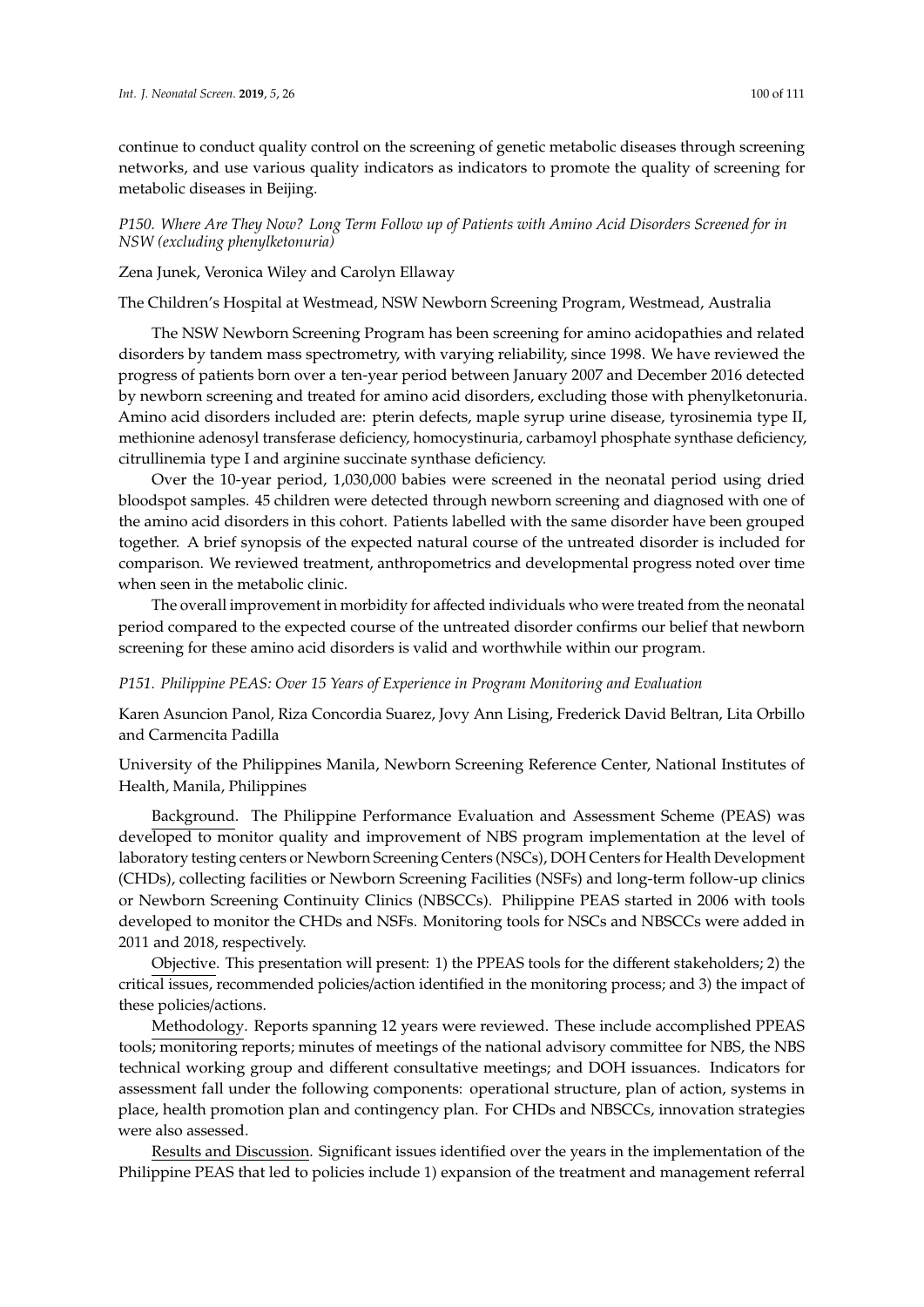network; 2) enhanced guidelines on the use of program funds; 3) NBS inclusion in social insurance; 4) establishment of G6PD Confirmatory Centers and NBSCCs; 5) formulation of the National Strategic Framework for ENBS, among others. Use of PPEAS in monitoring of NSCs, CHDs, NSFs and NBSCCs significantly contributed to the continuous improvement of the program. With the release of the Strategic Framework for ENBS, it is also timely and necessary to update the Philippine PEAS.

# *P152. The Retrospect and Prospect of Neonatal Screening for Inherited Metabolic Disease in the City of Wuhan over two Decades*

## Wenqian Cai, Xijiang Hu and Shanshan Shen

Wuhan Children's Hospital (Wuhan Maternal and Child Healthcare Hospital), Tongji Medical College, Huazhong University of Science & Technology, Eugenic Genetics Laboratory, Wuhan, China

Objective: Neonatal Screening (NS) is widely recognized as one of the most valuable three-level preventive measures to prevent birth defects. Summarize the screening and diagnosis of neonatal genetic metabolic diseases in Wuhan in the past 23 years, improve the construction of NS platform and explore the development of NS.

Method: A retrospective analysis was carried out on the types, methods and platform construction of screening for neonatal diseases in Wuhan from 1996 to 2018.

Result: NS was conducted in Wuhan in 1996, including congenital hypothyroidism (CA) and hyperphenylalaninemia (HPA). In 1996–2002, CH and HPA screening was performed on newborns in the city by ELISA and BIA method. NS was performed by FEIA and fluorescence analysis from 2002 to 2015; the fully automatic new screening system detects the TSH and Phe content in the dried blood spots. Since 2016, Wuhan has increased the screening of erythrocyte glucose-6-phosphate dehydrogenase deficiency (G6PD, fluorescence assay) and congenital adrenal hyperplasia (CAH, time-resolved fluorescence) with a fully automated screening system and screened 42 genes using tandem mass spectrometry. NS covers 13 districts in Wuhan and the number of screenings has increased gradually year by year. So far, more than 1.2 million people have been screened. Screening positive children are recalled for diagnosis through a web platform covered Wuhan. The number of confirmed cases of CA and HPA was 721 (0.061%), 68 (0.006%) and that of G6PD and CAH was 26 (0.013%), 186 (0.093%).

Conclusion: After more than 20 years of exploration and development, Wuhan's NS methods have made great progress and the platform has been gradually improved to reduce birth defects and improve birth quality. It has become the main means of tertiary prevention and has achieved good Social benefits.

**Keywords:** neonatal screening; genetic metabolic disease; incidence

## *P153. Raising Awareness about Newborn Screening in the Philippines*

Vina Mendoza, Carmencita Padilla, Riza Concordia Suarez, Ma. Elouisa Reyes, Anthony James Almazan and Rosemarie Aguirre

University of the Philippines Manila, Newborn Screening Reference Center, National Institutes of Health, Manila, Philippines

Background. A year before the passage of Newborn Act of 2004, the law that requires newborn screening to be offered in the Philippines, newborn screening uptake was low at 3.9% of the approximately 1.7 million births in 2003. With the implementation of the law, intensive efforts were undertaken to increase coverage. In the past several years, uptake has now reached 76.9%. Education is a key part of the newborn screening system and has played a major role in increasing screening coverage.

Purpose: This paper will 1) present the various educational tools used by the program and 2) review the successful strategies in raising awareness.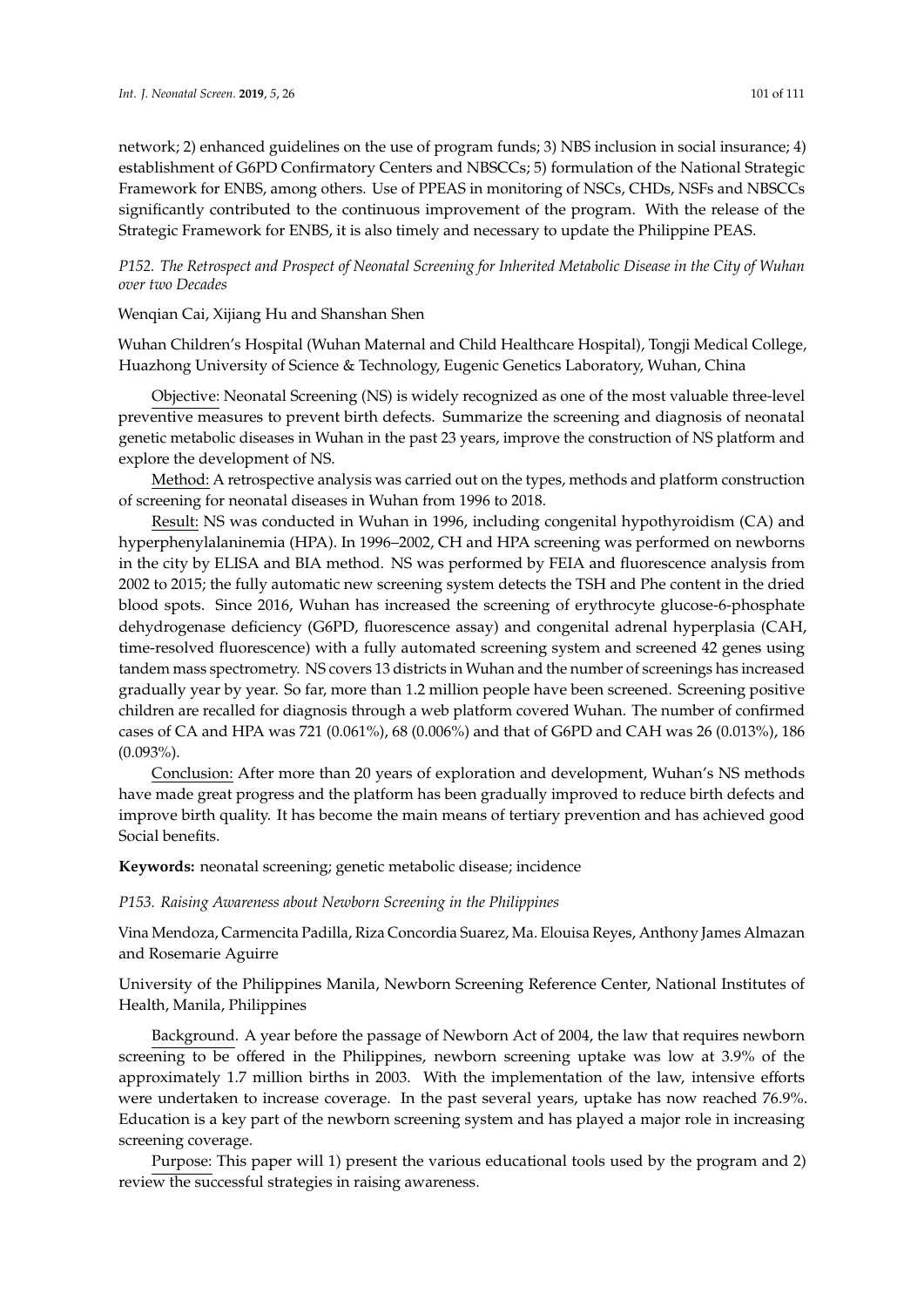Methods and Results: The Department of Health (DOH) and the Newborn Screening Reference Center (NSRC) targeted various audiences considered to be key stakeholders in the screening process (parents, health professionals and policy makers) with an overtone of urgency in each activity. Differing forms of media have been used—audio/video (television, cinema, radio), written (newspaper and magazine articles, standardized written materials, calendars), advertisements (malls, jeepneys, tricycles) and popular social media and digital platforms. NBS information was also relayed to mothers at or near the time of birth.

Discussion. DOH and NSRC continually explore options to create a more reliable and consistent stream of educational activities and promotions as it implements the program in 7100+ hospitals and birthing centers. NSRC is now developing fifteen (15) series 20-minute segments to be shown at the lobbies and outpatient units of hospitals and maternity hospitals. The national target is at least 95% all Philippine births receiving expanded newborn screening by 2030.

### *P154. Analysis of 1.26 Million Newborns' Disease Screening in Guangxi*

Yuqi Xu, Xin Fan, Caijuan Lin, Xiaotao Huang and Wei Li

Maternal and Child Health Hospital of Guangxi, Laboratory of Genetics and Metabolism, Nanning, China

Objective: To summarize the screening situation and diagnosis of neonatal Congenital hypothyroidism (CH), Phenylketonuria (PKU), G6PD deficiency and Congenital adrenal hyperplasia(CAH) in Guangxi Zhuang during 2013 to 2018.

Methods: All the subjects from 2013 to 2018 were collected heel blood after 72 hours of birth and 6 times of full lactation. Blood Phe and G6PD enzyme activity were determined by fluorescence assay, TSH and 17-OH levels were determined by time-resolved immunofluorescence assay. In addition, the treatment follow-up files were established for all confirmed children.

Results: 1,209,143 neonates were screened within the jurisdiction of Guangxi Screening Center during 2013 to 2018, taking up 95.43% for two items of new screening routine of the total amount. There were 18040 suspected positive cases(1.49%) of CH screening, finally, 570 cases were confirmed, at the same time 1631 cases of high TSH were diagnosed, and the prevalence rates of the two groups were 1/2121 and 1/1139; The number of suspected positive cases screened by PKU was 405 with a suspected positive rate of 0.03% and 10 cases were finally confirmed with a prevalence rate of 1/120,914; 1626 of 432,651 cases were Positive in CAH screening, with the suspected positive rate was 0.38%, 23 cases were confirmed and the prevalence rate was 1/18,811; of 191,702 G6PD screening cases, 13,718 were suspected positive, with a suspected positive rate of 7.16%.

Conclusion: The detection rate of CH and G6PD deficiency in Guangxi is relatively high, and the detection rate of CAH is close to the national level but the detection rate of PKU is relatively low. By combining tandem mass spectrometry, dozens of genetic metabolic diseases including amino acids, organic acids and fatty acids were detected. Therefore, early treatment for children can not only effectively control the harm of families but also improve the quality of the birth population.

**Keywords:** neonatal disease screening; G6PD; CH; CAH; PKU

*P155. Cost Benefit Analysis of Newborn Mass Screening for Phenylketonuria and Congenital Hypothyroidism in Korea*

### Dong-Hwan Lee and Jeongho Lee

Soonchunhyang University Hospital, Pediatrics, Seoul, Korea

The phenylketonuria (PKU) and congenital hypothyroidism (CH) are major disorders of inborn error of metabolism causing mental retardation if proper therapy is not promptly initiated. But these serious problems can be prevented by early diagnosis and treatment on neonatal test and early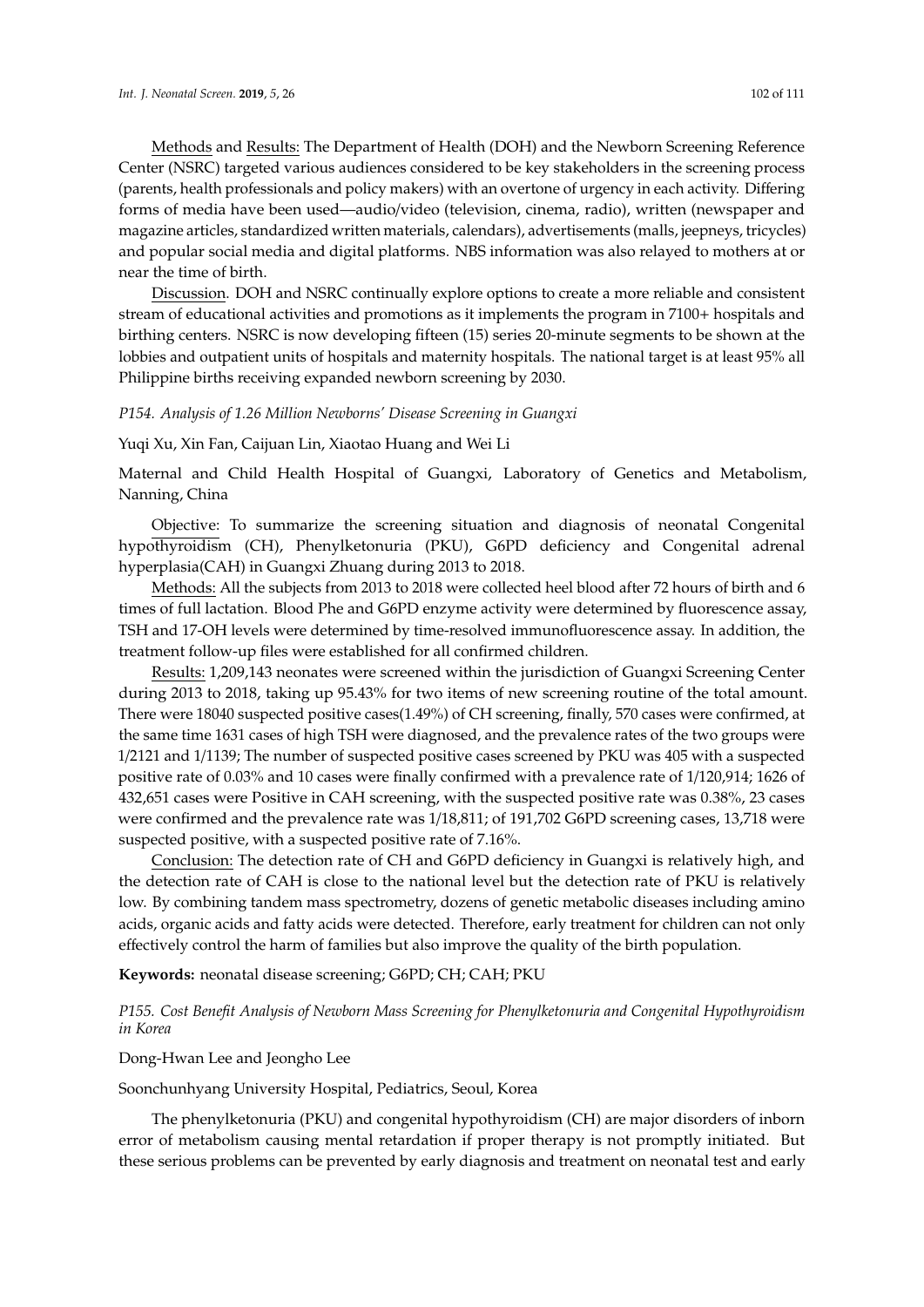intervention for all newborn infant and medical expenses for treatment and institutionalization of already clinically developed patients.

- 1. The estimated incidence of the PKU and CH were 1/71,250 and 1/3817, respectively, in 213,749 newborns examined mass screening for inborn error of metabolism in Korea.
- 2. The cost for neonatal screening test for PKU and CH per one newborn is ₩8000, thus the total cost for screening test for all newborn babies for 1 year (650,000 newborn babies/year) will be ₩5.2 billion.
- 3. The cost for early intervention of each patient detected by neonatal screening test is  $\text{W106.5}$ million for one PKU patient and ₩13.62 million for one CH patient. Annual total cost for neonatal screening test and early intervention of detected cases amount to ₩8.474 billion.
- 4. The cost for treatment and institutionalization of already developed patients are ₩1.62 billion for self-care and ₩ 62.51 billion for institutionalization, thus total expenses amount to ₩64.13 billion.

In conclusion, annual costs for neonatal screening test and intervention of early detected cases are less expensive than the expenses for treatment and institutionalization for already developed patient due to delayed diagnosis (₩8.747 billion versus ₩64.13 billion), so a cost-benefit rate is 1:7.4. Therefore, neonatal mass screening test for PKU and CH are necessary and economically beneficial for individual patient as well as national finances.

## *P156. 10-Year Analysis of Inherited Metabolic Diseases Diagnosed with Tandem Mass Screening Test in Korea*

Jeongho Lee and Dong-Hwan Lee

Soonchunhyang University Hospital, Pediatrics, Seoul, Korea

Purpose: From the early 1990's, use of Tandem Mass spectrometry in neonatal screening test, made early stage detection of disorders that was not detectable by the previous methods of inspection. This research aims to evaluate the frequency of positive results in national neonatal screening test by tandem mass spectrometry and its usefulness.

Methods: A designated organization for inherited metabolic disorder executed neonatal screening test on newborns using tandem mass spectrometry followed by the investigation of these data by the Planned Population Federation of Korea (PPFK).

Results: There were 4,590,908 total newborns with 3,445,238 of them tested and showed 120 cases of amino acid metabolism abnormality, 31 cases of fatty acid metabolism abnormality and 110 total cases of organic acid metabolism abnormality. Within amino acid metabolism abnormality, most of them were due to: 30 cases of Citrullineuria Type 1, 25 cases of Tyrosinemia and 23 cases of Phenylketonuria. For fatty acid metabolism abnormality, most were related to 10 cases of Carnitine Uptake Deficiency, 9 cases of Very Long Chain Acyl-CoA Dehydrogenase Deficiency and 7 cases of Medium Chain Acyl-CoA Dehydrogenase Deficiency. For organic acid metabolism abnormality, 25 cases of Isovaleric acidemia, 24 cases of 3-Methylcrotonyl-CoA Carboxylase Deficiency and 13 Methylmalonic Acidemia was highly shown.

Conclusion: Until now, it was difficult to precisely grasp an understanding on the national incidence of inherited metabolic disorder, due to lack of overall data and inconsistent and incomplete long-term result analysis. However, this research attempted to comprehensively approach the domestic incidence, by analyzing previous 10 years of data. In future, it seems a system is required to accurately understand and diagnosis prevalence rate, by efficiently realizing re-diagnosis and definite diagnosis test if the results of neonatal screening test is to be positive.

*P157. Expanded Newborn Screening for Inborn Error of Metabolism Using Tandem Mass Spectrometry in Thailand*

S. Liammongkolkul  $^1$ , K. Sanomcham  $^2$ , A. Sathienkijkanchai  $^2$ , N. Vatanavicharn  $^2$  and P. Wasant  $^2$ 

<sup>1</sup> Faculty of Medicine, Siriraj Hospital, Pediatrics, Bangkok, Thailand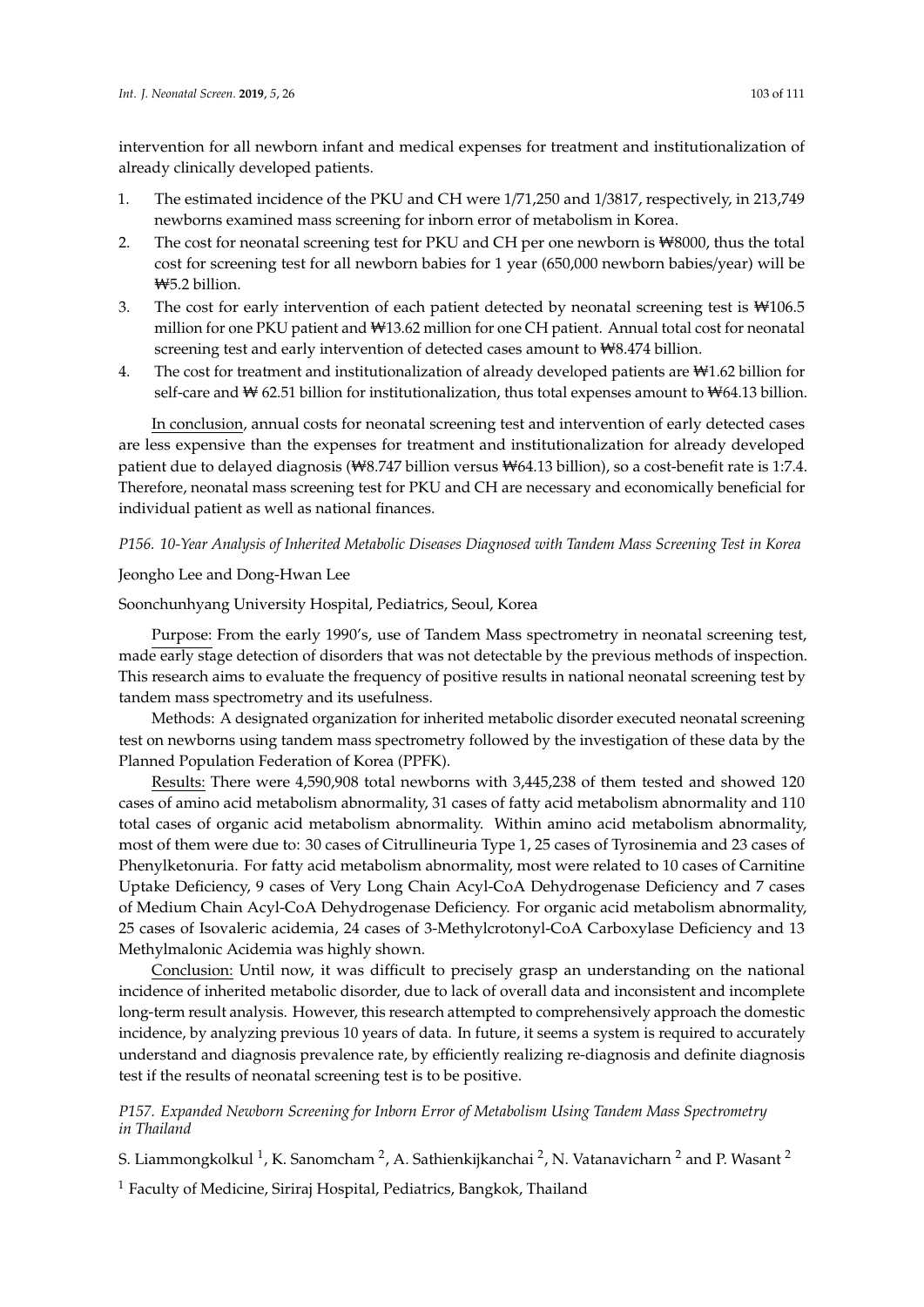# <sup>2</sup> Div. of Medical Genetics, Dep. of Pediatrics, Faculty of Medicine, Mahidol University, Thailand

Introduction: At present, only congenital hypothyroidism (CH) and phenylketonuria (PKU) are included in the national newborn screening in Thailand. A pilot expanded newborn screening program to detect other inborn errors of metabolism (IEM) using tandem mass spectrometry (TMS) was implemented at Siriraj Hospital, Bangkok in May 2014 with funding support from National Health Security office (NSHO) Bangkok Region.

Methods: Between May 2014 and December 2018, dried blood spots (DBS) from 164,855 neonates sent from 17 public hospitals in Bangkok were screened for inborn errors of amino acids, organic acids and fatty acids metabolisms were collected on days 3 of life in well newborns. In addition, the samples were collected on days 14 and 28 of life in preterm or sick newborns. Samples were analyzed for amino acids and acylcarnitine profiles using TMS by PerkinElmer's Neobase non-derivatized MSMS kit. Samples with abnormal results were repeated and the babies were recalled to confirm diagnosis with plasma amino acids, plasma acylcarnitines and urine organic acids.

Results: A total of 17 newborns and 11 mothers were confirmed to have inborn errors of metabolism, including 5 primary carnitine deficiency, 1 citrullinemia, 1 MMA; 2 MSUD, 2 GA I, 1 GA II, 2 IVA, 1 PA, 1 VLCAD deficiency, 1 CPT I deficiency, 8 maternal primary carnitine deficiency, 2 maternal beta-ketothiolase deficiency and 1 maternal GA I. The overall incidence of IEM in Bangkok identified by expanded newborn screening was approximately 1:9,697 live births or 1: 5,888 including mothers. Most of these babies received treatment much earlier than ones without receiving newborn screening which led to prevention of death and disability and significant reduction of hospital admission rates.

Conclusion: Expanded NBS could early detect several neonates affected with IEM in Bangkok. NHSO is considering expansion of neonate metabolic screening to other provincial areas of Thailand in the future.

# *P158. An Assessment on the Performance of the Di*ff*erent Courier Service Providers in the Mindanao Newborn Screening Program*

### Sheila Mae Guilaran and Conchita Abarquez

### Newborn Screening Center Mindanao, Program Development, Davao City, Philippines

Background: The effectiveness of the newborn screening system depends on the timely collection and submission of the samples for early detection and management. In the Philippines, the newborn screening program depends heavily on the courier delivery system for transmittal of NBS samples from collecting facility to NBS centers. Poor courier performance may be costly to the facility and detrimental to patients.

Objective: The study aims to assess the performance of the different courier service providers in Mindanao in terms of timely delivery and acceptance of the samples delivered, to identify factors that affect delays in delivery and to determine if facilities were able to perform repeat sample collection for unsatisfactory samples caused by courier errors.

Methods: A two-year courier data was retrieved from the Neometrics database, corrective and preventive action request forms filed by NSC Mindanao staff and monthly reports of incoming pouches received at the Center. Relevant data included actual delivery time (days) of pouches, number of pouches delivered by each courier service provider and the number of courier errors reported.

Results: Form 2017–2018, a total of 163,731 pouches was received at NSC Mindanao from the different courier service providers. Majority (83%) of the samples were transmitted through JRS courier. On the average, the courier service providers were able to deliver the NBS pouches to NSC Mindanao in 4 days. A total of 24 courier errors were reported within the two year period. Seventy four NBS samples needed repeat collection as a result of the courier errors but only 41 (55.4%) of the babies came back for a repeat newborn screening test.

Conclusion: Courier services play a crucial role in the successful implementation of the newborn screening program. Newborn screening centers should work closely with all courier services in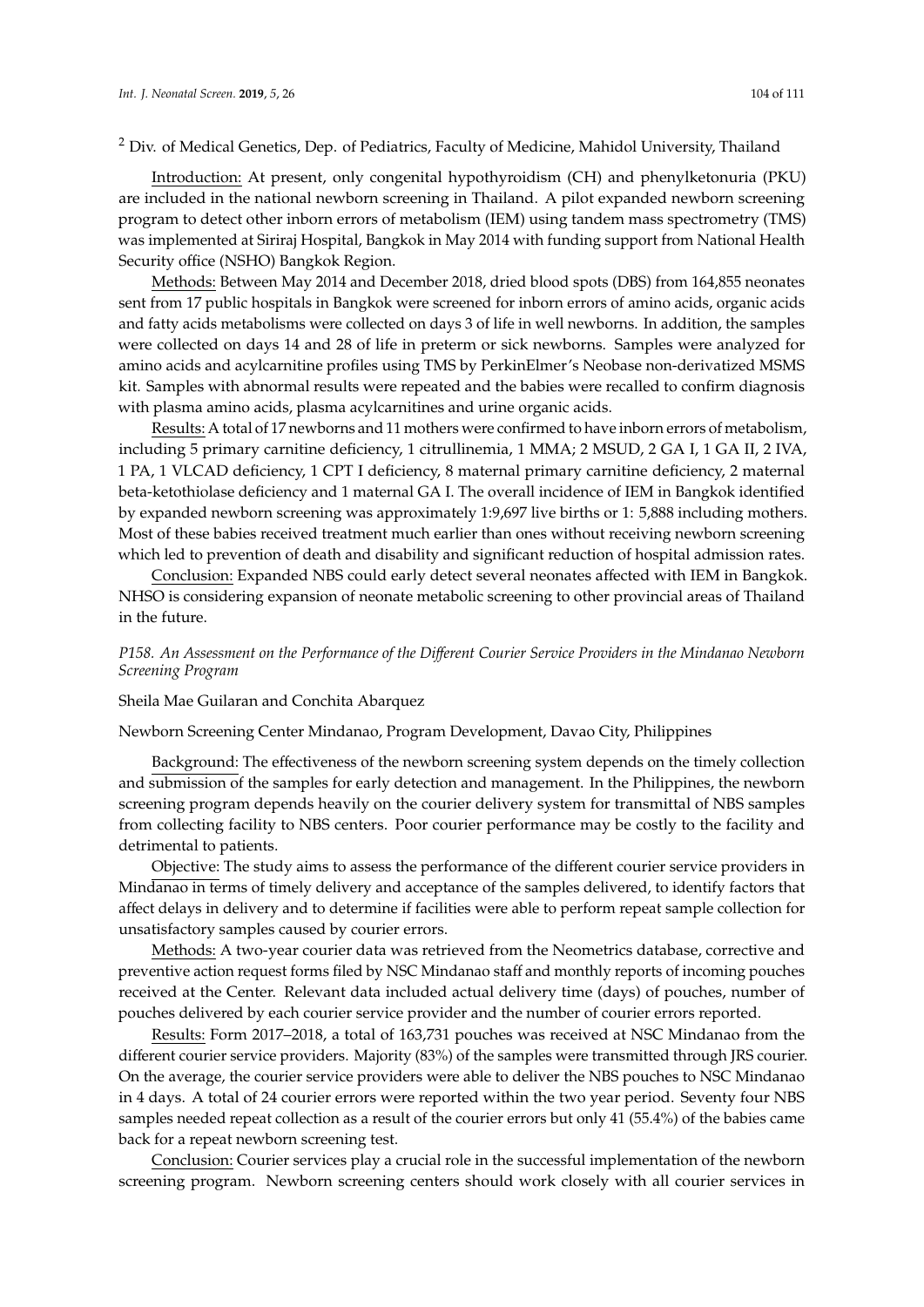achieving the goal of saving babies' lives. Both stakeholders should implement measures to prevent recurring errors in the transmittal of NBS samples.

#### *P159. Newborn Screening Program in Saudi Arabia: An Overview*

Ali Alodaib, Lujane Y. AlAhaidib and Amal Saadallah

### KFSHRC, Genetics, Riyadh, Saudi Arabia

The Saudi Newborn screening is a public health Program that prevents serious complications of a selection of 17 metabolic and endocrine inherited disorders when detected shortly after birth in their asymptomatic stage. The program was kicked off in August 2005. The aims of this review are, to present estimates of the prevalence of all screened disorders in the country, in addition to highlight on some of the epidemiological and quality characteristics of detected cases.

It is anticipated that the results of this retrospective cross-sectional review of data obtained from the Newborn Screening program at King Salman Center for Disability Research and King Faisal Specialist Hospital and Research Center will help in detecting trends and prevalence of these screened disorders in the kingdom. Also, it will add evidence about the magnitude of the screened disorders and magnify the need toward the establishment of a nationwide registry system for all newborn screened disorders. Also, it might tempt authorities to move towards preventive health actions as carrier genetic testing of the newborn screened conditions to the currently existing Saudi Premarital Screening Program.

### *P160. Response Time of Newborn Screening Coordinators to Late Newborn Screening Samples*

#### Perly Bermudez and Conchita Abarquez

Newborn Screening Center Mindanao, Program Development, Davao City, Philippines

Background: One of the many hurdles in the implementation of newborn screening is the poor quality of specimen submitted to the Center. Unsatisfactory specimens are dried blood spots on filter cards that are not fit for testing because of improper collection or transport. Dried blood spot samples which are received at the center more than 14 days from date of collection are considered late samples and cards of this type are considered unsatisfactory specimen.

Objective: This study aims to assess the response time of NBS coordinators to late NBS samples, to identify the causes of late transmittal of samples and to identify the effect of late transmittal of samples.

Methods: Between January 2014 and December 2018, a total of 1,608,758 newborn infants were screened by NSC Mindanao. A review of late NBS samples data from the Neometrics database and CAR forms of NSC Mindanao was done retrospectively. Relevant information gathered include total number of late samples and total number of return samples per region, causes of late transmittal and turnaround time of repeat samples.

Results: Out of the 1,608,758 initial samples received from 2014 to 2018, a total of 3,747 (0.23%) were labeled as late samples. Only 2,825 (75%) of these samples were repeated and gave an average screening age of 62 days for the affected newborns. Majority of the causes for late transmittal of NBS samples were due to errors by the NBS coordinators.

Conclusion: Unsatisfactory specimens are costly on many levels and are highly discouraged because these could give erroneous laboratory results. Furthermore, these types of specimen require a repeat collection causing delays in the screening and management of affected cases. Unrecalled unsatisfactory specimen represents no screening.

*P161. Newborn Screening Technical Assistance Evaluation Program (NewSTEPs): A Model Resource Center for Us Newborn Screening Programs*

Sikha Singh and Jelili Ojodu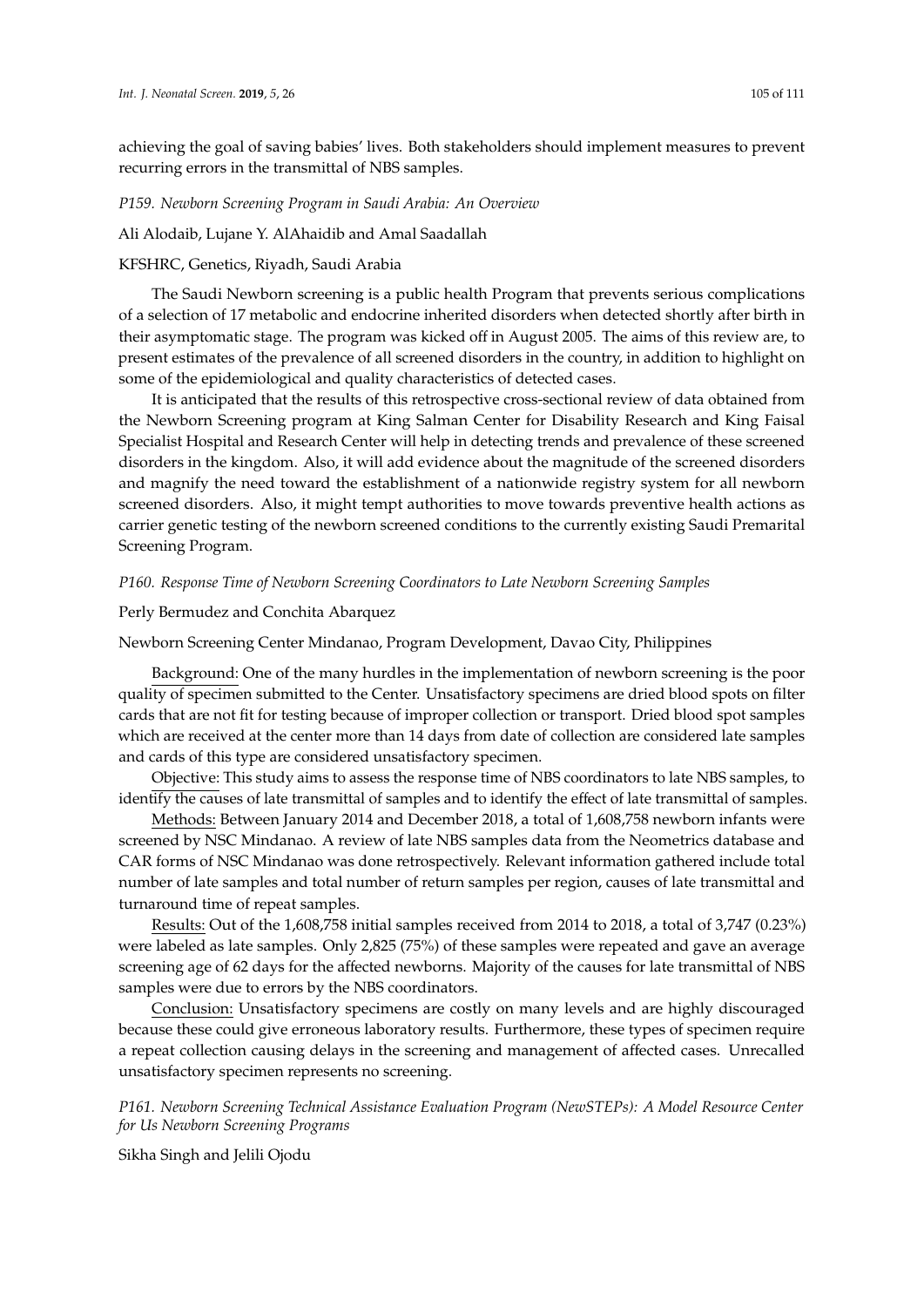Association of Public Health Laboratories, Newborn Screening and Genetics, Silver Spring, Washington, DC, USA

Measurable Objective: To describe how NewSTEPs, the nationally funded resource center in the United States, ensures that US newborn screening (NBS) programs can use data and implement quality improvement practices to evaluate, analyze and benchmark their performance.

Methods: Reporting mechanisms for three tiers of data entered by NBS programs are made available to stakeholders. Public state profiles share high level demographic, policy, program and disorder related information.

Results: NewSTEPs offers a voluntary data repository with uniform data elements.

State NBS programs serve newborn populations ranging in size from 6100 births per year to over 500,000 (median 52,200). Regional laboratories serve 13 states, while all states have their own short term follow-up programs. Funding of NBS activities is secured from different sources, however most programs (*n* = 47/51) have an NBS fee (median \$71, range \$15–157). Storing residual dried blood spots ranges from 1 month to more than 27 years, with a median of 1 year. New disorders are added to state NBS panels via a variety of mechanisms (legislation *n* = 22, commissioner/board of health *n* = 18, other *n* = 2, unknown *n* = 9).

Conclusion: NewSTEPs is the central source for data on NBS programs and supports quality improvement practices. The website contains reports, maps and infographics. The NewSTEPs repository and technical assistance resource center serves as a model for collecting, analyzing and sharing data in support quality improvement within a national public health surveillance program. This model can be extrapolated to serve other, similar surveillance activities.

NewSTEPs is funded through Cooperative Agreement # U22MC24078 HRSA/MCH.

### *P162. Inborn Errors of Metabolism Detectable by Tandem Mass Spectrometry in Beijing*

### Jinqi Zhao, Lifei Gong, Haihe Yang and Yuanyuan Kong

Beijing Obstetrics and Gynecology Hospital, Beijing Maternal and Child Health Care Hospital, Capital Medical University, Department of Newborn Screening, Beijing, China

Background and objectives Individual inborn errors of metabolism (IEM) are rare disorders but may not be that uncommon in our patient population. An early diagnosis allows presymptomatic treatment which can prevent severe permanent sequelae and in some cases death. Expanded newborn screening for IEMs by tandem mass spectrometry (MS/MS) is an efficient approach for early diagnosis. Here we report the application of this approach to the identification of newborns in Beijing at risk of developing a potentially fatal disease between July 2014 and February 2019.

Methods The amino acids and acylcarnitines in dried blood spots were analyzed by tandem mass spectrometry. Diagnoses of newborns with elevated metabolites were confirmed by gas chromatography-mass spectrometry, biochemical studies and genetic analysis.

Results Among the healthy newborns, 14 metabolic disorder cases were confirmed, giving a total birth prevalence of 1:4100 live births. OA were the most common (6/14 patients; 43%) and methylmalonic aciduria was the most frequently observed OA (5/6 patients; 83%). Four infants were diagnosed with methylmalonic acidemia with homocystinuria type CblC, 1 with isolated methylmalonic academia and 1 with isovaleric academia. HPA were diagnosed in 4/14 patients (29%). One was diagnosed with medium-chain acyl CoA dehydrogenase deficiency, 1 with carnitine uptake deficiency, 1 with maple syrup urine disease and 1 with citrin deficiency. Eight cases underwent genetic analysis. Thirteen mutations in six IEMs-associated genes were identified in 8 confirmed cases.

Conclusion We believe that our data underestimate the true incidence of IEM in the region. Regional newborn screening programs will provide a better estimation of the incidence of IEM. We recommend a centralized newborn screening program that employs tandem mass spectrometry.

**Keywords:** inborn errors of metabolism; tandem mass spectrometry; newborn screening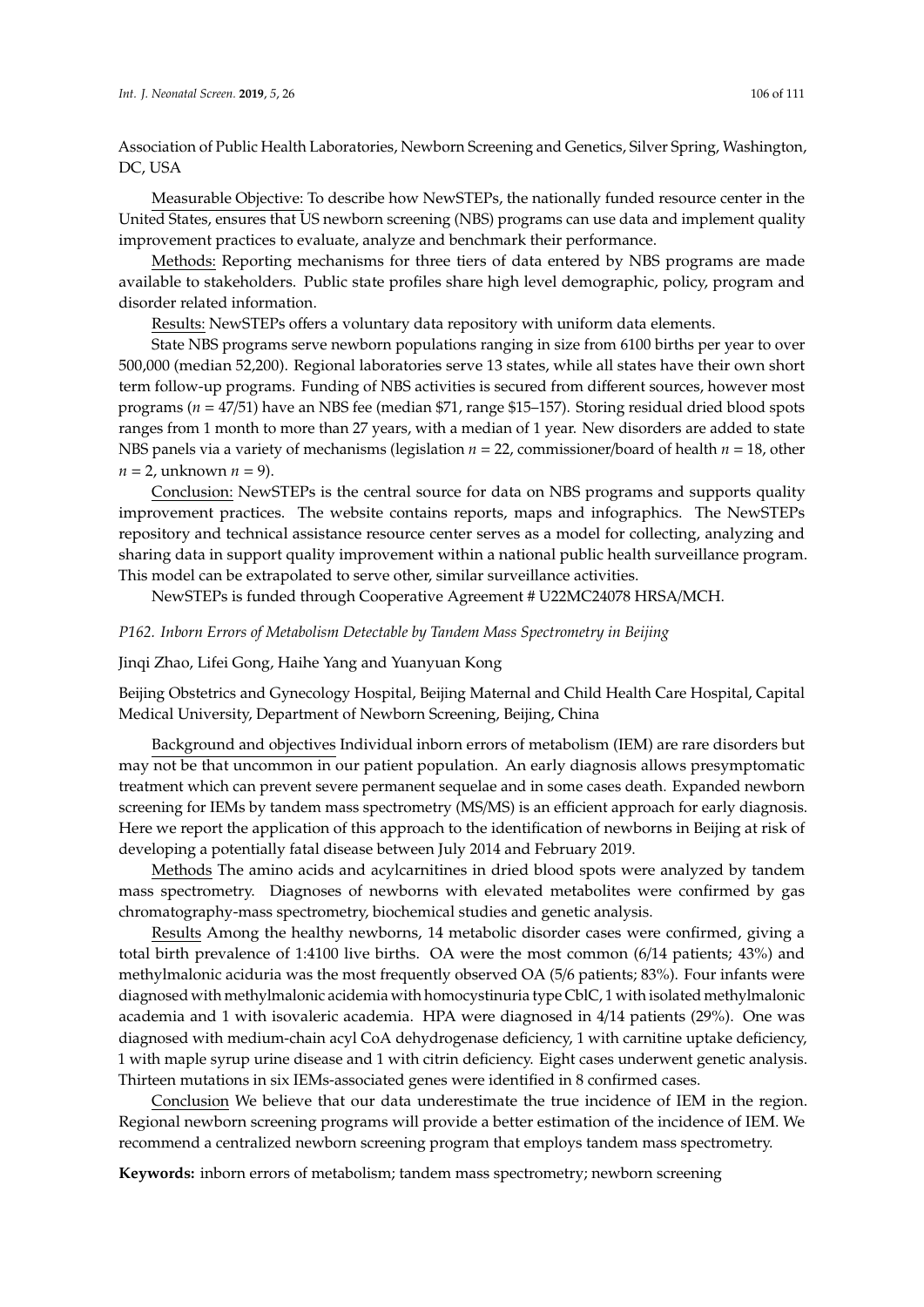*P163. Routine Newborn Screening of Newborns—Why can ISNS & other International organizations not make it mandatory?*

Kishore Kumar, Nandini Nagar and Girish S.V.

Cloudnine Hospitals, India, Neonatology, Bangalore, India

Study Objectives: Routine newborn screening program for various disorders was started mandatorily in our group of hospitals 11 years ago for 2 reasons: World over, there is enough evidence of Newborn Screening Saving Lives (NSSL) and to see if it is applicable to Indian subcontinent?

Methods: Screening for various disorders including congenital hypothyroidism (CHT), Glucose-6-Phosphatase Dehydrogenase Deficiency (G6PD), Congenital Adrenal Hyperplasia (CAH), Galactosaemia (GLT), Biotinidase deficiency (BD), metabolic disorders along with screening for disorders like Developmental Dysplasia of Hips (DDH), Retinopathy of Prematurity (ROP), Newborn Hearing Screening (NHS), Screening for Critical Cyanotic Congenital Heart Disease (CCCHD) was performed on all babies born from various hospitals in the group in South India who consented to be part of this between 19th January 2007 and 19th January 2018.

Results: In the study period, a total of 69,426 babies were screened. There were 86 cases of CHT (incidence of 1:807), 1735 cases of G6PD (incidence of nearly 2.5%), 27 cases of CAH (incidence of 1:2,500), 2 cases of Galactosaemia (incidence of 1: 34,713), 1 case of Biotinidase deficiency (incidence of 69,426), many metabolic disorders – almost 245 cases—0.35% incidence - predominant among them being Urea Cycle Defects (UCD—10 cases of Citrullinemia—incidence of 1:6,942), 4 cases of deafness (amounting for 1:17,356 cases), 13 cases of DDH (incidence of 1:5340) and 24 cases of CCCHD (incidence of 1:2,900), 4 cases of ROP (incidence of 1:17,350)—suggesting that there is enough proof in the pudding to enforce mandatory screening in all member countries.

Conclusions: (1) ISNS has a responsibility for all members & countries with its knowledge base. (2) Why can ISNS not issue a statement asking member countries—which can save lives and help decrease morbidity and mortality (and reduce IMR in member countries).

**Keywords:** newborn screening; newborn screening saves lives (NSSL)

*P164. Results from a Pilot Study Evaluating 26 Additional Target Disorders for the German Newborn Screening Panel*

Gwendolyn Gramer, Junmin Fang-Hoffmann, Patrik Feyh, Glynis Klinke, Peter Monostori, Jürgen G. Okun and Georg F. Hoffmann

University Hospital Heidelberg, Centre for Pediatric and Adolescent Medicine, Division for Neuropediatric and Metabolic Medicine, Heidelberg, Germany

Background: Until March 2018 newborn screening in Germany included 15 target disorders. Diagnostic improvements suggest a further extension of the panel.

Methods: Since August 2016 a prospective study evaluating 26 additional target disorders (25 metabolic disorders and vitamin B12 deficiency) is performed at the Newborn Screening Centre Heidelberg, using second-tier strategies for 15 of the additional target disorders.

Results: From August 2016–December 2018 190,589 children participated in the study. Second-tier analyses were performed in 7% of samples. The recall rate was 0.1% for the additional target disorders. Target disorders from the study panel were confirmed in 58 children: 1 HMG-CoA-lyase deficiency, 1 citrullinemia type I, 3 MAD deficiency, 2 MTHFR deficiency, 2 propionic aciduria, 5 OTC deficiency, 1 carnitine transporter deficiency, 1 tyrosinemia type I, 1 maleylacetoacetate isomerase deficiency and 42 children with maternal vitamin B12 deficiency (1 with MAD deficiency + vitamin B12 deficiency). All mothers of children with vitamin B12 deficiency were offered standardized work-up for vitamin B12 deficiency and were referred to internal medicine for further diagnostics and treatment if indicated.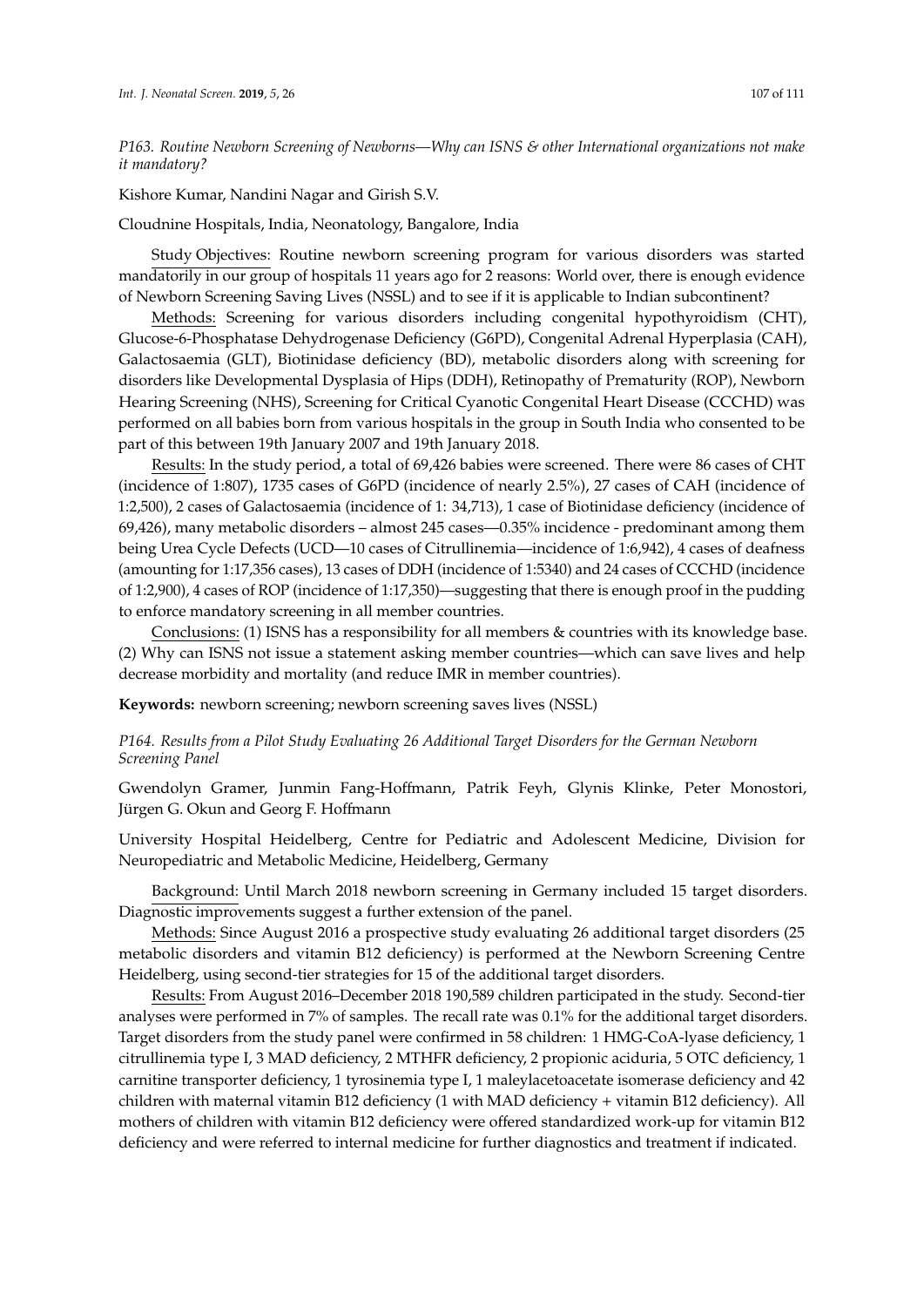At diagnosis 52 patients were asymptomatic, 6 symptomatic (5 OTC deficiency, 1 severe MAD deficiency). 3 of 6 children diagnosed symptomatically deceased despite early treatment (2 OTC deficiency, 1 severe MAD deficiency).

Conclusion: Within 29 months the study "Newborn Screening 2020" identified additional 58 children with potentially treatable conditions while only marginally increasing the recall rate. Most children were diagnosed pre-symptomatically. Maternal vitamin B12 deficiency was the most frequent finding with 1 in 4500 newborns. Even more children could benefit from screening for the additional target disorders in case of a future comprehensive extension of the German and other newborn screening panels.

Funding: Dietmar Hopp Foundation, St. Leon–Rot, Germany.

## *P165. Newborn Screening Program by Tandem Mass Spectrometry for Inborn Metabolic Disease in South China: Incidence, Genetic Characteristics and Clinical Outcome*

Zhengjun Jia, Jing Liu, Yanghui Zhang, Hua Tang, Hui Xi, Jing Chen, Junqun Fang, Donghua Xie and Hua Wang

Maternal and Child Health Hospital of Hunan Province, Department of Genomic Medicine, Newborn Screening Center of Hunan Province, Changsha, China

Objective This study sought to investigate the prevalence, mutation characteristics and clinical outcomes of inborn metabolic disorders (IMDs), detected by tandem mass spectrometry (MS/MS) newborn screening in Hunan province, south of China.

Method We studied 565,182 newborns who underwent MS/MS screening for IMDs, including fatty acid oxidation disorders (FAODs), amino acid disorders (AAs) and organic acidemias (OAs) between March 2013 and September 2017. For patients with positive results, recall screening test was performed and the results were further confirmed by specific biochemical and genetic analysis. For all patients with IMD, guideline-directed medical treatment was administrated and the follow-up outcomes were evaluated.

Result A total of 107 newborns were diagnosed with IMDs, with an overall prevalence of 1:5282, including 65 newborns with FAODs (1: 8695), 29 with AAs (1:19,489) and 13 with OAs (1:43,476). The Primary carnitine deficiency (1:12,845), Hyperphenylalaninemia (1:33,246), Short chain acyl-CoA dehydrogenase deficiency (1:47,099), Citrine deficiency (1:94,197) were the four most common IMDs. The hotspot mutation in SLC22A5 gene of PCD were c.51C>G (25.3%), c.1400C>G (23.0%) and c.760C>T(13.8%); in PAH gene of HPA were c.728G>A (22.2%) and c.721C>T(14.8%); in ACADS gene of SCAD was c.1031A>G (38.9%); and in SLC25A13 gene of NICCD was c.851\_854delGTAT (50.0%). During a mean follow-up of  $26.1 \pm 5.6$  months, 7 patients were died, 4 were suffered intelligent disability, whereas the remaining 96 subjects had normal physical and intelligent development.

Conclusion The overall prevalence of IMDs is not fairly low in south of China. The spectrum of IMDs presents with typical regional characteristics and the hotspot mutation profile is consistent with that detected in Chinese population. Newborn screening by MS/MS enables the early detection of IMDs. Early appropriate management can significantly improve the outcomes of these patients.

### *P166. The Results of 1.1 Million Newborns Screening by Tandem Mass Spectrometry in Shanghai China*

#### Lianshu Han, Jun Ye and Xuefan Gu

Xinhua Hospital, Shanghai Institute for Pediatric Research, Shanghai Jiaotong University School of Shanghai, China

Objective The aims of this study were to determine the prevalence of amino acids disorders, organic acidemias and fatty acid oxidation disorders in Shanghai China by newborn screening using tandem mass spectrometry (MS/MS).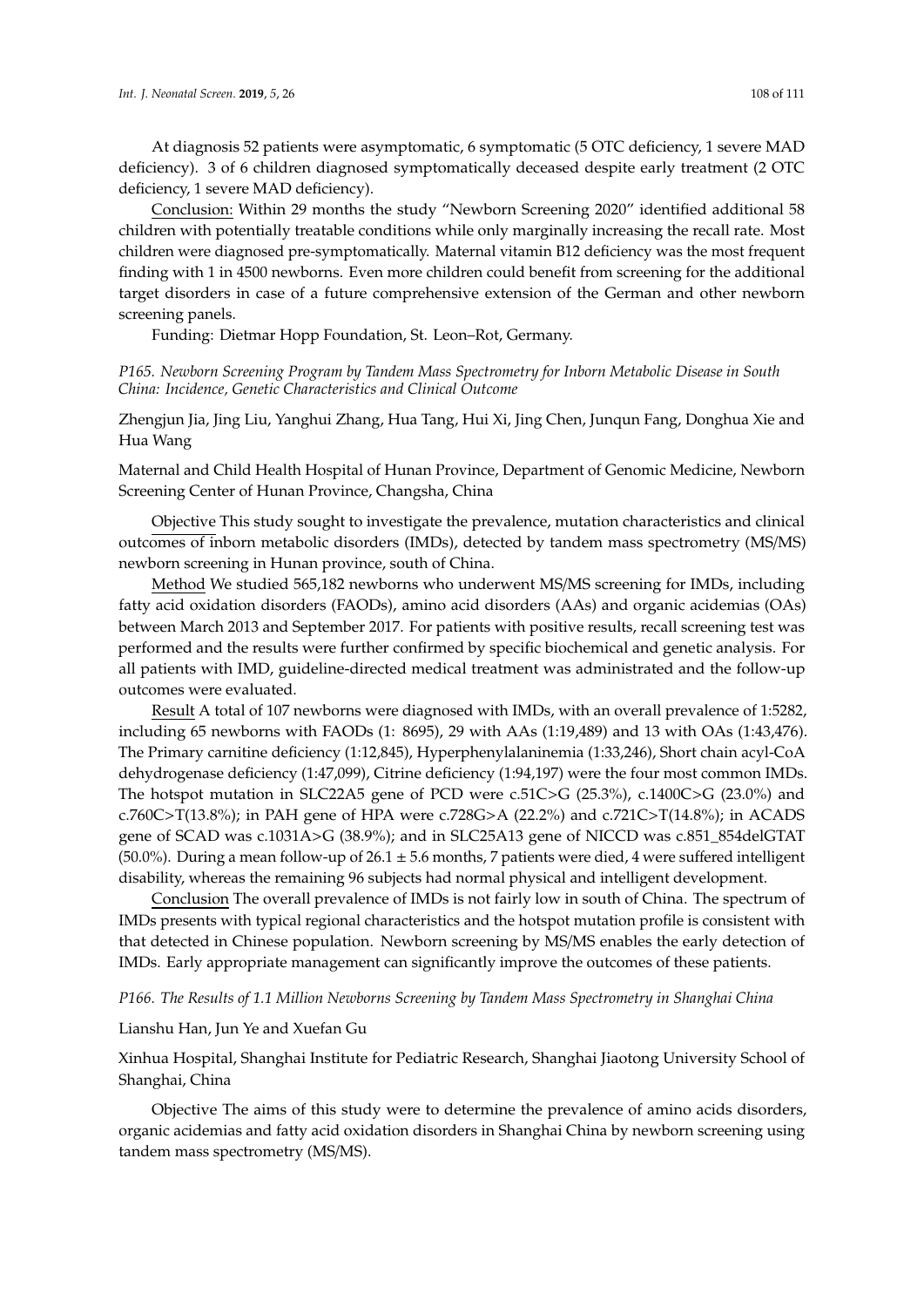Methods 1.1 million neonates were collected and screened by MS/MS from January 2003 to December 2018 in Shanghai China. The Patients with confirmed diagnosis were treatment and follow-up.

Results In total, 315 cases were diagnosed with 21 kinds of diseases (1/3507). 163 cases(51.7%) were diagnosed with 9 kinds of amino acids disorders, include 126 with hyperphenylalaninemia, 13 with hypermethioninemia, 8 citrin deficiency, 7 with maple syrup urine disease, 2 with citrullinemia type I, 2 with tyrosinemia type II, 2 with homocystinuria, 2 with Arginemia and 1 with argininosuccinic aciduira); 85 cases (27.0%) were diagnosed with 7 kinds of organic acidemias, include 38 with methylmalonic academia, 26 with 3-cethyl crotonyl-CoA carboxylase deficiency, 8 with propionic acidemia, 7 with isovaleric academia, 3 with glutaric acidemia type I, 2 with isobutyryl-CoA dehydrogenase deficiency and 1 with 3-hydroxy-3-methylglutaryl-CoA lyase deficiency); 67 cases (21.3%) were diagnosed with 5 kinds of fatty acid disorders (32 with primary carnitine deficiency, 21 with short chain acyl-CoA dehydrogenase deficiency, 11 with medium chain acyl-CoA dehydrogenase deficiency, 2 with multiple acyl-CoA dehydrogenase deficiency and 1 with very long chain acyl-CoA dehydrogenase deficiency).

Conclusion Newborn screening with MS/MS was valuable in early diagnosis of severe and treatable amino acid diseases, organic acidemias and fatty acid oxidation disorders. Hyperphenylalaninemia, methylmalonic acidemia and primary carnitine deficiency are common diseases in Shanghai China

*P167. 14 Years' Experience in Expand Newborn Screening Using MSMS and Confirmation Positive Results in KFSHRC Riyadh, Saudi Arabia*

# Mohamed S Alamoodi

# KFSHRC, Genetics, Riyadh, Saudi Arabia

Newborn screening is a public health program of screening in infants shortly after birth for a list of conditions that are treatable but not clinically evident in the newborn period. In 1994, metabolic screening lab in KFSHRC introduced expanded newborn screening for amino acids oxidation, amino acids disorders and organic acids acidemia. The talk will include the following

- 1. Newborn Screening in Saudi Arabia
- 2. Sampling/from collection from the baby to receive in the lab
- 3. Samples process/from revived in the lab to final steps before injection
- 4. Injection/program the system
- 5. Interpretation/data for normal and positive
- 6. MSMS operation/brief explanation about the system
- 7. Biochemical confirmation for positive results/example of OA results
- 8. Conclusion

# *P168. Overview of Newborn Screening Program of Bionet Vietnam Newborn Screening Center*

Hai Luyen Quoc, Hoan Vu Thi Thanh, Hoai Nguyen Thi, Mai Do Thi Thu and Hue Pham Thi

Bionet Viet Nam Newborn Screening Center, Newborn Screening, Ha Noi, Vietnam

Bionet Newborn Screening (NBS) Center, a private entity located in Vietnam, developed a Newborn screening program in 2012. Bionet NBS Center instituted the NBS process with the initial intent of i) expanding the screening panel. In 2012, Bionet NBS Center implemented screening for five basic conditions included in the NBS panel: G6PD, PKU, GAL, CH and CAH. Expanded panels also began which included: hemoglobinopathies using VARIANTTMnbs Sickle cell program (Bio-Rad) and 60 inherited metabolic disorders using Shimadzu's LC-MS/MS 8040 system. In order to ii) expand geographic areas and increase the rate of children screened, Bionet NBS Center cooperates with more than 200 medical units from 45 provinces. This amounts to the testing of approximately 100,000 babies each year. In order to perform these tests and communicate results, Bionet NBS Center iii)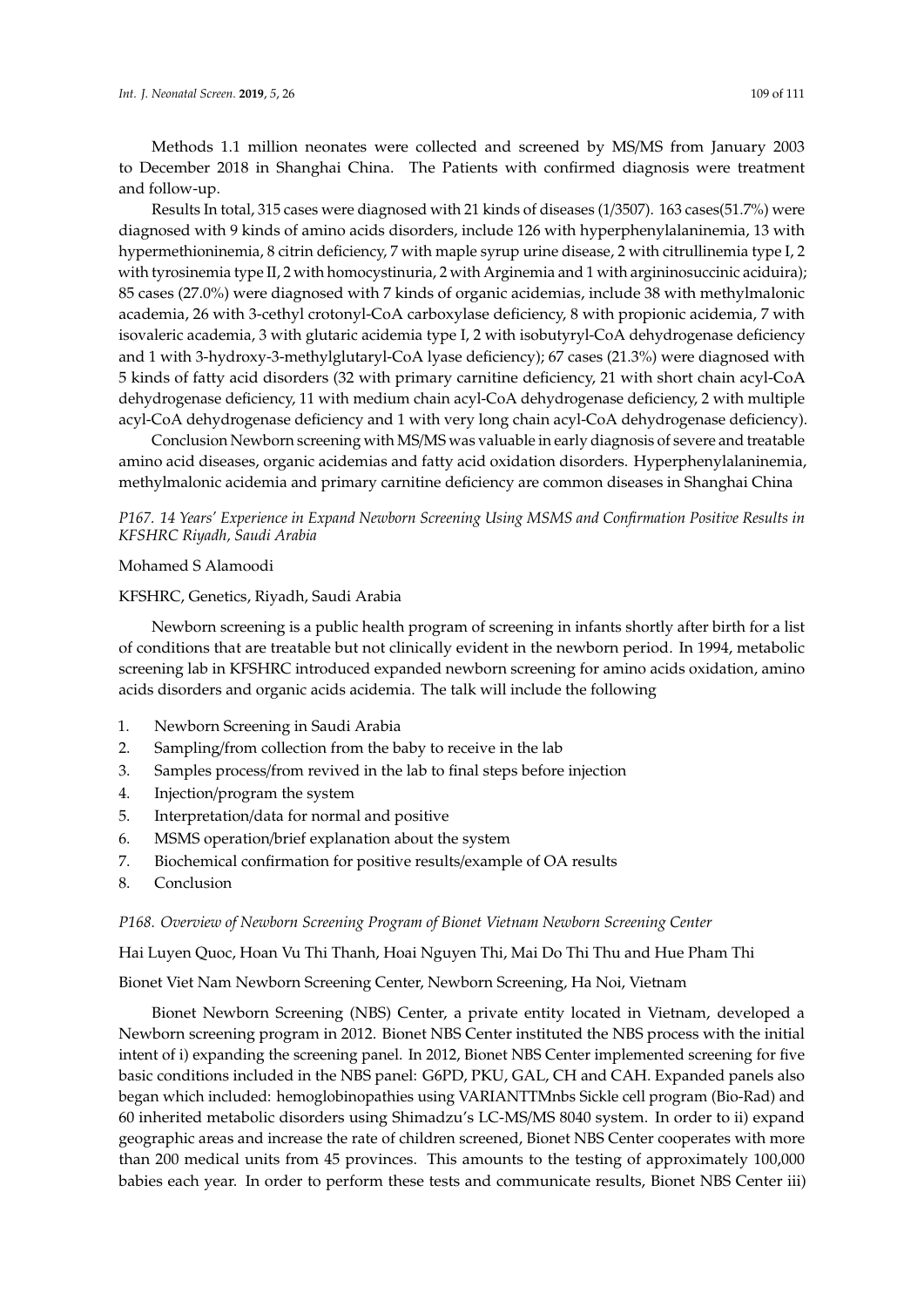provides an effective, safe and professional blood collection kit for NBS specimens and iv) deploys a comprehensive process from genetic counseling and screening to diagnostic testing, treatment, follow- up and management. Bionet NBS center applies a dual procedure for NBS to minimize false positive cases. After the initial screen, all positive specimens are followed up closely by biochemical diagnostic tests such as: quantitative assay of organic acids in urine by GC/MS, quantitative testing of enzyme activity or intensive diagnosis by molecular techniques including identification of G6PD gene mutations or thalassemia gene mutations. In addition to screening, Bionet NBS Center cooperates with doctors at Children's hospitals to support the treatment method quickly and accurately. To manage all data associated with the NBS program, Bionet NBS Center has developed an exclusive software which allows for quick and accurate reporting. With clear orientation and objectives, in 2019, Bionet NBS Center will continue to update and deploy the newest technology in NBS to develop a more comprehensive NBS program in Vietnam.

## *P169. Utilizing a National Data System for Newborn Screening Improvement*

Ma Elouisa Reyes, Carmencita Padilla, Riza Concordia Suarez and Noel Juban

University of The Philippine Manila, Newborn Screening Reference Center, National Institutes of Health, Manila, Philippines

Introduction The National Data System for Newborn Screening is comprised of data coming from different aspects of program implementation. Newborn Screening in the Philippines has screened more than 12 million babies since 1996. Records of screened babies are kept and stored in newborn screening laboratories across the country utilizing one laboratory information management system. The system records both laboratory data and follow-up/case management related information. Pertinent data are submitted to and consolidated by Newborn Screening Reference Center, the technical arm of the Department of Health. Aside from data coming from the newborn screening laboratories, the program has generated data from other tools used in various program implementation activities including the Philippine Performance Evaluation and Assessment Survey tool and record of evidences attached to the tool. With the establishment of the long-term follow-up program in 2014, the Continuity Clinic Online Record System was put in place to record compliance to treatment and management.

Purpose This paper reports on 1) how data were and are currently being utilized by the program and 2) some recommendation to further improve the system for use of other health programs.

Materials and Methods A review of all program activities both in local and national that utilized data coming from the NBS Data System was done.

Results Results show that NBS data were utilized in 1) gap analysis and measurement of national key performance indicators that is, coverage, quality of samples, timings, patient outcomes, 2) aid in laboratory operations that is, dealing with unsatisfactory samples, determining personnel workloads, case audits, 3) fulfilling national mandates that is, establishing protocols, review of algorithms, 4) improvement of implementation at the regional level that is, training, monitoring and evaluation plans, 5) in aid of policy, 6) researches, 7) establishment of referral centers that is, confirmatory centers, follow-up/treatment network.

### *P170. Screening of Inherited Metabolic Diseases in 20,307 Li Nationality Newborns*

#### Jie Wang

Hainan Maternal and Child Health Hospital, Neonatal Disease Screening Center, Haikou, China

Objective: To investigate the incidence of multiple genetic metabolic diseases in Li nationality in Hainan Province.

Methods: A total of 20,307 samples of dried blood samples from Li nationality newborns born in Hainan Province from October 1, 2016 to September 31, 2016 were collected. The non-derivatized multi-amino acid, carnitine and succinylacetone assay kits produced by PE were used. (tandem mass